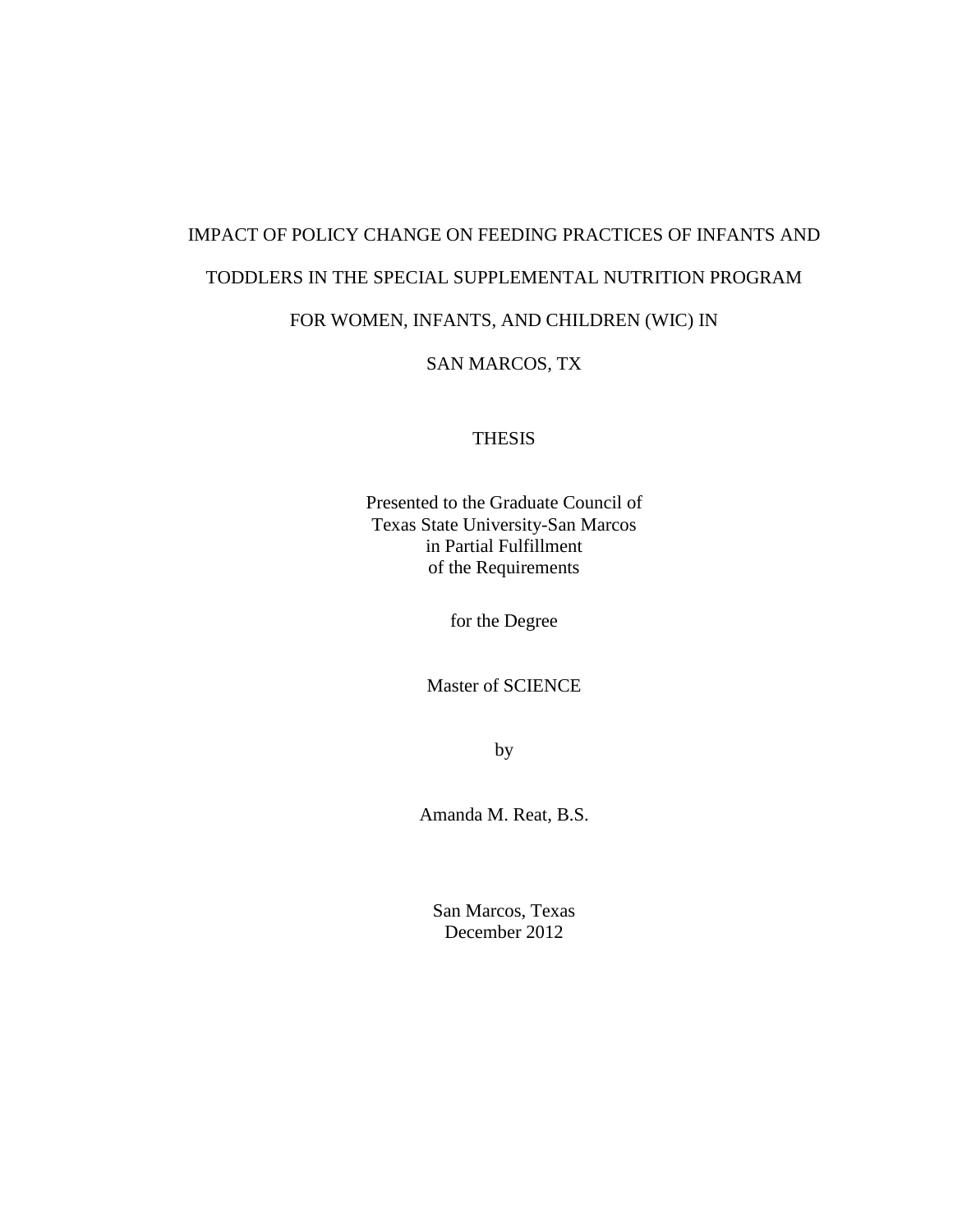# IMPACT OF POLICY CHANGE ON FEEDING PRACTICES OF INFANTS AND TODDLERS IN THE SPECIAL SUPPLEMENTAL NUTRITION PROGRAM FOR WOMEN, INFANTS, AND CHILDREN (WIC) IN

SAN MARCOS, TX

Committee Members Approved:

\_\_\_\_\_\_\_\_\_\_\_\_\_\_\_\_\_\_\_\_\_\_\_\_\_\_\_\_\_\_

\_\_\_\_\_\_\_\_\_\_\_\_\_\_\_\_\_\_\_\_\_\_\_\_\_\_\_\_\_

\_\_\_\_\_\_\_\_\_\_\_\_\_\_\_\_\_\_\_\_\_\_\_\_\_\_\_\_\_

Sylvia Crixell

BJ Friedman

Toni Watt

Approved:

J. Michael Willoughby

Dean of the Graduate College

\_\_\_\_\_\_\_\_\_\_\_\_\_\_\_\_\_\_\_\_\_\_\_\_\_\_\_\_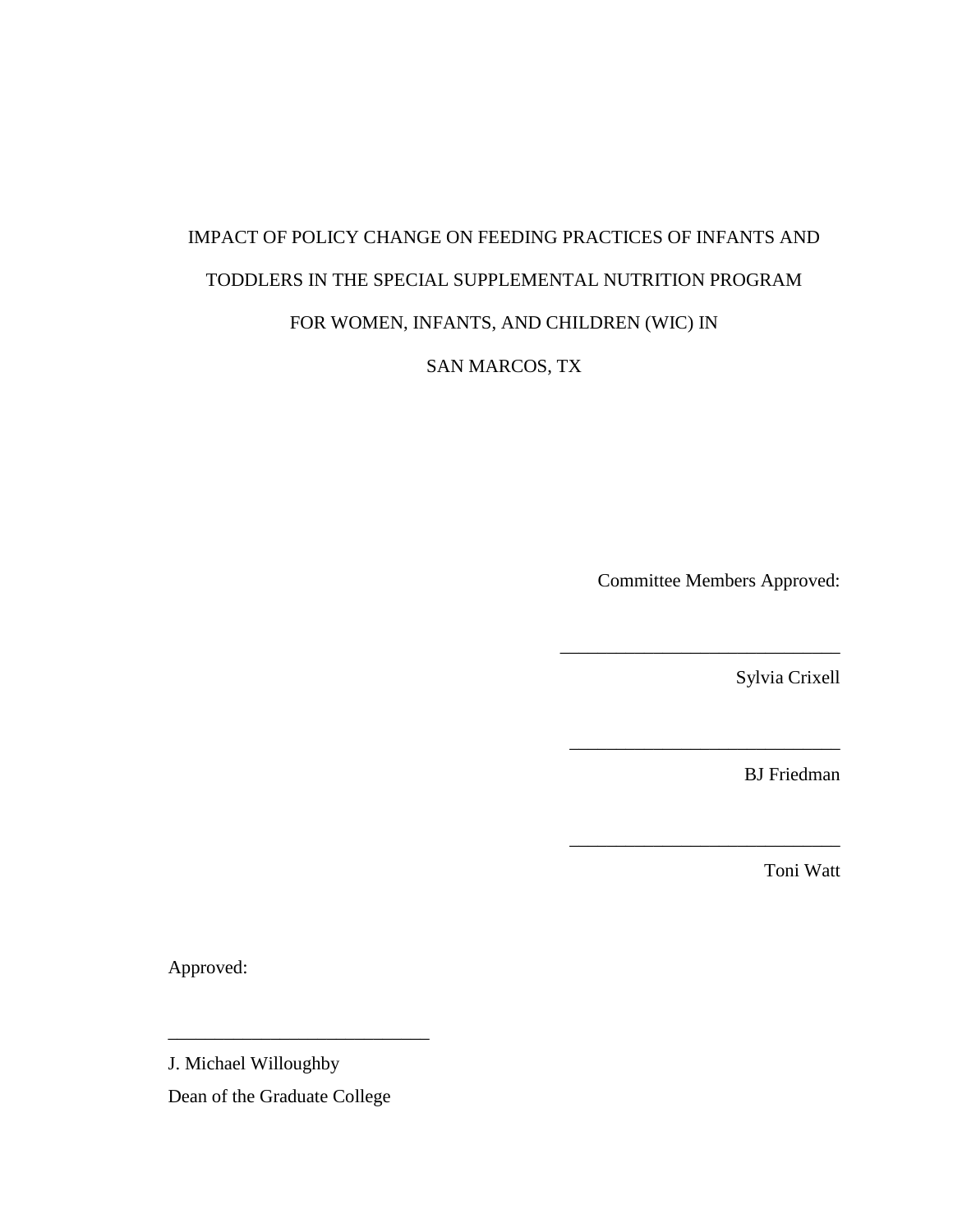# **COPYRIGHT**

by

Amanda Reat

2012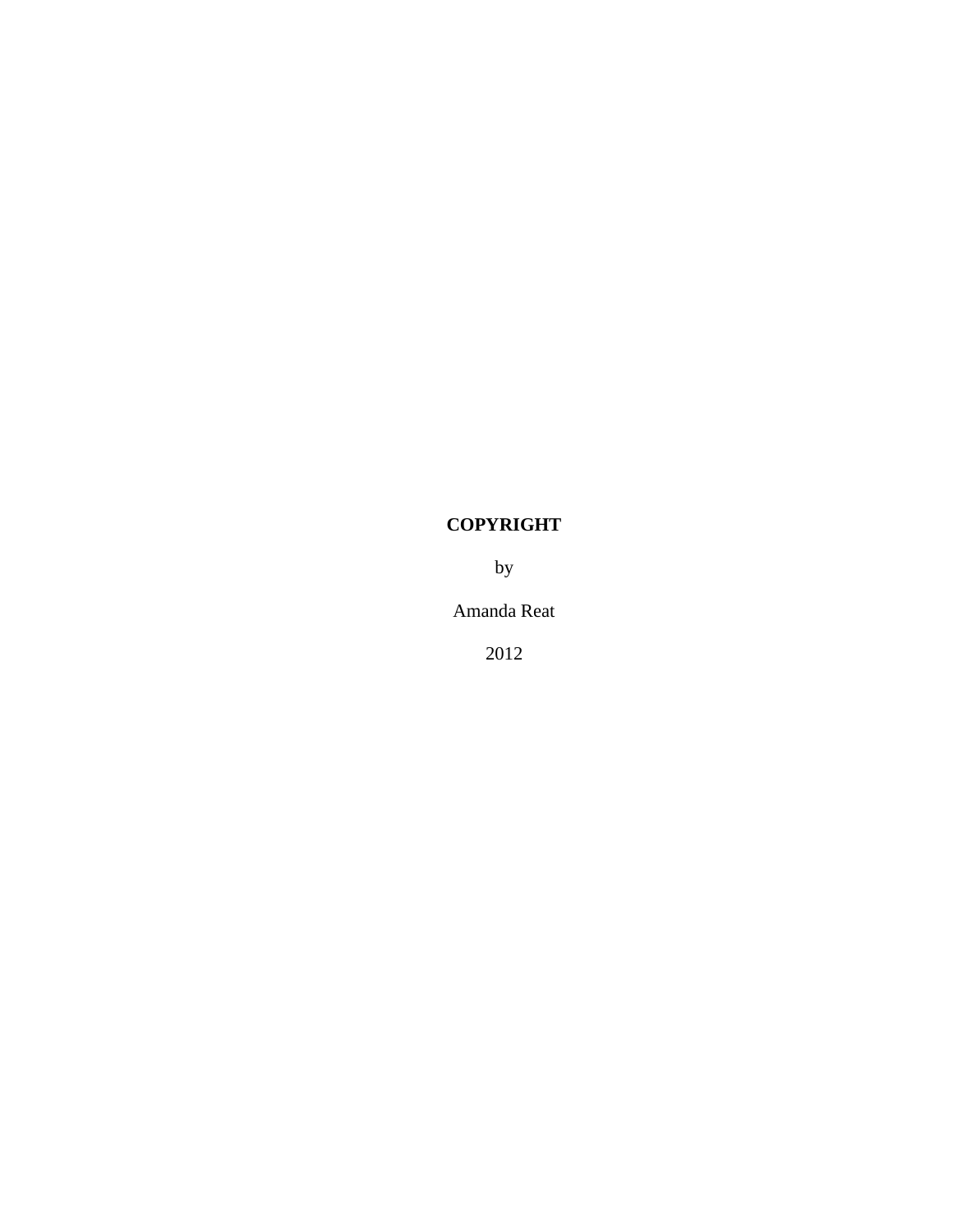#### **FAIR USE AND AUTHOR'S PERMISSION STATEMENT**

#### **Fair use**

This work is protected by the Copyright Laws of the United States (Public Law 94-553, section 107). Consistent with fair use as defined in the Copyright Laws, brief quotations from this material are allowed with proper acknowledgement. Use of this material for financial gain without the author's express written permission is not allowed.

### **Duplication Permission**

As the copyright holder of this work I, Amanda M. Reat, authorize duplication of this work, in whole or in part, for educational or scholarly purposes only.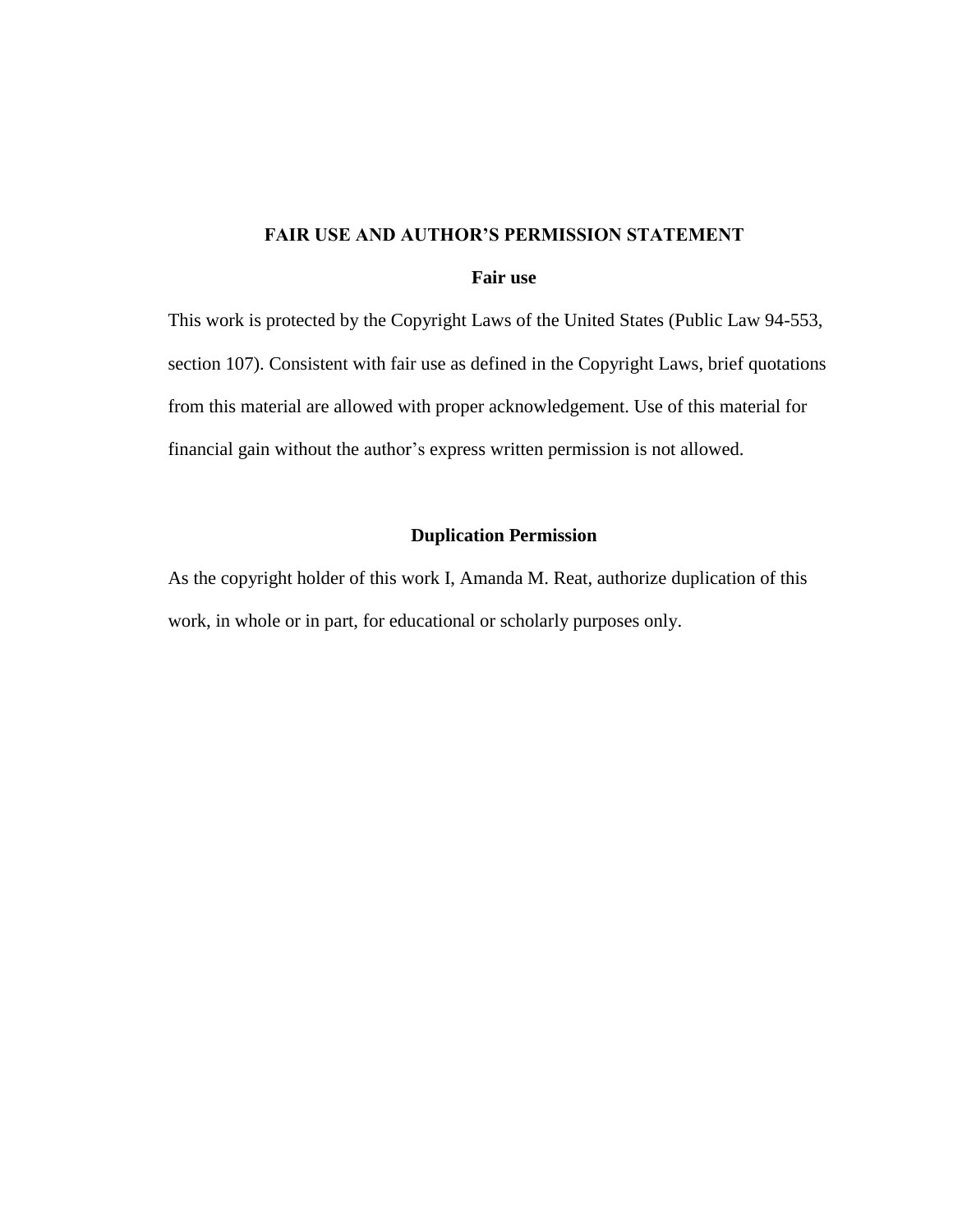#### **ACKNOWLEDGEMENTS**

I would like to thank my committee members; Dr. Sylvia Crixell, Dr. BJ Friedman, and Dr. Toni Watt for their continuous support, encouragement, and guidance. I would also like to thank the research assistants who worked relentlessly to carry out this research, especially Sarajane Morris, Nicole Fendley, Cici Munoz, Min Kwon, and Michelle Duer. I also need to thank Julia Von Bank for sharing her data, collaborating in research, and providing personal support throughout my thesis journey. Lastly, I would like to thank my family, friends, and graduate colleagues for their encouragement and understanding.

This manuscript was submitted on October 26, 2012.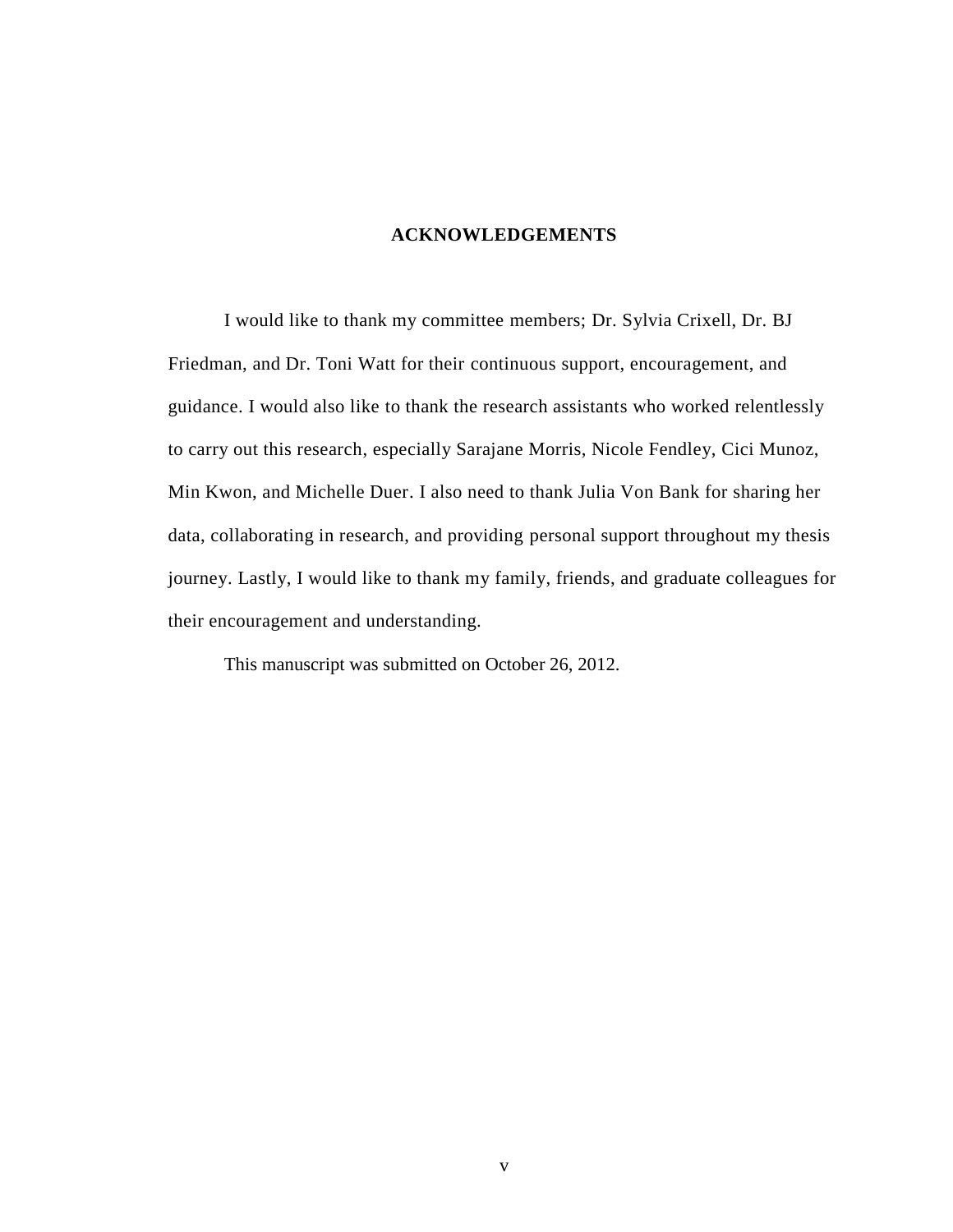# **TABLE OF CONTENTS**

| Page                                                           |
|----------------------------------------------------------------|
|                                                                |
|                                                                |
| <b>CHAPTER</b>                                                 |
| I.                                                             |
|                                                                |
|                                                                |
|                                                                |
|                                                                |
|                                                                |
|                                                                |
| Feeding Practices of Infants and Toddlers Participating in     |
| The Special Supplemental Nutrition Program for Women, Infants, |
|                                                                |
|                                                                |
|                                                                |
| A Necessary Change in WIC Food Packages 17                     |
|                                                                |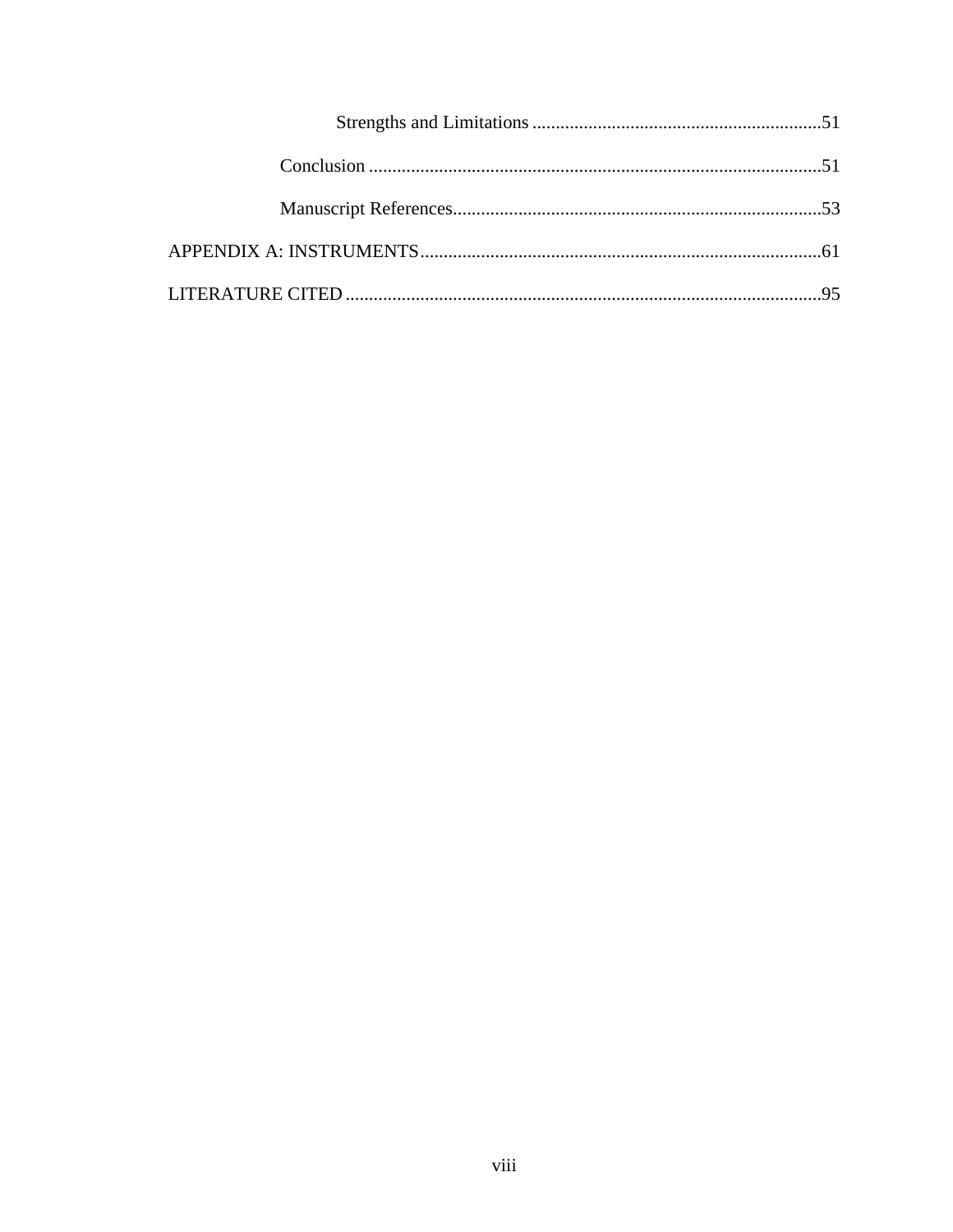# **LIST OF TABLES**

| <b>Table</b><br>Page                                                             |  |
|----------------------------------------------------------------------------------|--|
|                                                                                  |  |
|                                                                                  |  |
|                                                                                  |  |
| 4. New WIC food package allowances for infants 0-5.9 m (implemented in 2009) 19  |  |
| 5. New WIC food package allowances for infants 6-11.9 m (implemented in 2009) 20 |  |
| 6. New WIC food package allowances for children and women                        |  |
| 7. Comparison of previous and current food packages for infants and toddlers     |  |
|                                                                                  |  |
|                                                                                  |  |
|                                                                                  |  |
|                                                                                  |  |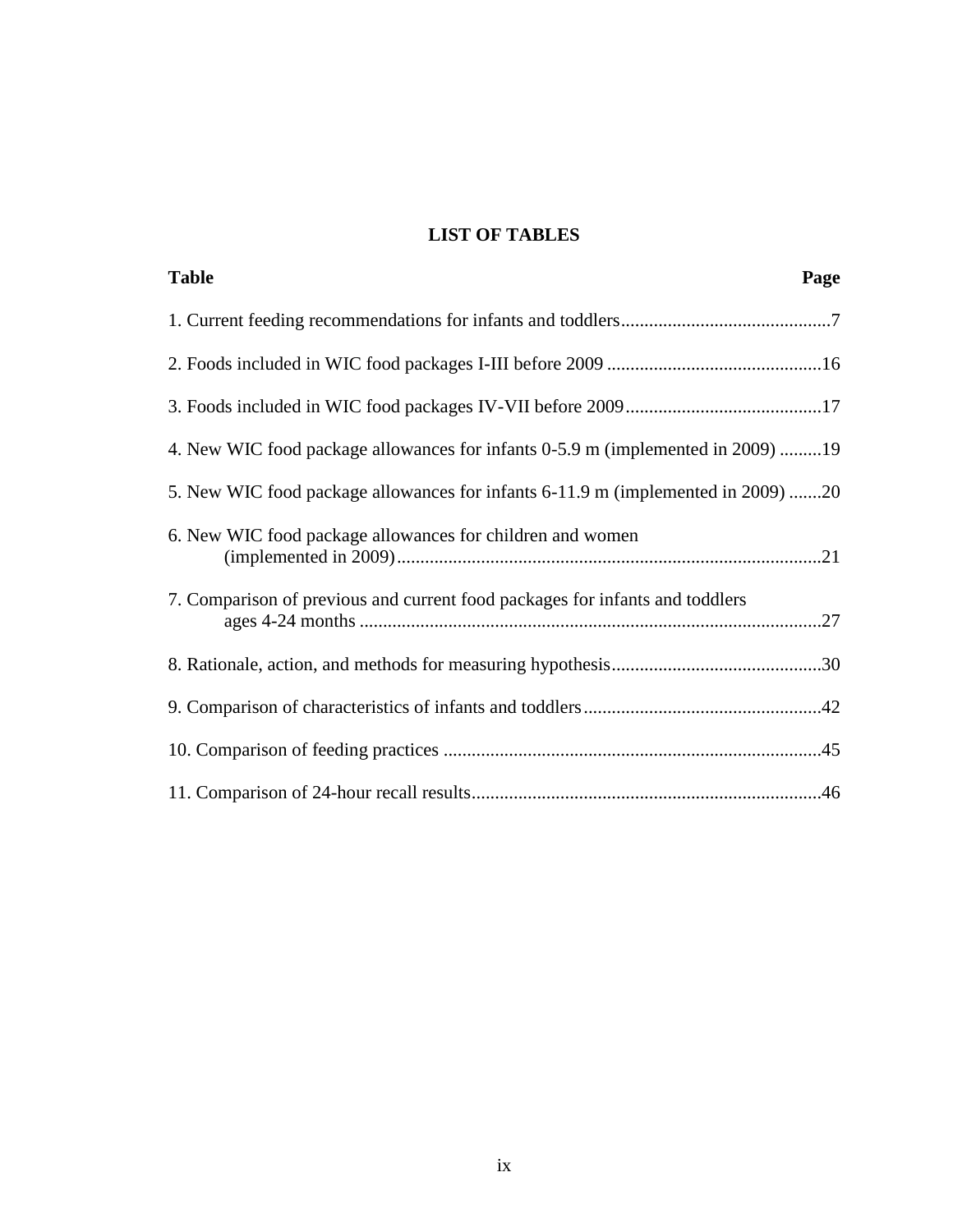#### **CHAPTER I – LITERATURE REVIEW**

#### **Introduction**

While proper nutrition is important for individuals across the lifespan, it is particularly important during times of rapid growth and development, such as pregnancy, infancy, and early childhood. Early experiences with food are especially important for infants and toddlers, not only because food provides nutrients, but also because very young children are developing taste preferences and eating habits that may influence food choices throughout their lives (1-3). Recognizing the importance of diet during gestation and early development, the federal government permanently established the Special Supplemental Nutrition Program for Women, Infants, and Children (WIC) in 1975 (4). Since that time, WIC has played an important role in providing food for low-income women, infants, toddlers, and children who are at nutritional risk. WIC provides direct assistance by issuing supplemental food packages in the form of vouchers that participants can use to purchase specific foods. The original food packages for infants and toddlers included such items as juice, infant cereals and sweetened cereal, milk, eggs, and infant formula. These foods were chosen to provide nutrients that were thought to be lacking in the diets of low-income populations during the 1970's, such as vitamin A, vitamin C, calcium, iron, and protein (5). While the food packages may have been appropriate for infants and toddlers at that time, the nutritional issues of very young children in the nation have since changed. Specifically, young children in the US are not

1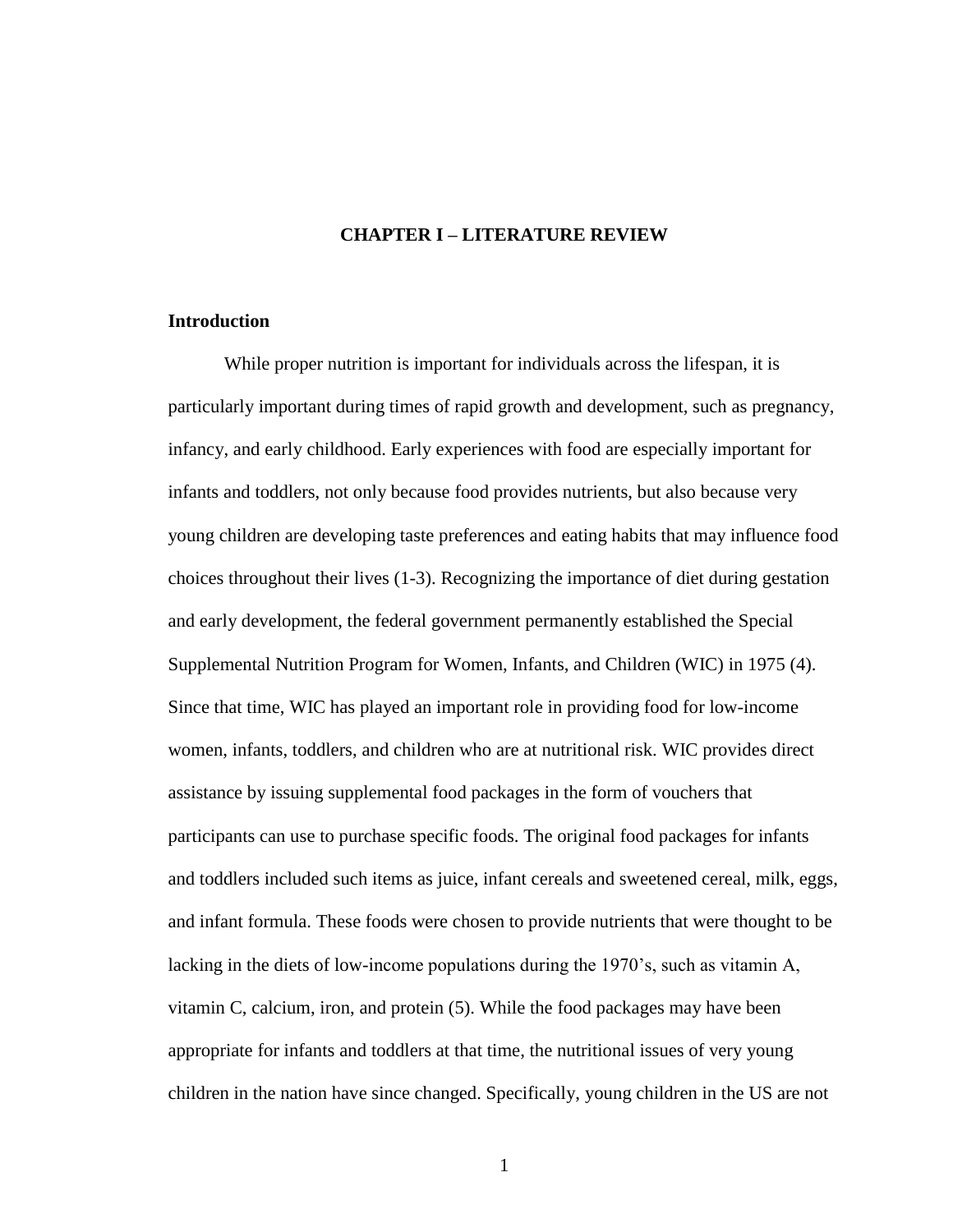eating healthful foods (6) and are experiencing increased incidence of overweight and obesity. Currently, nearly 10% of US children under the age of 2 years have excess weight, and 23 million children ages 2-19 years are overweight or obese (7). Given that approximately 50% of infants and nearly 25% of children in the US are enrolled in WIC, this program has the potential to substantially affect the diets of young children (8). Improved dietary intake could decrease the risk of obesity and improve overall nutritional status.

In 2009, the US government mandated a policy change to update the food packages so that they would be more closely aligned with current dietary recommendations (5). The new packages include items such as fresh produce and whole grains for children over 12 months and baby food meats for breastfeeding infants and omit infant formula for breastfeeding infants and juice for infants younger than 6 months of age. Ideally, recipients of the new packages will consume more foods that are nutrient dense and age appropriate and fewer foods that may promote obesity.

Prior to the 2009 policy change, we investigated feeding practices among infants and toddlers (ages 4 to 24 months) participating in the WIC program in San Marcos, Texas (9). We found that many feeding practices among San Marcos WIC participants were not aligned with current guidelines for feeding infants and toddlers, such as those of the American Academy of Nutrition and Dietetics (formerly the American Dietetic Association) recommending diets low in saturated fat, sugar, and sodium (10). Indeed, some local feeding practices were even less healthful than those reported in the nationally representative Feeding Infants and Toddlers Studies (6, 11). For example, consumption of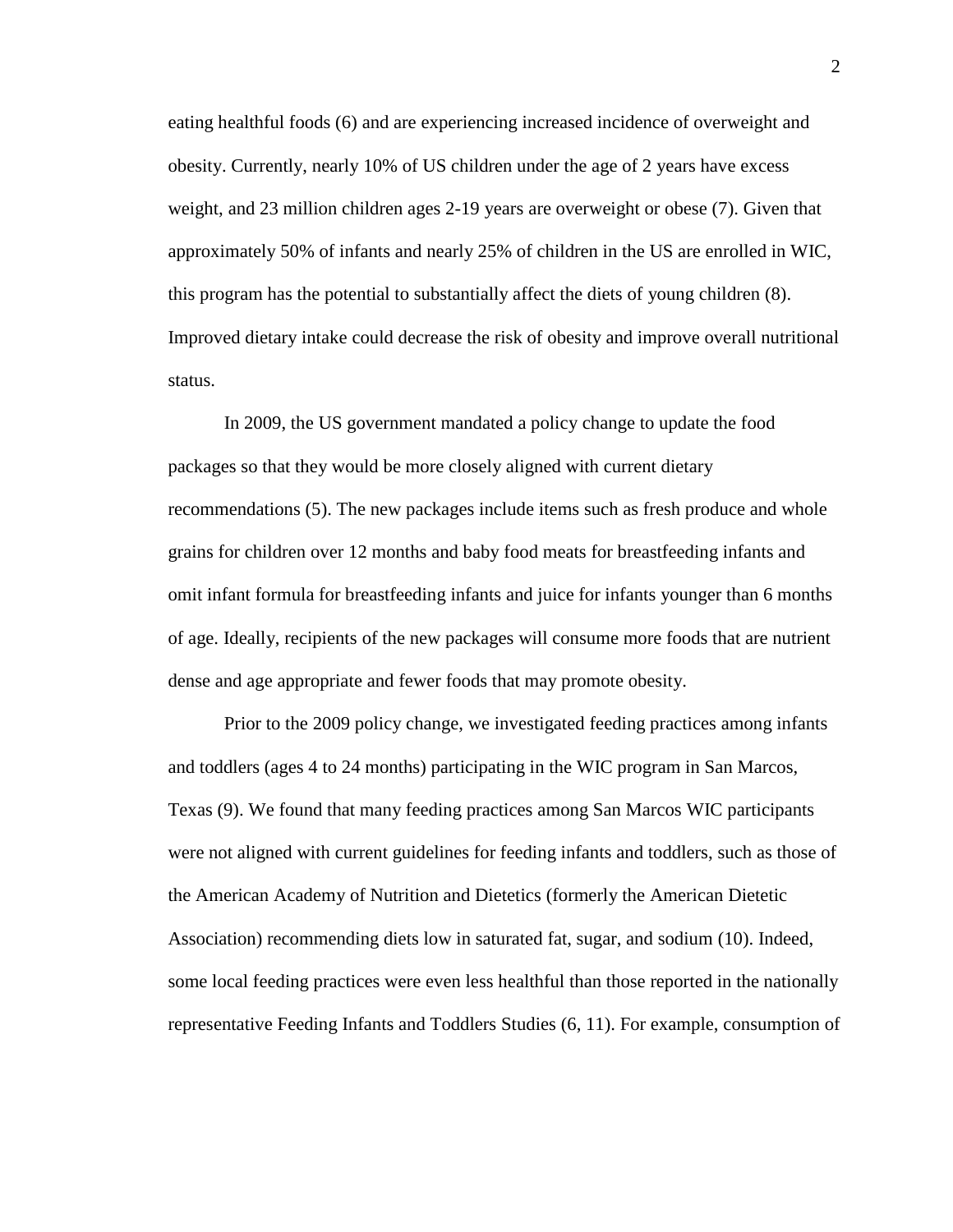sugar sweetened beverages (SSB) and salty snacks was more common among San Marcos WIC children than among participants in the 2002 FITS.

The goal of the study described herein was to investigate the feeding practices of infants and toddlers in San Marcos WIC in 2011 and assess whether the practices were different than those observed in 2009 and more aligned with current recommendations as per the intent of the package changes. We anticipated that feeding practices positively associated with pediatric overweight (e.g. formula feeding, early consumption of juice, early consumption of complementary foods) would be less prevalent in 2011, while practices that support healthy weight and improved nutrition (e.g. breastfeeding, consumption of fruits and vegetables and baby food meats) would be more common among infants and toddlers receiving the new food packages. The results of this study assess the efficacy of the federal 2009 WIC policy change on feeding practices of infants and toddlers at a local level.

#### **Nutritional Concerns for Infants and Toddlers**

Nutritional concerns for infants and toddlers have changed over the past several decades. During the 1970's, it was recognized that low-income populations were at risk for consuming diets low in protein, vitamin C, vitamin A, calcium, and iron (12). The original WIC food packages were designed to provide these nutrients by offering such items as iron-fortified infant formula and infant cereal, peanut butter, milk, beans, eggs, and juice. In the past few decades, the incidence of pediatric obesity has increased, especially among low-income populations. At the same time, feeding practices associated with increased risk of obesity, early introduction of complementary foods (13), increased intake of processed foods, and decreased intake of nutrient dense whole foods, have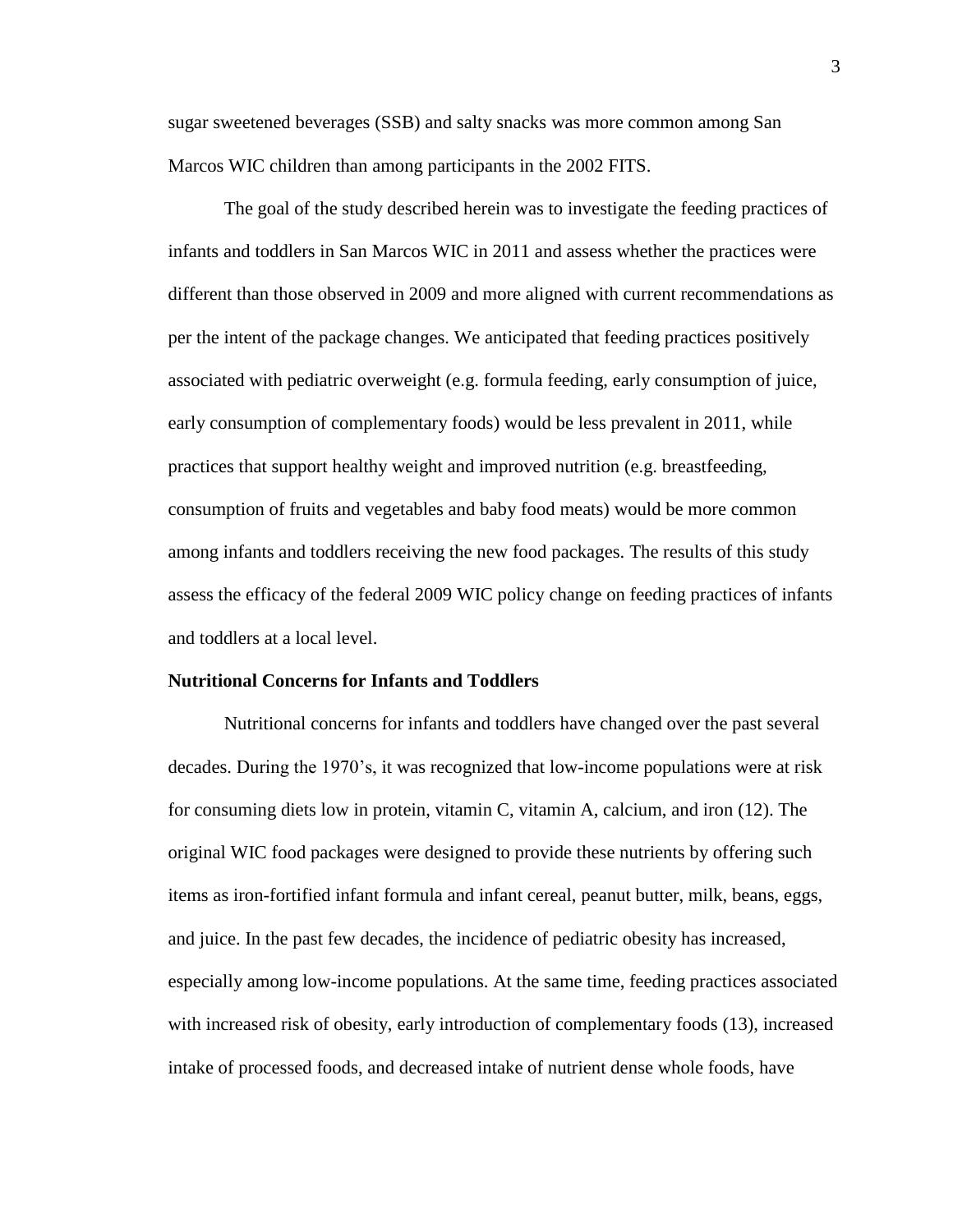become more common. Current research has shown that US diets may also be low in nutrients that play a crucial role in times of rapid development, such as vitamin D and essential fatty acids (14, 15). Since nutritional concerns have shifted, the WIC food packages developed in the 1970's have become antiquated and no longer meet the nutrient needs of low-income populations. While the WIC policy change is overdue, the new food packages do support general dietary recommendations commensurate with good health (e.g. providing fruits, vegetables, and whole grains). Importantly, the revised food packages are also more consistent with current recommendations for infant and toddler feeding (e.g. promoting breastfeeding, appropriate age of introduction to complementary foods, and less juice).

Current guidelines for infants and toddlers differ from guidelines for the general population. While the 2010 Dietary Guidelines for Americans (16) and MyPlate (17) provide comprehensive recommendations for individuals older than 2 years, recommendations for children younger than 2 years have been developed by several organizations, such as the American Academy of Nutrition and Dietetics (AND), the World Health Organization (WHO), the Centers for Disease Control and Prevention (CDC), and the American Academy of Pediatrics (AAP). The recommendations are important because they are crafted to encourage feeding practices that provide appropriate nutrients while avoiding excess weight gain (see Table 1).

#### *Energy Imbalance*

Data from the 2007-2008 National Health and Nutrition Examination Survey (NHANES) revealed that 9.5% infants and toddlers under 2 years of age had excess weight. The term "excess weight" is used for infants and toddlers who fall at or above the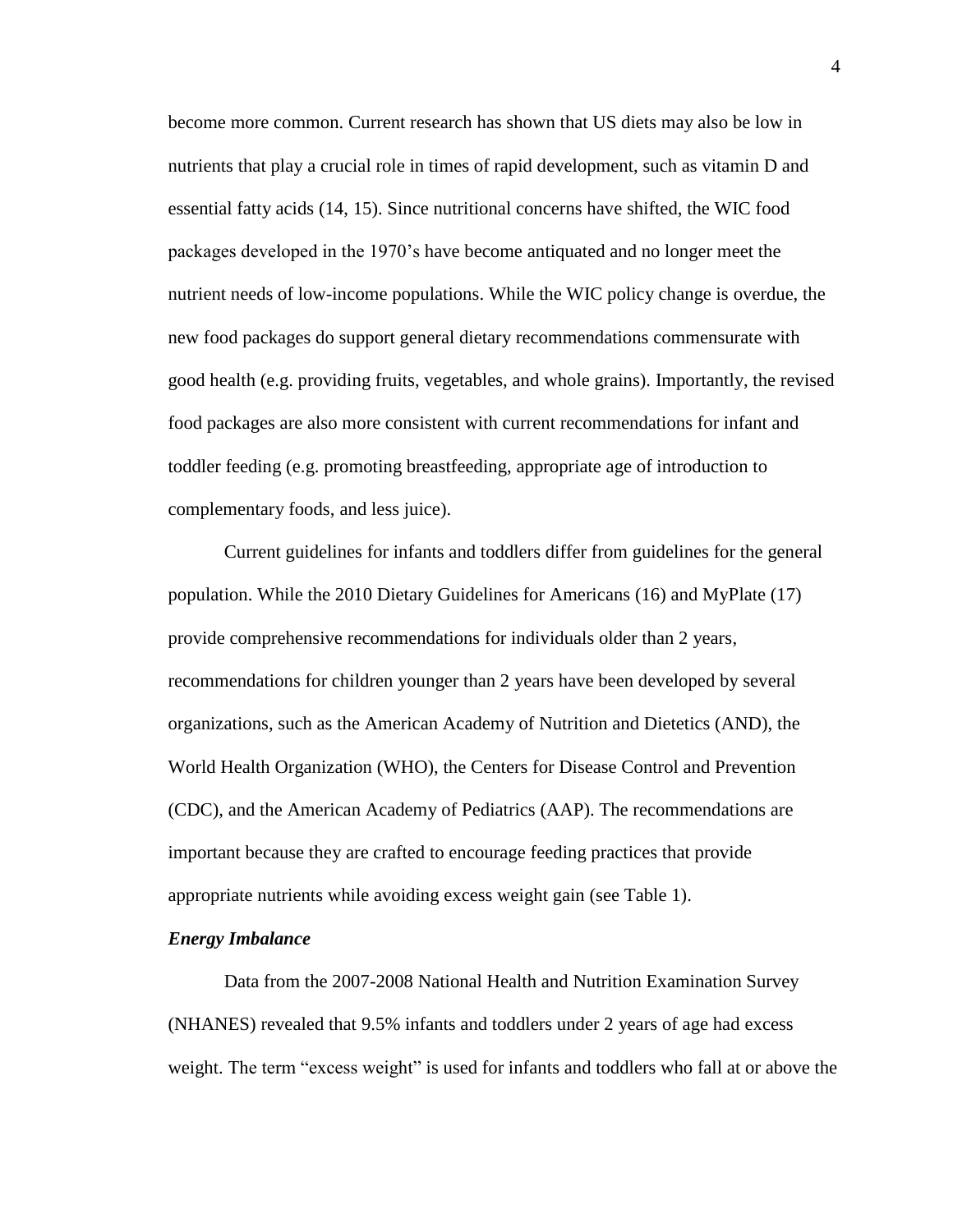$95<sup>th</sup>$  percentile on the 2000 CDC sex–specific weight-for-length growth charts (7). Among 2-19 year olds, 31.7% were overweight or obese, having a body mass index (BMI) greater than or equal to the  $85<sup>th</sup>$  percentile on the 2000 CDC sex-specific BMI growth charts. While obesity is a concern across all socioeconomic levels, low-income populations exhibit higher prevalence than the general population (7, 18).

The early onset of obesity is associated with a multitude of negative effects. Metabolic consequences include increased risk for developing glucose intolerance, dyslipidemia, hypertension, non-alcoholic fatty liver disease, polycystic ovarian syndrome, and gallstones (19). Orthopedic conditions, breathing complications, and psychological problems such as depression, are also more common among obese children (19). Importantly, overweight and obesity during childhood increases risk for overweight and obesity in adulthood. Considering these consequences, it is imperative that infants and children receive healthful diets and adequate physical activity in order to prevent excess weight gain.

Exclusively breastfed infants, from birth to 6 months, receive enough calories to support normal growth. Several studies have shown that breastfeeding may also protect against pediatric overweight by providing dietary satiety signals, such as leptin, and promoting self-regulation during feeding (20-22). The AND, the AAP, the WHO, and the CDC recommend that infants be exclusively breastfed until the age of six months (23- 26). The WHO recommends that complementary foods be introduced at six months of age in concurrence with breast milk or formula (25). Introduction of complementary foods prior to 4 months of age, especially in formula fed infants, is associated with overweight during infancy (13). The American Dietetic Association's (now AND) *Start*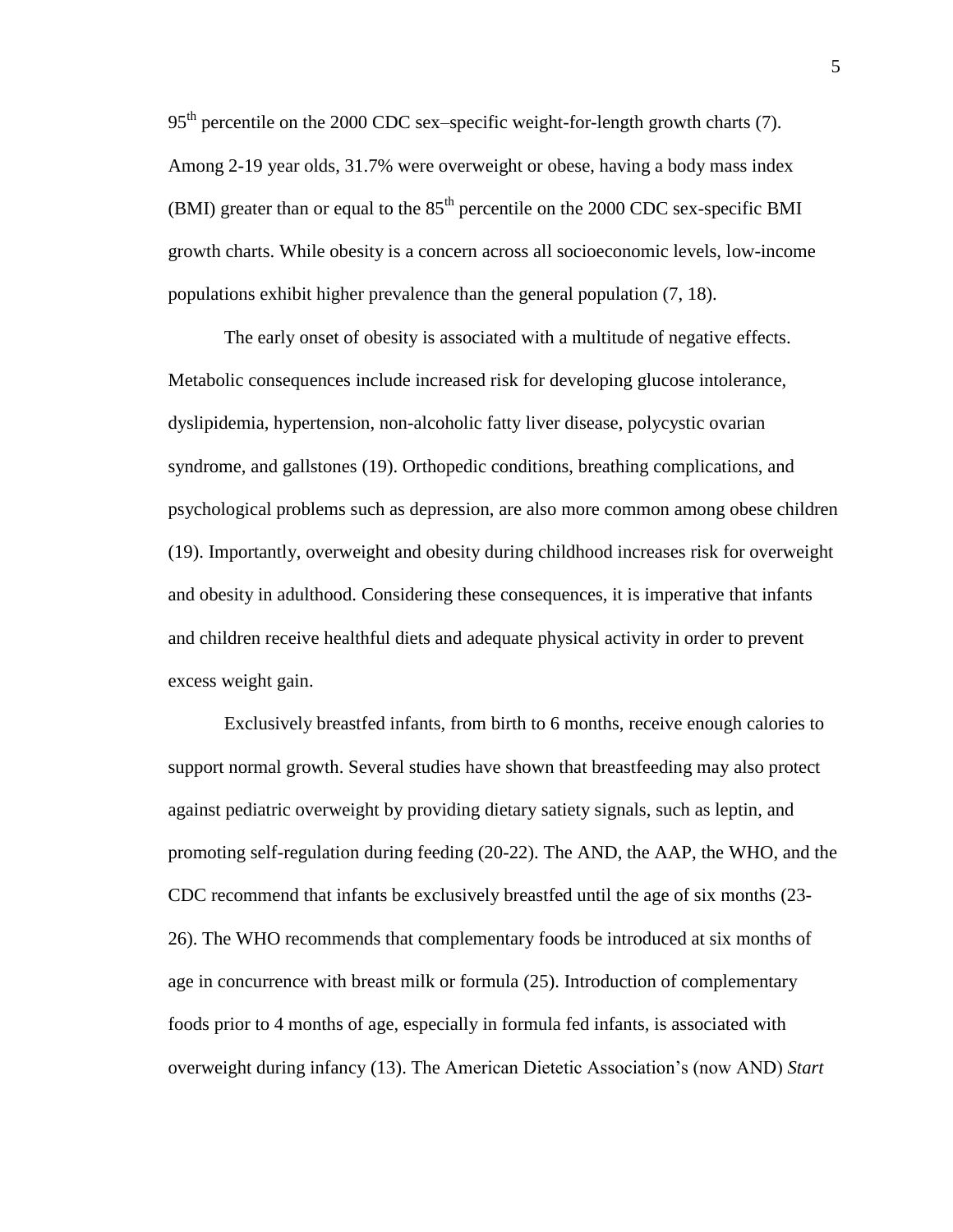*Healthy Feeding Guidelines for Infants and Toddlers* recommends adding a variety of fruits, vegetables, legumes, plain meats, and whole grains to the diet of infants and toddlers, while avoiding foods high in sugar, saturated fat, and sodium (26). Consuming such nutrient dense foods supports weight maintenance.

It is unfortunate that many infants and toddlers are not consuming healthful diets. Results of two nationally representative studies of infant and toddler feeding practices, FITS 2002 and FITS 2008, revealed that consumption of sweetened cereals, sweet foods such as desserts and candies, as well as SSBs, were common practices. Conversely, fruit and vegetable consumption was less common among all age groups. When vegetables were included in the diet, they were more often starchy and frequently fried (e.g. fried potatoes) (6). These feeding practices reflect the ready availability of inexpensive, highly processed foods and beverages that overwhelm today's food markets. Indeed, the low cost energy dense foods such as cookies, bread, chocolate, sugar, margarine, and SSBs, especially compared with the cost of fresh fruits and vegetables (18), may be an important factor driving early onset obesity. Thus, a major goal of the changes implemented by WIC is to promote healthful eating habits in children despite the unhealthy food environment in the US.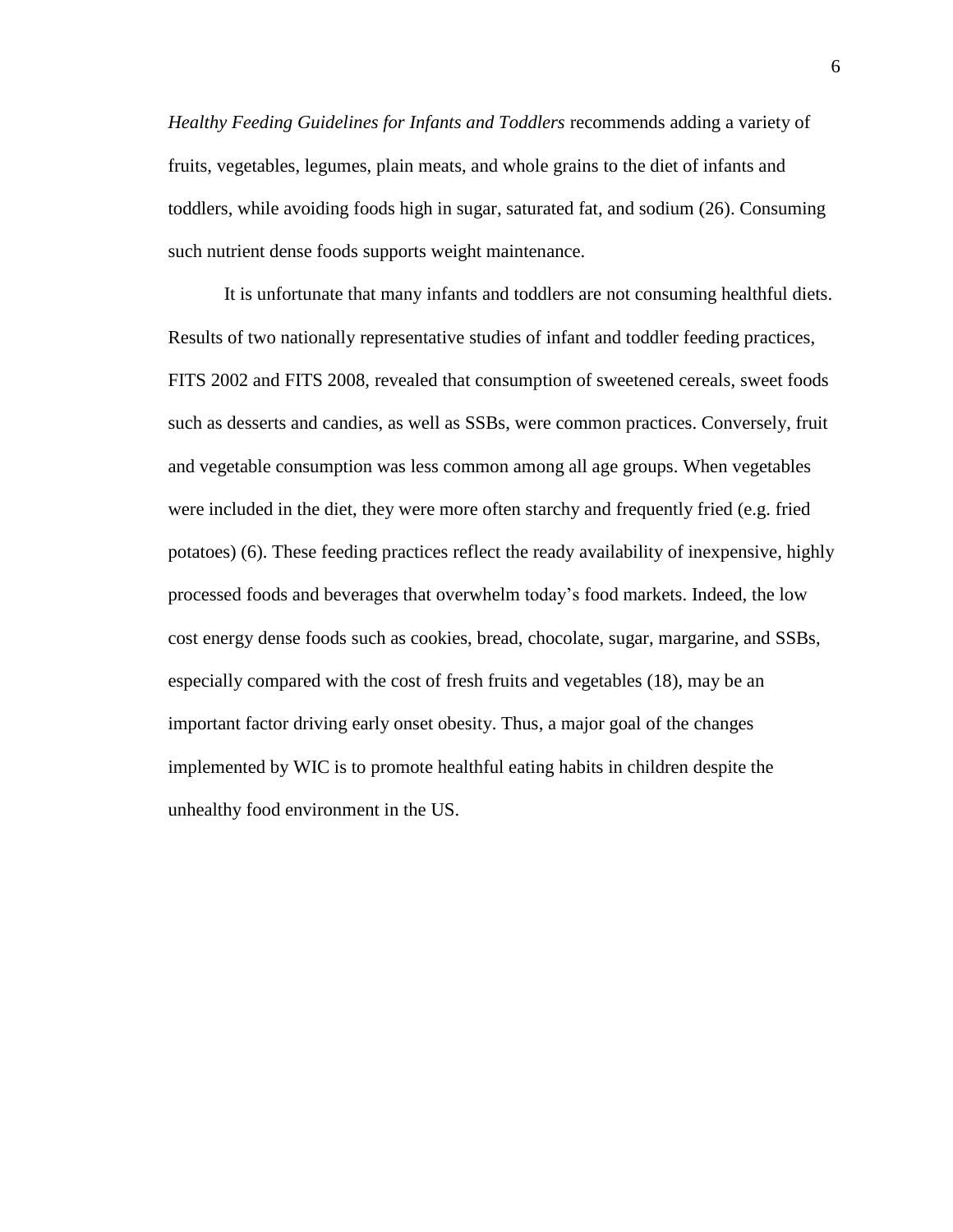| Table 1 - Current feeding recommendations for infants $\overline{\&}$ toddlers |                                                                                                                                                                                                                                                                                                                                                         |  |  |
|--------------------------------------------------------------------------------|---------------------------------------------------------------------------------------------------------------------------------------------------------------------------------------------------------------------------------------------------------------------------------------------------------------------------------------------------------|--|--|
| Organization                                                                   | <b>Recommendations</b>                                                                                                                                                                                                                                                                                                                                  |  |  |
| World Health Organization (WHO)                                                | Exclusive breastfeeding for 6 months and<br>$\bullet$<br>continue with complementary foods for 2<br>years or longer (23)                                                                                                                                                                                                                                |  |  |
| American Academy of Pediatrics (AAP)                                           | Exclusive breastfeeding for 6 months and<br>$\bullet$<br>continue at least for 12 months (24)<br>Introduce cow's milk only after 12 months<br>(24)<br>Acceptable to introduce juice after 6 months,<br>limited to 4-6 ounces/day for children ages 1-<br>6 years $(25)$<br>Vitamin D supplementation of 400 IU/day<br>for all infants and toddlers (26) |  |  |
| Centers for Disease Control and Prevention<br>(CDC)                            | Exclusive breastfeeding for 4-6 months (27)<br>$\bullet$                                                                                                                                                                                                                                                                                                |  |  |
| American Dietetic Association (now the                                         | Introduce a variety of fruits and vegetables,<br>$\bullet$                                                                                                                                                                                                                                                                                              |  |  |
| American Academy of Nutrition and Dietetics)                                   | whole grains, legumes, and plain meats (28)                                                                                                                                                                                                                                                                                                             |  |  |
| Start Healthy Feeding Guidelines for Infants and                               | Avoid introducing foods high in sugar,<br>$\bullet$                                                                                                                                                                                                                                                                                                     |  |  |
| <b>Toddlers</b>                                                                | sodium and saturated fat (28)                                                                                                                                                                                                                                                                                                                           |  |  |

# *Specific Nutrients*

Proper intake of nutrients remains a concern for infants and toddlers. Although all nutrients are essential, there are several nutrients that are paradoxically crucial for development yet lacking in the diets of infants and toddlers. In the early 1970's , around the time that WIC was first launched, it was recognized that intakes of iron, calcium, vitamin A, and vitamin C, all of which are important in development, were often low in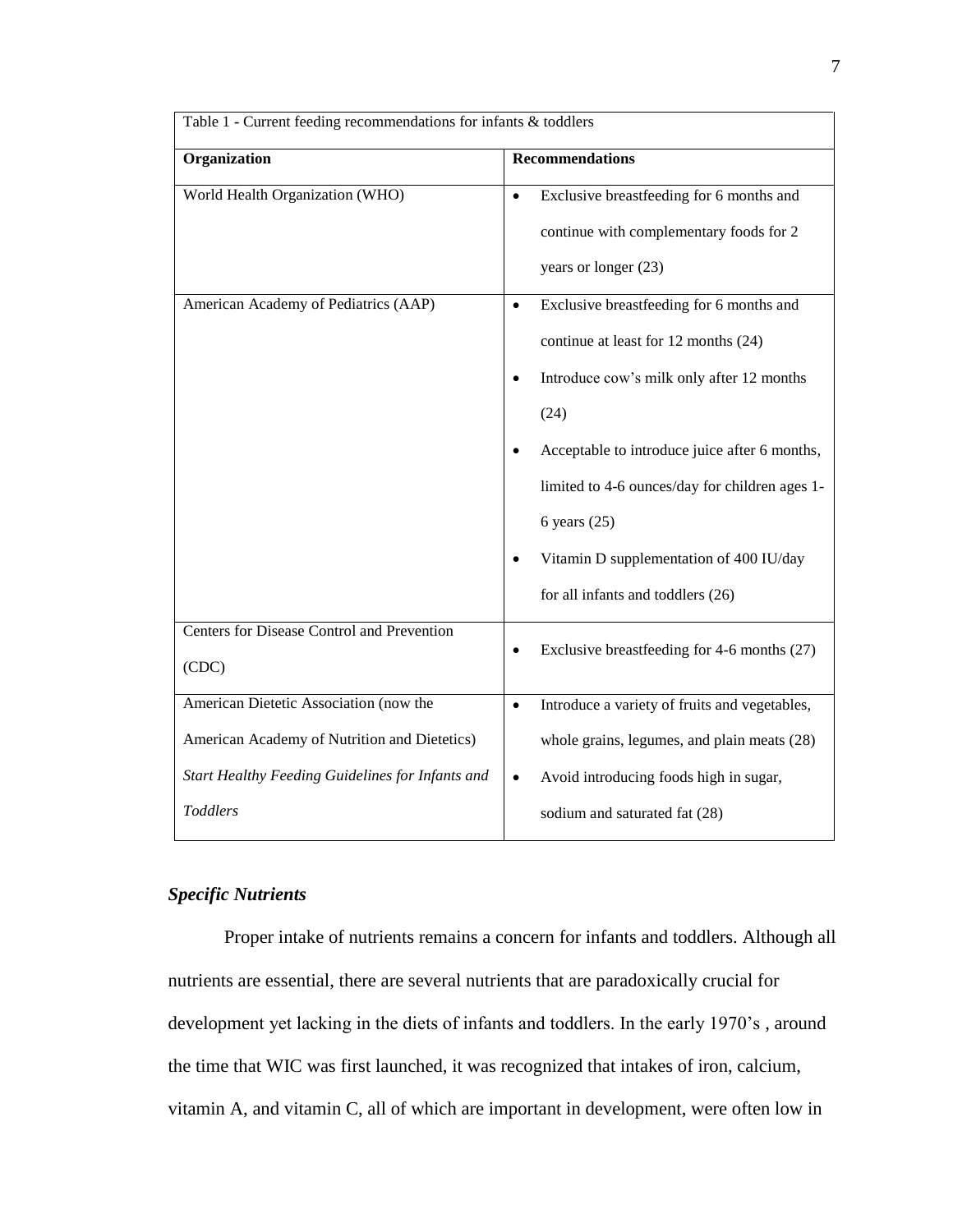the diets of low-income populations (13). At present, while iron continues to be a nutrient of concern, recent research has suggested that vitamin D, a fat-soluble vitamin, and docosahexaeonic acid (DHA), an omega 3 fatty acid, are particularly important for development and found in limited amounts in the US diet, especially among infants and toddlers.

#### *Iron*

Poor iron status, which is particularly associated with premature delivery, low birth weight, and anemia in pregnancy, continues to be of concern for infants and toddlers (29). Many studies have shown that iron deficient children have reduced motor skills, achieve lower test scores on standardized cognitive development tests, and exhibit poor social and emotional skills (30-33). Importantly, the negative consequences of iron deficiency during infancy and toddlerhood may not be fully attenuated by later iron therapy (34, 35). Therefore, considering that early childhood is a crucial time of development and that iron absorption is particularly high during this time, it is critical that infants and toddlers be offered adequate amounts of iron-rich foods at the recommended age.

Infants receive small amounts of iron through breast milk. However, because iron in breast milk is transported by lactoferrin, it is very bioavailable, and is likely to meet the needs of breastfeeding infants born at full-term, generally until 4 to 6 months of age (36). In contrast, while infant formula is fortified with higher levels of iron, the iron is not very bioavailable. At around the age of 4 to 6 months, the infant's iron stores begin to deplete and breast milk can no longer provide adequate amounts of iron. The CDC recommends that iron-rich foods be introduced at this time (27). Appropriate sources of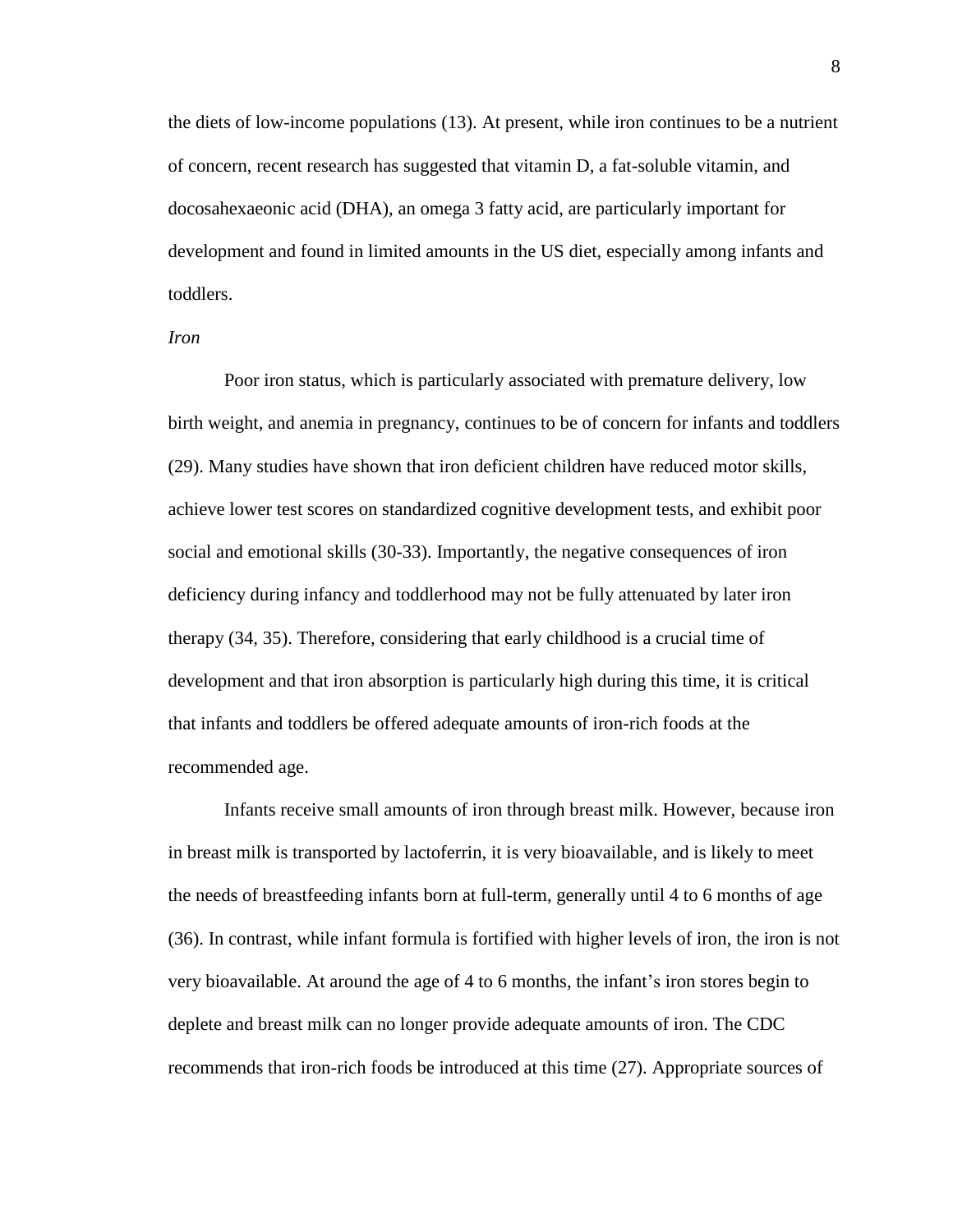iron include plain baby-food meats (i.e., red meat, poultry, and fish), dark green vegetables, legumes, and some fruits (27, 37). Meats contain heme iron, which is highly bioavailable. In contrast, whereas iron fortified cereals, vegetables, legumes and fruits contain non-heme iron, the iron in these foods is less bioavailable. Nevertheless, because they are often consumed in large amounts, food sources of non-heme iron are important contributors of dietary iron. Children who are not breastfed should be offered ironfortified formula. No infants should be offered cow's milk, which is low in iron, until after one year of age (38).

#### *Vitamin D*

Vitamin D is essential for proper bone growth, and vitamin D deficiency is recognized as the primary cause of rickets in children (39). Recent studies have also shown that vitamin D deficiency may also be linked to increased risk for respiratory infections and type 1 diabetes in children, and to heart disease and certain cancers later in life (40-42). Vitamin D is formed in the skin upon exposure to sunlight, and for some individuals, sun exposure may provide adequate amounts of vitamin D. However, regular exposure to sunlight is not recommended for infants and children due to concerns about sunburn and skin cancer. Unfortunately, human milk, along with most other foods, does not contain enough vitamin D for infants and toddlers. Therefore, the AAP recommends that all children receive vitamin D supplementation of 400 IU per day beginning in the first few days after birth and continuing throughout adolescence (14). Food sources of vitamin D, such as fish oils, egg yolk, and fortified foods (e.g. milk and cheese) should also be introduced to infants and/or toddlers. However, most infants do not consume these foods often enough to receive sufficient amounts of vitamin D (42). According to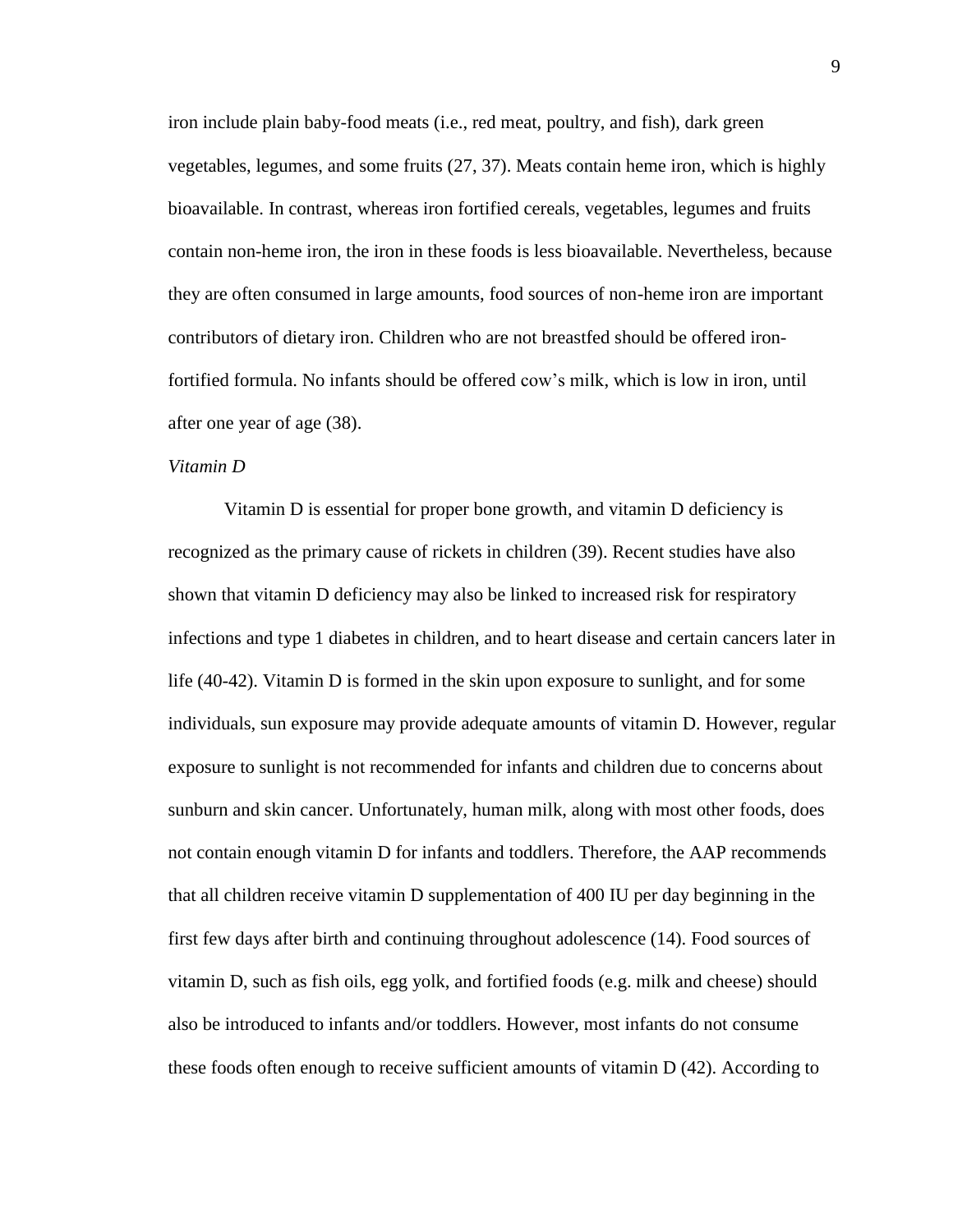2000-2004 NHANES data, 9% of US children are vitamin D deficient and 60% had insufficient levels of vitamin D (43).

#### *Docosahexaenoic Acid (DHA)*

DHA is an omega 3 fatty acid that is renowned for its role in brain development. Specific brain regions accumulate high concentrations of DHA during gestation and also after birth. DHA status has been linked to neurological functioning including sensory input, motivational behaviors, attention, and memory, as well as to motor development in infants and toddlers (15, 44). The last trimester of pregnancy and the first two years of life are crucial times for DHA accumulation (45). DHA is supplied to the fetus via the placenta and to the infant via breast milk. Therefore, maternal intake of DHA during pregnancy and lactation is important, followed by the introduction of DHA-rich complementary foods for infants and toddlers. Good food sources of DHA include fish, fish oils, eggs, and other fortified products. While there is an Adequate Intake level of 0.5g/day for alpha linoleic acid (a shorter chain omega 3 fatty acid), at present there is no specific recommendation for DHA intake for infants.

#### **Current Intake of Infants and Toddlers**

#### *Feeding Infants and Toddlers Study*

The FITS studies conducted in 2002 and again in 2008 (6, 11) provided the first national assessments of feeding practices among infants and toddlers. FITS 2008 found that 42.5% of infants ages 4 to 6 months and 36.7% of infants 9 to 12 months received breast milk on the day studied. A small yet concerning number of infants 6 to 9 months and 9 to 12 months consumed cow's milk (5% and 17%, respectively). Cow's milk should not be provided to infants younger than 1 year as it is associated with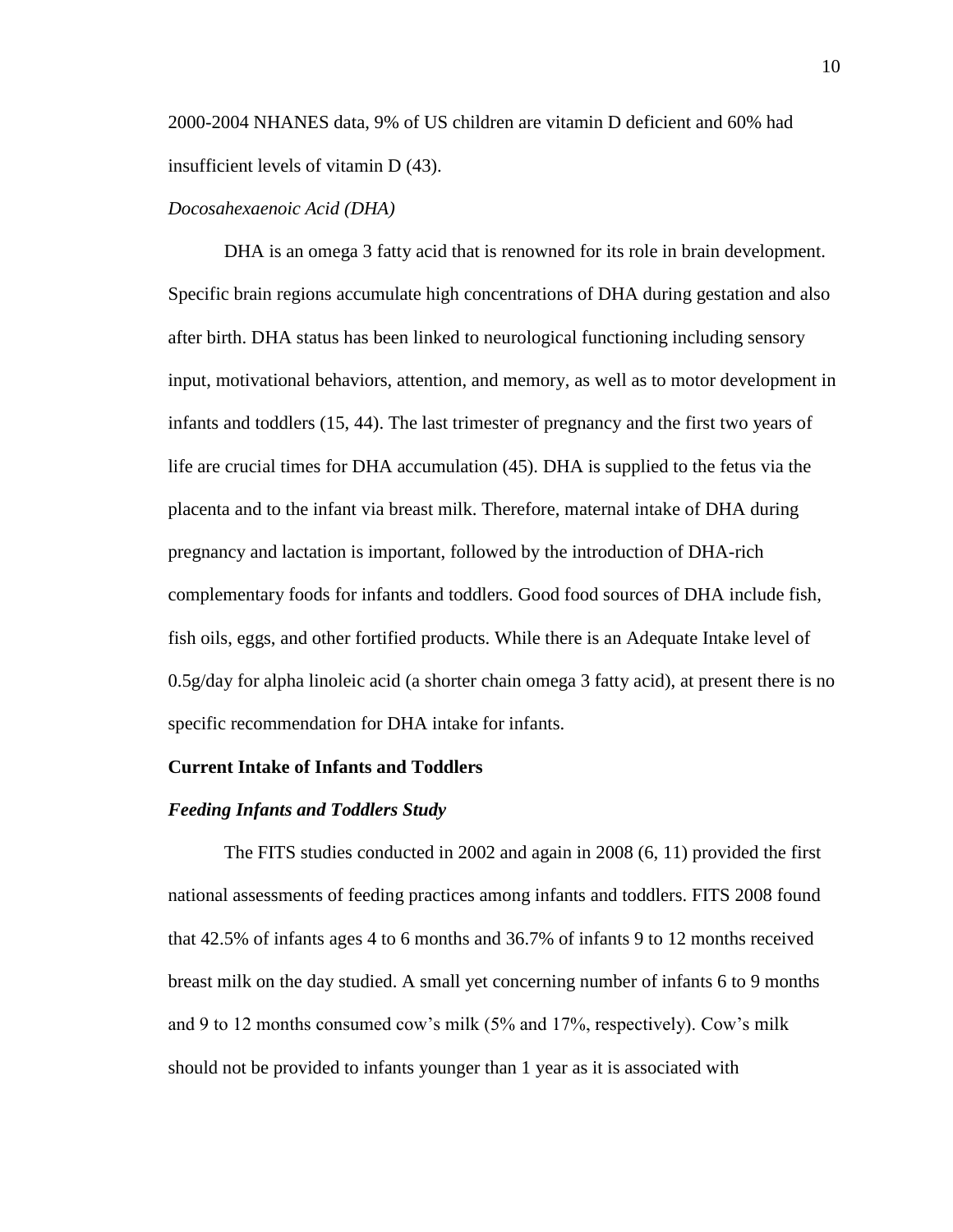gastrointestinal bleeding and iron deficiency. FITS 2008 also reported that grains, particularly cereal, were the most commonly consumed food group among all infants and toddlers. Among 2 to 3 year-olds, 30% of cereal consumed was pre-sweetened. Intake of fruits and vegetables was disappointingly low, with 28% of 6 to 24 month-olds consuming no vegetables and 36% of 12 to 24 month olds consuming no whole fruits on the day studied. While consumption of fruit, vegetable, and baby food meat was low, consumption of desserts, sweets, sugar sweetened beverages, or candy was high. For example, 80% of 12 to 24 month-olds consumed at least one of these items on the day studied (6).

#### *Feeding Practices of Infants and Toddlers Participating in WIC in San Marcos, TX*

Prior to the 2009 WIC policy change, our research team investigated feeding practices among infants and toddlers (ages 4 to 24 months) participating in the WIC program in San Marcos, TX (9). We found that breastfeeding rates were highest among infants 4 to 6 months, with 41% receiving at least some breast milk on the day studied. Conversely, only 15% of infants 7 to 11 months and 8% of toddlers 12 to 24 months received any breast milk. While no infants 4 to 6 months received cow's milk, 7% of infants 7 to 11 months did consume cow's milk. Grains were the most commonly consumed type of food, with infant cereals and ready-to-eat cereals being the most common source. Intake of fruits and vegetables among San Marcos infants and toddlers was disappointingly low, with 50% of infants 4 to 6 months and 33% of toddlers 12 to 24 months consuming no vegetables, and only a single infant consumed a dark green vegetable on the day studied. Vegetable consumption was higher among infants 7 to 11 months, with 80% consuming a vegetable on the day studied. Among toddlers 12 to 24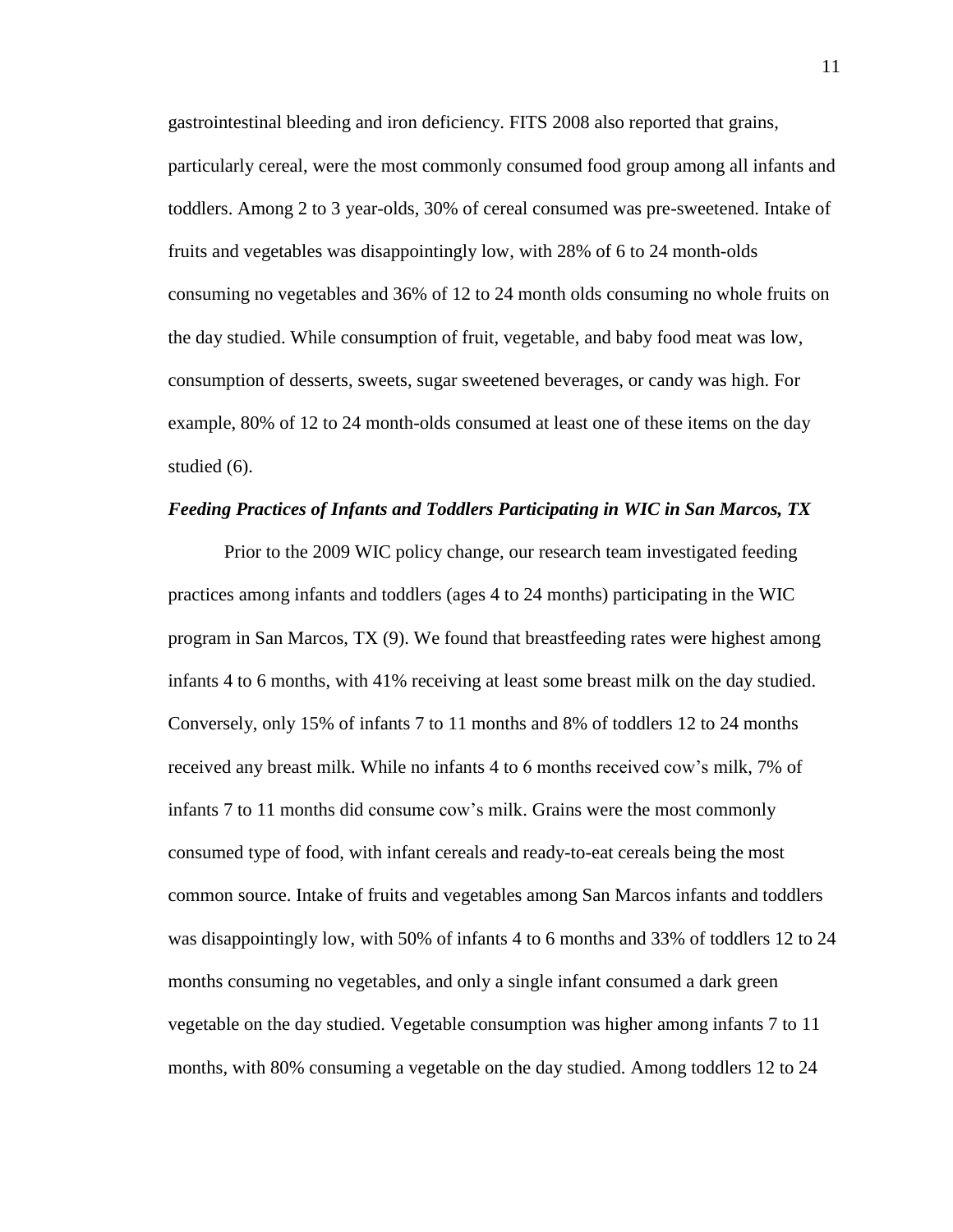months, potatoes were the most commonly consumed vegetable, and the majority of the potatoes were fried. Fruit consumption was even less common, with 31% of infants 4 to 6 months and 38% of infants and toddlers 7 to 24 months not consuming a fruit on the day studied. Meat consumption was highest among toddlers 12 to 24 months and lowest among infants 4 to 6 months. Poultry and processed meats were the most commonly consumed types of meat. Finally, consumption of SSB's and salty snacks were high in this population. One infant in the 4 to 6 months category, 27% of infants 7 to 11 months, and 58% of toddlers 12 to 24 months consumed an SSB on the day studied. Salty snacks were consumed by 15% children ages 7 to 24 months.

The 2002/2008 FITS and the WIC 2009 study in San Marcos provide valuable information to an important yet understudied field of research. Results of these studies helped identify areas of specific concern regarding feeding practices in the US, such as low fruit and vegetable consumption, high sweets and salty snack consumption, and low rates/short duration of breastfeeding. Because the WIC 2009 study in San Marcos was completed a few months prior to the 2009 WIC package changes, the results provide preliminary data against which we can assess the efficacy of the policy change on feeding practices observed in a local population.

# **The Special Supplemental Nutrition Program for Women, Infants, and Children (WIC)**

WIC is a federally funded program aimed at improving the health of at-risk individuals (46). Low-income, at risk, pregnant, postpartum, and breastfeeding women, along with their infants and young children through the age of 5 years are eligible to receive WIC benefits. Unlike other food programs, WIC is specifically intended to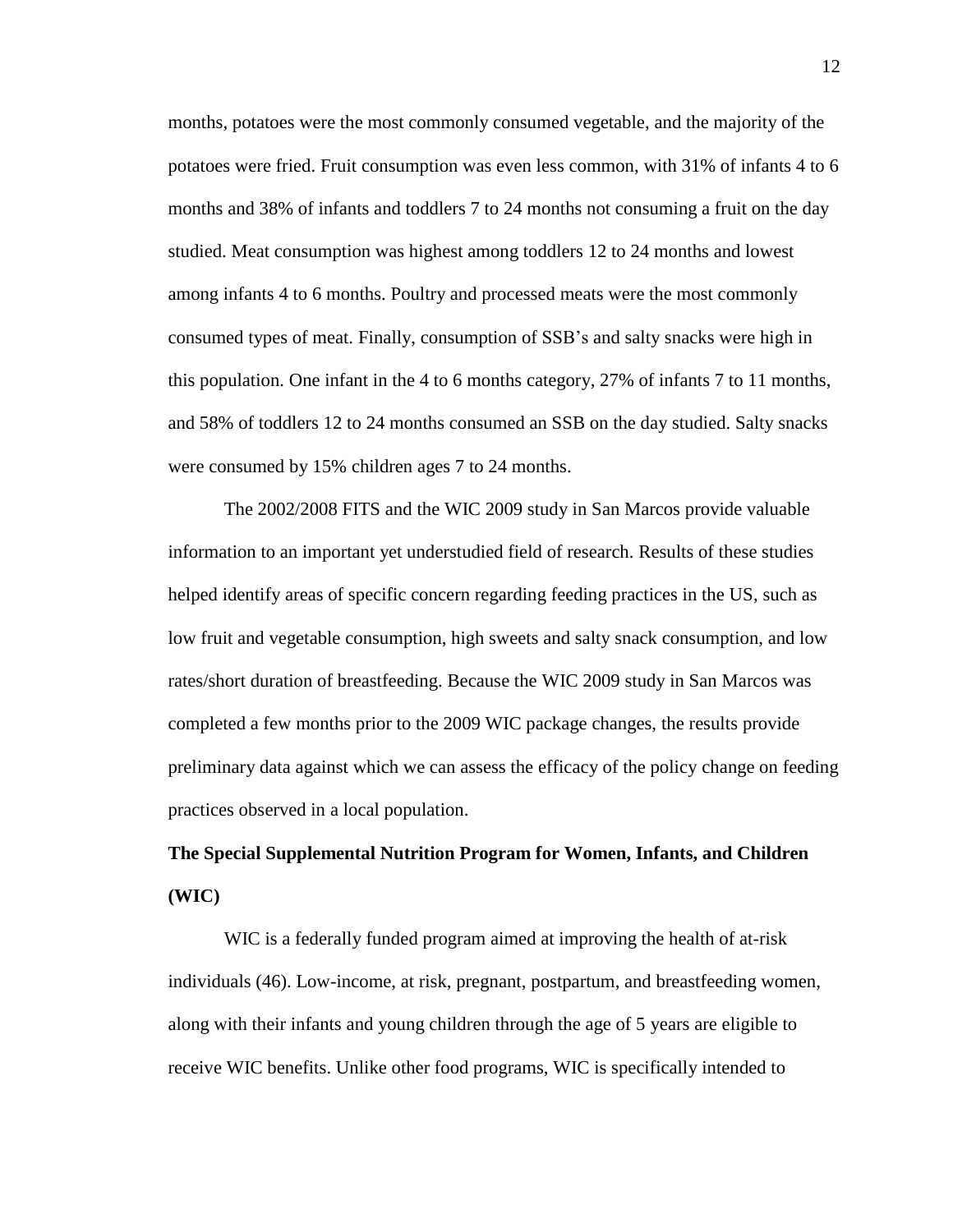provide appropriate nutrition during times of rapid growth and development, such as pregnancy, lactation, infancy, and childhood, in order to improve early nutrition and prevent future medical or developmental issues. The WIC program strives to improve health by providing supplemental food packages in the form of vouchers, nutrition education, breastfeeding consultations, and health care referrals.

#### *History and Background*

During the 1960's, physicians noted that malnutrition among women, many of whom were pregnant, was associated with poor health. The initial response was to place food commissaries in health clinics to provide supplemental foods to low-income patients as prescribed by their physicians. Continued concern about low-income pregnant women and their children led the United States Department of Agriculture (USDA) to establish the Commodity Supplemental Food Program (12). However, the USDA realized that this program was not adequate to meet the specific needs of pregnant women and their children. In 1972, as an amendment to the Child Nutrition Act of 1966, WIC was established as a two year pilot program (4). WIC was permanently established in 1975, serving approximately 88,000 women, infants, and children with a budget of \$10.4 million that year  $(46)$ . In 2010, WIC served  $9,175,000$  participants  $(47)$  at a cost of \$6.7 billion (2010 budget). Currently, over 50% of infants and 25% of children in the US participate in WIC (8).

As WIC evolved, more services, including mandatory nutrition education and health care referrals, were introduced (12). The first supplemental food packages were extended to eligible pregnant and breastfeeding women along with infants and children younger than 4 years. These population groups were deemed to be "at special risk" with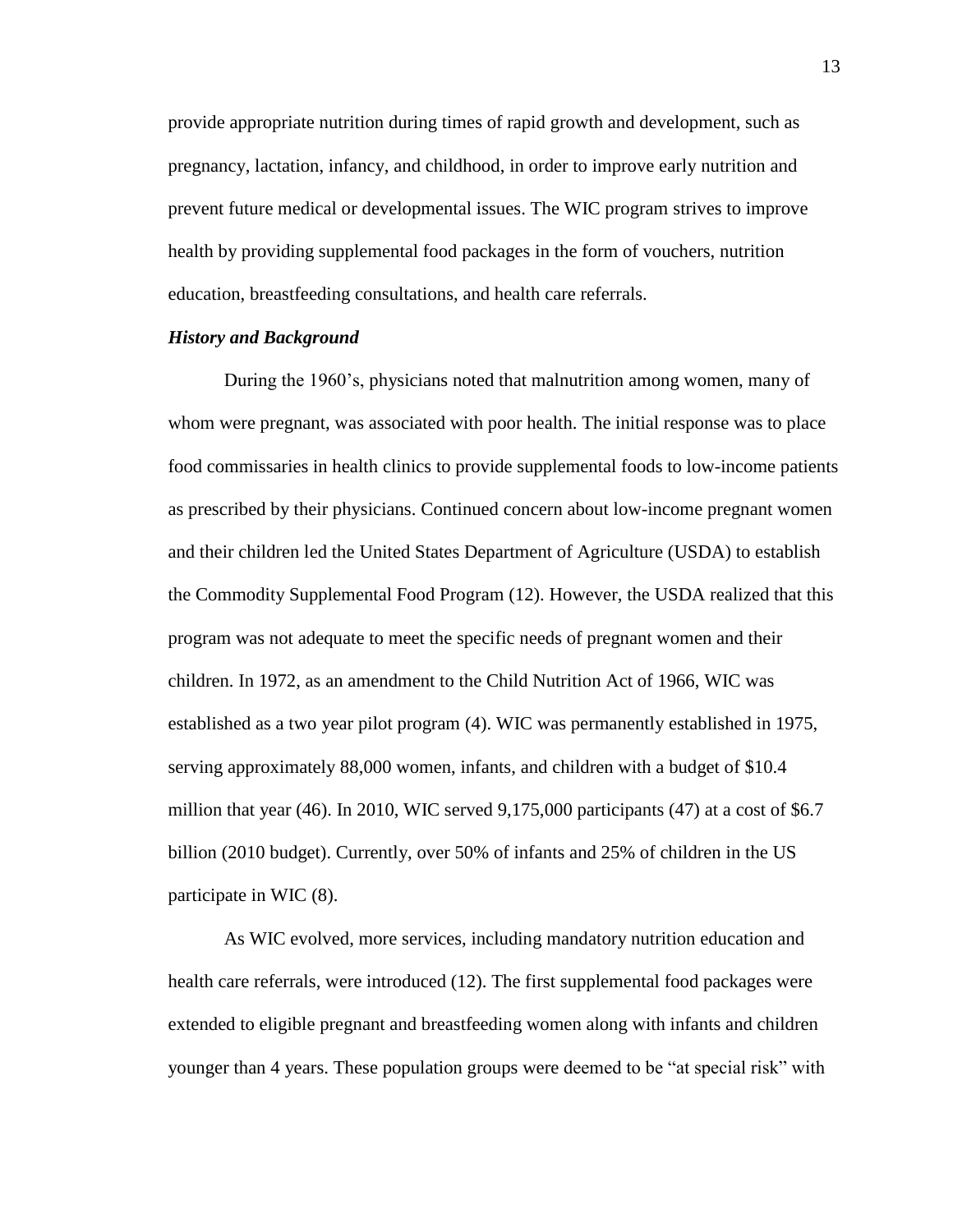respect to physical and mental health. However, soon after WIC was permanently established, the WIC food packages were extended to non-breastfeeding, post-partum women along with children under 5 years of age. Food packages included vouchers for supplemental amounts of infant formula, milk, cheese, eggs, infant and adult cereals, and fruit juices. These foods were chosen because they provided specific nutrients such as vitamin C, vitamin A, calcium, iron, and protein. Nutritional research in the 1970's determined that these nutrients were likely to be lacking in the diets of low-income women, infants, and children (5). The food packages remained largely unchanged over the next thirty years except for the addition of dry beans, peas, and peanut butter to the children and women's package in 1980 and carrots and canned tuna to the breastfeeding mother's package in 1992 (12). It was not until 2009 that WIC implemented a significant policy change that substantially revised the food packages.

#### *Eligibility*

To be eligible for WIC, an applicant's household income must be below 185% of the national poverty guideline (e.g. under \$41,348 for a household of 4 as per 2011-2012 guidelines) (48) and the applicant must be deemed to be at nutritional risk (as per a health care professional). Nutritional risk include conditions that may be detected by biochemical/anthropometric measurements such as anemia, underweight, overweight; diseases that are caused by nutrient deficiency (e.g. metabolic disorders or poisoning); inadequate eating patterns; alcoholism or drug abuse; and conditions that are often associated with inadequate nutrient intake, such as homelessness. Except for pregnant women who receive benefits for the duration of the pregnancy, WIC participants receive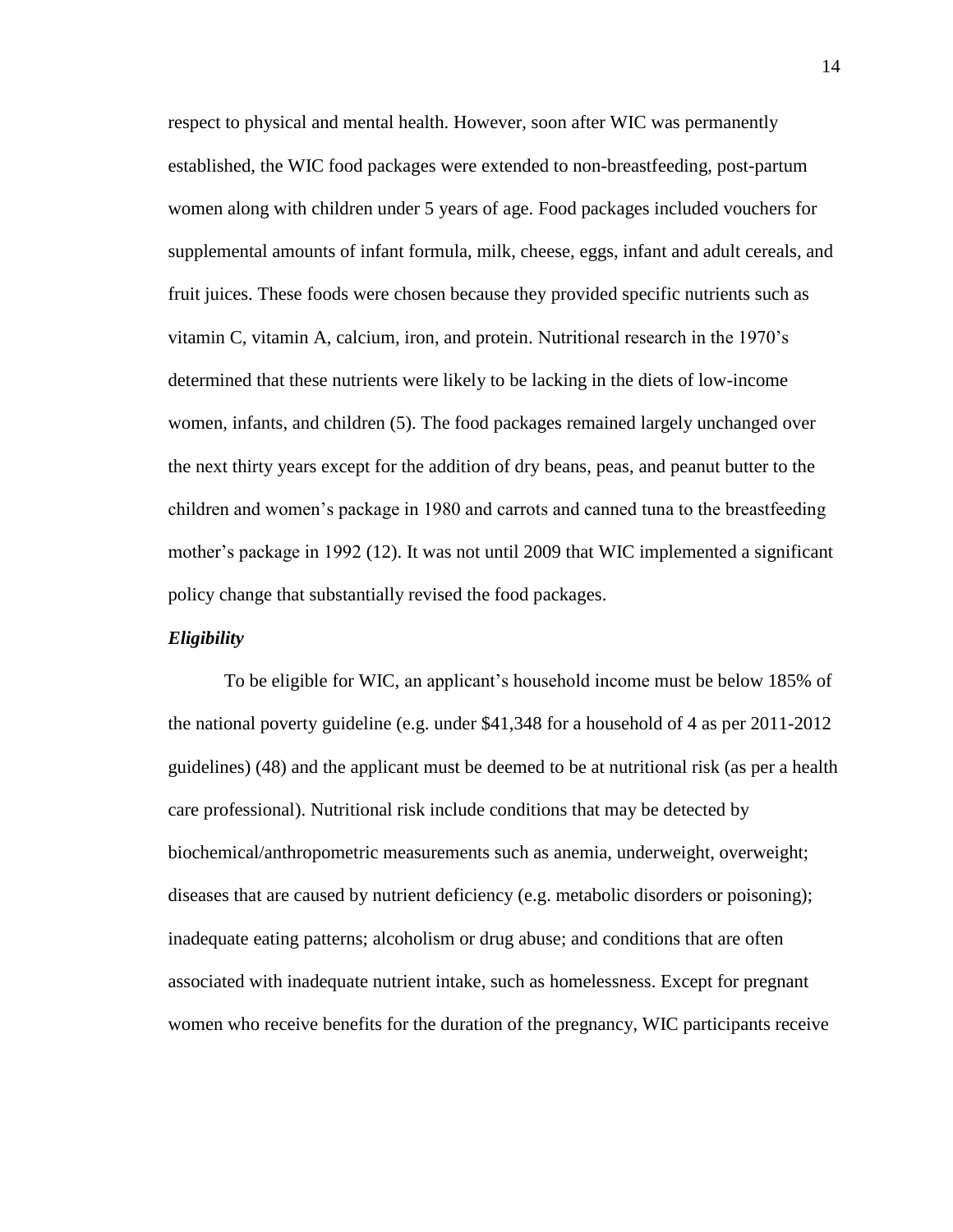benefits for a period of six months, after which they must be recertified to continue receiving benefits.

#### *Food Package Benefits*

Supplemental food packages are perhaps the most well-known benefits provided by WIC. During the pilot program, WIC provided only two food packages, one for infants and one for children and all women. Later, a third food package was added for children with special dietary needs. During the 1980's, the three packages were modified and expanded to include seven packages broken down by age, pregnancy, and postpartum status. Infants 0 to 3 months received infant formula; infants 4 to 11 months received infant formula, juice, and infant cereal; children 1 to 5 years received juice, cereal, milk, eggs, and dried beans/peas or peanut butter; and women and children with special needs received formula, juice, and cereal. Pregnant and partially breastfeeding women received juice, cereal, milk, eggs, and dried beans/peas or peanut butter. Fully breastfeeding women received an "enhanced" food package that included juice, cereal, milk, eggs, cheese, dried beans/peas or peanut butter, tuna, and carrots. Non-breastfeeding women received the most limited food package, which contained juice, cereal, milk, and eggs (5). Tables 2 and 3 show the types and amounts of foods included in each food package prior to 2009. Food packages remained largely unchanged during the 80's, 90's, and most of the early 2000's despite the shifts in health concerns in the US and also despite interest from program administrators, medical and scientific professionals, advocacy groups, and congressmen in updating the food packages (12). In 2007, the USDA published an Interim Rule that would substantially revise the food packages. The Interim Rule took effect as of October of 2009.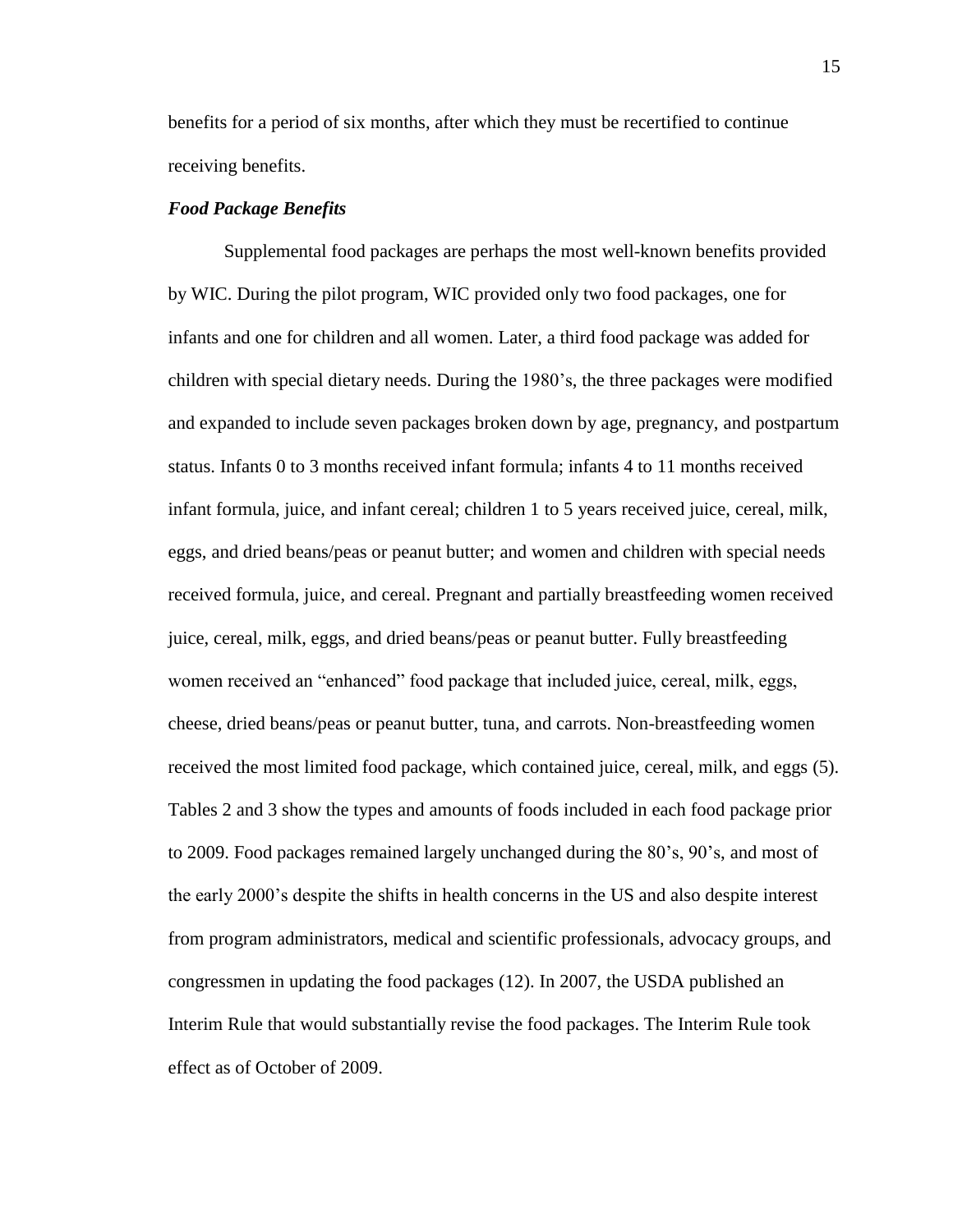| Table 2 - Foods included in WIC food packages I-III before 2009 (5) |                     |                           |                       |  |
|---------------------------------------------------------------------|---------------------|---------------------------|-----------------------|--|
|                                                                     | I                   | $\mathbf{I}$              | $\rm III$             |  |
|                                                                     | Formula-fed infants | Formula-fed infants       | Children and women    |  |
|                                                                     | $0 - 3.9$ m         | $4-11.9$ m                | with special dietary  |  |
| Foods                                                               |                     |                           | needs                 |  |
| <b>Infant Formula</b>                                               | 806 fl oz           | 806 fl oz                 | 806 fl oz             |  |
|                                                                     |                     | 96 fl oz                  | 144 fl oz             |  |
| Juice                                                               |                     | (24 4-oz servings)        | (36 4-oz servings)    |  |
|                                                                     |                     | 24 oz                     |                       |  |
| <b>Infant Cereal</b>                                                |                     | $($ $\sim$ 3 18-oz boxes) | n/a                   |  |
|                                                                     |                     |                           | 36 oz                 |  |
| <b>Breakfast Cereal</b>                                             |                     |                           | $($ ~ 2 18-oz boxes)  |  |
|                                                                     |                     |                           | 24 qt (6 gallons)     |  |
| Milk                                                                |                     |                           | (48 2-cup servings or |  |
|                                                                     |                     |                           | 32 3-cup servings)    |  |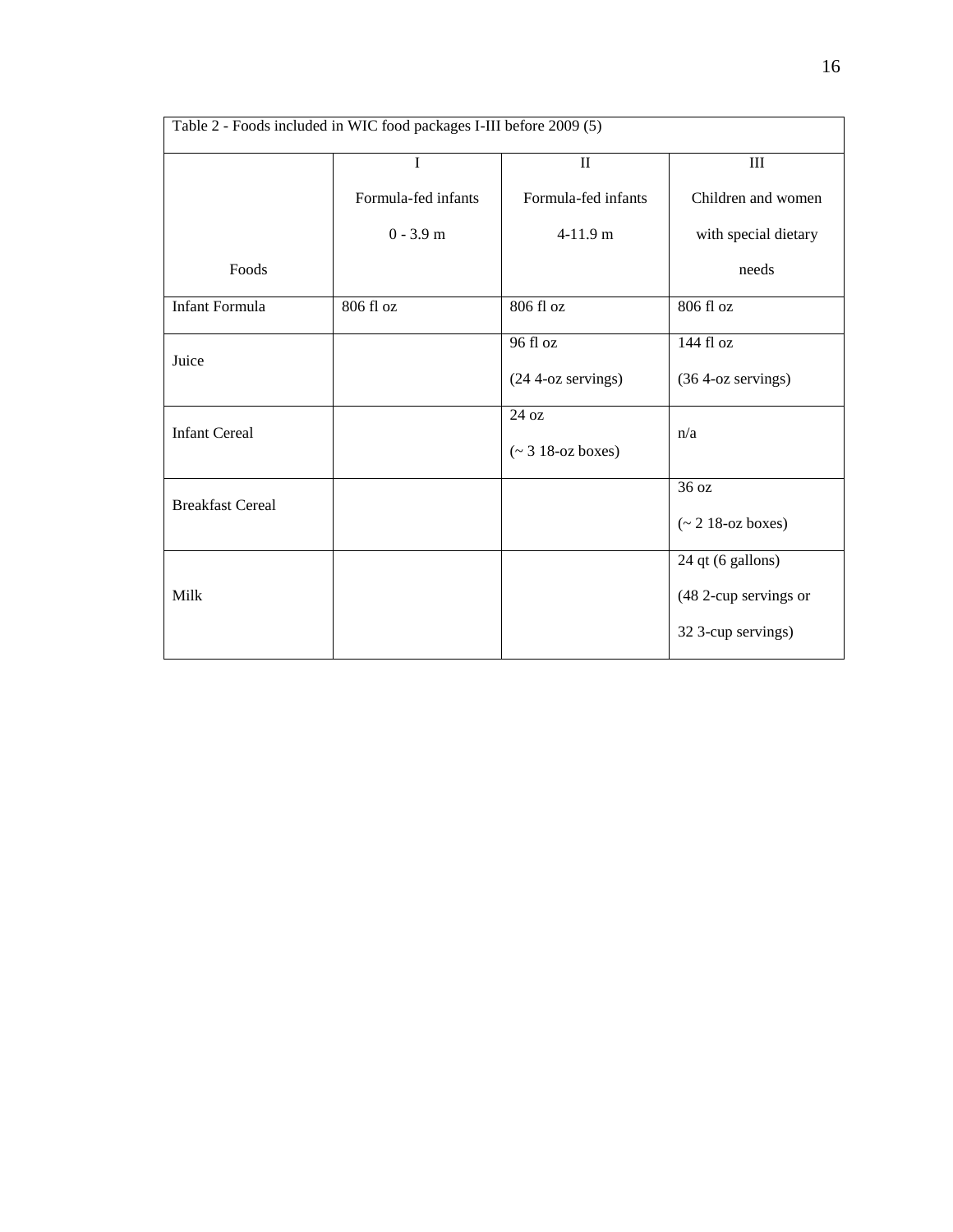| Table 3 - Foods included in WIC food packages IV-VII before 2009 (5) |                     |                         |                     |                      |
|----------------------------------------------------------------------|---------------------|-------------------------|---------------------|----------------------|
|                                                                      | <b>IV</b>           | $\overline{\mathsf{V}}$ | $\overline{VI}$     | <b>VII</b>           |
|                                                                      | Children            | Pregnant or             | Non breastfeeding   | <b>Breastfeeding</b> |
|                                                                      | $1-4.9y$            | partially               | postpartum women    | women enhanced       |
|                                                                      |                     | breastfeeding           | up to 6 m           | package up to 1 y    |
|                                                                      |                     | women up to 1 y         | postpartum          | postpartum           |
| Foods                                                                |                     | postpartum              |                     |                      |
| Juice                                                                | 288 fl oz           | 288 fl oz               | 192 fl oz           | 336 fl oz            |
|                                                                      | (72 4-oz servings)  | (72 4-oz servings)      | (48 4-oz servings)  | $(844$ -oz servings) |
| <b>Adult Cereal</b>                                                  | 36 oz               | 36 oz                   | 36 oz               | 36 oz                |
|                                                                      | 28 <sub>qt</sub>    | $24$ qt                 | 28 <sub>qt</sub>    | 28 <sub>qt</sub>     |
| Milk                                                                 | (7 gallons or 56 2- | (6 gallons or 32 3-     | (7 gallons or 56 2- | (7 gallons or 56 2-  |
|                                                                      | cup servings)       | cup servings)           | cup servings)       | cup servings)        |
| Cheese                                                               |                     |                         |                     | 1 lb                 |
| Eggs                                                                 | $2-2.5$ dozen       | $2-2.5$ dozen           | $2-2.5$ dozen       | $2-2.5$ dozen        |
| Dried                                                                | 1 <sub>1b</sub>     | 1 <sub>1b</sub>         |                     | 1 <sub>lb</sub>      |
| beans/peas                                                           | <b>Or</b>           | <b>Or</b>               |                     | And                  |
| and/or peanut                                                        | 18 oz               | 18 oz                   |                     | 18 oz                |
| butter                                                               |                     |                         |                     |                      |
| Tuna (canned)                                                        |                     |                         |                     | 26 oz (4-5 cans)     |
| Carrots                                                              |                     |                         |                     | 2 <sub>1b</sub>      |

## *A Necessary Change in WIC Food Packages*

Prior to October 2009, the WIC food packages were not aligned with current infant and toddler feeding recommendations or the 2005 Dietary Guidelines for Americans (the most current recommendations at the time). Furthermore, the food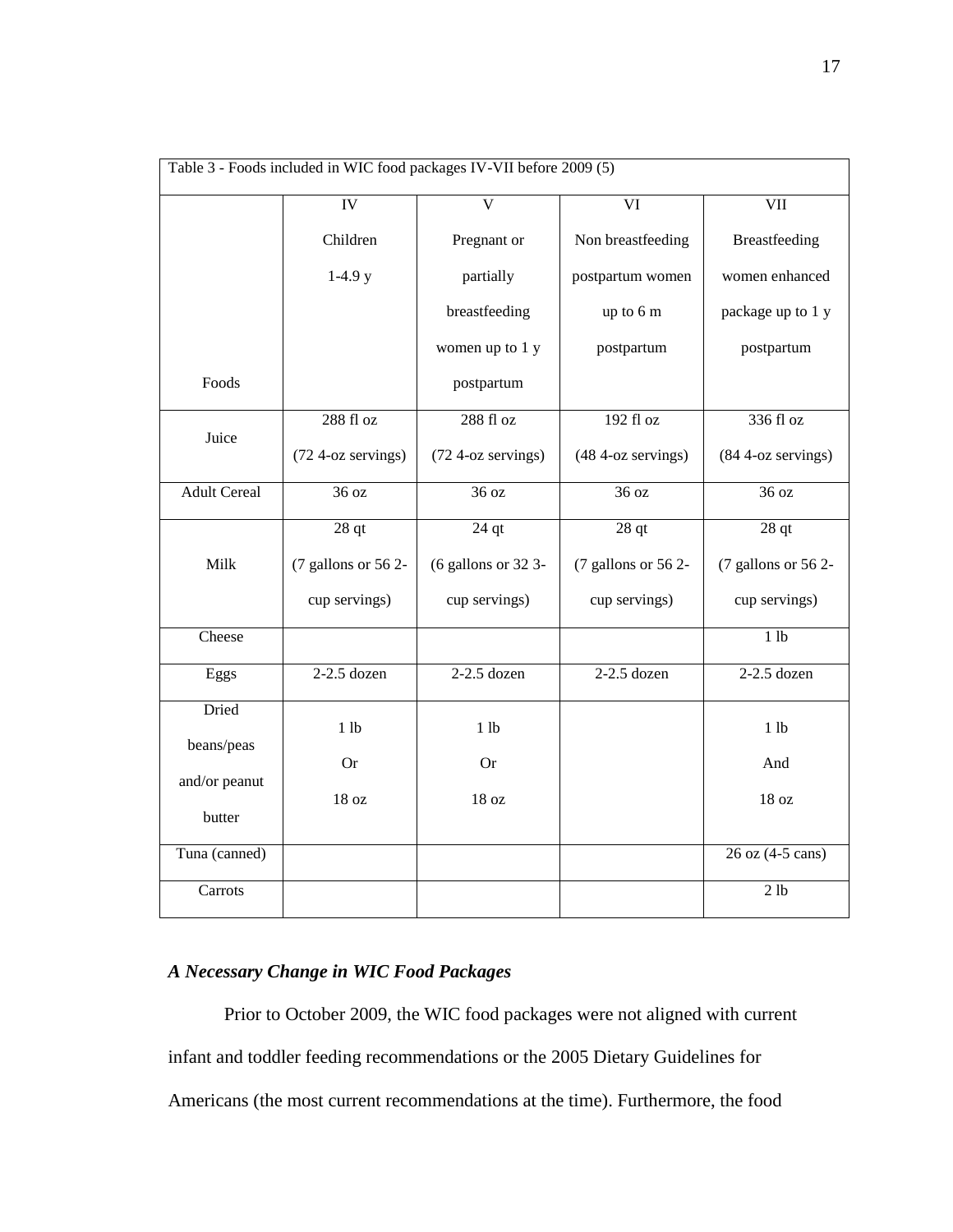packages did not address current nutrition related concerns such as pediatric obesity. Food packages failed to align with recommendations by 1) not encouraging the consumption of fresh fruits and vegetables, meats, or grains (none of these were provided by the pediatric packages except grains in the form of cereal); 2) not encouraging a low sugar, low fat diet (too much juice and full fat milk were provided); 3) not encouraging intake of iron-rich foods at 6 months of age (no iron rich food sources were provided except iron fortified cereal, a less bioavailable form of iron); 4) not encouraging appropriate age of introduction of complementary foods (young infant packages contained solid foods and juice); and 5) not promoting exclusive breastfeeding for at least six months (infant formula was provided to all infants regardless of feeding mode). The previous food packages did not align with the 2005 Dietary Guidelines for Americans, which suggested consuming a variety of nutrient dense foods from all food groups while lowering consumption of sugar and fat (49). The 2005 Dietary Guidelines for Americans encouraged consumption of fruits and vegetables, whole grains, and fat free or reduced fat milk and milk products. The food packages prior to 2009 had very little variety and did not provide a range of foods from all food groups. They also facilitated overconsumption of calories in the form of juice, full fat milk, cheese, and eggs.

The USDA Interim Rule that revised the food packages was founded primarily upon a review conducted by the Institute of Medicine (IOM) in 2006 (8). This review suggested appropriate changes that would bring the food packages more in line with current trends, health issues, and dietary recommendations. The IOM review also considered the 2005 Dietary Guidelines for Americans. Overall, the IOM called for 1) a reduction of infant formula in certain packages; 2) the addition of baby food fruits and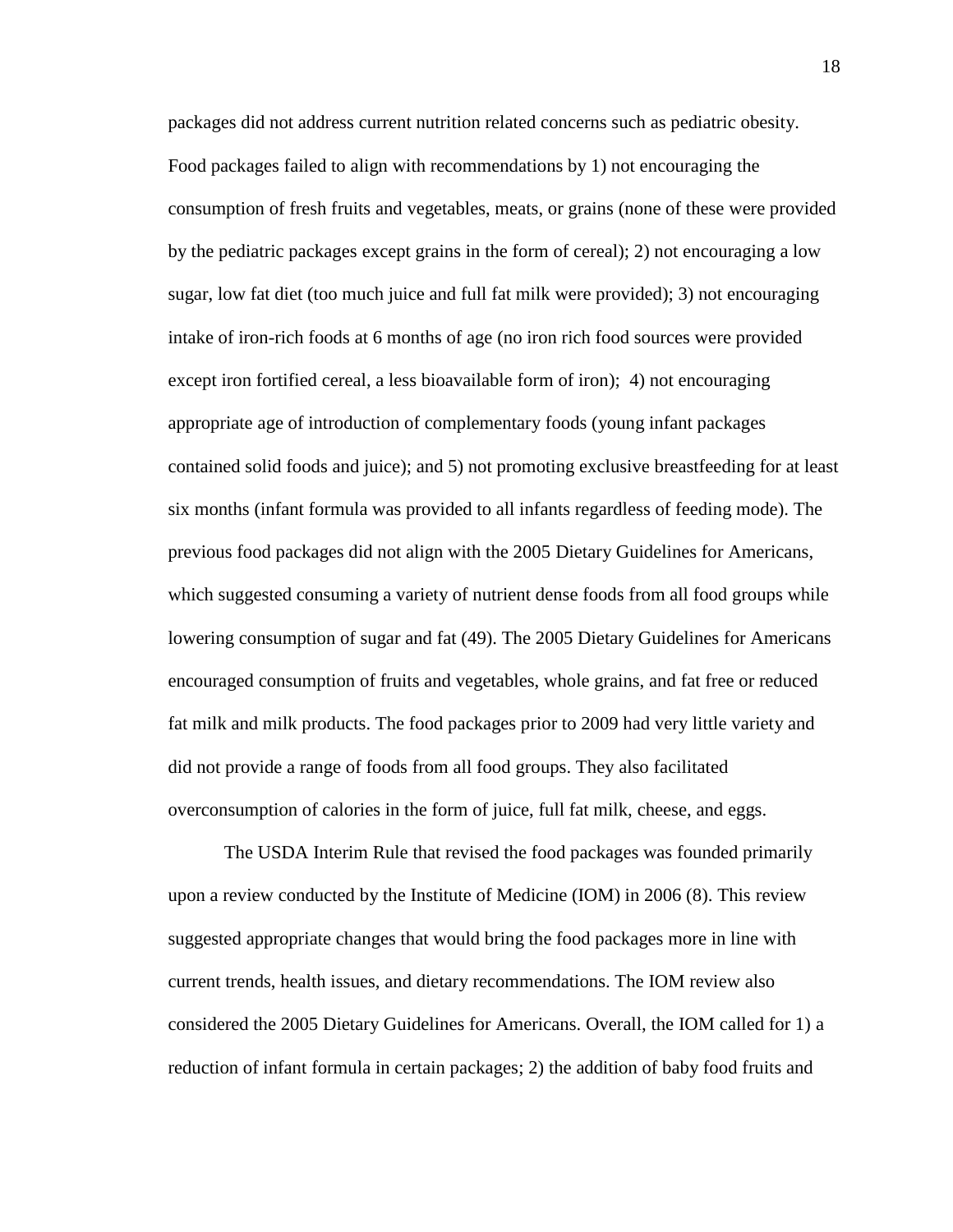vegetables for all infants and baby food meats for breastfed infants; 3) the deletion or reduction of juice; 4) the addition of fresh fruits and vegetables for children over 11.9 months and for all women; 5) limited amounts of milk and restrictions on milk fat; 6) a decrease in eggs; 7) the addition of whole grain options; 8) a generally wider variety of options and increased food diversity. Nearly all recommendations suggested by the IOM report were incorporated into the USDA Interim Rule that enacted the WIC policy change in 2009. Tables 4 and 5 show the specific revisions of infant and children packages. Package III (for women and children with special needs) is not shown but exhibits similar changes.

| Table 4 - New WIC food package allowances for infants 0-5.9 m (implemented in 2009) |              |               |                             |               |                           |              |
|-------------------------------------------------------------------------------------|--------------|---------------|-----------------------------|---------------|---------------------------|--------------|
|                                                                                     | Fully        |               | Partially breastfed infants |               | Fully formula fed infants |              |
|                                                                                     | breastfed    |               | food package I-BF/FF        |               | food package I-FF         |              |
|                                                                                     | infants      |               |                             |               |                           |              |
|                                                                                     | food package |               |                             |               |                           |              |
|                                                                                     | $I-BF$       |               |                             |               |                           |              |
|                                                                                     | $0-5.9$ m    | $0-1.9$ m     | $1-3.9m$                    | $4 - 5.9$ m   | $0-3.9$ m                 | 4-5.9 m      |
| Formula                                                                             | none         | 104 fl oz     | 364 fl oz                   | 442 fl oz     | 806 fl oz                 | 884 fl oz    |
|                                                                                     |              | reconstituted | reconstituted               | reconstituted | reconstituted             | reconstitute |
|                                                                                     |              | powder        | liquid                      | liquid        | liquid                    | d liquid     |
|                                                                                     |              |               | concentrate                 | concentrate   | concentrate               | concentrate  |
| <b>BF: Breastfed</b>                                                                |              |               |                             |               |                           |              |
| BF/FF: Breastfed/Formula-fed                                                        |              |               |                             |               |                           |              |
| FF: Formula-fed                                                                     |              |               |                             |               |                           |              |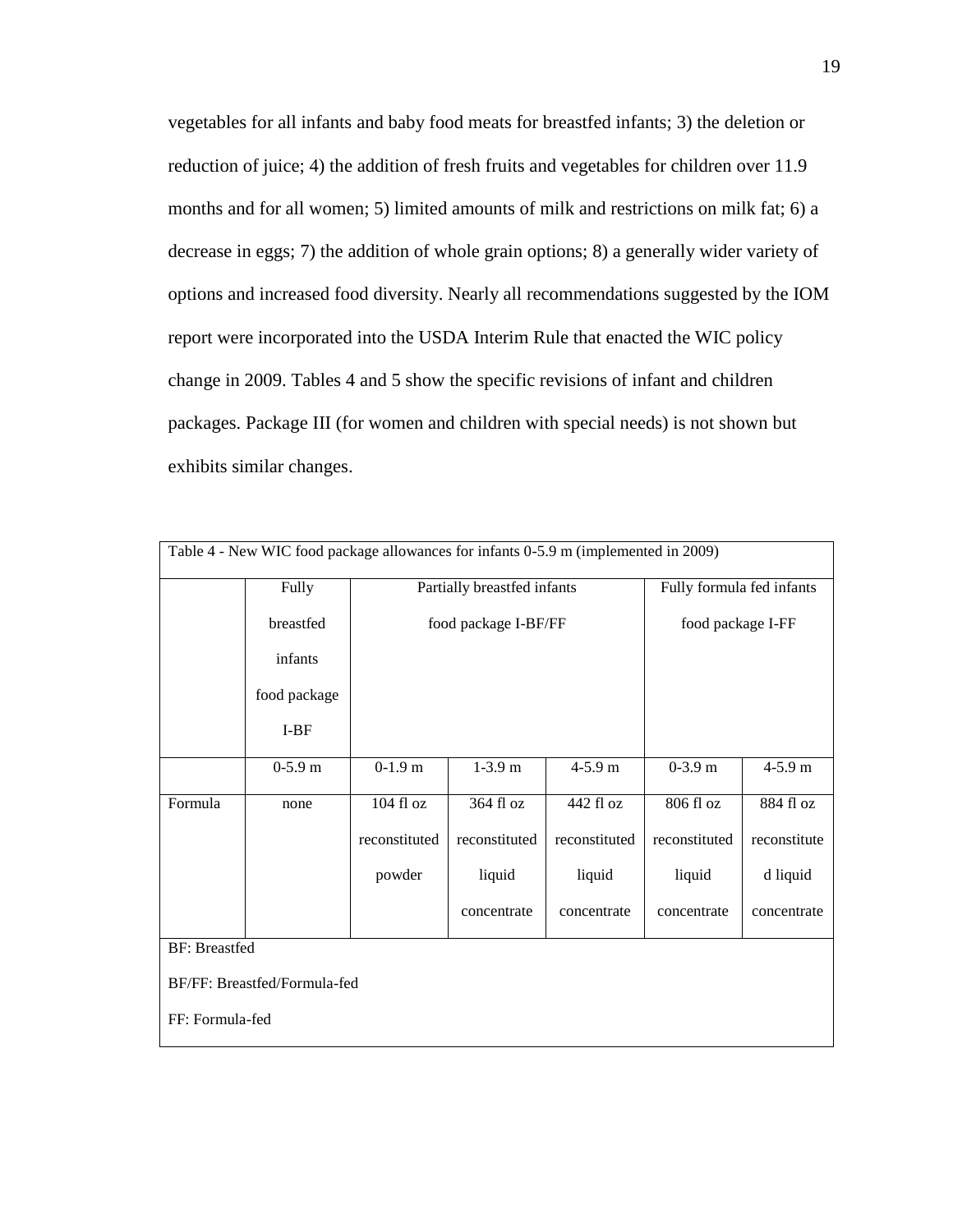| Table 5 - New WIC food package allowances for infants 6-11.9 m (implemented in 2009) |                             |                             |                     |  |
|--------------------------------------------------------------------------------------|-----------------------------|-----------------------------|---------------------|--|
|                                                                                      | Fully formula               | Partially breastfed         | Fully breastfed     |  |
|                                                                                      | food package II-FF & III-   | food package II-BF/FF &     | food package II-BF  |  |
|                                                                                      | FF                          | <b>III-BF/FF</b>            | $6-11.9 m$          |  |
|                                                                                      | $6-11.9$ m                  | $6-11.9 m$                  |                     |  |
| Foods                                                                                |                             |                             |                     |  |
| Infant formula                                                                       | 624 fl oz reconstituted     | 312 fl oz reconstituted     | None                |  |
|                                                                                      | liquid concentrate or       | liquid concentrate or       |                     |  |
|                                                                                      | 640 oz ready-to-feed or 696 | 320 oz ready-to-feed or 384 |                     |  |
|                                                                                      | fl oz reconstituted powder  | fl oz reconstituted powder  |                     |  |
| Infant cereal                                                                        | 24 oz                       | 24 oz                       | 24 oz               |  |
| <b>Baby</b> food                                                                     | 128 oz                      | 128 oz                      | 256 oz              |  |
| fruits and                                                                           | $(32 4-oz)$ jars)           | $(32 4-oz jars)$            | $(644$ -oz jars)    |  |
| vegetables                                                                           |                             |                             |                     |  |
| <b>Baby</b> food                                                                     |                             |                             | 77.5 oz             |  |
| meats                                                                                |                             |                             | $(31 2.5$ -oz jars) |  |
| <b>BF:</b> Breastfed                                                                 |                             |                             |                     |  |
| BF/FF: Breastfed/Formula-fed                                                         |                             |                             |                     |  |
| FF: Formula-fed                                                                      |                             |                             |                     |  |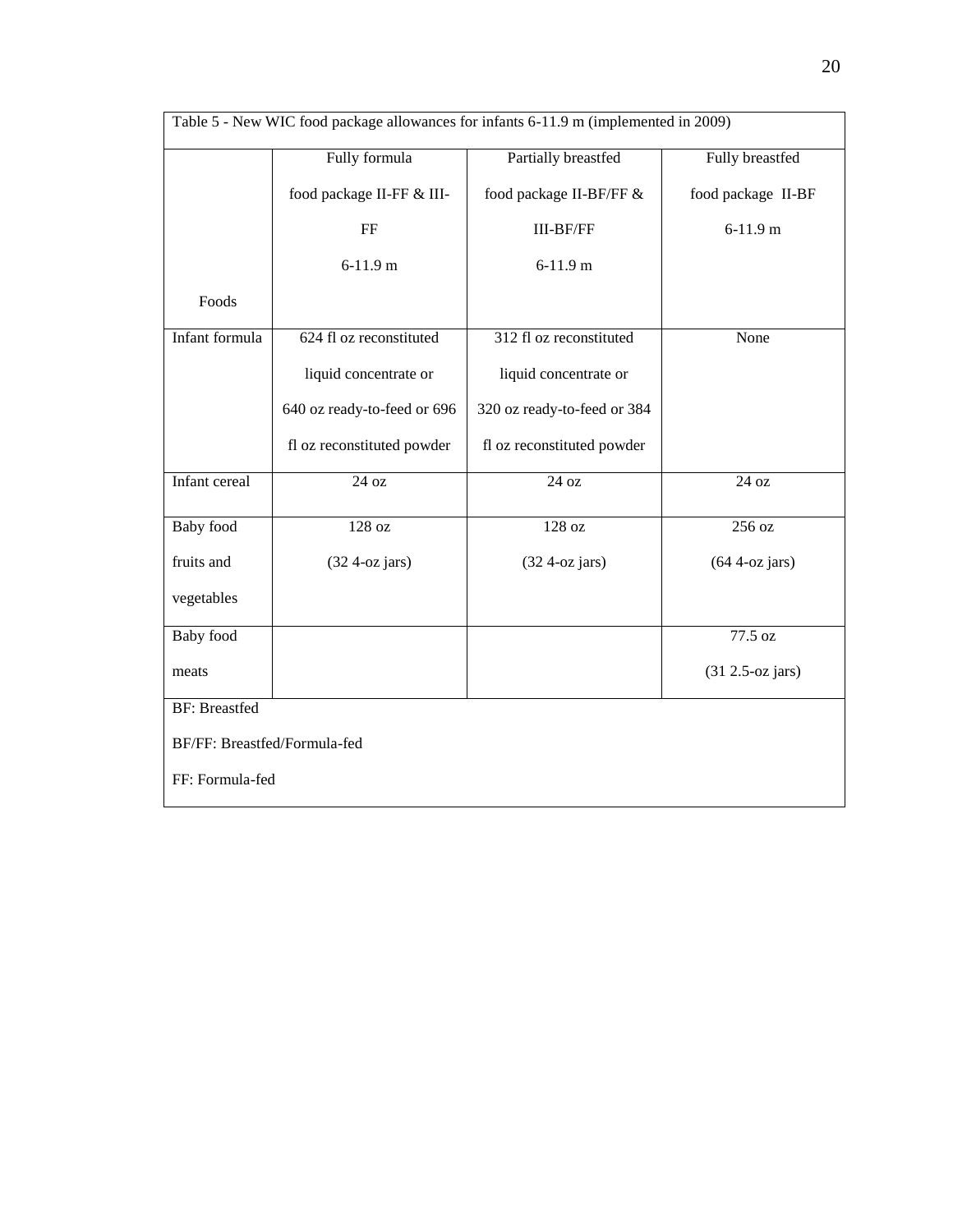| Table 6 - New WIC food package allowances for children and women (implemented in 2009) |                                              |                                               |                                           |                                               |
|----------------------------------------------------------------------------------------|----------------------------------------------|-----------------------------------------------|-------------------------------------------|-----------------------------------------------|
|                                                                                        | Children                                     | Women                                         |                                           |                                               |
|                                                                                        | Food package IV                              | Pregnant and                                  | Postpartum                                | Fully breastfeeding                           |
|                                                                                        | $1-4.9y$                                     | partially                                     | (up to 6 m)                               | (up to 1 y)                                   |
|                                                                                        |                                              | breastfeeding food                            | food package VI                           | postpartum)                                   |
| Foods                                                                                  |                                              | package V                                     |                                           | food package VIII                             |
| Juice                                                                                  | 128 fl oz                                    | 144 fl oz                                     | 96 fl oz                                  | 144 fl oz                                     |
|                                                                                        | 32 4-oz servings                             | 36 4-oz servings                              | 24 4-oz servings                          | 36 4-oz servings                              |
| Milk                                                                                   | $\overline{16}$ qt                           | $22$ qt                                       | 16 <sub>qt</sub>                          | $24$ qt                                       |
|                                                                                        | 32 2-cup servings                            | 29 3-cup servings                             | 21 3-cup servings                         | 32 3-cup servings                             |
| <b>Breakfast</b> cereal                                                                | 36 oz                                        | 36 oz                                         | 36 oz                                     | 36 oz                                         |
| Cheese                                                                                 | n/a                                          | n/a                                           | n/a                                       | 30 oz                                         |
| Eggs                                                                                   | 1 dozen                                      | 1 dozen                                       | 1 dozen                                   | 2 dozen                                       |
| Fruits and                                                                             | \$6 in cash value                            | \$8 in cash value                             | \$8 in cash value                         | \$10 in cash value                            |
| Vegetables                                                                             | vouchers                                     | vouchers                                      | vouchers                                  | vouchers                                      |
| Whole wheat                                                                            |                                              |                                               |                                           |                                               |
| bread or other                                                                         | 2 lb                                         | 1 <sub>1</sub> b                              | n/a                                       | 1 <sub>1</sub> b                              |
| whole grains                                                                           |                                              |                                               |                                           |                                               |
| Fish (canned)                                                                          | n/a                                          | n/a                                           | n/a                                       | 36 oz (5-6 cans)                              |
| Dried<br>beans/peas<br>and/or peanut<br>butter                                         | 1 lb beans/peas Or<br>18 oz peanut<br>butter | 1 lb beans/peas<br>AND 18 oz peanut<br>butter | 1 lb beans/peas Or<br>18 oz peanut butter | 1 lb beans/peas<br>AND 18 oz peanut<br>butter |
| <b>BF: Breastfed</b><br>BF/FF: Breastfed/Formula-fed<br>FF: Formula-fed                |                                              |                                               |                                           |                                               |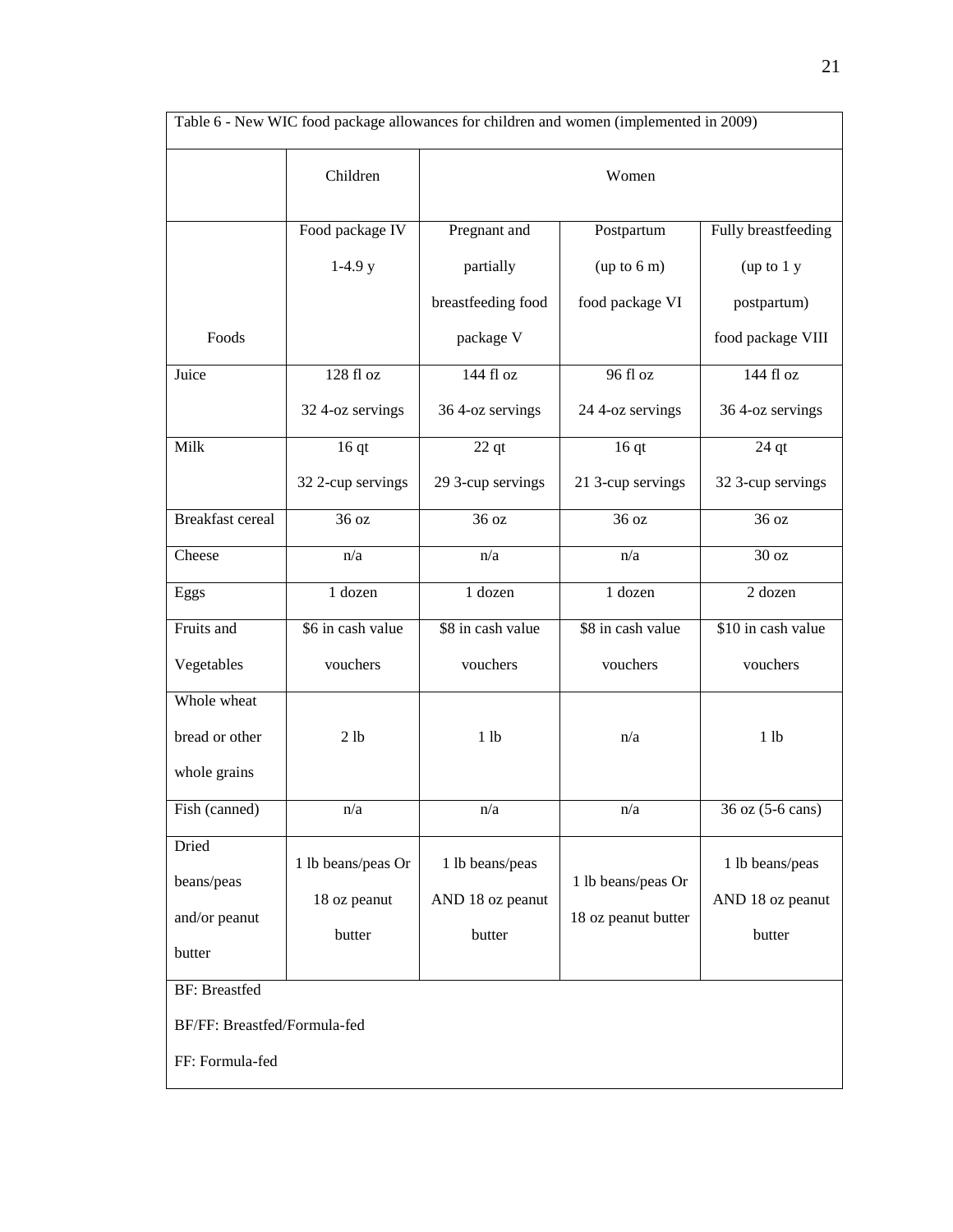#### *Justification for Food Package Revisions*

In the comprehensive report "WIC Food Packages: Time for a Change", the IOM provides justification for the changes recommended for WIC food packages. In general, the food package changes were intended to align the diets of all WIC participants with the AAP and 2005 Dietary Guidelines for Americans recommendations. In general, fruits, vegetables, whole grains, baby foods and more fish were included in the food packages while juice, infant formula, cheese, milk, and eggs were removed or reduced to align with recommendations and/or to allow for the addition of the above mentioned foods. *Breastfeeding and Introduction of Complementary Foods*

Several changes were made to previous packages in order to encourage breastfeeding and appropriate timing of introduction of complementary foods among WIC participants. As stated previously, packages for breastfed infants 6 to 11.9 months are enhanced in comparison with those for formula fed infants because they provide baby food meats and more baby food fruits and vegetables. In addition to providing important nutrients such as iron and zinc, these enhancements will hopefully encourage mothers to breastfeed their infants. The packages for breastfeeding mothers also provide more food than those for non-breastfeeding mothers. Additionally, the new packages for partially breastfed infants provide less formula in order to promote breastfeeding.

The previous packages provided infant cereal and juice for infants 4 to 5.9 months. In compliance with recommendations of the AAP, the AND, the CDC, and the WHO, the new packages do not provide any complementary foods for infants until 6 months. Additionally, juice has been removed from packages for infants 6-11.9 months, and has been replaced by baby food fruits, vegetables, and meats. The addition of these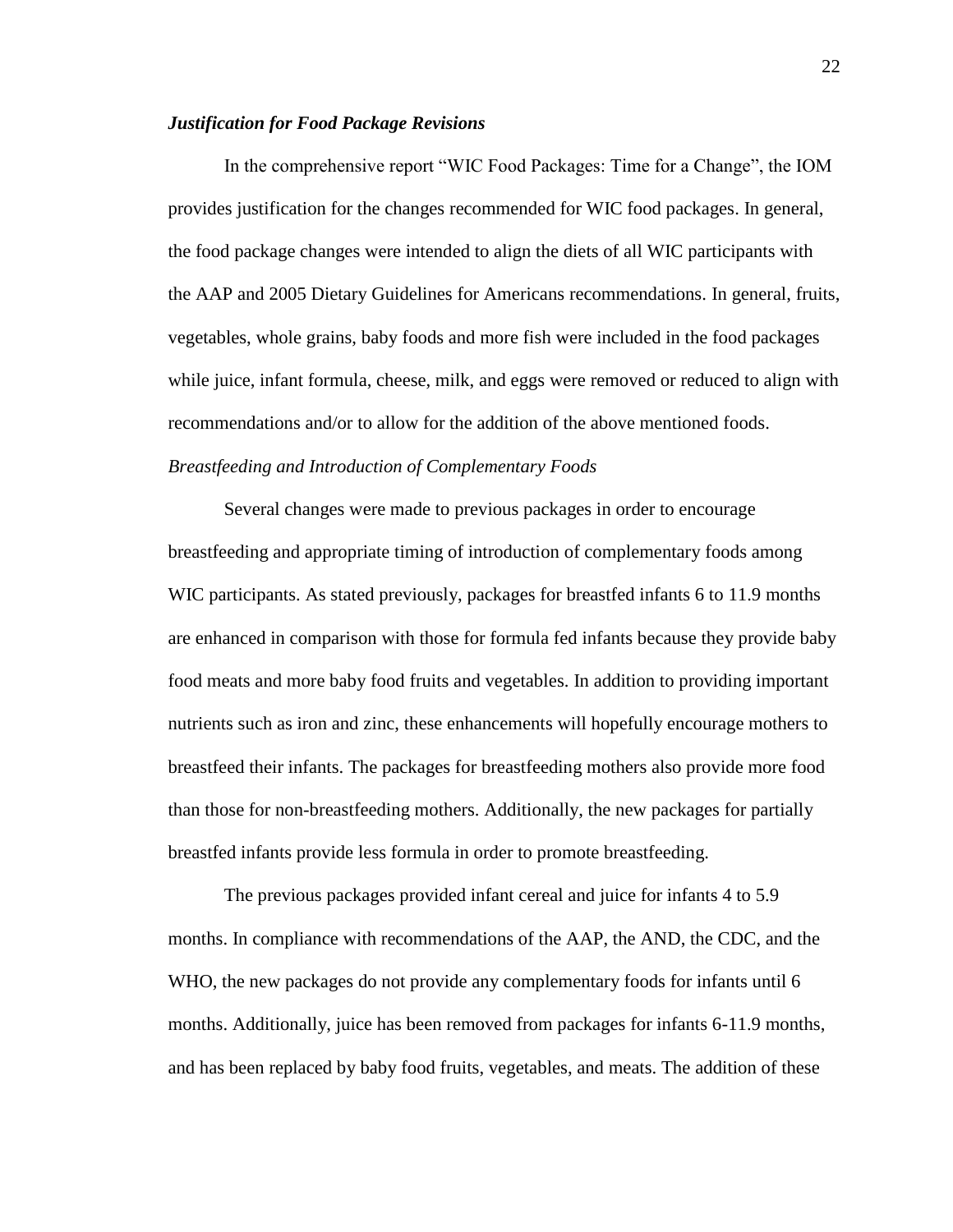foods is also consistent with AND guidelines that recommend introducing a variety of foods to infants older than 6 months.

#### *Infant Formula*

For formula fed infants birth to 3.9 months, the new packages contain the same amount of formula as the previous packages, since the calories provided are based on the Estimated Energy Requirements of infants (8). The amount of infant formula in the new packages was increased slightly for 4 to 5.9 month old formula fed infants to account for calories lost through the removal of infant cereal and juice. The new packages for older formula fed infants (6 to 11.9 months) and partially breastfed infants provide less infant formula than the previous packages to balance calories added by the addition of complementary baby foods. Partially breastfed infants, birth to 5.9 months, previously received the same amount of infant formula as fully breastfed infants. The revised food package provides a reduced amount of infant formula in order to help ensure that partially breastfed infants are indeed receiving half of their energy through breast milk.

#### *Baby Food Meats*

Breastfed infants 6 to 11.9 months were identified by the IOM as being at risk for iron and zinc deficiency (8). Thus, baby food meats were added to package II-BF (fully breastfed infants 6-11.9 months). Baby food meats must be single foods (e.g. not premixed with any other food). This extra provision to breastfed infants might provide further incentive for mothers to breastfeed their infants.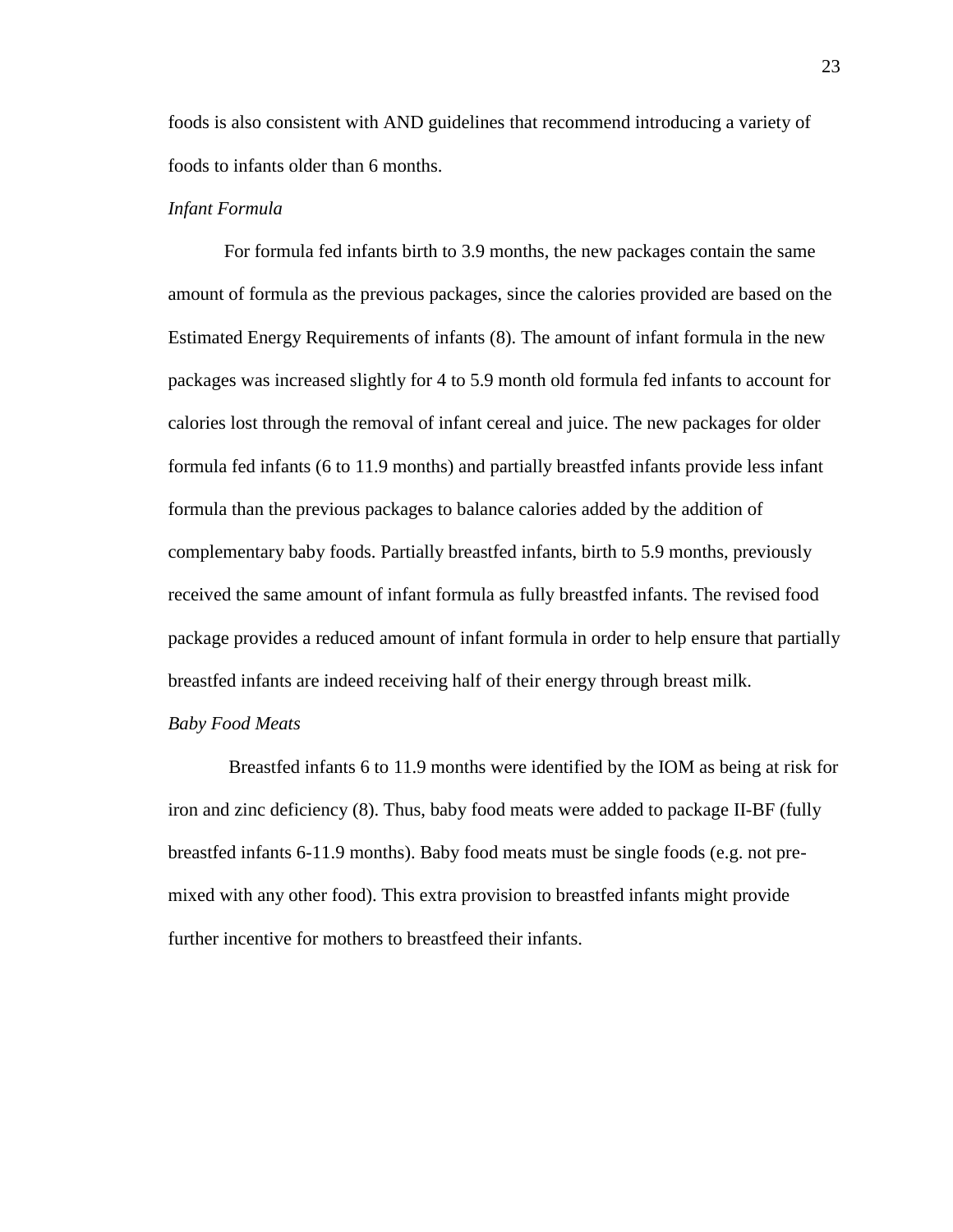#### *Fruits and Vegetables*

The revised food packages provide for fruits and vegetables. For children over 12 months of age, pre-cut or packaged single fruit or vegetables may be purchased using vouchers (packaged fruits and vegetables may not contain sweeteners, salts, fats, or oils). However, dried fruits or vegetables, white potatoes, and spices and herbs may not be purchased with vouchers. For infants 6 to 11.9 months, single baby food fruits and vegetables may be purchased. The addition of fruits and vegetables (except for infants younger than 6 months) aligns with the 2005 Dietary Guidelines for Americans and AND recommendations that encourage consuming a variety of fruits and vegetables (28, 49). Introducing fruits and vegetables to infants provides many key nutrients in addition to introducing a variety of flavors and textures (8). The IOM rationale also noted that diets rich in fruits and vegetables might reduce the risk of heart disease, hyperglycemia, obesity, and some cancers (8). Additionally, fruits and vegetables are low in saturated and total fat and may displace high energy-dense foods and thus contribute to healthier weights among WIC participants. Finally, fruit and vegetable consumption may also displace juice, which provides less fiber and no additional nutritional benefits compared to fruits and vegetables (25).

#### *Whole Grains*

Prior to implementation of the revised packages, cereal was the only grain product provided to WIC participants. There were no stipulations that the cereal had to be made of whole grain. The revised packages for children 12 months and older provide only whole grain cereals, along with one pound of whole grain bread, which can be substituted with other whole grain products (e.g. brown rice, oatmeal, whole wheat or corn tortillas)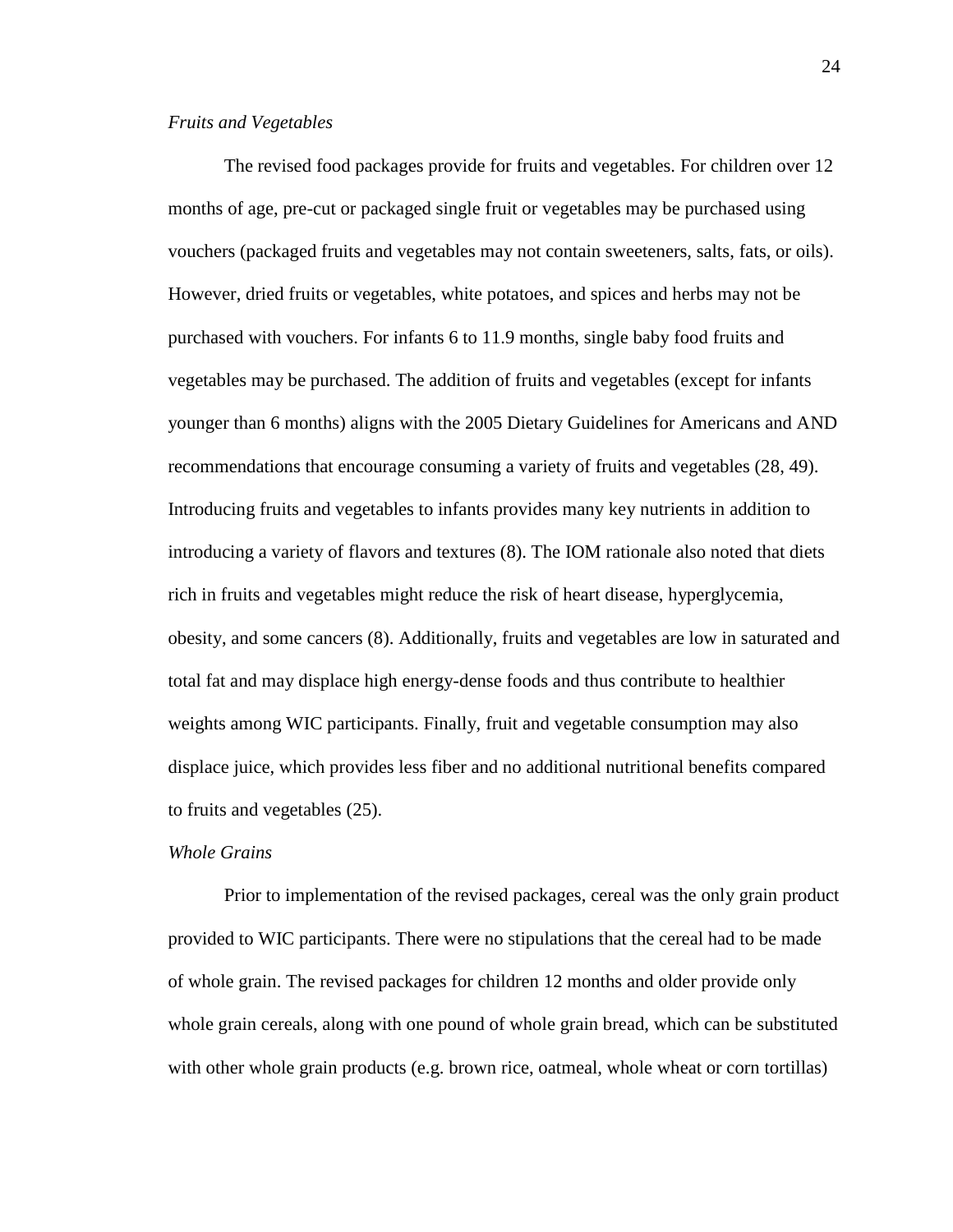(5). This change is consistent with the 2005 Dietary Guidelines for Americans which encourages children and women/adults to consume at least 3 servings of whole grains per day and infants younger than 2 years to consume half of their daily grains as whole grains. Diets rich in whole grains are associated with decreased risk for heart disease and type 2 diabetes. In addition, whole grains are a good source of fiber, a nutrient lacking in many low-income diets (8).

#### *Fruit Juice*

Fruit juice was either eliminated or reduced in all revised food packages. Infants under the age of 6 months no longer receive juice while infants 6 to 11.9 months old, children 1 to 5 years old, and all women receive less juice in the revised packages (see Table 6). These changes are consistent with AAP recommendations that juice should not be introduced before 6 months of age, and should be limited to 4 to 6 ounces for older children (31). Also, the reduction of juice in infant (6 to 11.9 months), children, and women's packages is consistent with the 2005 Dietary Guidelines for Americans, which recommend that whole fruit, rather than juice, provide the majority of fruit calories. Finally, the reduction or elimination of juice allowed for other healthful foods, such as whole fruits and vegetables, to be added without increasing daily calorie intake. *Milk*

The amount of milk and milk products (e.g. cheese) were reduced in packages for women and children (Table 7) in order to reduce saturated fat, total fat, and cholesterol intake and to discourage overconsumption of calories. The 2005 Dietary Guidelines for Americans states that children over the age of 2 years should consume 2 cups of milk per day and women/adults should consume 3 cups per day (49). Similarly, the AAP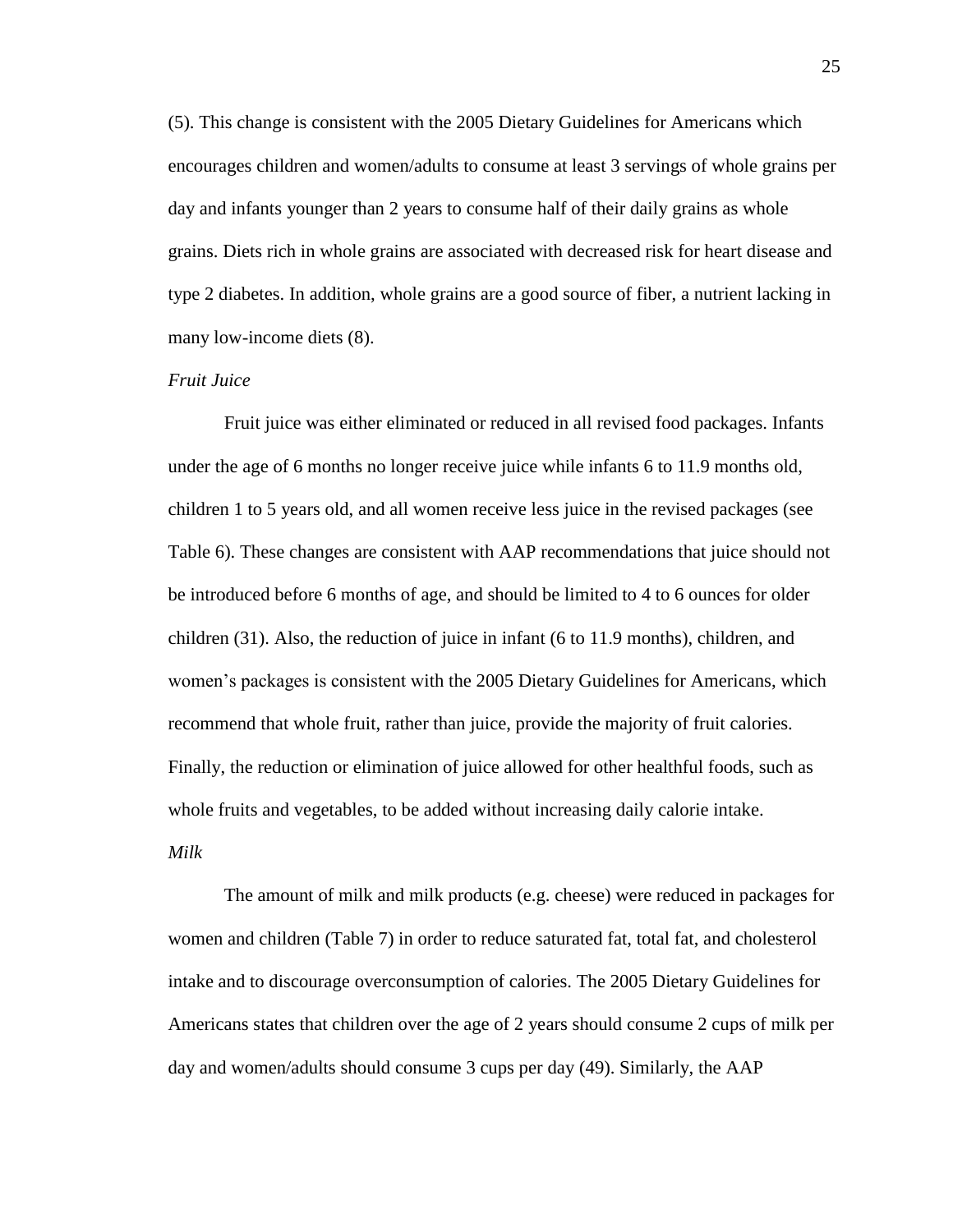recommends that children between the ages of 1 and 5 years consume less than 24 fluid ounces of milk per day (24, 53). Previous packages provided an overabundance of milk and cheese and there were no restrictions on milk fat. This is contrary to recommendations in the 2005 Dietary Guidelines for Americans that state that children over the age of 2 and women/adults should receive reduced fat or skim milk instead of whole milk. In the revised packages, infants over the age of 1 year receive whole milk, while infants over the age of 2 years and all women receive reduced fat milk. These changes should facilitate reduced intake of milk by children 1 to 5 years, along with reduced intake of saturated fat, total fat, and cholesterol for children over the age of 2 years and women. Finally, milk substitutes such as lactose free milk, smaller amounts of cheese, tofu, and soy beverages are allowed in the revised packages, providing a greater variety of food choices and meeting the dietary needs of participants who do not or cannot consume cow's milk.

#### *Eggs*

The new packages for children over 1 year and for women provide only one instead of two dozen eggs per month. Although the primary reason for decreasing the amount of eggs was to control cost and allow room for other nutrients to be added into children and women's packages, concern about cholesterol intake was also cited as a reason (5). Also, since protein intake is no longer a primary nutritional concern in the US, a decrease in eggs in WIC packages is appropriate.

In summary, many changes were made among the WIC food packages, all of which are intended to encourage appropriate dietary intake and feeding practices. The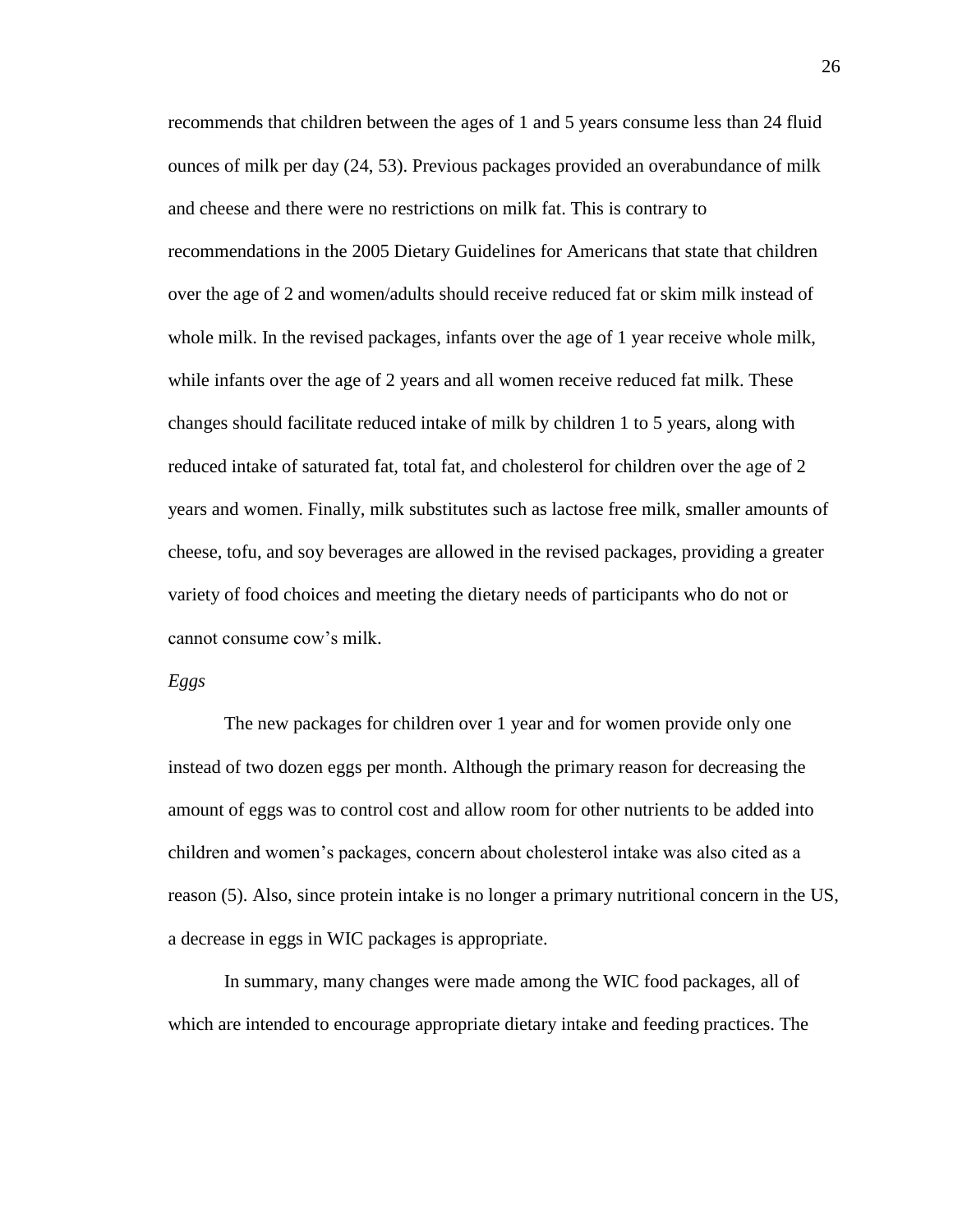revised packages are more aligned with current dietary guidelines and infant and toddler feeding recommendations.

| Table 7 - Comparison of previous and current food packages for infants and toddlers ages 4-24 months |                              |                                                                    |  |
|------------------------------------------------------------------------------------------------------|------------------------------|--------------------------------------------------------------------|--|
| Age group                                                                                            | Previous food packages       | Current food packages                                              |  |
| (months)                                                                                             | (before 2009)                | (after 2009)                                                       |  |
|                                                                                                      | 806 fl. oz. formula<br>✓     | 806 fl. oz. formula for fully formula fed infants<br>✓             |  |
| $4 - 5.9$                                                                                            | Infant cereal<br>✓           | 442 fl. oz. formula for partially breastfed infants<br>✓           |  |
|                                                                                                      | 96 fl. oz. fruit juice<br>✓  |                                                                    |  |
|                                                                                                      |                              | 624 fl. oz. formula for fully formula fed infants<br>✓             |  |
|                                                                                                      |                              | 312 fl. oz. formula for partially breastfed infants<br>✓           |  |
|                                                                                                      |                              | Infant cereal<br>✓                                                 |  |
|                                                                                                      | 806 fl. oz. formula<br>✓     | 32 4-oz jars of baby fruit & vegetables for<br>✓                   |  |
| $6 - 11.9$                                                                                           | Infant cereal                | formula fed infants                                                |  |
|                                                                                                      | 96 fl oz. fruit juice<br>✓   | 64 4-oz jars of baby fruit & vegetables for<br>✓                   |  |
|                                                                                                      |                              | breastfed infants                                                  |  |
|                                                                                                      |                              | 31 2.5-oz jars of baby food meats for breastfed<br>✓               |  |
|                                                                                                      |                              | infants                                                            |  |
|                                                                                                      | 288 fl. oz. fruit juice<br>✓ | $\checkmark$<br>128 fl. oz. juice and \$6.00 for whole fruits $\&$ |  |
|                                                                                                      | 2 boxes cereal<br>✓          | vegetables                                                         |  |
|                                                                                                      | 7 gallons milk<br>✓          | 2 boxes of iron fortified cereal<br>✓                              |  |
| $12 - 24$                                                                                            | 2-2.5 dozen eggs<br>✓        | 2 lbs whole wheat bread<br>✓                                       |  |
|                                                                                                      | 1 lb. beans or 18 oz.<br>✓   | 4 gallons milk<br>✓                                                |  |
|                                                                                                      | peanut butter                | 1 dozen eggs<br>✓                                                  |  |
|                                                                                                      |                              | 1 lb. beans or 18 oz. peanut butter<br>✓                           |  |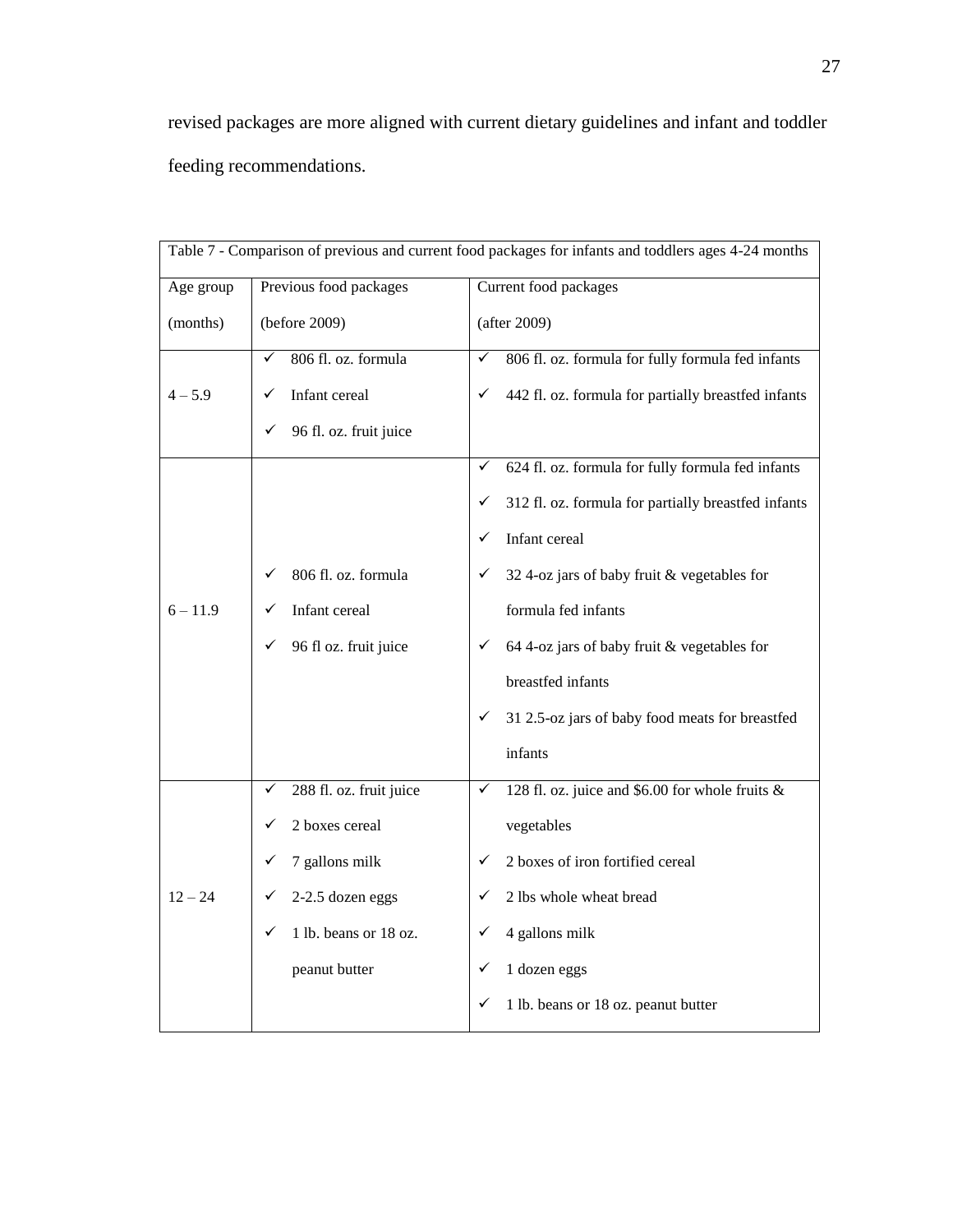### **CHAPTER II – OBJECTIVE**

#### **Assessing Feeding Practices**

In 2009, WIC altered food packages in order to improve feeding practices of participants, including infants and toddlers. For example, the packages for new mothers may improve the rates and duration of breastfeeding because women who choose to breastfeed receive substantially more food than women who choose to feed formula to their infants. Additionally, packages for infants younger than 6 months of age no longer include vouchers for juice or cereal, which may result in fewer infants consuming these items before the age of 6 months. Furthermore, the breastfed infant packages no longer contain any formula, and after the age of 6 months, breastfed infants are provided with baby food meats. All infants over the age of 6 months are provided with less juice and more baby food fruits and vegetables, which may increase usual intake of these items. Additionally, packages for toddlers, ages 12 to 24 months, include vouchers for whole fruits and vegetables and less juice.

The purpose of this study was to assess the feeding practices of infants and toddlers (4 to 24 months) participating in the San Marcos, TX WIC program in order to determine if the practices observed after the WIC policy change are different than those observed by our research team in 2009 when the older food packages were in use. We expected that practices observed in 2011 would be more closely aligned with current recommendations.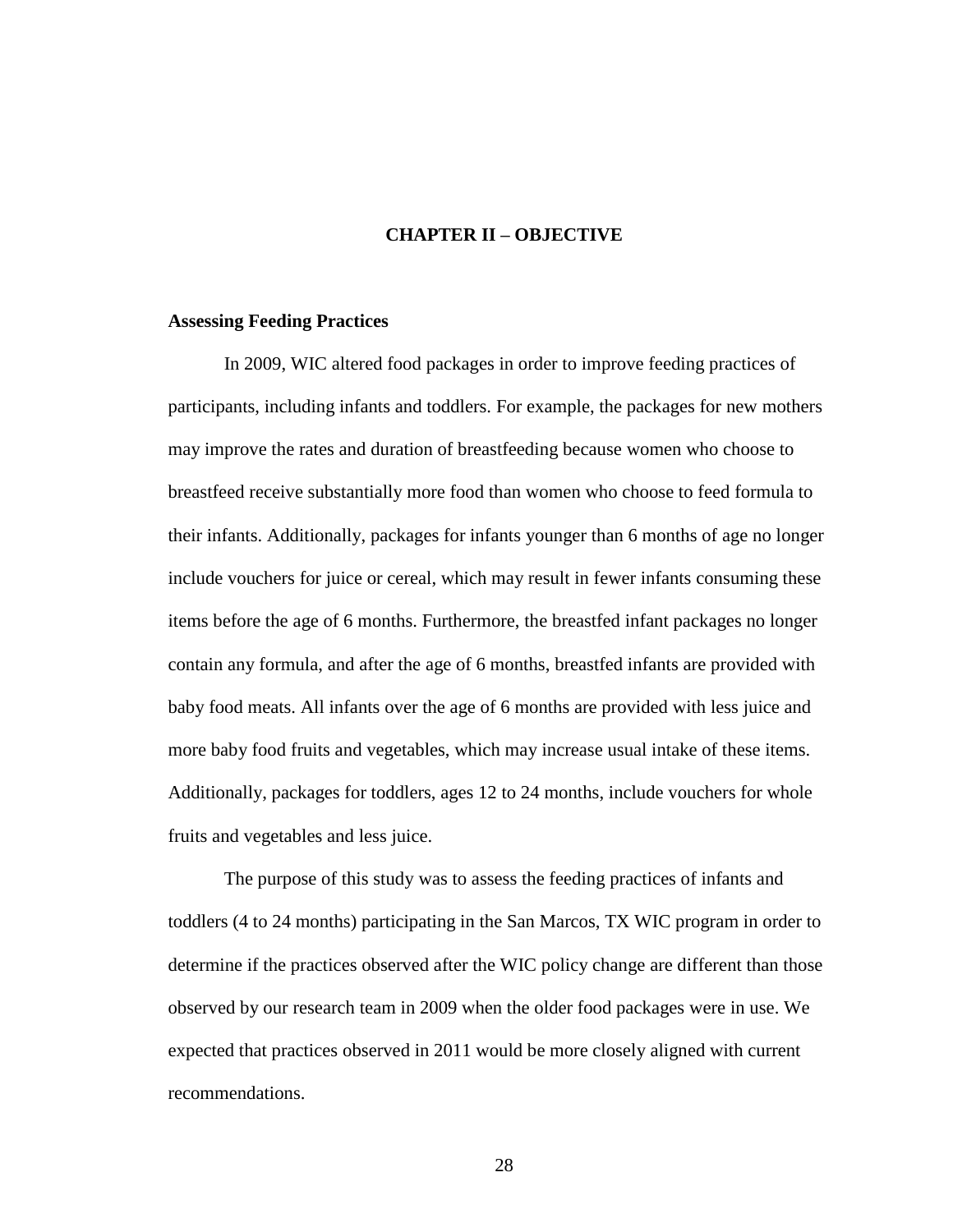# **Hypothesis**

We hypothesized, based on the changes in the new WIC packages, when

compared with practices observed in 2009, prior to the WIC policy change, that in 2011:

- More infants ages 4 to 5.9 months and 6 to 11.9 months would be breastfed;
- Eewer infants  $< 6$  months of age would consume complementary foods;
- More breastfed infants, ages 6 to 11.9 months, would consume baby food meats;
- Fewer infants, ages 6 to 11.9, months would consume juice;
- More infants, ages 6 to 11.9 months, would consume baby food fruits and vegetables;
- More toddlers, ages 12 to 24 months, would consume whole fruits, vegetables, and whole grains;
- Fewer toddlers, ages 12 to 24 months, would consume juice;
- Fewer toddlers, ages 12 to 24 months, would consume  $> 24$  fl. oz. of milk; and
- Fewer toddlers, ages 12-24 months, would consume eggs.

See Table 8 for hypothesis rationale, action, and method of measurement.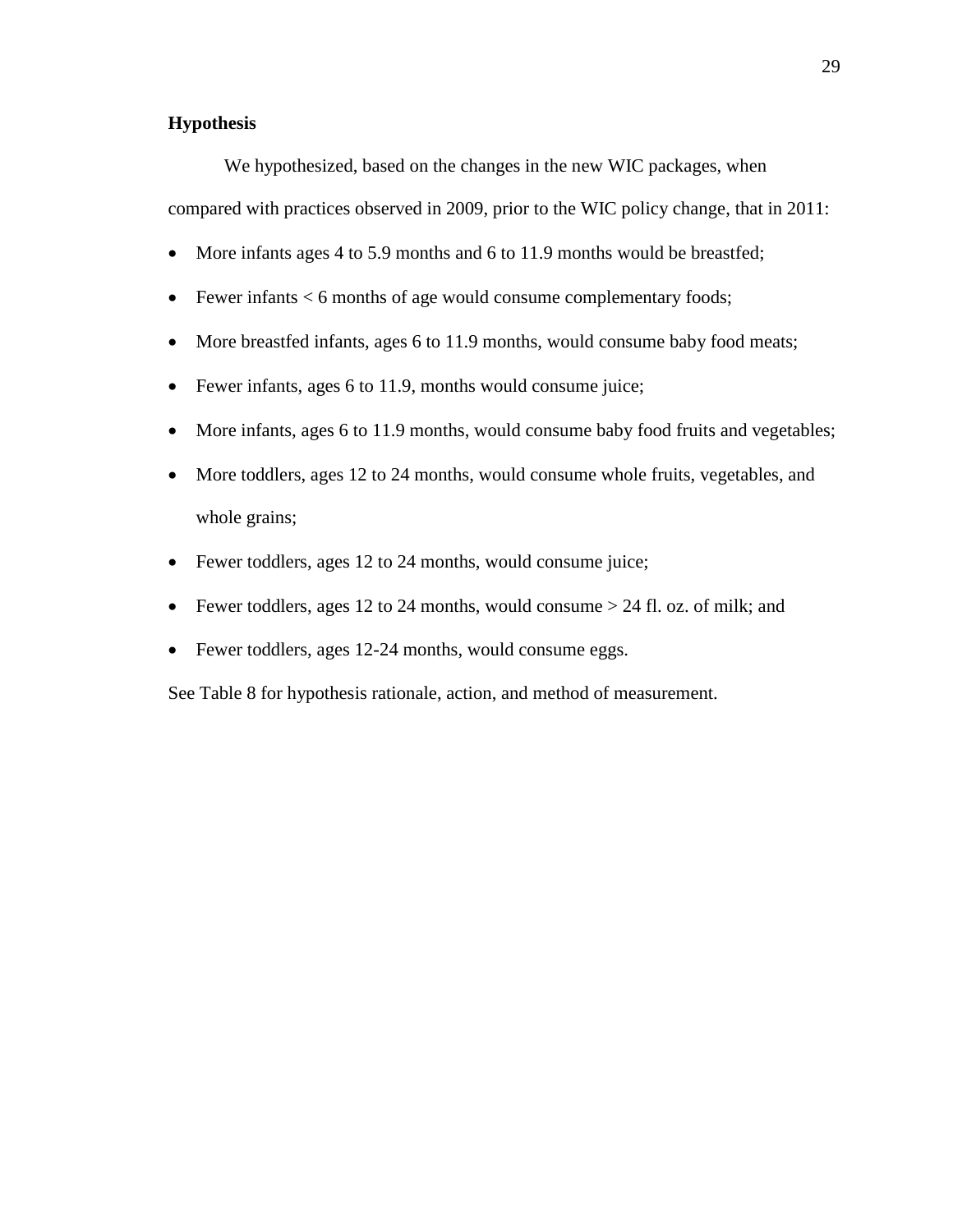| Table 8 - Rationale, action, and methods for measuring hypothesis |                           |                          |                    |  |
|-------------------------------------------------------------------|---------------------------|--------------------------|--------------------|--|
| Hypothesis                                                        | Rationale                 | Action                   | Methods            |  |
| More infants ages 4                                               | • Enhanced food           | • Compared incidence     | • Using data from  |  |
| to 11.9 months                                                    | packages for              | and duration of breast-  | the Feeding        |  |
| would be breastfed                                                | breastfeeding mothers     | feeding among infants    | Practice           |  |
|                                                                   | • Breastfed infants       | ages 4-5.9 months and    | Questionnaire and  |  |
|                                                                   | receive enhanced          | 6-11.9 months in 2009    | the 24-hour recall |  |
|                                                                   | package and no formula    | to 2011                  |                    |  |
| Fewer infants $< 6$                                               | • Omission of fruit juice | • Compared number of     | • Using data from  |  |
| months of age                                                     | and infant cereal for all | infants introduced to    | the Feeding        |  |
| would consume                                                     | infants $<$ 6 months      | complementary foods      | Practice           |  |
| complementary                                                     |                           | before 6 months in 2009  | Questionnaire and  |  |
| foods                                                             |                           | to 2011                  | the 24-hour recall |  |
| More breastfed                                                    | • Baby food meats are     | • Compared exposure and  | • Using data from  |  |
| infants, ages 6 to                                                | provided to breastfed     | frequency of exposure    | the 24-hour recall |  |
| 11.9 months,                                                      | infants 6-11.9 months     | to baby food meats       |                    |  |
| would consume                                                     |                           | among infants 6-11.9     |                    |  |
| baby food meats                                                   |                           | months in 2009 to 2011   |                    |  |
| Fewer infants, ages                                               | • Omission of fruit juice | • Compared exposure,     | • Using data from  |  |
| < 6 months would                                                  | for all infants 4-5.9     | frequency of exposure,   | the 24-hour recall |  |
| consume juice                                                     | months                    | and amount of juice      |                    |  |
|                                                                   |                           | consumed by infants 4    |                    |  |
|                                                                   |                           | to 5.9 months in 2009 to |                    |  |
|                                                                   |                           | 2011                     |                    |  |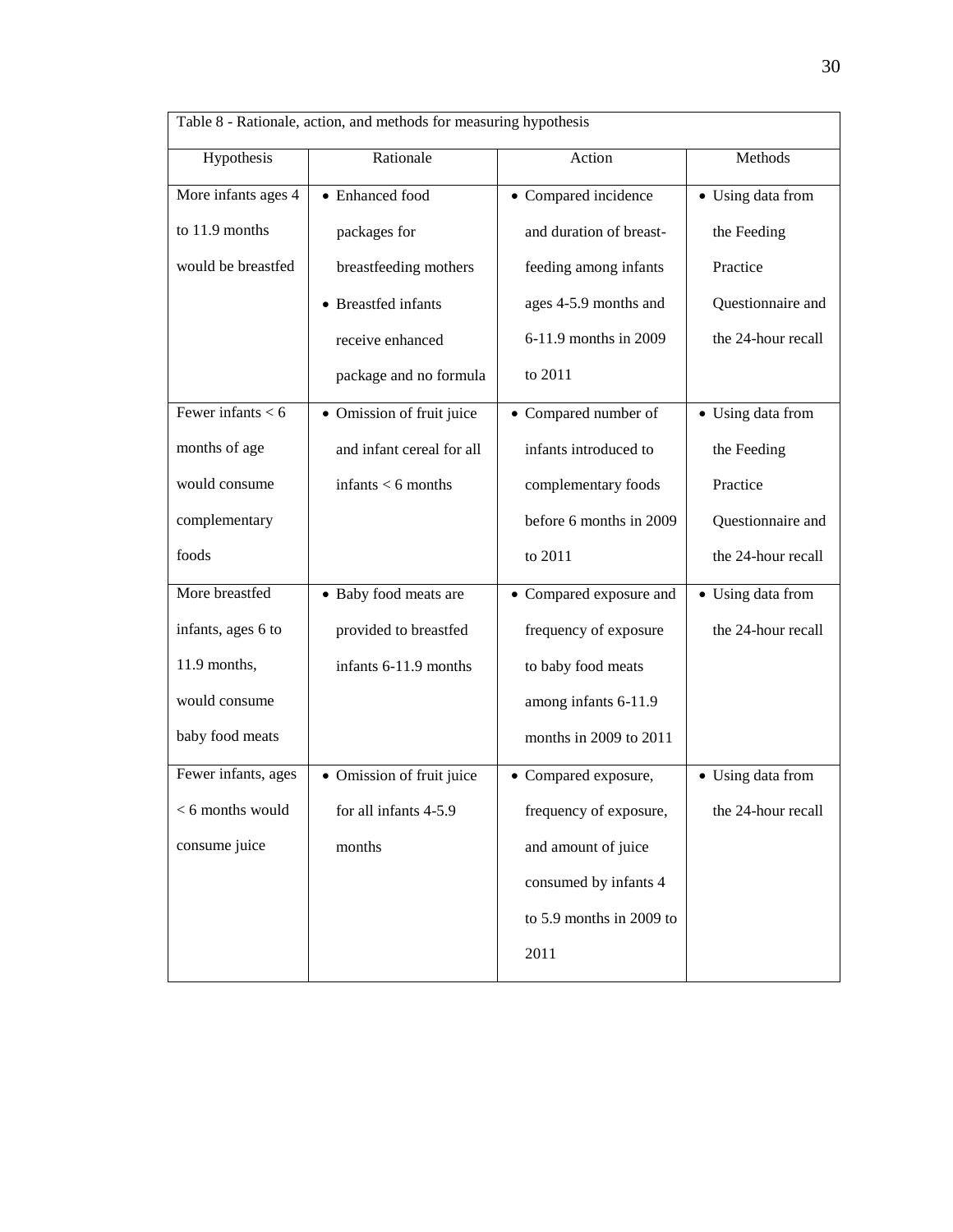| Table 8 - Continued |                          |                          |                    |
|---------------------|--------------------------|--------------------------|--------------------|
| More infants, ages  | • Baby food fruits and   | • Compared exposure and  | • Using data from  |
| 6 to 11.9 months,   | vegetables are provided  | frequency of exposure    | the 24-hour recall |
| would consume       | to infants 6-11.9 months | to baby food fruits and  |                    |
| baby food fruits    |                          | vegetables among         |                    |
| and vegetables      |                          | infants 6-11.9 months in |                    |
|                     |                          | 2009 to 2011             |                    |
| More toddlers, ages | • Whole fruits and       | • Compared exposure and  | • Using data from  |
| 12 to 24 months,    | vegetables and a variety | frequency of exposure    | the 24-hour recall |
| would consume       | of whole grains are      | to whole fruits,         |                    |
| whole fruits,       | provided to toddlers 12- | vegetables, and grains   |                    |
| vegetables, and     | 24 months                | among toddlers 12-24     |                    |
| whole grains        |                          | months in 2009 to 2011   |                    |
| Fewer toddlers,     | • Reduced amounts        | • Compared exposure,     | • Using data from  |
| ages 12 to 24       | (compared to 2009) of    | frequency of exposure,   | the 24-hour recall |
| months, would       | fruit juice are provided | and amount of juice      |                    |
| consume juice       | to toddlers 12-24        | consumed by toddlers     |                    |
|                     | months                   | 12-24 months             |                    |
| Fewer toddlers,     | • Reduced amounts        | • Compared exposure,     | • Using data from  |
| ages 12 to 24       | (compared to 2009) of    | frequency of exposure    | the 24-hour recall |
| months, would       | milk provided to         | and amount of milk       |                    |
| consume $> 24$ fl.  | toddlers 12-24 months    | consumed by toddlers     |                    |
| oz. of milk         |                          | 12-24 months             |                    |
| Fewer toddlers,     | • Reduced amount of      | • Compared exposure and  | • Using data from  |
| ages 12 to 24       | eggs (compared to        | amount of eggs           | the 24-hour recall |
| months, would       | 2009) provided to        | consumed by toddlers     |                    |
| consume eggs        | toddlers 12-24 months    | 12-24 months             |                    |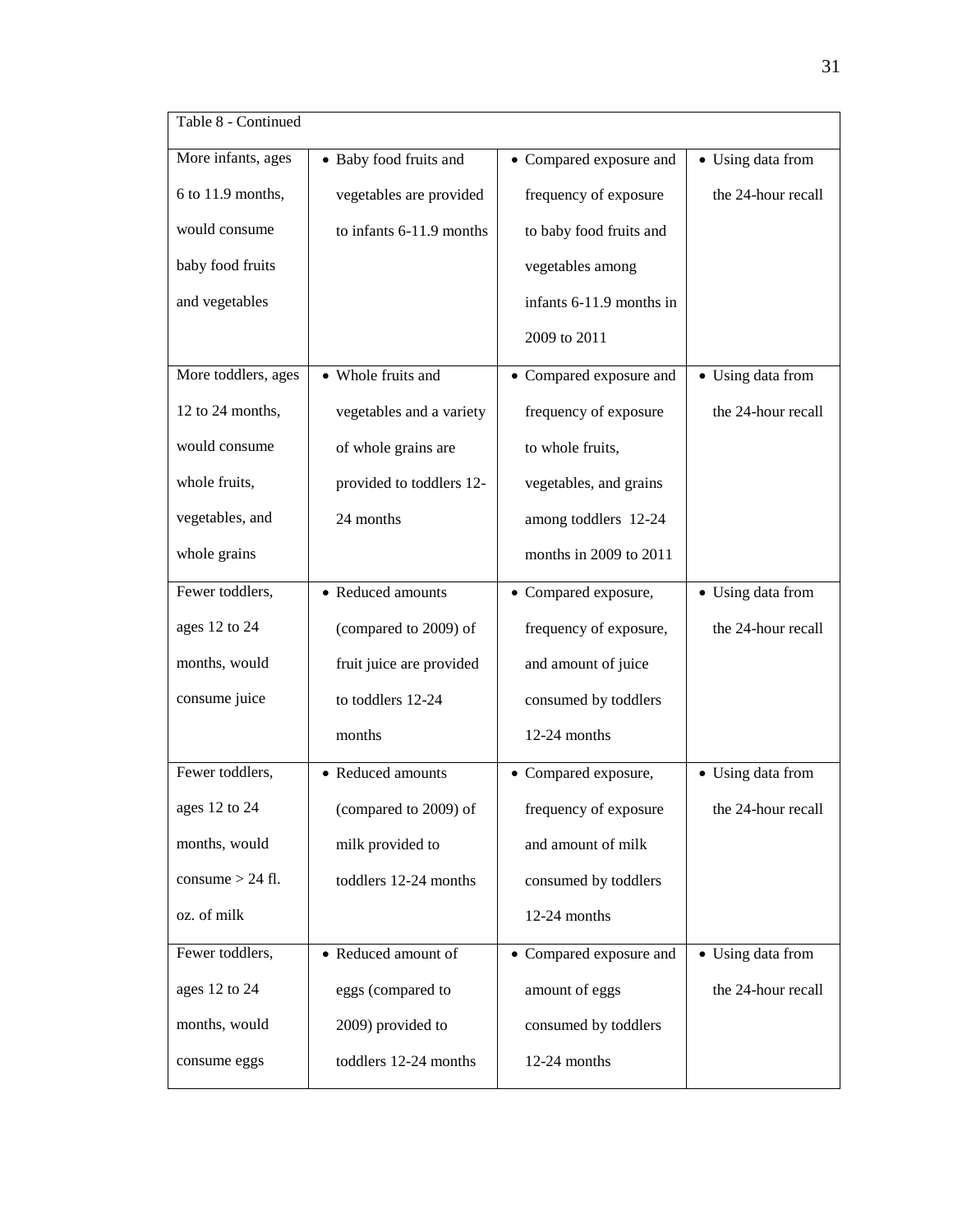### **CHAPTER III – METHODS**

### **Procedure**

### *Training of Research Assistants*

Senior nutrition students were recruited and trained to serve as research assistants. Training included completion of the Collaborative Institutional Training Initiative (CITI) course, practice using Nutrition Data Systems for Research (NDSR 2008) software, and practice following all aspects of the study protocol including data collection and quality assurance. Research assistants were supervised directly by the principal investigator and the lead graduate student researcher.

#### *Recruitment*

#### *Subjects*

Caregivers of infants (4 to 11.9 months) and toddlers (12 to 24 months) were recruited during the biweekly nutrition classes and in the waiting room of the San Marcos WIC clinic from July 1, 2011 through November 24, 2011. Research assistants introduced the study using a script, which briefly explained the objectives of the study, eligibility, requirements for participation, and provided information about a \$10 incentive offered for completion of the study. Because San Marcos WIC serves many Spanishspeaking participants and because nutrition classes are conducted in Spanish and English, at least one Spanish speaking research assistant was present during each session. After introducing the study, research assistants spoke personally with those who expressed

32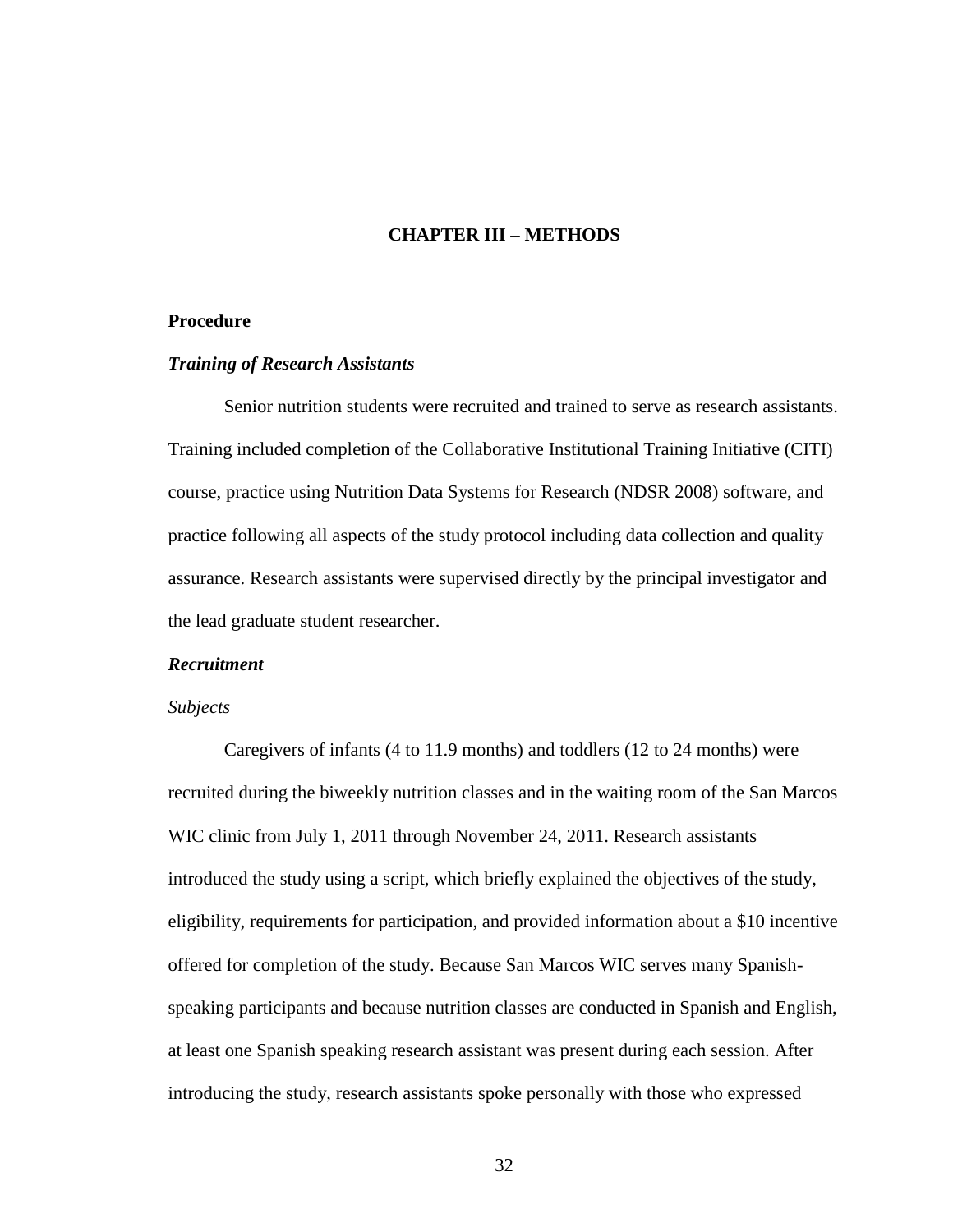interest. Eligibility was determined using a screening form (Appendix A). A consent form (Appendix A) was explained by the research assistant and signed by eligible and willing subjects. Potential participants were given a copy of the consent form along with a Food Amounts Booklet (FAB). A brief explanation of the FAB was given in order to facilitate accurate use during interviews. Finally, potential participants were asked to sign a funds release form (Appendix A) required by Texas State University - San Marcos. Our goal was to recruit approximately 140 participants, which allowed for a final subject count of approximately 100 individuals when attrition was taken into account. Data were collected from caregivers regarding only one child in order to avoid over-representation of one family's feeding practices. All procedures were compliant with the Texas State and the Texas Department of State Health Services Institutional Review Board guidelines (IRB).

### *Instruments*

### *Nutrition Data Systems for Research*

24-hour recalls were collected during a phone call interview using Nutrition Data System for Research (NDSR) software developed by the Nutrition Coordinating Center (NCC) at the University of Minnesota. NDSR uses a multiple pass method to collect a detailed record of types and amounts of foods and beverages consumed by the subject during the 24-hours prior to a recall. The program provides prompts and reminders throughout the recall and guides users during each step. This helps to minimize user error and ensure that data is recorded accurately.

### *Feeding Practices Questionnaire and Demographic and Health History Forms*

The Feeding Practices Questionnaire (FPQ) (Appendix A) was used during phone interviews to collect information about breastfeeding, infant and toddler feeding practices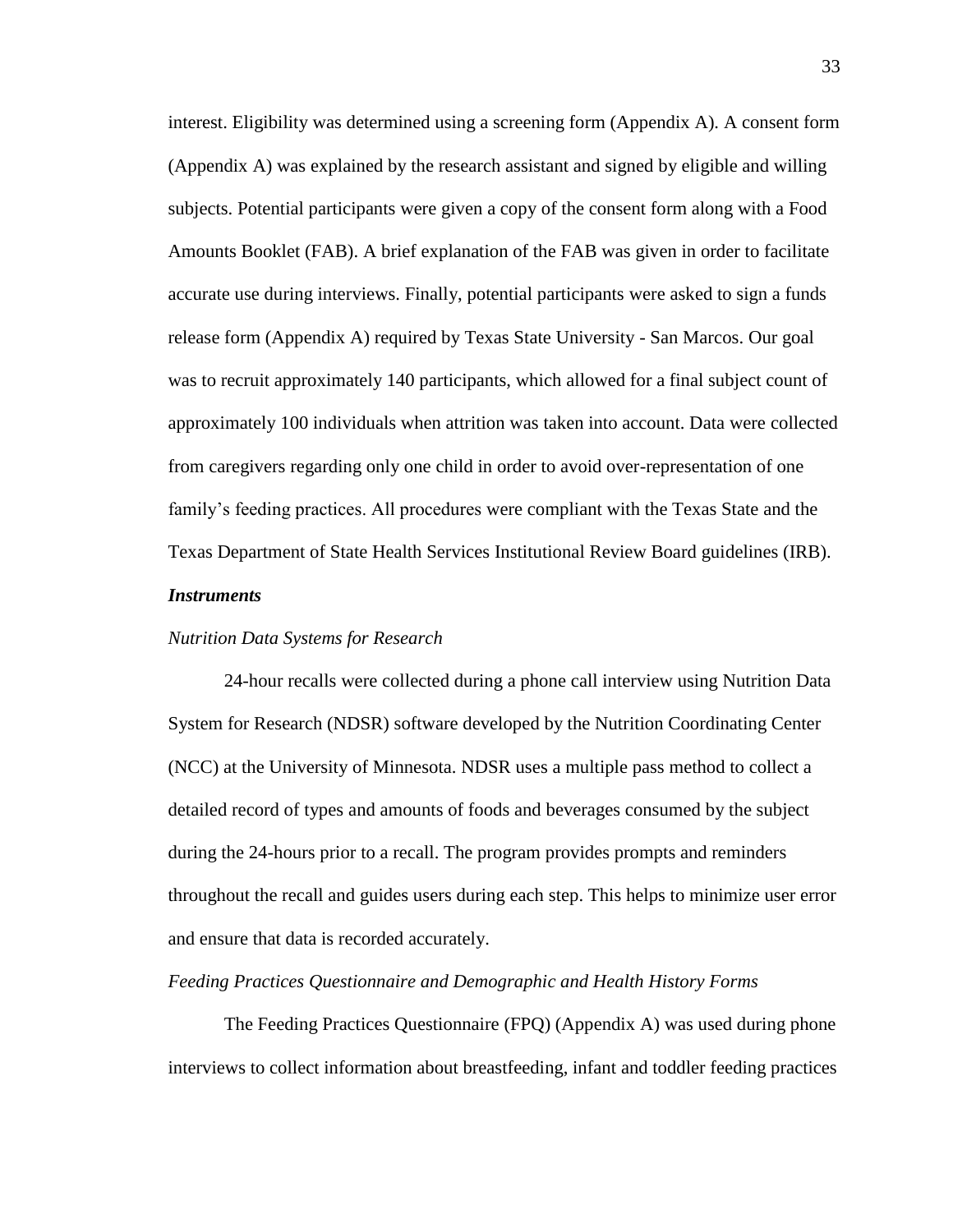(e.g. age of introduction to specific foods), and family/home environment (e.g. number of meals consumed at home, television viewing). Additionally, a few open-ended questions were included asking why a caregiver did or did not initiate certain feeding practices (e.g. why he or she did/did not introduce cow's milk to the child before 1 year of age). The FPQ was originally adapted from the FITS survey (51), the Infant Feeding Practice Study II (IFFPS II) (52), and the Texas Department of State Health Services' Infant Feeding Practice's Study survey (53) for use in the 2009 San Marcos WIC Study.

The Demographic and Health History (Appendix A) forms were also developed for the 2009 San Marcos WIC study, and include information and references from the Census Bureau and the CDC questionnaires used for the Infant Feeding Practice Study II (IFFPS II) (52). Since the questionnaire and forms were used to assess observational data, assessment of construct validity was not required.

### *Interview Script*

An interviewing script (Appendix A) was used by all research assistants to ensure consistency during interviews and data collection. The script was developed from a sample script provided by Nutrition Coordinating Center and also from the FITS interviewing script and was designed to correspond directly to NDSR, the FPQ, and the Demographic and Health History forms.

### *The Food Amounts Booklet*

The Food Amounts Booklet (FAB) was used to provide a visual aid for both interviewers and subjects during telephone interviews. The FAB contains images of common serving objects and amounts of foods (e.g. bowls, spoons, plates, cups, chicken pieces, fish fillets, etc.). Research assistants asked subjects to refer to the booklet when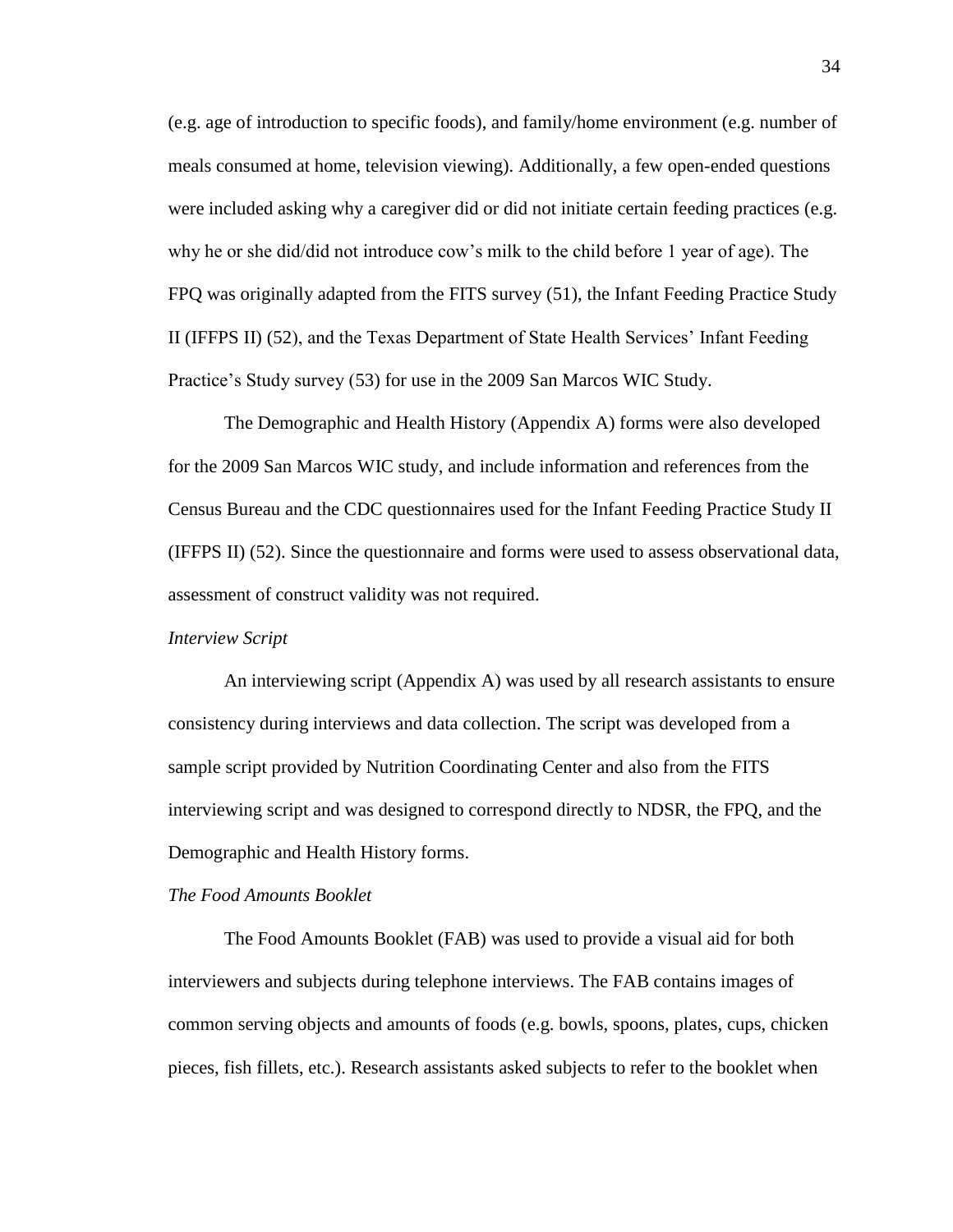estimating portion sizes of foods and beverages during the 24-hour recalls. The FAB was developed by the Nutrition Coordinating Center (NCC). Additional images such as sippy cups were included from the FITS serving size booklet (51).

Both Spanish and English versions of the FPQ, Health History and Demographic forms, interview script, and FAB were used during this study according to the language spoken by the subject.

## *Data Collection*

Research assistants attempted to call participants 3 to 10 days after they were recruited. If a subject was not reached, research assistants left a message and/or called back at a later time or on a different day. Subjects were removed from the study if they failed to complete an interview after 20 call attempts. If a subject was reached and agreed to talk, the research assistant conducted a 30 to 45 minute scripted interview. During the interview, the researcher collected 24-hour recall data using NDSR software regarding the child's dietary intake the preceding day, and then administered the Feeding Practices, Demographic and Health History questionnaires. At the end of the interview, the research assistant confirmed the subject's address. Within 2 business days, a \$10 grocery store gift card along with a thank you letter was sent to the participant.

#### **Data Analysis**

All statistical analysis (univariate and bivariate) was conducted using Statistical Packages for the Social Sciences (version 20.0). Descriptive statistics were conducted for each variable and Mann-Whitney statistical tests were used to compare feeding practices between the two study years.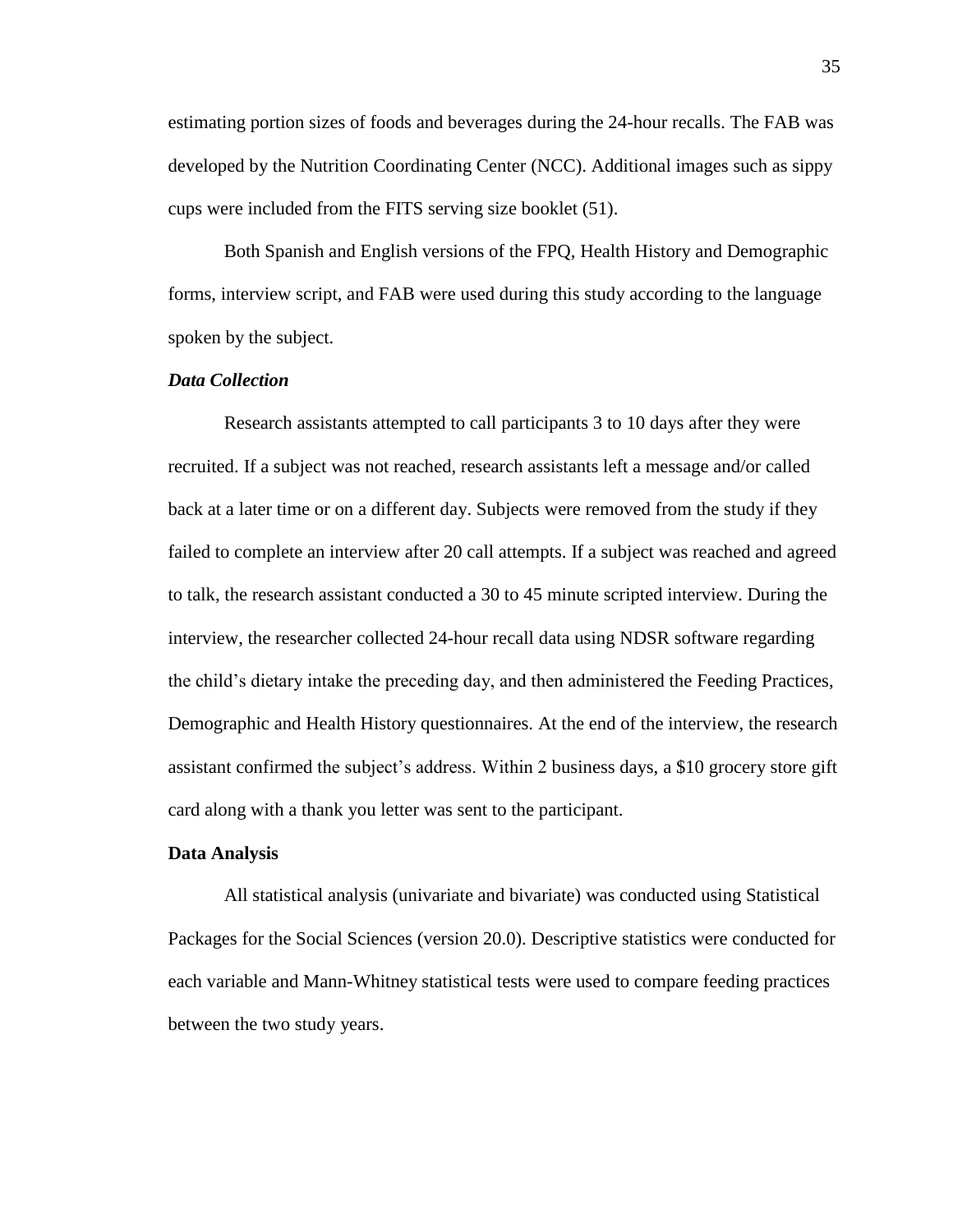# **CHAPTER IV – MANUSCRIPT**

### **Introduction**

Early feeding practices are of critical importance not only for their immediate impact on nutrient intake, but also because they may shape dietary patterns and have a sustained effect on body weight. Early exposures to food may have a lasting effect on taste preferences (1, 2). For example, Stein et. al demonstrated that early exposures to sodium-containing starchy table foods was associated with affinity for plain salt among preschoolers (3). Some research has suggested that consumption of sweet foods stimulates physiological reward systems in a manner similar to that demonstrated for addictive drugs, and may thereby drive cravings for sweets (4-6). On a more positive note, exposure to fruit and vegetables early in life has shown to be a strong predictor of fruit and vegetable consumption later in childhood (1,7,8). Practices such as formula feeding and early introduction of complementary foods to formula-fed infants have been implicated to be risk factors for obesity (9-11). Since low-income populations experience higher rates of obesity (12), it is paramount that appropriate early feeding practices, such as breastfeeding and offering healthful complementary foods after 6 months become more commonplace. As approximately half of US infants are born to women enrolled in the Special Supplemental Nutrition Program for Women, Infants, and Children (WIC), this program may be an important point of influence for low-income populations. Since its inception in 1975, WIC has provided direct assistance to low-income women, infants,

36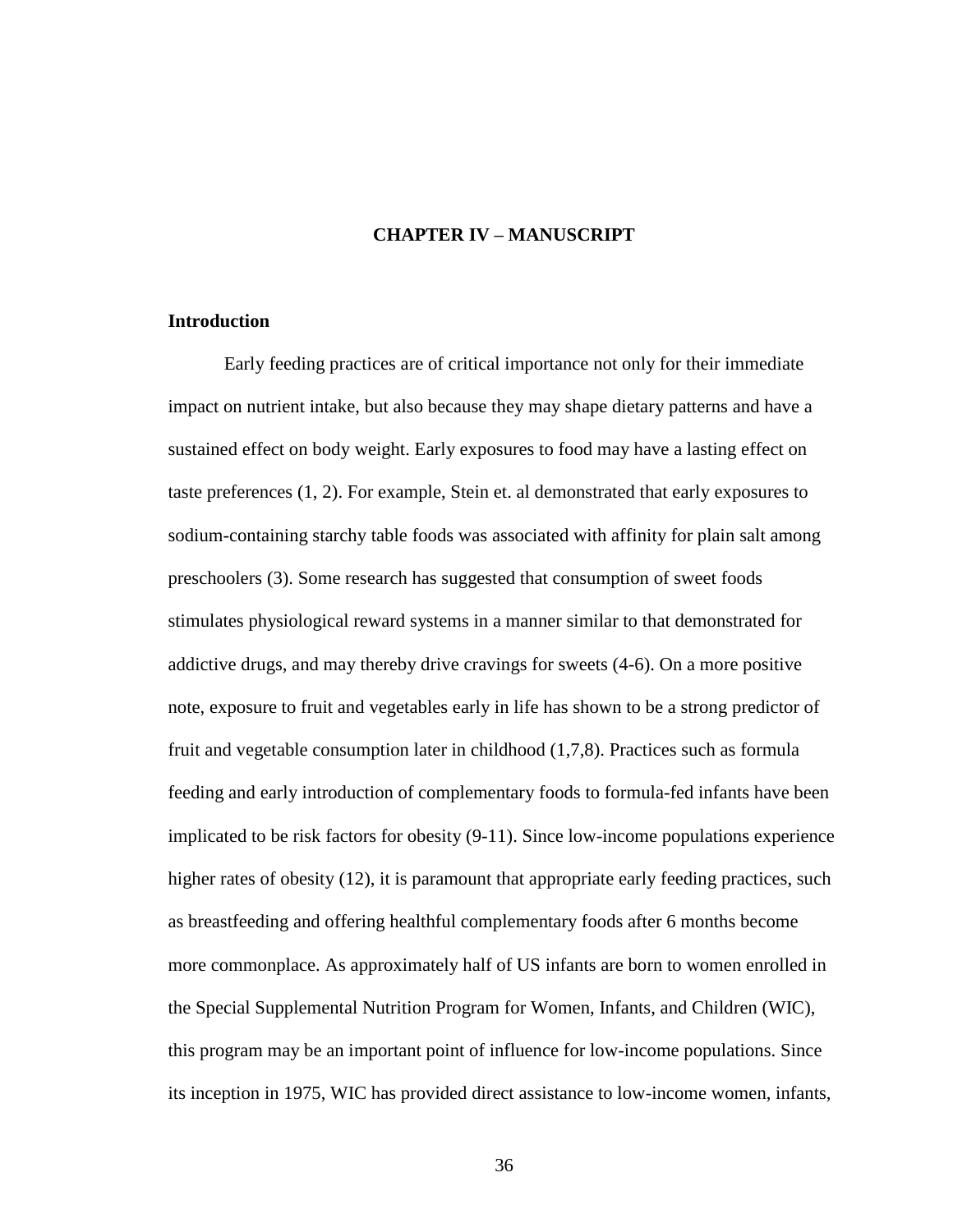and young children in the US at nutritional risk by issuing vouchers in federally defined food packages that can be used to purchase specific foods. In the 1970s, the food packages for infants and toddlers were designed to provide nutrients that were potentially lacking in the diets of low-income populations, such as vitamin A, vitamin C, calcium, iron, and protein. Consequently, the packages included such items as juice, infant cereals, sweetened cereals, milk, eggs, and infant formula (13). Although WIC food packages remained largely unchanged since the 1970s, the nutritional issues of very young children have changed dramatically. Today, US children are consuming more processed foods and sodas, fewer fruits and vegetables, (14-16) and experiencing unprecedented rates of overweight and obesity, with nearly 10% of US children under the age of 2 having excess weight, and 31.8% of children ages 2-19 classified as overweight or obese (12).

In October 2009, the US government changed the WIC food packages to improve diet composition and health outlook of participants while continuing to address nutrient needs. The new packages are aligned with current guidelines that recommend breastfeeding until at least 6 months, introducing fruits, vegetables, and iron rich foods to infants at around 6 months (17), offering produce and whole grains to toddlers, and limiting juice (13, 18, 19 ). For example, while the original food packages for 4 to 6 month olds included infant cereal (24 oz), juice (96 fl oz) and 806 fl oz infant formula to both breastfed and formula-fed infants, the new packages omit cereal and juice for all infants under 6 months, provide different amounts of formula to fully formula-fed (960 fl oz) and partially formula-fed (522 fl oz) infants, and omit formula for fully breastfed infants. In addition, the package for breastfeeding mothers includes more food than the package for those who are formula feeding. The previous packages for 6 to 12 month olds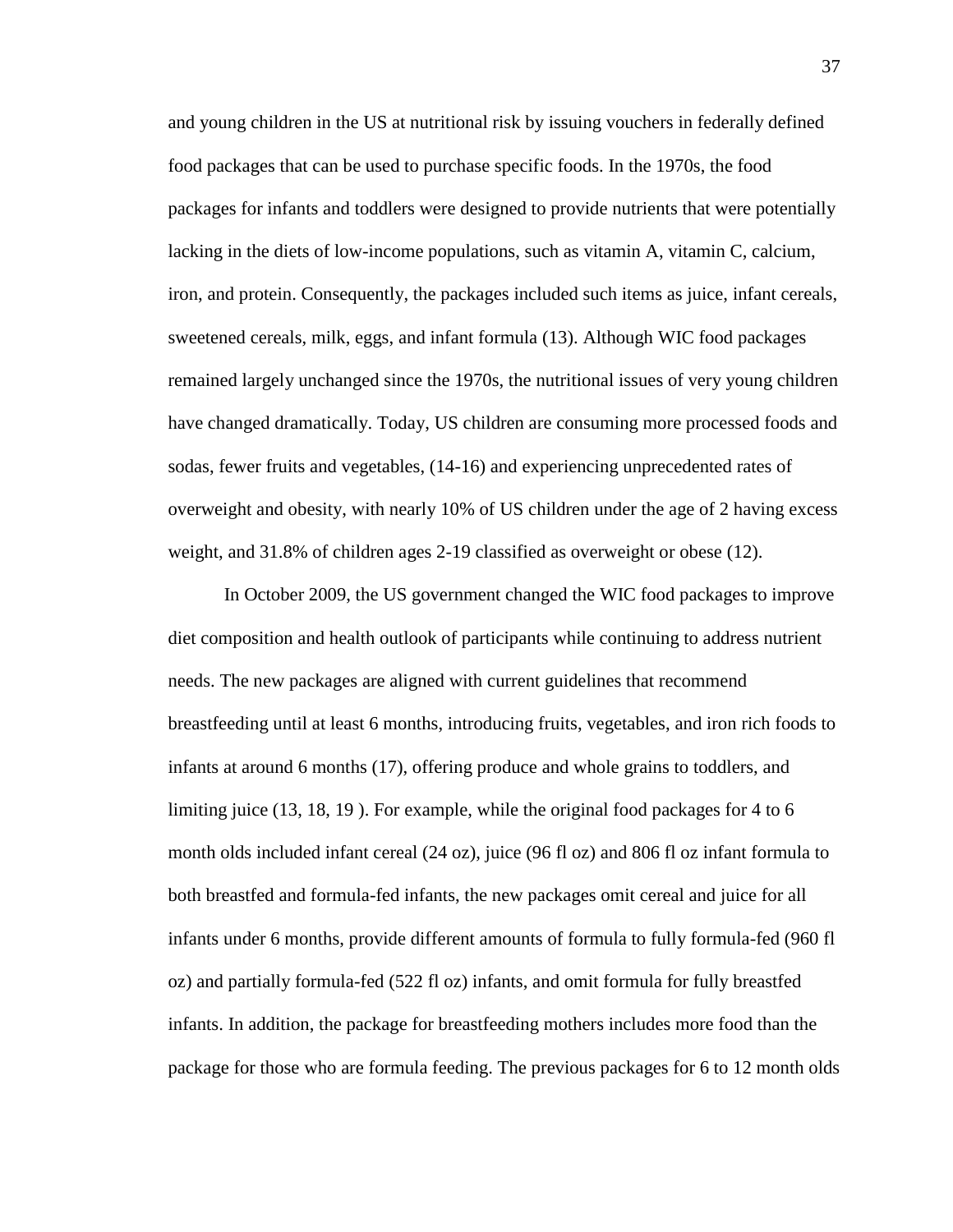provided infant cereal (36 oz), juice (96 fl oz) and infant formula (806 fl oz), while the new packages provide less infant cereal (24 fl oz), omit juice, and allocate infant formula and baby food based on feeding practices. Specifically, the packages provide 696 fl oz of formula to fully formula-fed infants and 384 fl oz to partially formula fed-infants, along with 32 4-oz jars of baby food fruit or vegetables. The packages for breastfed infants omit infant formula and include more baby food fruits and vegetables (64 4-oz jars) along with 31 2.5-oz jars of plain baby food meats to support iron status. For 1-2 year old children, the new food packages provide less milk (4 gallons vs. 6 gallons), the same amount of cereal (2 boxes), less juice (128 vs 288 fl oz), fewer eggs (1 vs 2 dozen) and the same amount of dry beans or peanut butter (1 lb or 18 oz, respectively). Finally, a \$6 voucher for fresh or frozen fruits and vegetables is included in the new food packages, along with 2 lb of whole grain products.

While larger studies will be able to assess the broader impact of the WIC package changes, it is important to determine whether the new packages are associated with improved feeding practices in local populations that may differ substantially from national averages. The population in San Marcos, Texas, is especially at risk, with over half of middle school children being overweight or obese (20), and over 53% of the children receiving free or reduced meals (21). The goal of this study was to compare feeding practices of infants and toddlers participating in the San Marcos Texas WIC program before and after the policy change to determine if practices observed after the policy change were more aligned with current recommendations, as was the intent of the policy change. This study was designed to closely follow the procedures of the nationally representative Feeding Infants and Toddlers Study (14, 22) so that the results could be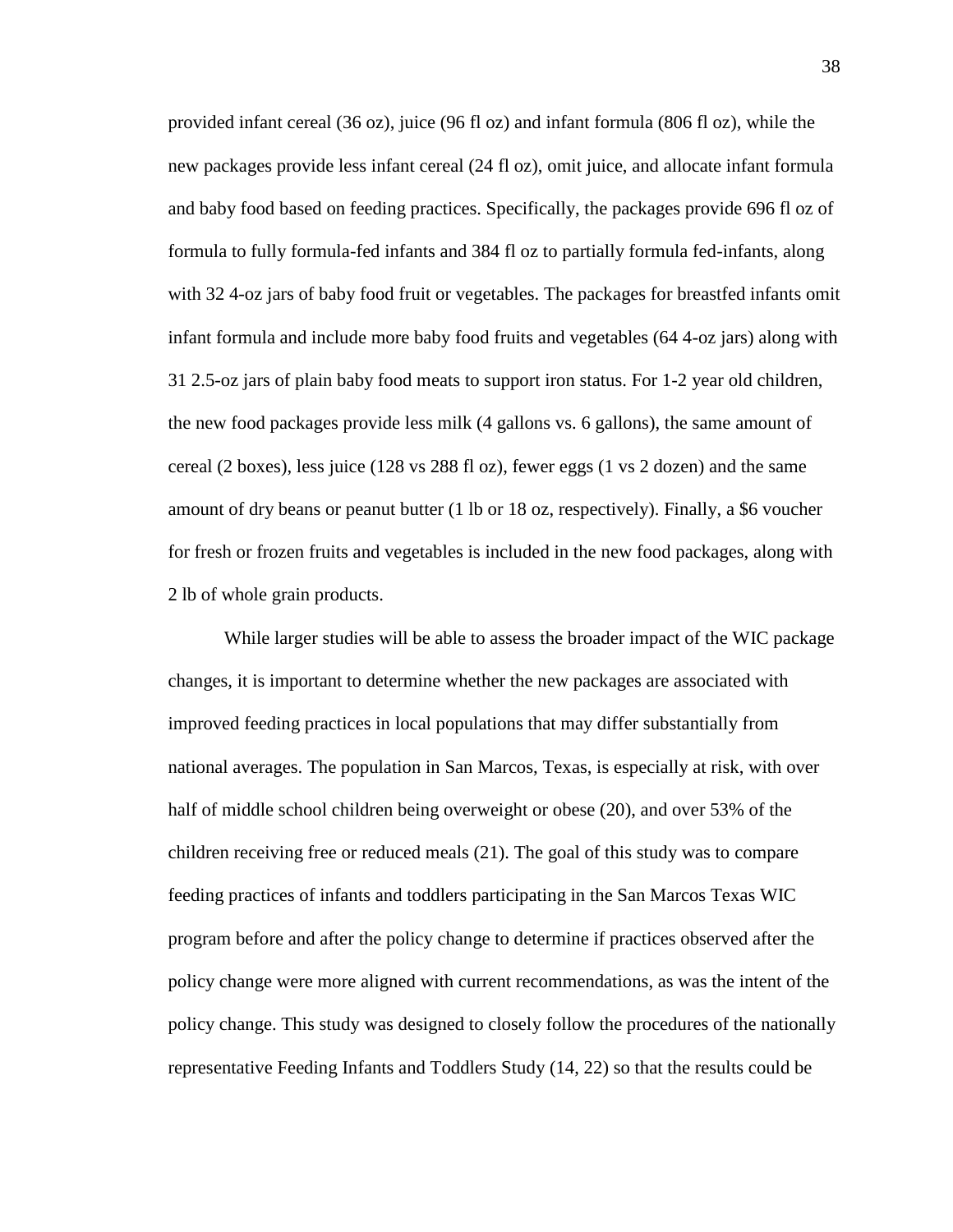viewed within the context of nationally observed practices. We expected that in 2011, more infants would be breastfed, fewer would consume cereals and juice before the age of 6 months, and that juice intake would be lower among 12 to 24 month olds. In addition, we predicted that in 2011, more infants and toddlers would consume more fruits and vegetables, more whole grains, more baby food meats, less juice, and less infant cereal.

### **Methods**

#### *Participants*

Caregivers with a young child between the ages of 4 and 24 months enrolled in the San Marcos WIC program were recruited in English and Spanish from either the biweekly nutrition classes or from the waiting room during the summer/early fall of 2009 and 2011. Caregivers who expressed interest in participating were informed about the study and the \$10 grocery card incentive for participating. Those who agreed to participate were asked to sign a consent form and provided with a study packet. All procedures and materials were approved by the Institutional Review Boards of the university and of the Texas Department of State Health Services.

### *Data Collection and Instruments*

Caregivers were called within 3-10 days of recruitment. Those who answered and agreed to talk were interviewed immediately. Caregivers who did not answer or were unable to talk were called up to 19 additional times before being removed from the study. During the 30 to 45-minute phone interview, a 24-hour recall was administered and feeding practices and demographic data were collected using a scripted interview adapted from the University of Minnesota Nutrition Coordinating Center (NCC) and FITS (23).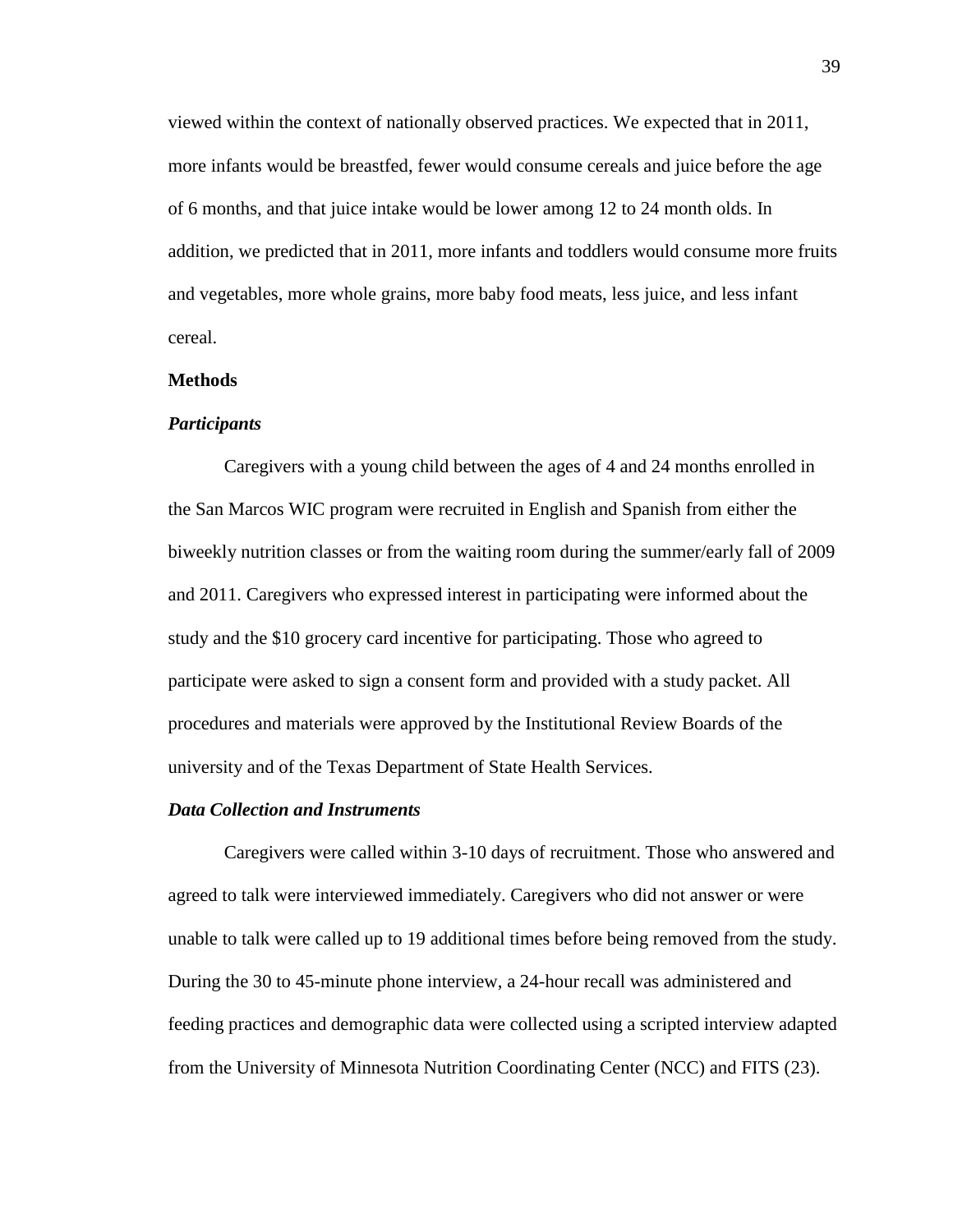Interviews were conducted in either English or Spanish as per the language preference of the caregiver. Trained researchers conducted the 24-hour recall regarding the child's dietary intake the preceding day using Nutrition Data System for Research (NDSR) (24). A Food Amounts Booklet, adapted from both the FITS methodology and NDSR resources, was provided in the study packet at recruitment and used during the call to provide a common visual aid for the interviewers and caregivers (22). Questions regarding feeding practices were adapted from the FITS survey (22, 23), the Infant Feeding Practice Study II (IFFPS II) (25), and from the Texas Department of State Health Services' Infant Feeding Practice's Study survey (26). Questions asked about breastfeeding and about when and why certain foods such as cow milk, infant cereal, and juice were introduced. Demographic and health history information was collected using questions adapted from the Centers for Disease Control and Prevention (CDC) surveys used in the Infant Feeding Practice Study II and information from the US Census Bureau  $(25, 27)$ .

### *Data Analysis*

All statistical analysis was conducted using Statistical Packages for the Social Sciences (SPSS version 20.0). Percentages and means were calculated to report demographic information such as age, sex, race, and language. Mann-Whitney U tests for non-parametric data were used to compare feeding practices, demographics, and food consumption information. In order to evaluate food consumption using the results of the 24-hour recalls, it is important to note that all foods and beverages consumed by the children were categorized and counted as "exposures", as per the FITS protocol, and to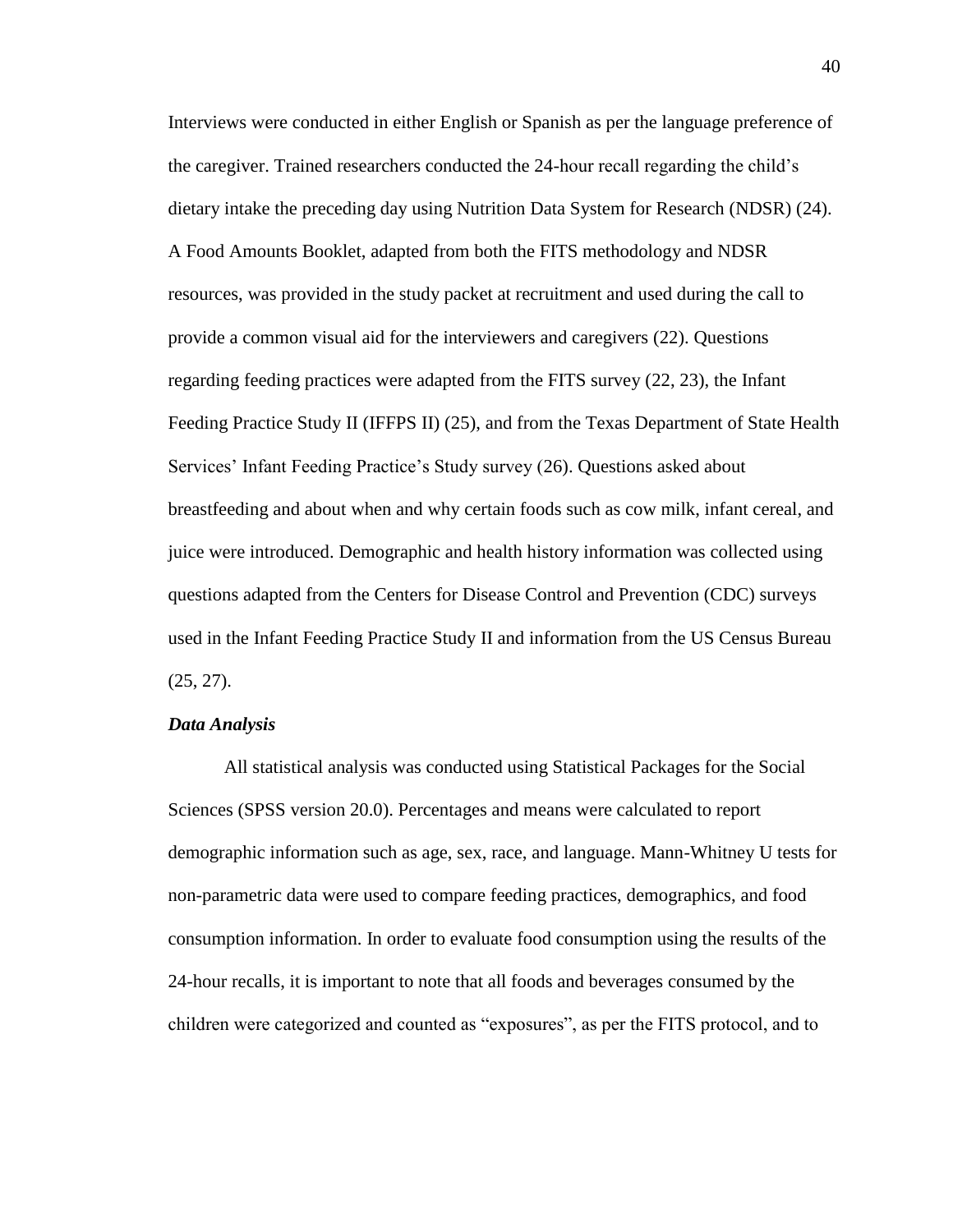understand that individual foods consumed as part of a mixed dish (i.e. infant cereal mixed with applesauce) were not counted as individual exposures.

# **Results and Discussion**

## *Subject Characteristics*

Of the 162 caregivers recruited in 2009 and 171 in 2011, 97 and 121 completed the interviews, respectively. Characteristics of the infant and toddler participants are shown in Table 9. There were no significant differences in age, sex, language spoken, and race between 2009 and 2011. The majority of participants were Hispanic, followed by non-Hispanic whites, and African Americans. More than half of all participants reported English as the primary language spoken and a total of 161 interviews were conducted in English.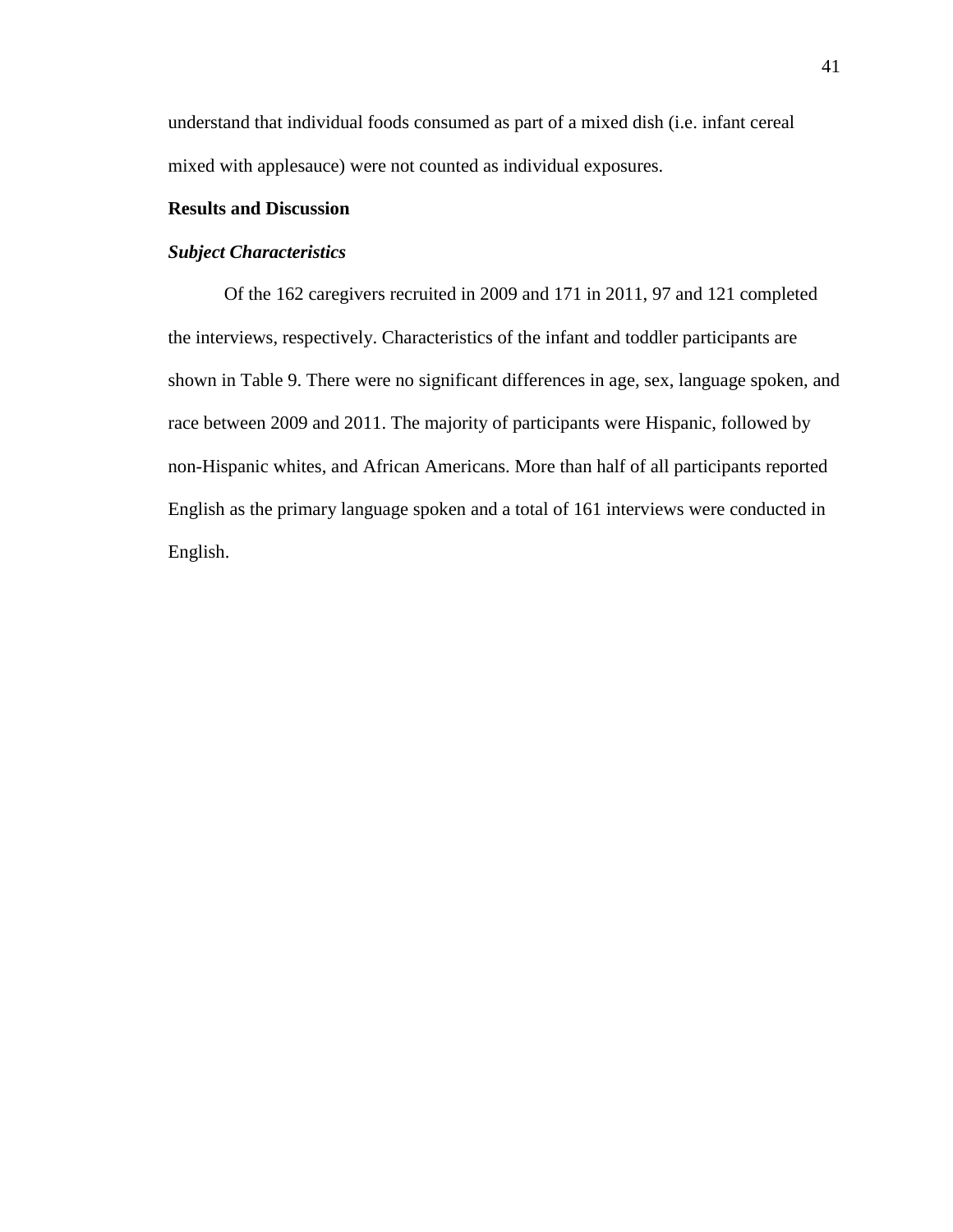| Table 9 - Comparison of characteristics of infants and toddlers |          |           |  |
|-----------------------------------------------------------------|----------|-----------|--|
|                                                                 | 2009     | 2011      |  |
| Characteristic                                                  | $(n=97)$ | $(n=121)$ |  |
| Age group (m)                                                   |          |           |  |
| $4 - 5.9$                                                       | 17%      | 21%       |  |
| $6 - 11.9$                                                      | 34%      | 44%       |  |
| 12-24                                                           | 48%      | 33%       |  |
| Child's sex                                                     |          |           |  |
| Female                                                          | 43%      | 51%       |  |
| Male                                                            | 57%      | 49%       |  |
| Language spoken at home                                         |          |           |  |
| English                                                         | 58.8%    | 51.2%     |  |
| Spanish                                                         | 27.8%    | 30.6%     |  |
| Both                                                            | 11.3%    | 17.4%     |  |
| Child's race                                                    |          |           |  |
| African American                                                | 3%       | 3%        |  |
| Non-Hispanic White                                              | 16%      | 15%       |  |
| Hispanic                                                        | 67%      | 65%       |  |
| Pacific Islander                                                | 1%       | 1%        |  |
| Other                                                           | 9%       | 15%       |  |
|                                                                 |          |           |  |

# *Breastfeeding and Formula Use*

Breastfeeding practices and formula use in 2009 and 2011 were assessed by reviewing caregiver responses to questions about feeding practices and by analyzing the number of exposures to breast milk and formula reported during the 24-hour recalls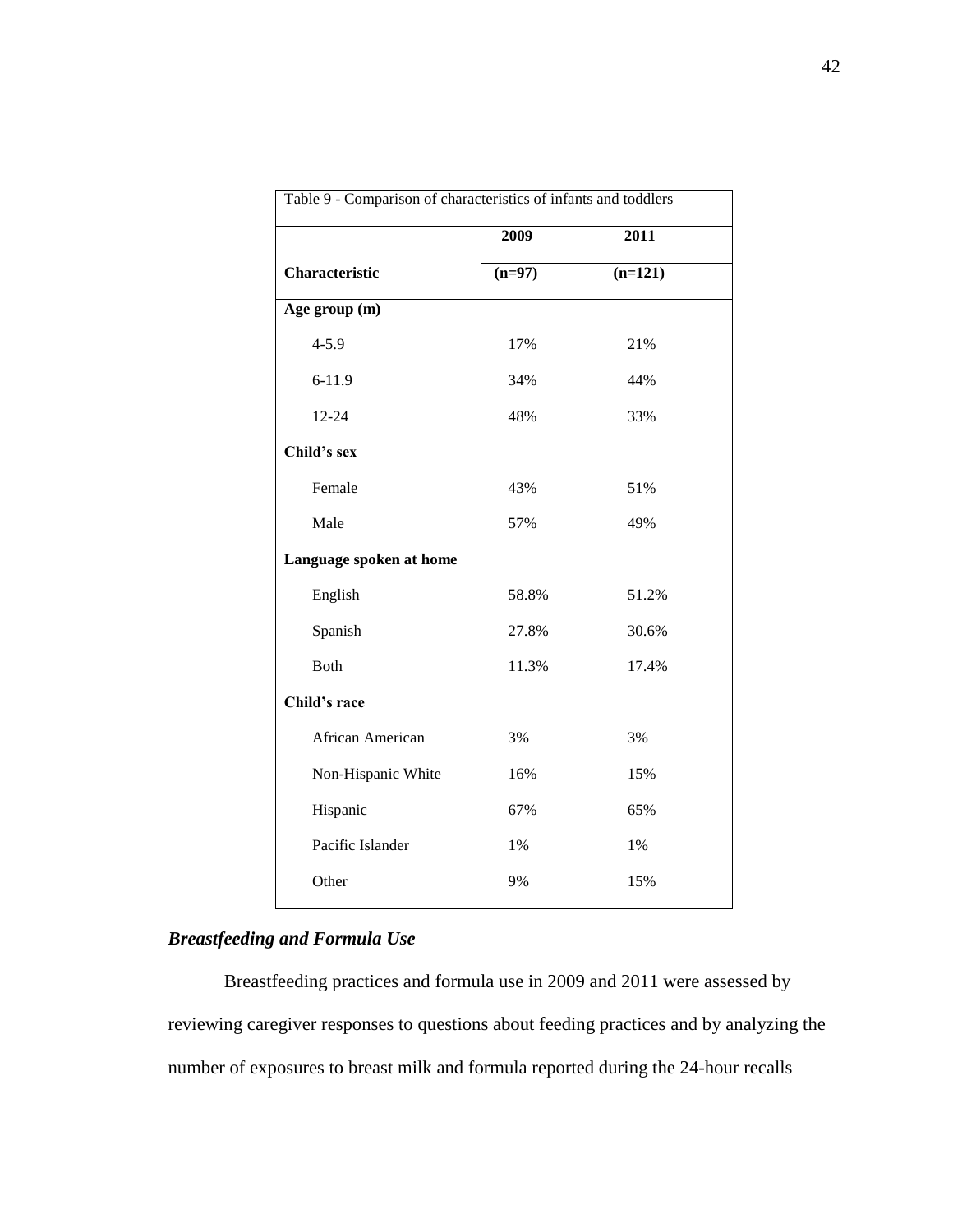(Table 10). As per FITS 2002, an exposure refers to any time a child consumes a particular food or beverage (28). The rate of breastfeeding initiation was similar in both study years, with 80% and 89% of infants ever breastfed in 2009 and 2011, respectively. These rates compare favorably to national data as observed by FITS 2008 (14) and as revealed in the 2012 CDC Report Card (29), which reported initiation of breastfeeding in 79.5% and 76.9% of infants, respectively. There was little difference in breastfeeding duration for the San Marcos WIC children sampled during the two study years, with 30.9% of infants in 2009 and 33.9% in 2011 being breastfed until at least 3 months, and 21.6% of infants in 2009 and 19.8% of infants in 2011 being breastfed until at least 6 months. Only 7% of children in the 2009 sample and 6% in the 2011 sample were still breastfed at 12 months. The duration of breastfeeding among San Marcos WIC infants was dramatically lower than the national rates reported by the CDC, with 47.2% and 25.5% breastfed until 6 months and 12 months, respectively, and by 2008 FITS, with 49.4% and 24.2% of infants reportedly breastfed until 6 months and 12 months, respectively (14, 29).

In San Marcos, there were some positive trends in breastfeeding practices in 2011 compared to 2009, although they were not significant. For example, in 2011, 53% of infants, ages 4 to 12 months, had at least one exposure to breast milk on the day studied, compared to only 41% of infants in 2009. Additionally, in 2011, only 50% of infants received formula on the day studied, compared to 58% in 2009. The only significant difference observed between the two study years was the average age of introduction to formula, which was earlier in 2009 (7.1 weeks) than in 2011 (9.3 weeks,  $P < 0.05$ ).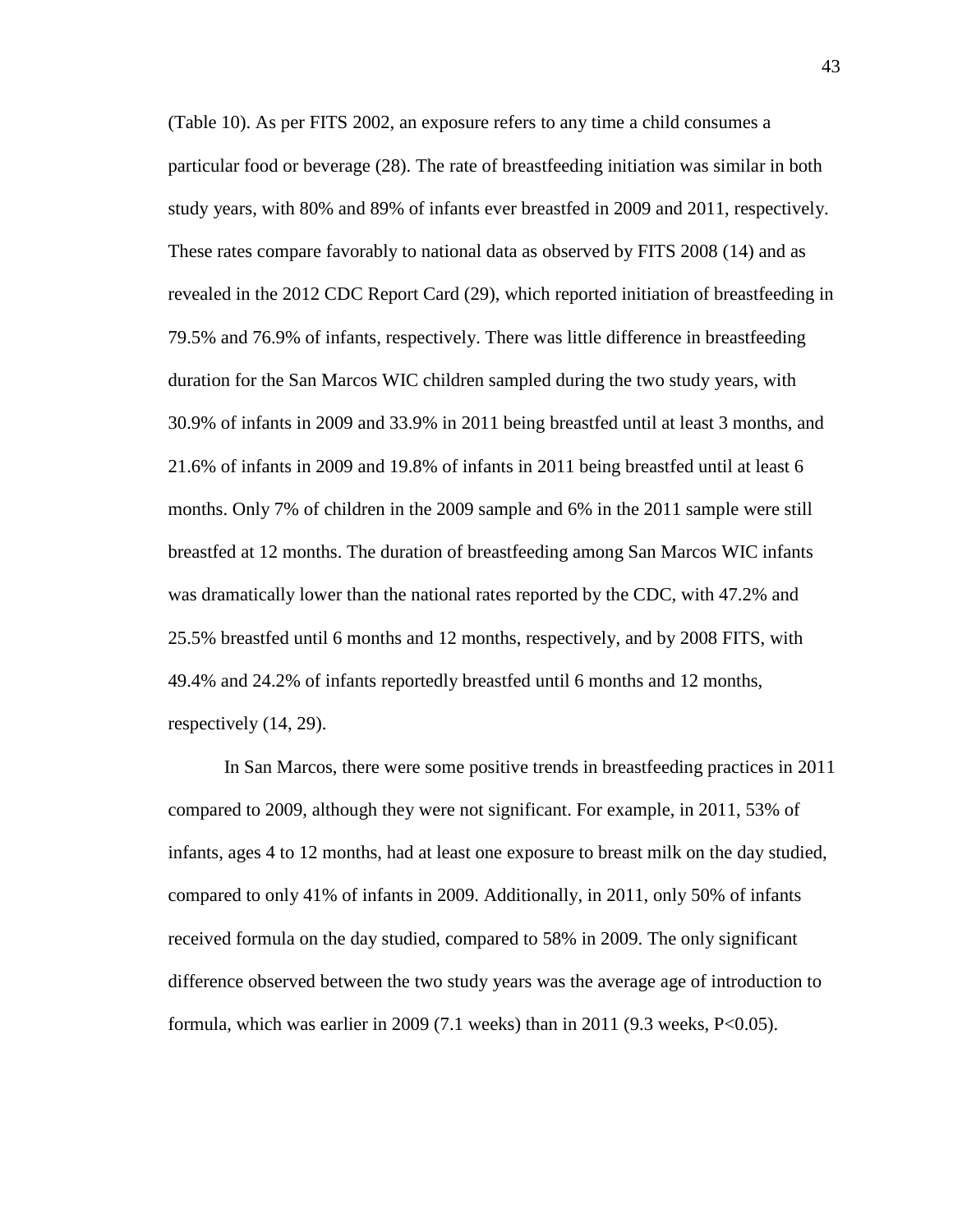Because the new WIC packages provided different amounts of formula to infants based on breastfeeding status, we compared the amount of formula consumed on the day studied among fully breastfed, partially formula-fed, and fully-formula fed infants in the 2011 sample. For infants 4 to 6 months, there were no significant differences in formula intake between infants receiving the fully formula-fed and partially formula-fed packages or between infants receiving the partially formula-fed and fully breastfed packages. However, predictably, there was a significant difference in formula intake between infants receiving the fully formula fed and fully breastfed packages  $(P<0.05)$ . Furthermore, infants 6 to 12 months receiving the fully formula-fed package consumed significantly more formula on the day studied than their counterparts receiving the partially formula fed ( $P<0.05$ ) or fully breastfed packages ( $P<0.05$ ), and infants receiving the partially formula-fed packages consumed significantly more formula on the day studied than fully breastfed infants (P<0.05). While these results cannot show intent and should be interpreted with caution, it is possible that omitting formula from the fully breastfed infant's package is an example of the policy change working as intended by supporting the mother's decision to breastfeed. According to the most recent AAP's Breastfeeding and the Use of Human Milk article, the preponderance of literature supports breastfeeding, and suggests that any breastfeeding reduces the risk of overweight, obesity, and type 2 diabetes in childhood and later in life, and that longer durations of breastfeeding may further reduce risk of overweight, type 1 diabetes, celiac disease, upper respiratory tract infections, asthma, leukemia and Sudden Infant Death Syndrome (17). While the results of this study indicate that the amount of formula provided may affect how much formula is fed to infants, there were no differences in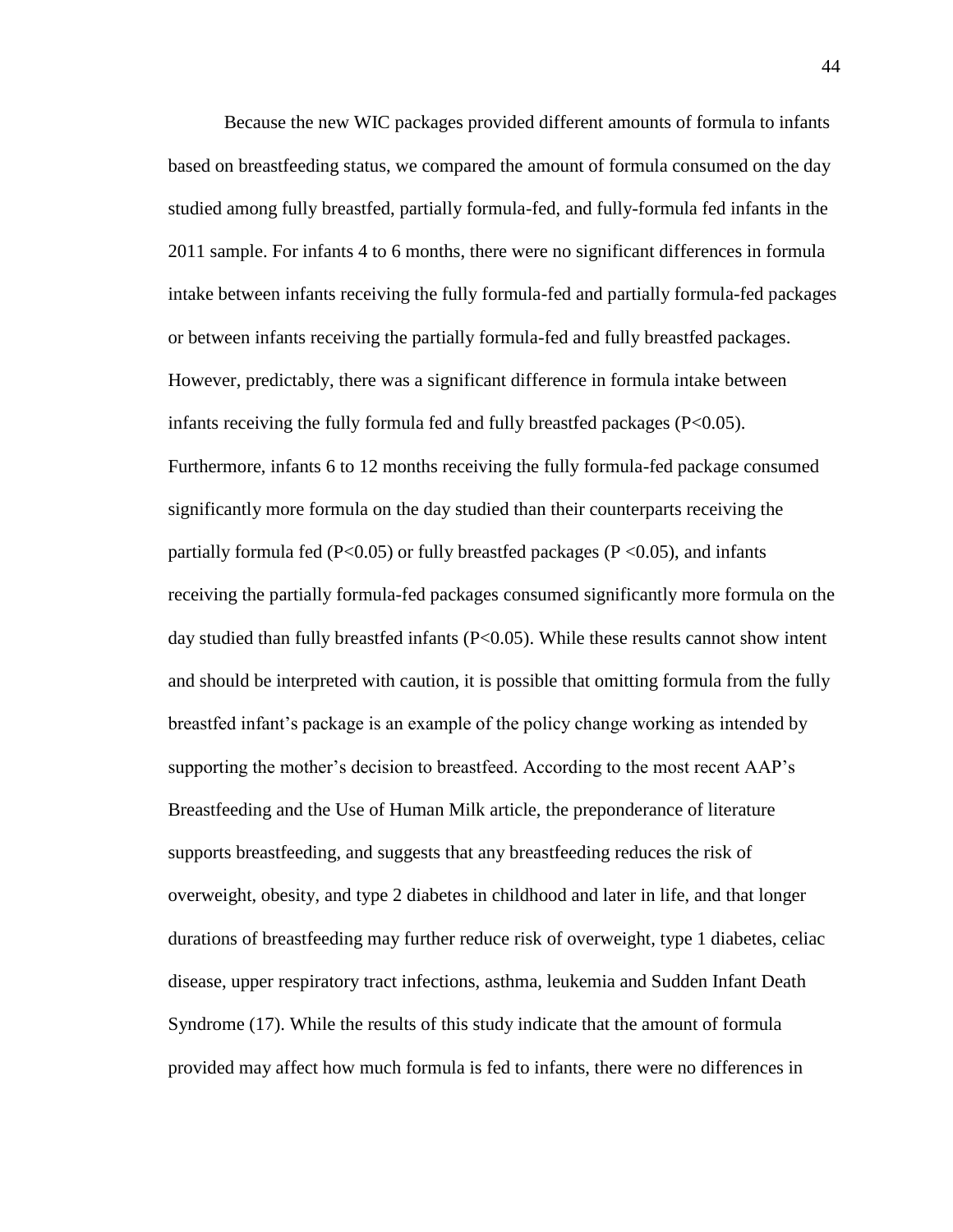breastfeeding initiation and duration evident between the two study years, suggesting that caregivers participating in WIC may need further support in their efforts to breastfeed.

| Table 10 - Comparison of feeding practices                 |                  |                  |
|------------------------------------------------------------|------------------|------------------|
|                                                            | 2009             | 2011             |
| <b>Feeding Practice</b>                                    | $N=97$           | $N = 121$        |
| <b>Ever breastfed</b>                                      | 80%              | 89%              |
| <b>Breastfed in hospital</b>                               | 72%              | 83.5%            |
| <b>Breastfeeding duration</b>                              |                  |                  |
| $\geq$ 3 m                                                 | 30.9%            | 33.9%            |
| $>6 \text{ m}$                                             | 21.6%            | 19.8%            |
| $\geq$ 12 m                                                | 7%               | 5.8%             |
| Age of first formula in weeks*                             | $7.11 \pm 10.51$ | $9.25 \pm 12.24$ |
| Age of daily formula in weeks                              | $9.42 \pm 12.15$ | $9.92 \pm 10.89$ |
| Age category of daily cereal                               |                  |                  |
| Before 4m                                                  | 25.8%            | 21.5%            |
| $4-6m$                                                     | 42.3%            | 38%              |
| After <sub>6m</sub>                                        | 18.6%            | 19.8%            |
| Never added cereal to infant bottles*                      | 38.1%            | 19.8%            |
| No food before 6 months                                    | 18.5%            | 10%              |
| Age category of first juice                                |                  |                  |
| Bf4m                                                       | 3.8%             | 10.7%            |
| @4m                                                        | 11.5%            | 9.5%             |
| 5m                                                         | 10.3%            | 10.7%            |
| $6m+$                                                      | 69.2%            | 69%              |
| Never had it                                               | 19.6%            | 30.6%            |
| Infants 4 to 6m (24 hour recall data)                      | $N=17$           | $N=26$           |
| Received breast milk                                       | 41%              | 53%              |
| Received formula                                           | 58%              | 50%              |
| Average formula (fl. oz.)                                  | $27.52 \pm 11.6$ | 24.42±9.09       |
| Infants 6 to 12m (24 hour recall data)                     | $N = 33$         | $N = 54$         |
| Received breast milk                                       | 21%              | 27%              |
| Received formula                                           | 90%              | 75%              |
| Average formula (fl. oz.)                                  | $24.65 \pm 11.6$ | $21.44 \pm 10.7$ |
| * Mean 2009 and 2011 are significantly different at P<0.05 |                  |                  |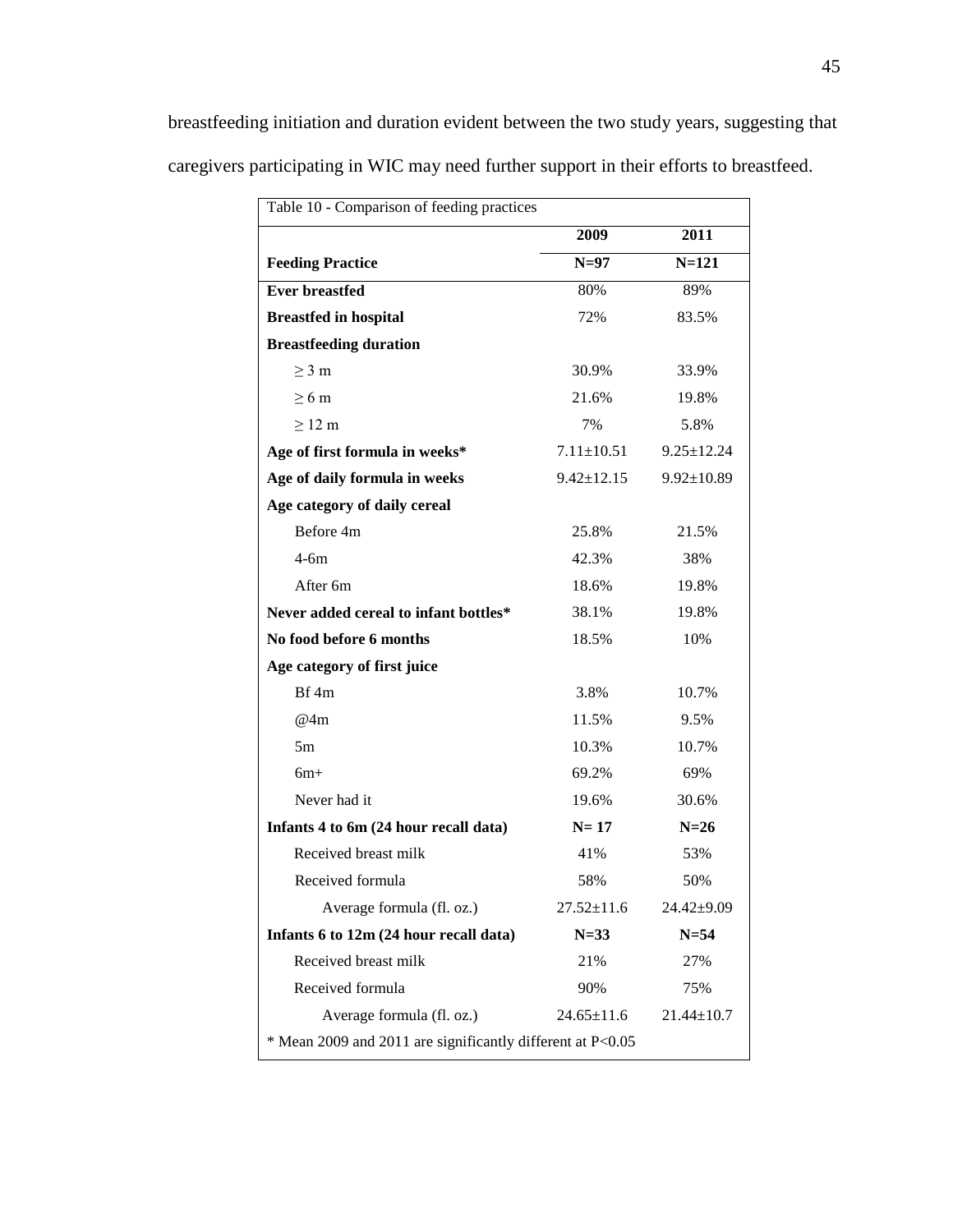| Table 11 - Comparison of 24-hour recall results           |          |          |  |
|-----------------------------------------------------------|----------|----------|--|
|                                                           | 2009     | 2011     |  |
| $4-5.9$ mo                                                | $n=17$   | $n=26$   |  |
| Any infant cereal                                         | 47%      | 27.9%    |  |
| Any juice (fl. oz.)                                       | 17%      | 11%      |  |
| $\leq 6$                                                  | 66%      | 66%      |  |
| > 6                                                       | 33%      | 33%      |  |
| $6-11.9$ mo                                               | $n=33$   | $n = 54$ |  |
| Any infant cereal                                         | 54.4%    | 46.3%    |  |
| Any baby food meat                                        | $\theta$ | 5.5%     |  |
| Any milk                                                  | 6%       | 5.5%     |  |
| Any baby food fruit                                       | 42.4%    | 48%      |  |
| Any baby food vegetables                                  | 51.5%    | 48%      |  |
| Any juice (fl. oz.)                                       | 48.5%    | 53.7%    |  |
| $\leq 6$                                                  | 81.3%    | 69%      |  |
| > 6                                                       | 18.8%    | 31%      |  |
| $12-24$ mo                                                | $n=47$   | $n=41$   |  |
| Any whole grain                                           | 21.3%    | 24.4%    |  |
| Any fresh fruit                                           | 57.4%    | 53.7%    |  |
| Any fresh vegetable*                                      | 46.8%    | 22%      |  |
| Any juice (fl. oz.)                                       | 76.6%    | 80.5%    |  |
| $\leq 6$                                                  | 41.6%    | 42.4%    |  |
| > 6                                                       | 58.3%    | 57.6%    |  |
| Any milk (fl. oz.)                                        | 85%      | 75.6%    |  |
| $\leq 24$                                                 | 87.5%    | 93.5%    |  |
| > 25                                                      | 12.5%    | 6.5%     |  |
| *Mean 2009 and 2011 are significantly different at P<0.05 |          |          |  |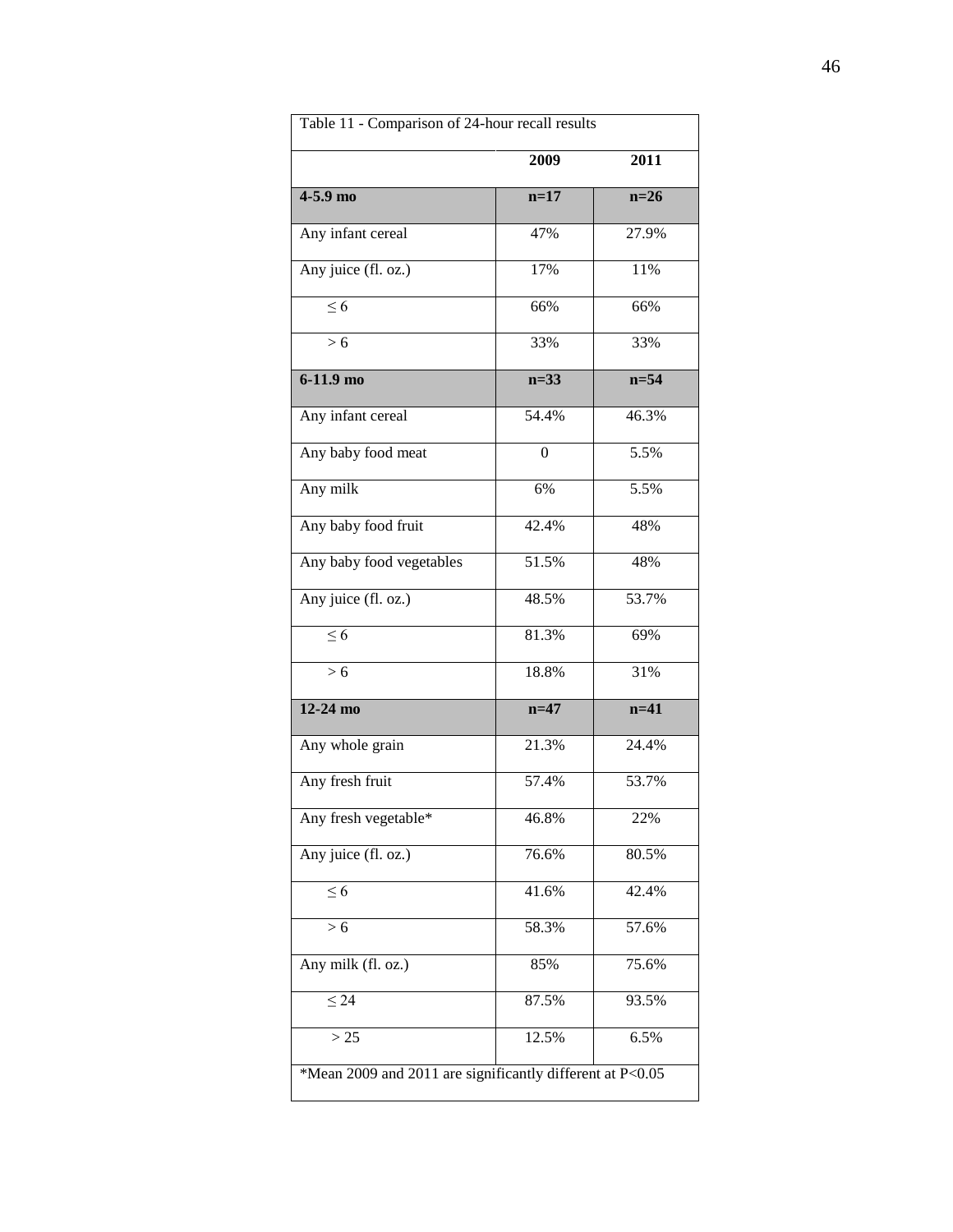# *Grains*

The introduction of cereal to the diets of young infants is commonplace in the US (14, 30) and caregivers who introduce solid foods earlier than recommended generally offer infant cereal first. Although the removal of infant cereal from the WIC food packages for infants 4 to 6 months was intended to discourage introduction of infant cereal and *any* complementary foods before 6 months, there was no significant difference in either of these practices between 2009 and 2011 (Table 10). However, on a positive note, significantly fewer caregivers in 2011 reported adding infant cereal to their child's bottle (19.8% in 2011 vs. 38.1% in 2011;  $P \le 0.05$ ), a change that could be related to the lack of infant cereal in the new package for infants in this age group. While the amount of infant cereal in the new WIC packages for infants 6 to 12 months was less than that provided in the older package, there was no significant change in infant cereal exposures between the two study years, with approximately half of infants 6 to 12 months receiving infant cereal on the day studied (Table 11).

While infant cereal is offered as a potentially good source of iron and zinc, in reality, infant cereal may not be an ideal first food. For example, recent literature suggests that intake of rice cereal may expose infants to concerning levels of arsenic (31- 33). Furthermore, while infant cereals are often fortified with elemental iron, which has poor bioavailability, they are infrequently fortified with zinc. Although iron and zinc fortified infant cereals improve nutrient status (34), baby food meats, compared to infant cereals, provide comparable amounts of zinc and heme iron. Additionally, zinc and iron from baby food meat has shown to have higher absorption rates compared with infant cereal (35-37). Unfortunately, baby food meat intake in the US is low despite its potential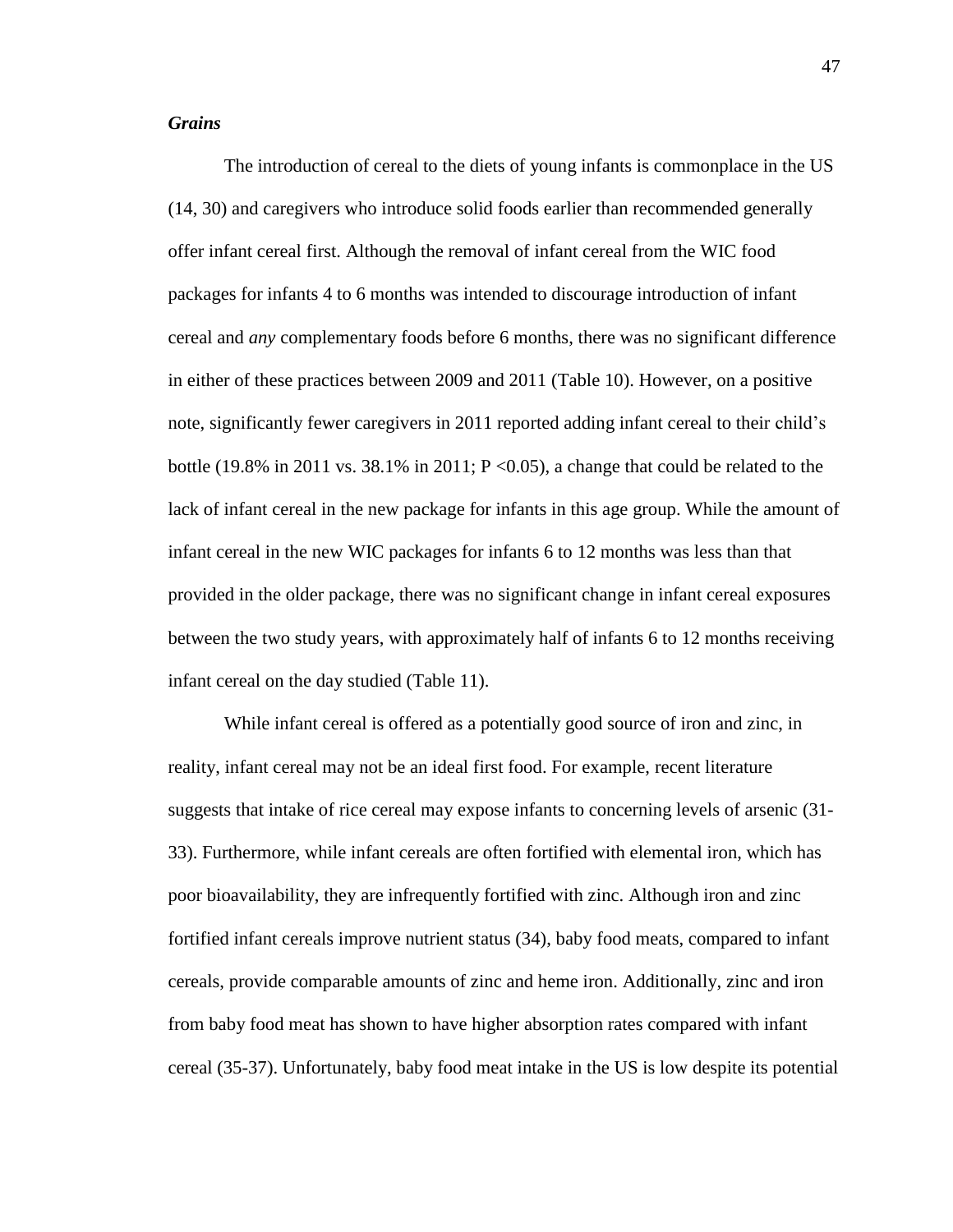to improve iron and zinc status in young infants (14). More education may help shift the current paradigm of infant feeding away from infant cereal and more toward baby food meats.

### *Baby Food Meat*

None of the infants 6 to 11 months in 2009 and only 3 in 2011 received any baby food meat on the day studied (Table 11). We had expected to find that exposures to baby food meat would be more common in 2011 since the new food packages for infants in this age group provide 31 2.5-oz jars of plain baby food meats per month. This low intake was disconcerting because meat is an important dietary source of heme iron for breastfed infant and was added to augment iron stores that generally become depleted at around 6 months of age. Of further concern is the fact that the amount of iron-fortified infant cereal was decreased in the 2011 packages for infants 6 to 12 months at least in part to make way for the meats. These results suggest that infants in the 2011 cohort may experience greater challenges to their iron stores. Early iron deficiency can be detrimental to cognitive development and motor, social, and emotional skills (38-41) and may not be attenuated by later iron therapy (42, 43). Results of this study suggest that additional education should be given to caregivers of breastfed infants regarding the importance of appropriate sources of iron for infants.

#### *Fruits and Vegetables*

There were no significant differences in intake of fruits and vegetables among infants 6 to 12 months between the two study years, with approximately half receiving no baby food fruit and half receiving no baby food vegetables on the day studied (Table 11). These results were surprising given the generous allotment of 32 jars of baby food fruits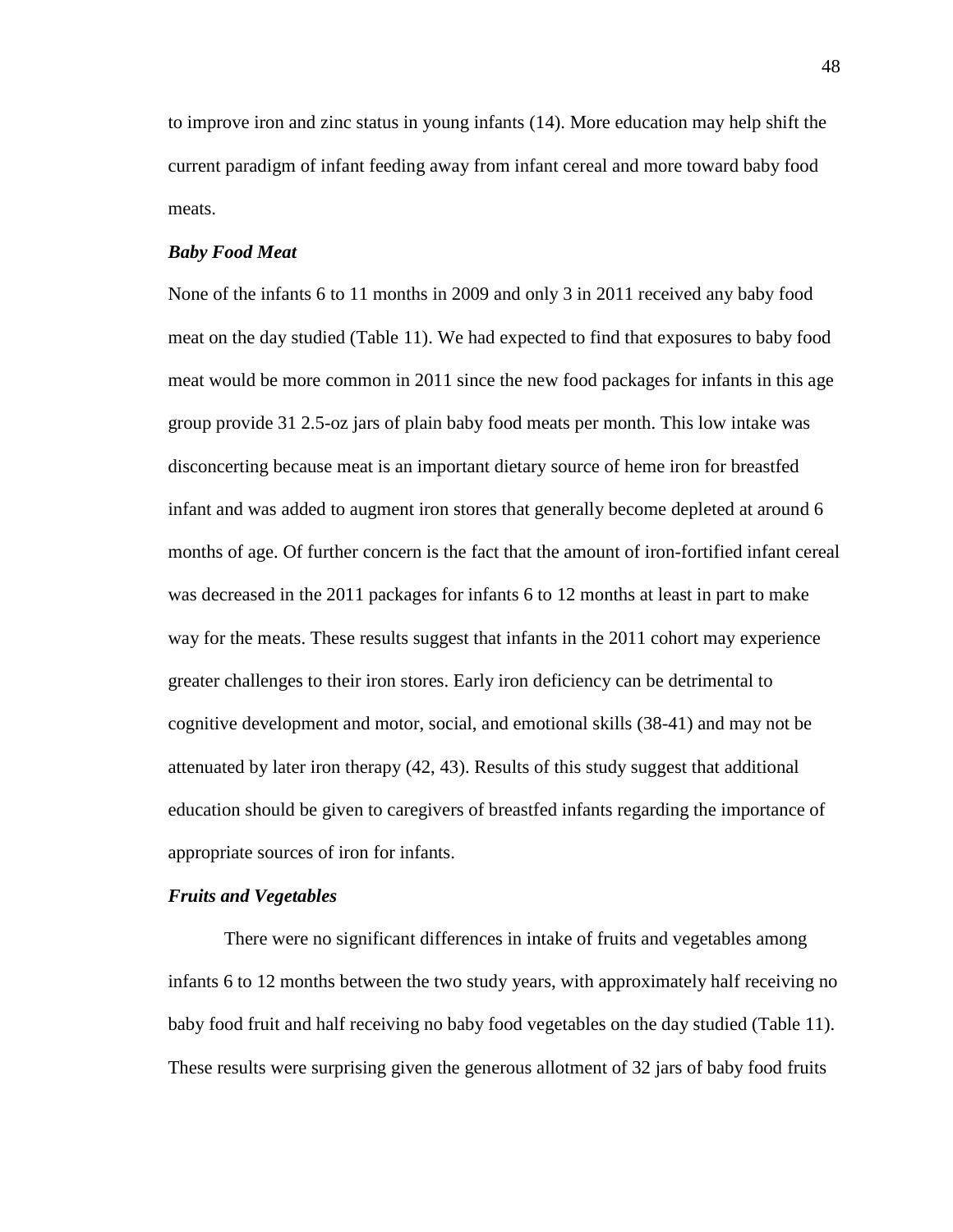and vegetables for formula-fed infants and 62 jars for breast-fed infants. While it is possible that there may be community-specific barriers to using the vouchers, such as limited availability, several studies have shown that food availability for package related items has significantly increased among many low-income area grocery stores and convenient stores in several states (44-47). Furthermore, there are two large, well-stocked grocery stores in San Marcos. Intake of fresh fruits and vegetables among toddlers 12 to 24 months was lower in 2011, with significantly fewer receiving fresh vegetables on the day studied (46.8% in 2009 vs 22% in 2011;  $P < 0.05$ ). These findings may reflect the fact that the \$6 allowance for fresh produce is not sufficient to actually affect produce intake.

Low produce among infants and toddlers intake is of concern because fruits and vegetables are important for promoting healthy weight among children and adults alike. Also, introducing a variety of fruits and vegetables to the diets of infants and toddlers is paramount since early food exposure impacts food preferences (48-53) and, more specifically, that early exposure to fruits and vegetables may drive consumption and acceptance of those foods later in life (1, 7, 8, 51). Since the change in packages did not translate to increased produce intake in this population, further research is needed to determine barriers of produce consumption and effective strategies to overcome those barriers.

### *Juice*

Given the removal of juice from food packages for infants younger than 1 year and the reduction of juice for infants older than 1 year, we expected to see fewer infants receiving juice before 1 year of age and fewer toddlers receiving excessive amounts of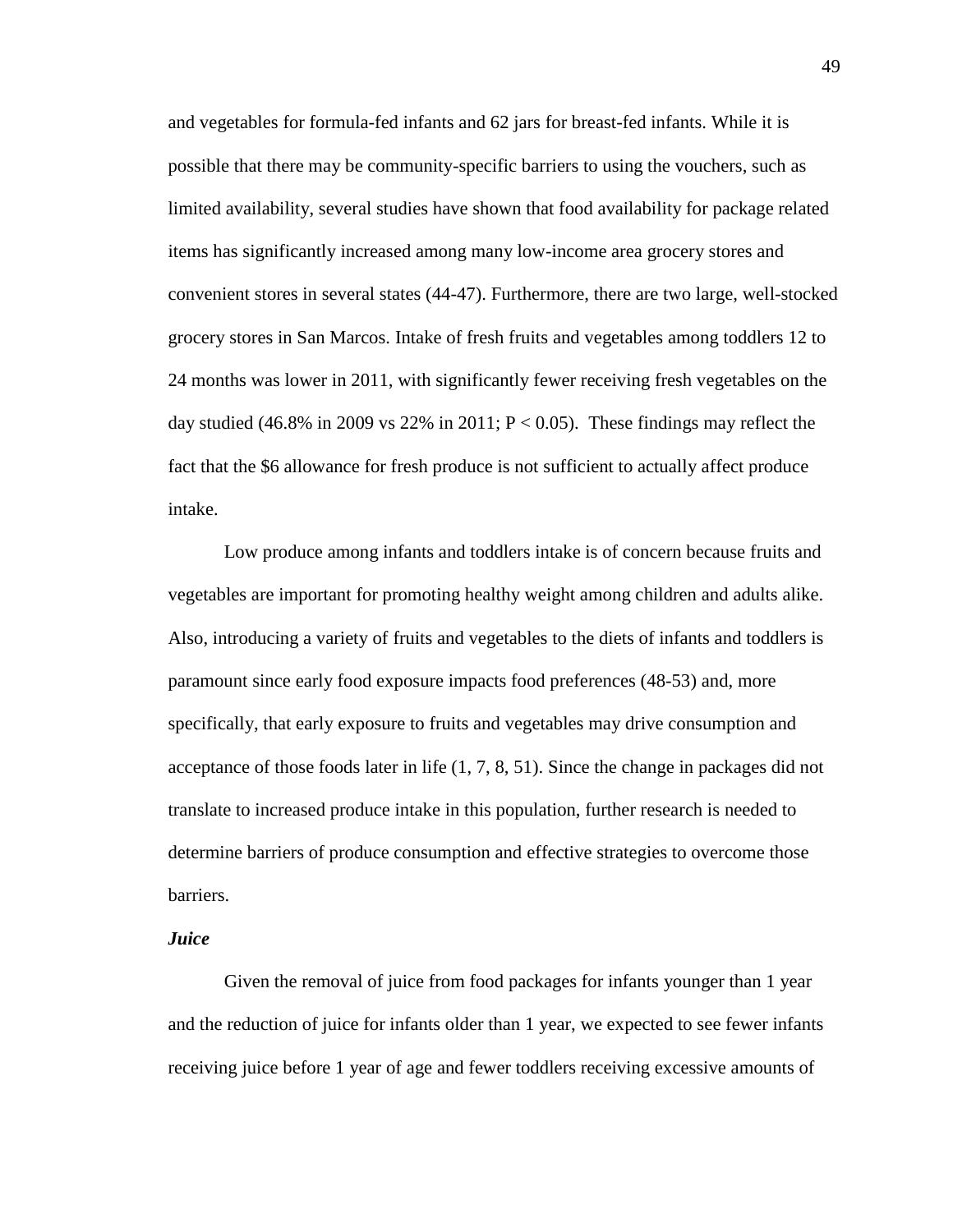juice. However, juice consumption remained similar between both study years. Among 4 to 6 month olds, 17% and 11% received juice on the day studied in 2009 and 2011 respectively. Among, infants 6 to 12 months, approximately half consumed any juice in both study years (Table 11). Lastly, the majority of toddlers 12 to 24 months (77% in 2009 and 80.5% in 2011) received juice on the day studied and nearly half (44.7% in 2009 and 46.3% in 2011) consumed more than 6 fl. oz. These practices are not aligned with recommendations of the AAP, which state that: (1) fruit juice is not beneficial for infants less than 6 months of age (19); (2) children 1 to 6 years old should consume no more than 4 to 6 fl. oz. of juice per day; and (3) fruit juice is inferior to whole fruit for children older than 6 months because it lacks fiber and is a poor source of specific nutrients such as iron, calcium, and zinc (19). Of particular concern, early juice consumption may displace the crucial sources of specific nutrients (i.e. breast milk, infant formula, cow's milk, or water) and may increase a child's risk of becoming malnourished. Excessive juice intake is strongly associated with dental caries (54) and may contribute to overweight among young children (55).

Participants of WIC may be unaware of the negative ramifications associated with juice intake. In a study conducted prior to the package change, McElligott et al (56) reported that more caregivers participating in WIC believed that fruit juice was equally or even more beneficial than milk or water, compared to caregivers who did not participate in WIC. When the 2011 San Marcos WIC caregivers were asked why the offered juice before 6 months, they reported a variety of reasons, including doctor recommendations, belief that juice would prevent constipation, and their desire to offer another flavor of beverage besides formula or milk. Because low-income populations are more at risk for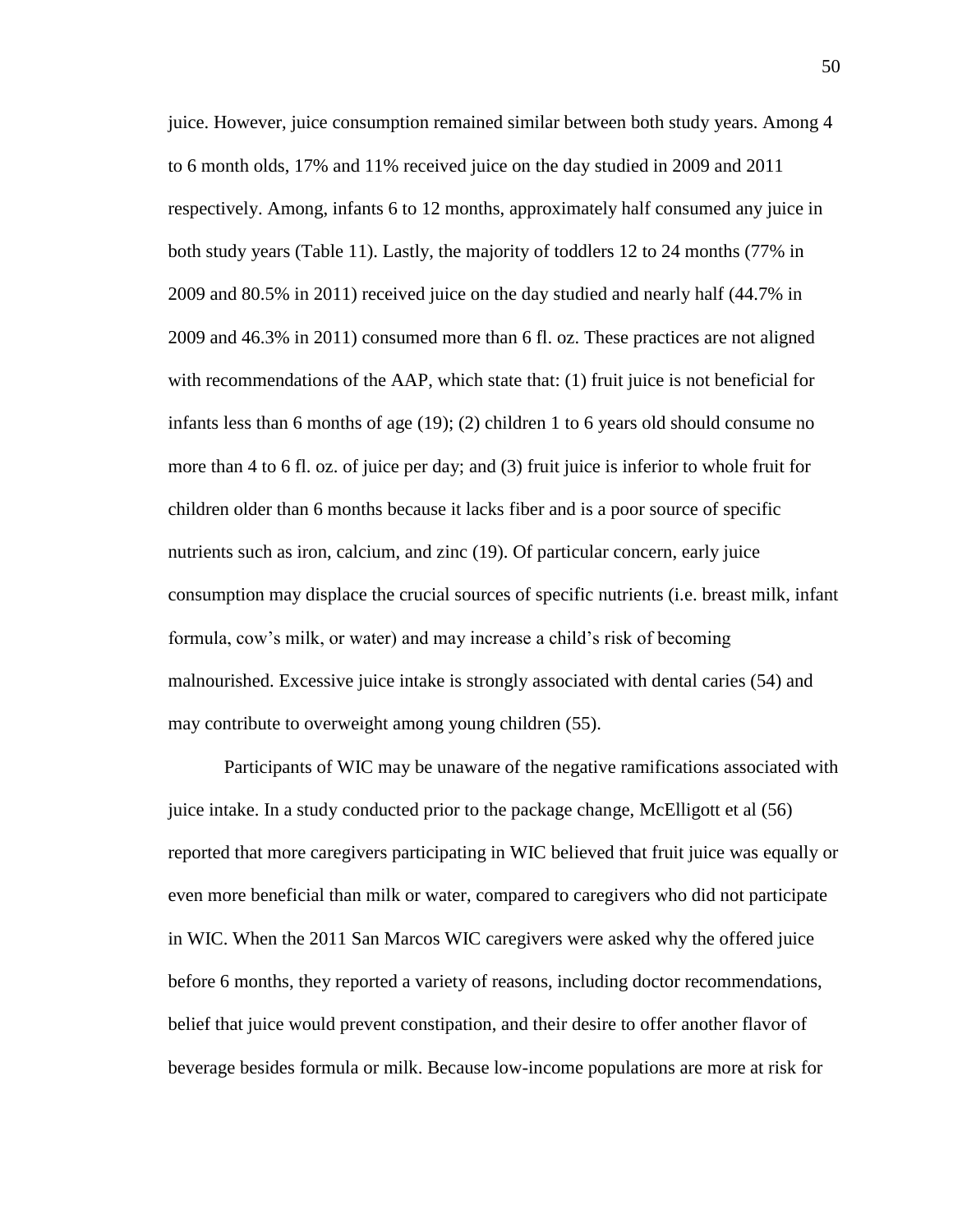malnutrition (57) and obesity (12), it is imperative that caregivers participating in WIC become aware of the appropriate use of juice for their infants and toddlers.

### *Strengths and Limitations*

The primary limitation of this study was the relatively small sample size. A larger sample would have increased statistical power. Additionally, while using 24-hour recalls to determine daily food consumption limits information gathered to the day studied, 24 hour recalls collected using NDSR are among the most validated and frequently used measures of determining dietary intake. Strengths include the use of sound methodology that mirrors that of the FITS studies, allowing for comparison of results to a nationally representative population.

### **Conclusion**

Despite the limited sample size for this study, we expected to observe changes that clearly reflected the WIC package changes. Indeed, there were some positive trends between the two study years, including fewer infants receiving cereal, more infants receiving breast milk, and more infants being ever breastfed, as well as positive changes that were significant, including later introduction of formula and fewer caregivers adding cereal to infant bottles. These changes may reflect that package changes excluding or reducing infant cereal and formula influenced feeding practices as intended.

However, there were also findings that were in the reverse direction of the WIC package changes, including the trend towards more infants receiving complementary foods before 6 months, and more infants receiving juice before 4 months. A surprising significant outcome was the fact that fewer toddlers consumed fresh vegetables. Nonetheless, it is clear that, overall, very little has changed with regards to feeding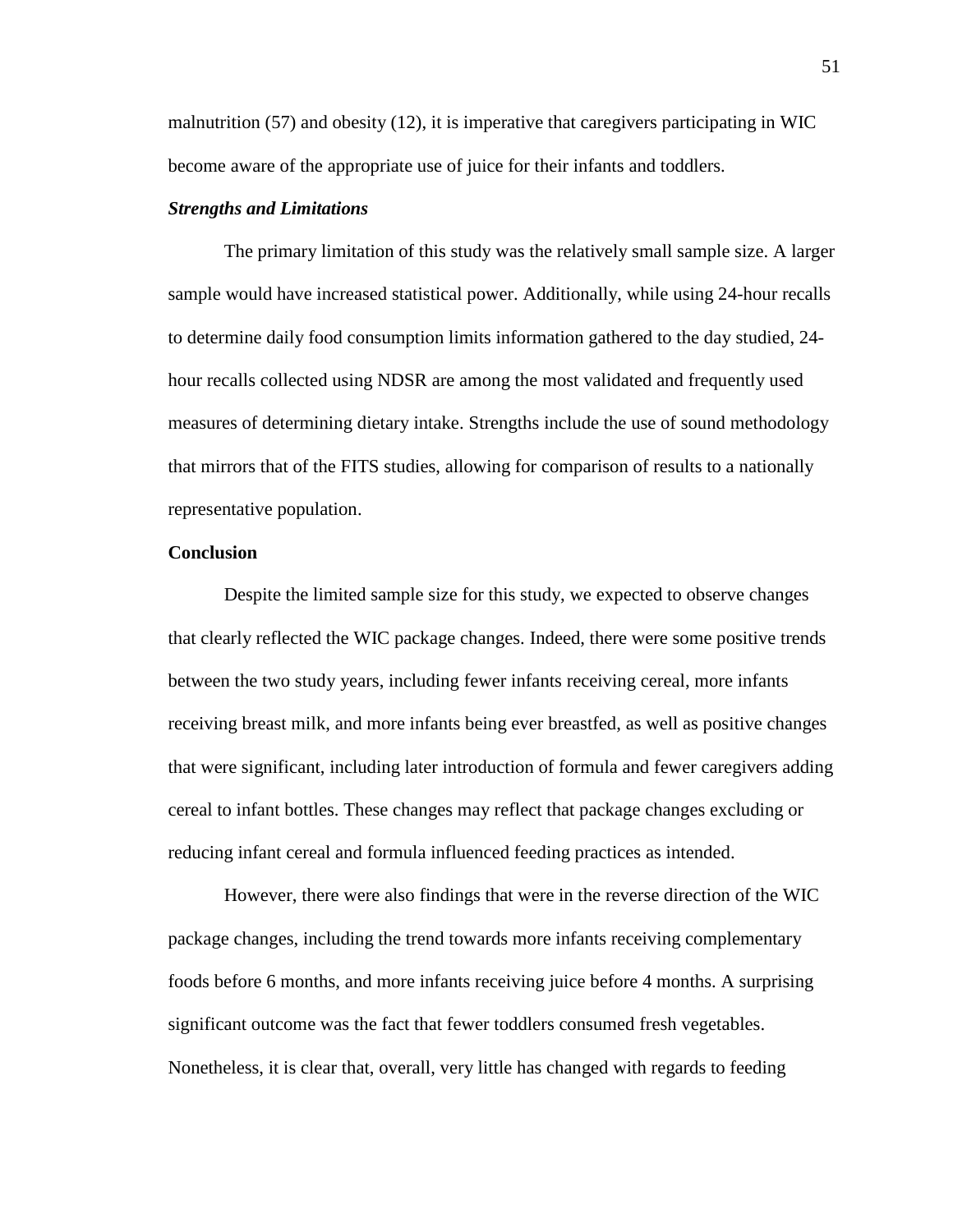practices among young WIC participants in San Marcos, TX since the 2009 WIC food package modifications Although WIC plays a crucial role in the health of our nation, environmental, familial, cultural, and religious factors along with socioeconomic status are strong determinants of health and dietary habits. Indeed, there is more to the equation than simply offering an individual the opportunity to buy healthful foods. Cultural norms, beliefs about food, and health literacy may need to be overcome before individuals begin to incorporate positive lifestyle changes. Further research is needed to determine the barriers that exist among WIC participants with regards to buying and consuming the foods offered by the WIC food packages. Additionally, further education is needed to inform WIC caregivers of effective ways to incorporate healthful foods in the diets of young infants and toddlers.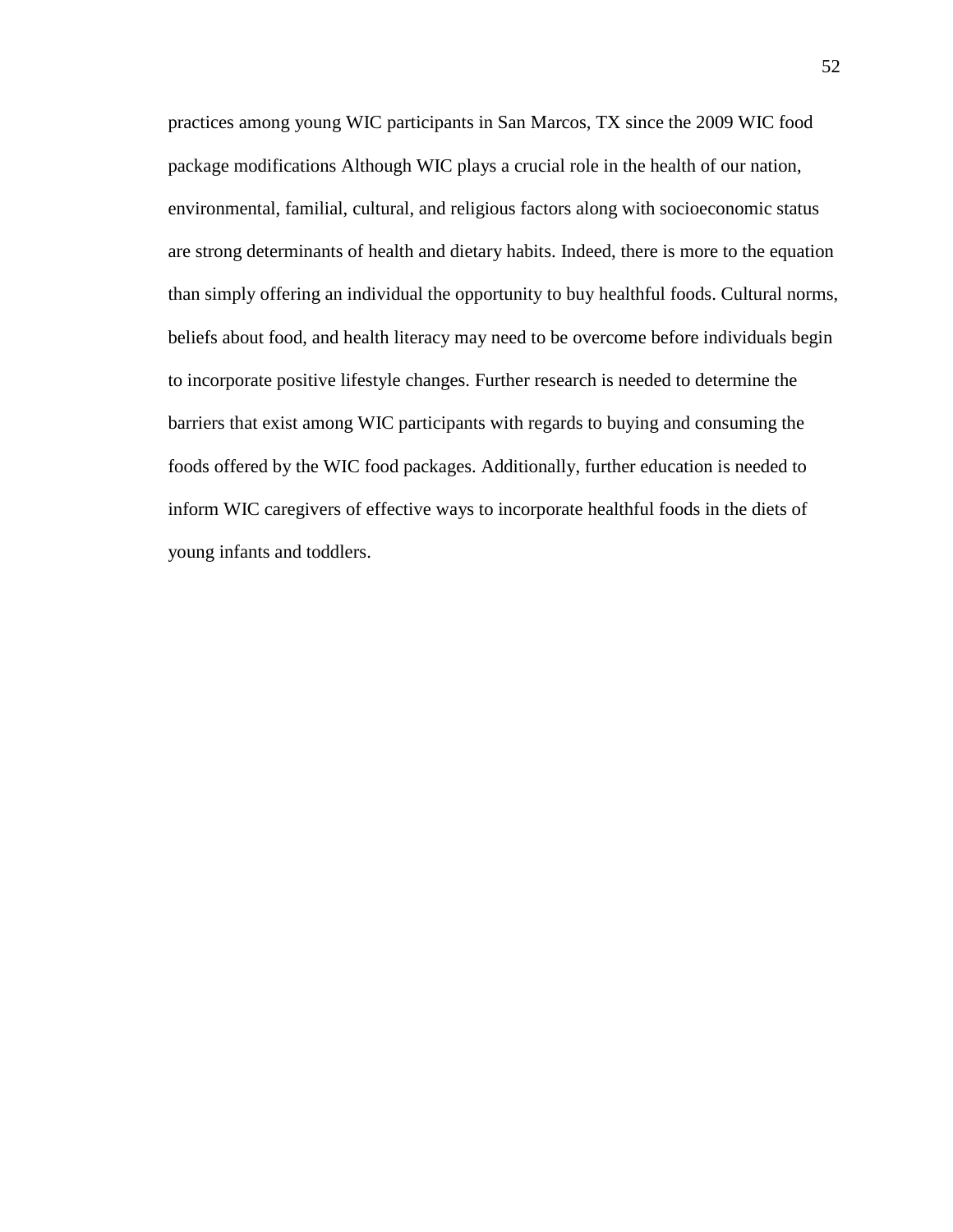### **Manuscript References**

- 1. Beauchamp GK, Mennella JA. Early flavor learning and its impact on later feeding behavior*. J Ped Gastroenter Nutr*. 2009;48:S25-S307.
- 2. Forestell CA, Mennella JA. Early determinants of fruit and vegetable acceptance. *Pediatrics.* 2007;120:1247-1254.
- 3. Stein LJ, Cowart BJ, Beauchamp GK. The development of salty taste acceptance is related to dietary experience in human infants: a prospective study. *Am J Clin Nutr*. 2012;94:123-129.
- 4. Volkow ND, Wang GJ, Fowler JS, Telang F. Overlapping neuronal circuits in addiction and obesity: evidence of systems pathology. *Phil Trans R Soc B*. 2008;363:3191-3200.
- 5. Blumenthal DM, Gold MS. Neurobiology of food addiction. *Curr Opin Clin Nutr Metab Care*. 2010;13:259-365.
- 6. Avena NM, Rada P, Hoebel BG. Evidence for sugar addiction: behavioral and neurochemical effects of intermittent, excessive sugar intake. *Neur Biobehav Rev*. 2008;32:20-39.
- 7. Cooke LJ, Wardle J, Gibson, Sapochnik M, Sheiham A, Lawson M. Demographic, familial and trait predictors of fruit and vegetable consumption by pre-school children. *Pub Health Nutr*. 2004;7(2):295-302.
- 8. Coulthard H, Harris G, Emmett P. Long-term consequences of early fruit and vegetable feeding practices in the United Kingdom. *Pub Health Nutr*. 2010;12(12):2044-2051.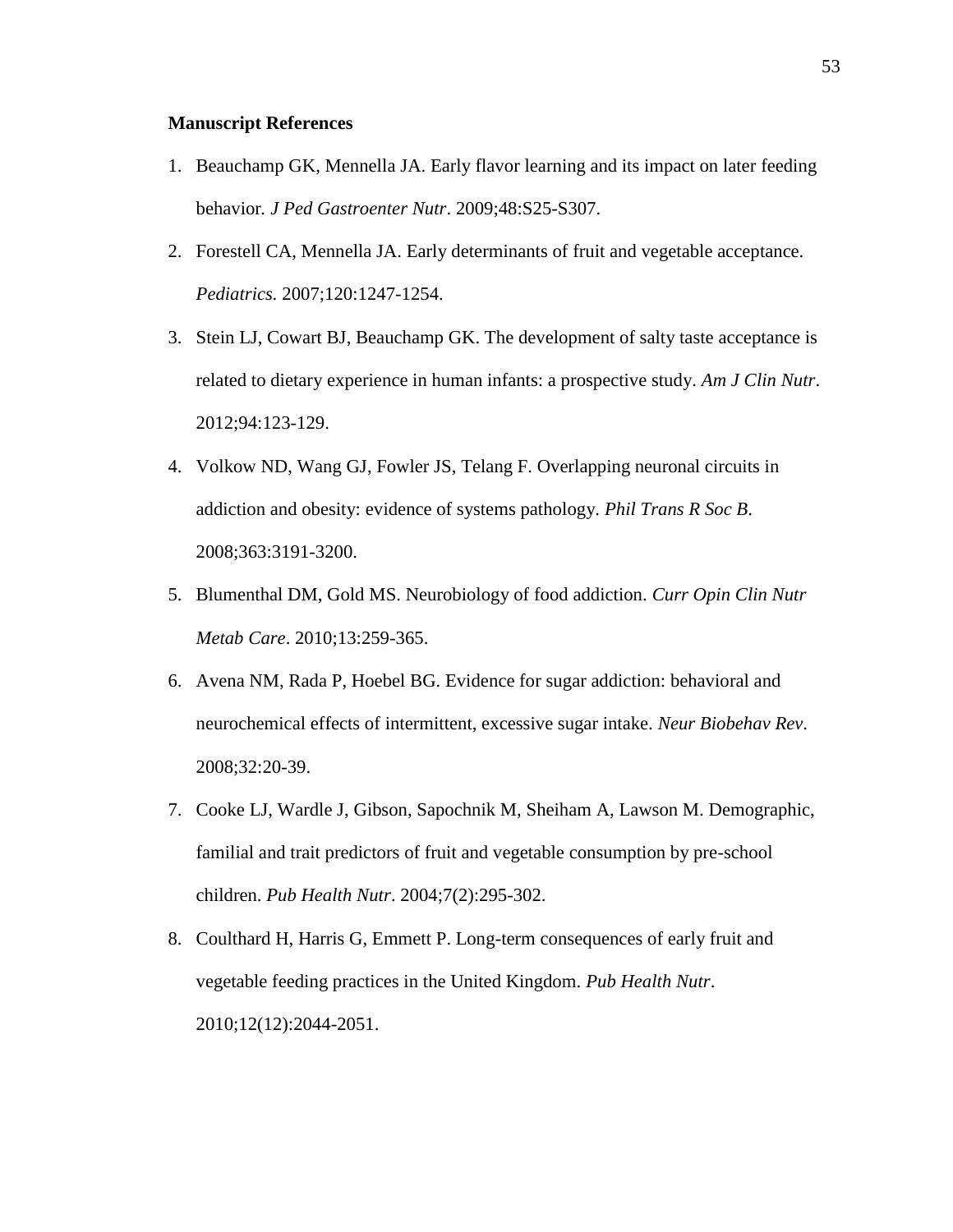- 9. Huh SY. Rifas-Shiman SL, Taveras EM, Oken E, Gillman MW. Timing of solid food introduction and risk of obesity in preschool-aged children. *Pediatrics.* 2011;127:e544-e551.
- 10. Ong KK, Emmett PM, Noble S, Ness A, Dunger DB. Dietary energy intake at the age of 4 months predicts postnatal weight gain and childhood body mass index. *Pediatrics*. 2006;117:e503-508.
- 11. Grote V, Schiess SA, Closa-Monasterolo R, Escribano J, Giovannini M, Scaglioni S, Stolarczyk A, Gruszfeld D, Hoyos J, Poncelet P, Xhonneux A, Langhendries JP, Koletezko B. The introduction of solid food and growth in the first 2 y of life in formula-fed children: analysis of data from a European cohort study. *Am J Clin Nutr.* 2011;94(suppl):1785S-1793S.
- 12. Ogden CL, Carroll MD, Curtin LR, Lamb MM, Flegal KM. Prevalence of high body mass index in US children and adolescents, 2007-2008. *JAMA*. 2010;303(3):242-249.
- 13. The Federal Register. 7 CFR Part 246: Special Supplemental Nutrition Program for Women, Infants and Children (WIC): Revisions in the WIC Food Packages; Interim Rule. Available at http://frwebgate.access.gpo.gov/cgi-bin/multidb.cgi. Accessed on September 15, 2011.
- 14. Siega-Riz AM, Deming DM, Reidy KC, Fox MK, Condon E, Briefel RR. Food consumption patterns of infants and toddlers: where are we now? *J Am Diet Assoc.* 2010;110(Suppl 12):S38-51.
- 15. Briefel RR, Wilson A, Gleason PM. Consumption of low-nutrient, energy-dense foods and beverages at school, home, and other locations among school lunch participants and nonparticipants. *J Am Diet Assoc.* 2009;109:S79-S90.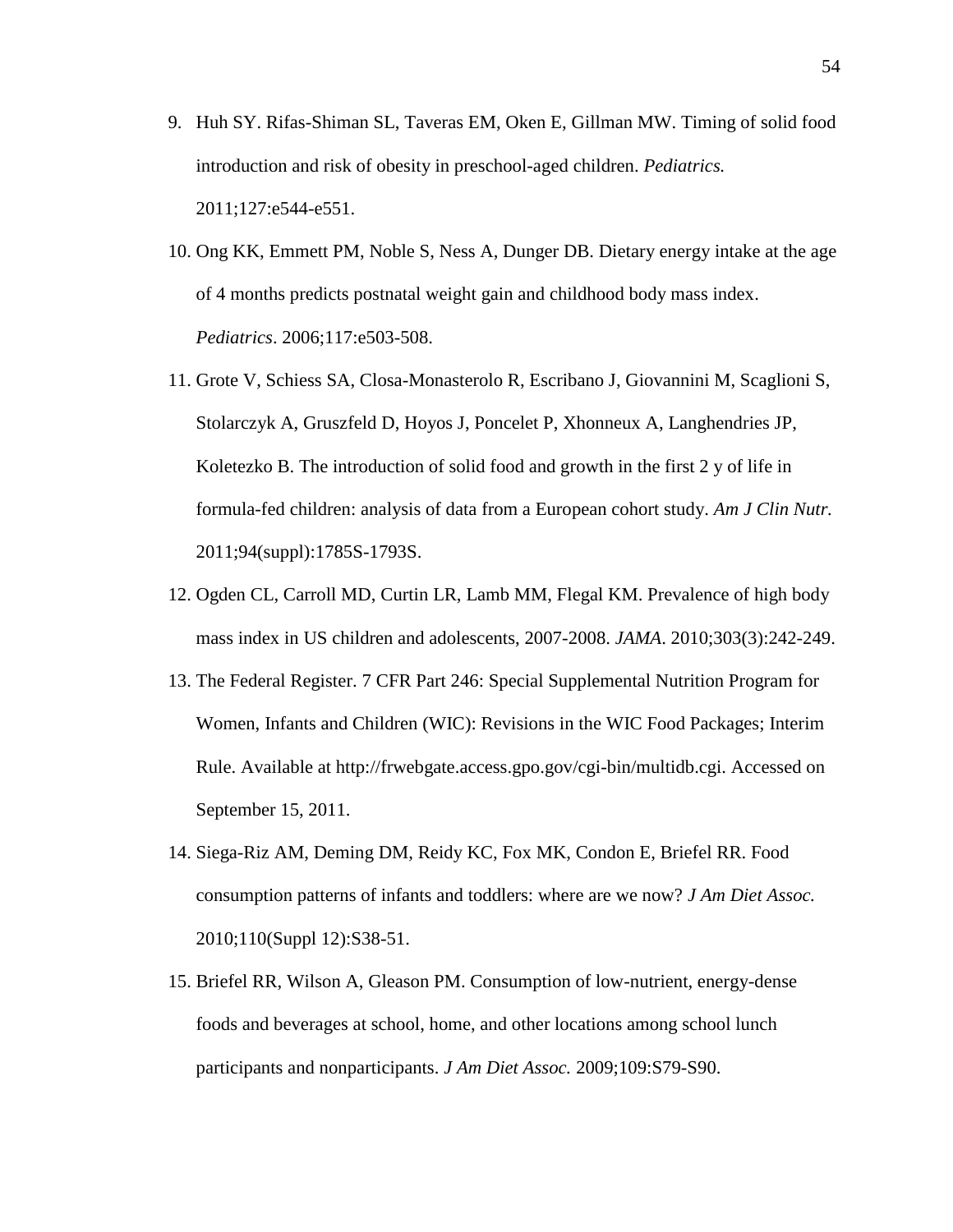- 16. Wang YC, Bleich SN, Gortmaker SL. Increasing caloric contribution from sugarsweetened beverages and 100% fruit juice among US children and adolescents, 1998- 2004. *Pediatrics*. 2008;121:e1604-1614.
- 17. American Academy of Pediatrics. Breastfeeding and the use of human milk. *Pediatrics.* 2012;129(3):e827-841.
- 18. Butte N, Cobb K, Dwyer J, Graney L, Heird W, Rickard K. The start healthy feeding guidelines for infants and toddlers. *J Am Diet Assoc.* 2004;104(3):442-454.
- 19. American Academy of Pediatrics. The use and misuses of fruit juice in pediatrics. *Pediatrics*. 2001;107:1210-1213.
- 20. Hays Free Press. Hays CISD hosts obesity summit: district services in the area offer ideas for battling the bulge. Available at http://haysfreepress.com/2012/07/25/hayscisd-hosts-obesity-summit-district-services-in-the-area-offer-ideas-for-battling-thebulge/. Accessed on November 7, 2012.
- 21. Data Center. Percentage of students eligible for free/reduced meals (percent) 2010. Available at:

http://datacenter.kidscount.org/data/bystate/Rankings.aspx?state=TX&ind=3144. Accessed on November 7, 2012.

- 22. Ziegler P, Briefel R, Clusen N, Devaney B. Feeding infants and toddlers study: development of the FITS survey in comparison to other dietary survey methods. *J Am Diet Assoc*. 2006;106(Suppl 1):S12-27.
- 23. Devaney B, Kalb L, Briefel R, Zavitsky-Novak T, Clusen N, Ziegler P. Feeding infants and toddlers study: overview of the study design. *J Am Diet Assoc.* 2004;104:S8-S13.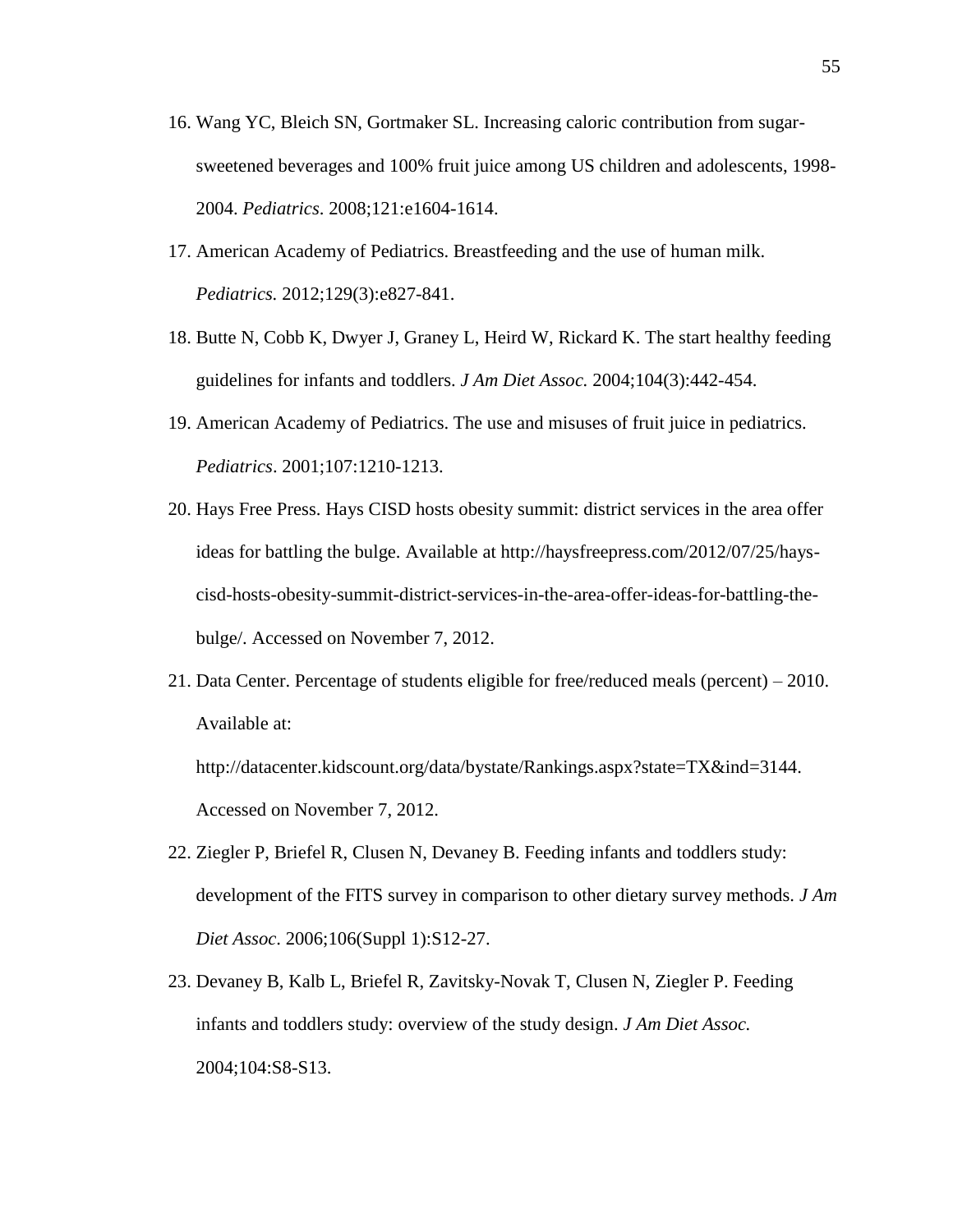- 24. Schakel SF, Sievert YA, Buzzard IM. Sources of data for developing and maintaining a nutrient database*. J Am Diet Assoc*. 1988;88:1268-1271.
- 25. Fein SB, Labiner-Wolfe J, Shealy KR, Li R, Chen J, Grummer-Strawn LM. Infant feeding practices study II: study methods. *Pediatrics.* 2008;122:S28-S35.
- 26. Texas Department of State Health Services. Texas WIC Infant Feeding Practices Survey. (2009)
- 27. U.S. Census Bureau. Racial and ethnic classifications used in Census 2000 and beyond. Available at: http://www.census.gov/population/www/socdemo/race/racefactcb.html. Accessed October 5, 2012.
- 28. Fox MK, Pac S, Devaney B, Jankowski L. Feeding infants and toddlers study: what foods are infants and toddlers eating? *J Amer Diet Assoc*. 2004;104(Suppl 1):s22-30.
- 29. Centers for Disease Control and Prevention. Breastfeeding report card United States, 2012. Available at: http://www.cdc.gov/breastfeeding/data/reportcard.htm. Accessed on October 22, 2012.
- 30. Grummer-Strawn LM, Scanlon KS, Fein SB. Infant feeding and feeding transitions during the first year of life. *Pediatrics*. 2008;122(Suppl 2):S36-S42.
- 31. Burlo F, Ramirez-Gandolfo A, Signes-Pastor AJ, Haris PI, Carbonell-Barrachina AA. Arsenic contents in Spanish infant rice, pureed infant foods, and rice. *J Foos Sci.* 2012;77(1):T15-9.
- 32. Jackson BP, Taylor VF, Karagas MR, Punshon T, Cottingham KL. Arsenic, organic foods, and brown rice syrup. *Environ Health Perspect*. 2012: Epub ahead of print.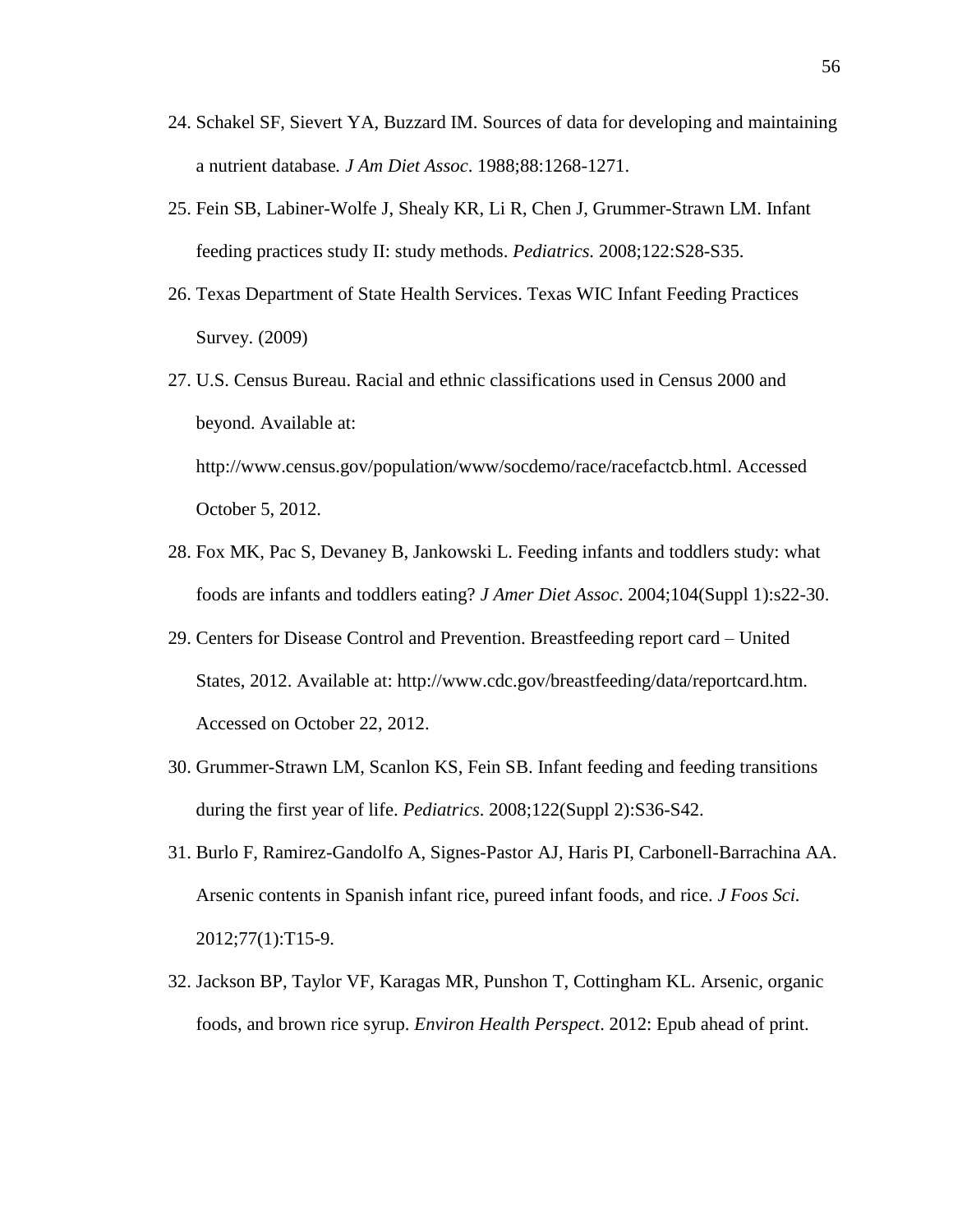- 33. Meharg AA, Guoxin S, Williams PN, Adomako E, Deacon C, Yong-Guan Z, Feldmann J, Raab A. Inorganic arsenic levels in baby rice are of concern. *Environ Pollut.* 2008;152(3):746-749.
- 34. Gera T, Sachdev HS, Boy E. Effect of iron-fortified foods on hematologic and biological outcomes: systematic review of randomized controlled trials. *Clin Nutr*. 2012;96:309-324.
- 35. Jalla S, Westcott J, Steirn M, Miller LV, Bell M, Krebs NF. Zinc absorption and exchangeable zinc pool sizes in breast-fed infants fed meat or cereal as first complementary food. *J Ped Gastroenterol Nutr*. 2002;24:35-41.
- 36. Krebs NF. Food choices to meet nutritional needs of breast-fed infants and toddlers on mixed diets. *J Nutr*. 2007;137:S511-517.
- 37. Krebs NF, Westcott JE, Butler N, Robinson C, Bell M, Hambidge KM. Meat as a first complementary food for breastfed infants: feasibility and impact on zinc intake and status. *J Ped Gastroenterol Nutr.* 2006;42:207-214.
- 38. Lozoff B, Wolf AW, Jimenez E. Iron-deficiency anemia and infant development: effects of extended oral iron therapy. *J Pediatr*. 1996;129(3):382-389.
- 39. Shafir T, Angulo-Barroso R, Su J, Jacobson SW, Lozoff B. Iron deficiency anemia in infancy and reach and grasp development*. Infant behavior and development*. 2009;32:366-375.
- 40. Lozoff B, Jimenez E, Smith JB. Double burden of Iron deficiency in infancy and low socioeconomic status. *Arch Pediatr Adolesc Med*. 2006;160:1108-1113.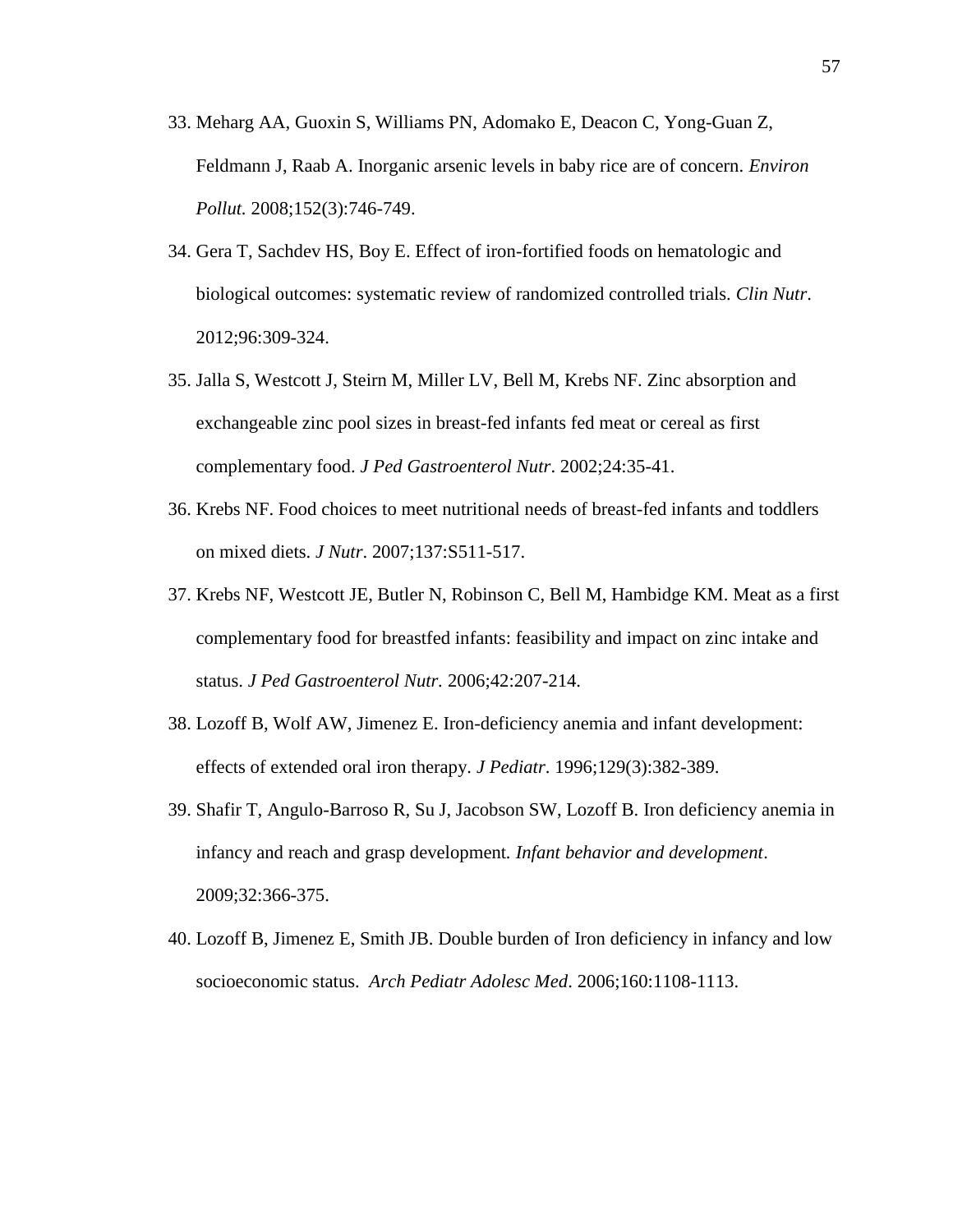- 41. Akman M, Cebeci D, Okur V, Angin H, Abali O, Akman AC. The effects of iron deficiency on infants' developmental test performance. *Acta Paediatr*. 2004;93:1391- 1396.
- 42. Lozoff B. Iron deficiency and child development. *Food and Nutrition Bulletin*. 2007;28(4):S560-568.
- 43. Lukowski AF, Koss M, Burden MJ, Jonides J, Nelson CA, Kaciroti N, Jimenez E, Lozoff B. Iron deficiency in infancy and neurocognitive functioning at 19 years: evidence of long-term deficits in executive function and recognition memory. *Nutr Neurosci*. 2010;13(2):54-70.
- 44. Zenk SN, Odoms-Young A, Powell LM, Campbell RT, Block D, Chavez N, Krauss RC, Strode S, Armbruster J. Fruit and vegetable availability and selection: federal food package revision, 2009. Am *J Prev Med*. 2012;43(4):423-428.
- 45. Andreyeva T, Luedicke J, Middleton AE, Long MW, Schwartz MB. Positive influence of the revised special supplemental Nutrition Program for women, infants and children food packages on access to healthy foods. *J Acad Nutr Diet*. 2012;112(6):850-858.
- 46. Ayala GX, Laska MN, Zenk SN, Tester J, Rose D, Odoms-Young A, Gittelsohn J, Foster DG, Andreyeva T. Stocking characteristics and perceived increases in sales among small food store managers/owners associated with the introduction of new food products approved by the special supplemental nutrition program for women infants and children. *Public Health Nutr*. 2012;14:1-9.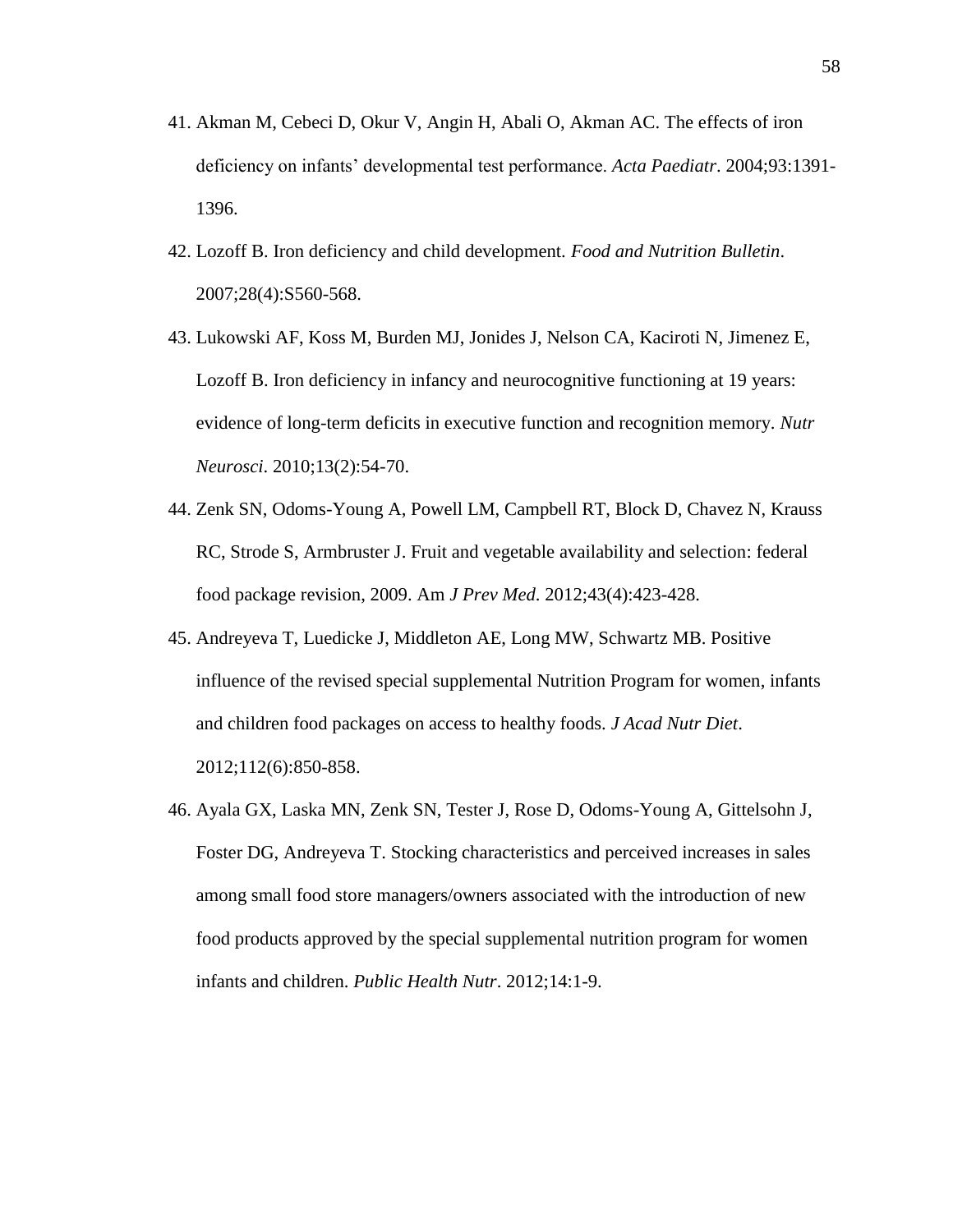- 47. Hillier A, McLaughlin J, Cannuscio CC, Chilton M, Krasny S, Karpyn A. The impact of WIC food package changes on access to healthful food in 2 low-income urban neighborhoods. *J Nutr Educ Behav*. 2012;44(3):210-216.
- 48. Howard AJ, Mallan KM, Byrne R, Magarey A, Daniels LA. Toddler's food preferences. The impact of novel food exposure, maternal preferences and food neophobia. *Appetite*. 2012;59:818-825.
- 49. Drewnoski A. Taste preferences and food intake. *Annual Rev Nutr*. 1997;17:273-253.
- 50. Gibson EL, Wardle J, Watts CJ. Fruit and vegetable consumption, nutritional knowledge and beliefs in mothers and children. *Appetite*. 1998;31:205-228.
- 51. Skinner JD, Carruth BR, Wendy B, Zielger PJ. Children's food preferences. A longitudinal analysis. *J Am Diet Assoc.* 2002;102(11):1638-1647.
- 52. Savage JS, Fisher JO, Birch LL. Parental influence on eating behavior. Conception to adolescence. *J Law Med Ethics*. 2007;35(1):22-34.
- 53. Scaglioni S, Salvioni M, Galimberti C. Influence of parental attitudes in the development of children eating behavior. *British J Nutr.* 2008;99(S1):S22.
- 54. Marshal TA, Levy SM, Broffitt B, Warren JJ, Eichenberger-Gilmore JM, Burns TL, Stumbo PJ. Dental caries and beverage consumption in young children. *Pediatrics.*  2003;112(3):e184-191.
- 55. Welsh JA, Cogswell ME, Rogers S, Rockett H, Mei Z, Grummer-Strawn LM. Overweight among low-income preschool children associated with the consumption of sweet drinks: Missouri, 1990-2002. *Pediatrics*. 2005;115:e223-229.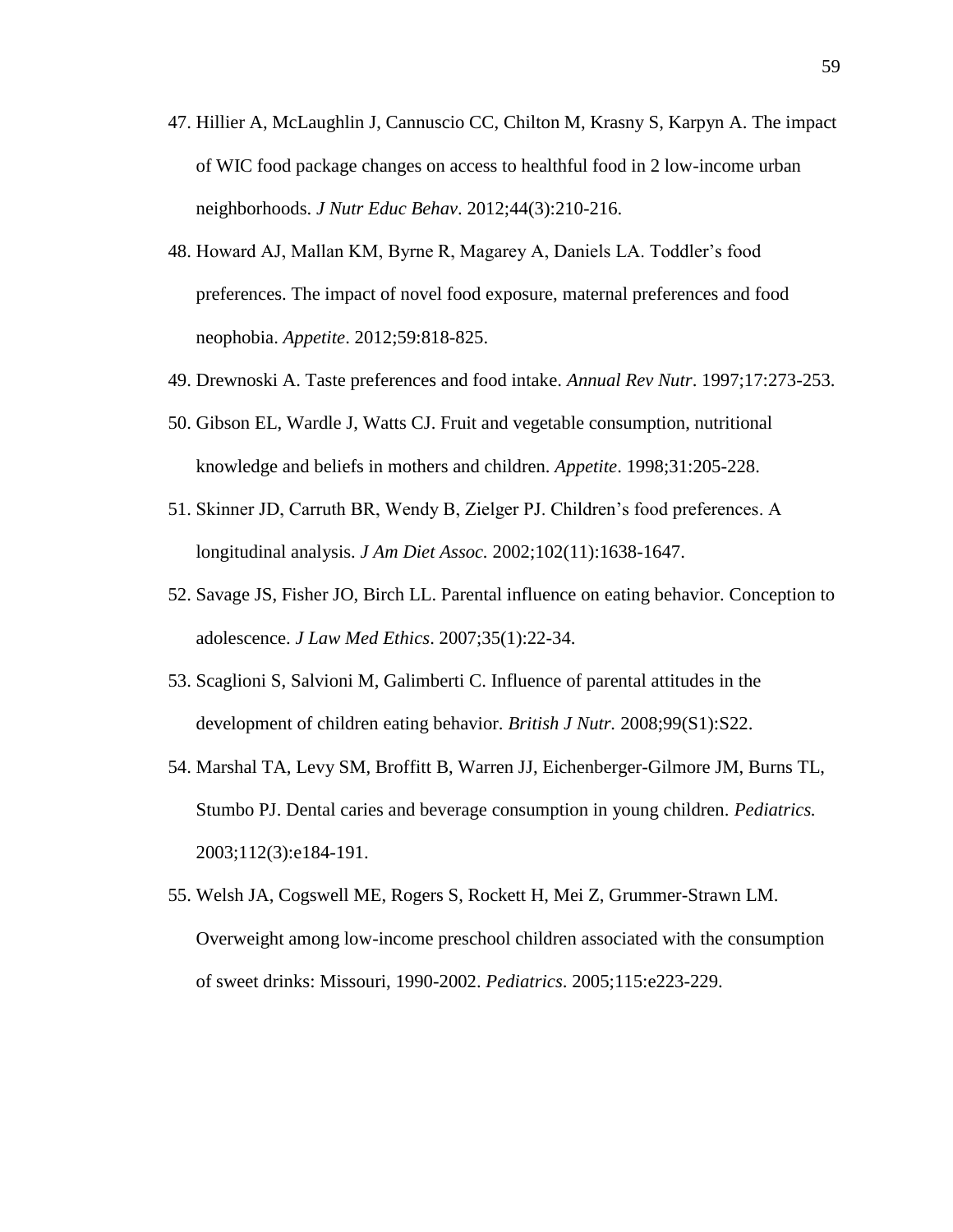- 56. McElligott JT, Robers JR, Varadi EA, O'Brien ES, Freeland KD, Basco WT. Variation in fruit juice consumption among infants and toddlers: associations with WIC participants. *Southern Med Journ.* 2012;105(7):364-369.
- 57. Scneider JM, Fujii ML, Lamp CL, Lonnerdal B, Zidenberg-Cherr S. The prevalence of low serum zinc and copper levels and dietary habits associated with serum zinc and copper in 12 to 36 month old children from low-income families at risk for iron deficiency. *J AM Diet Assoc*. 2007;107(11):1924-1929.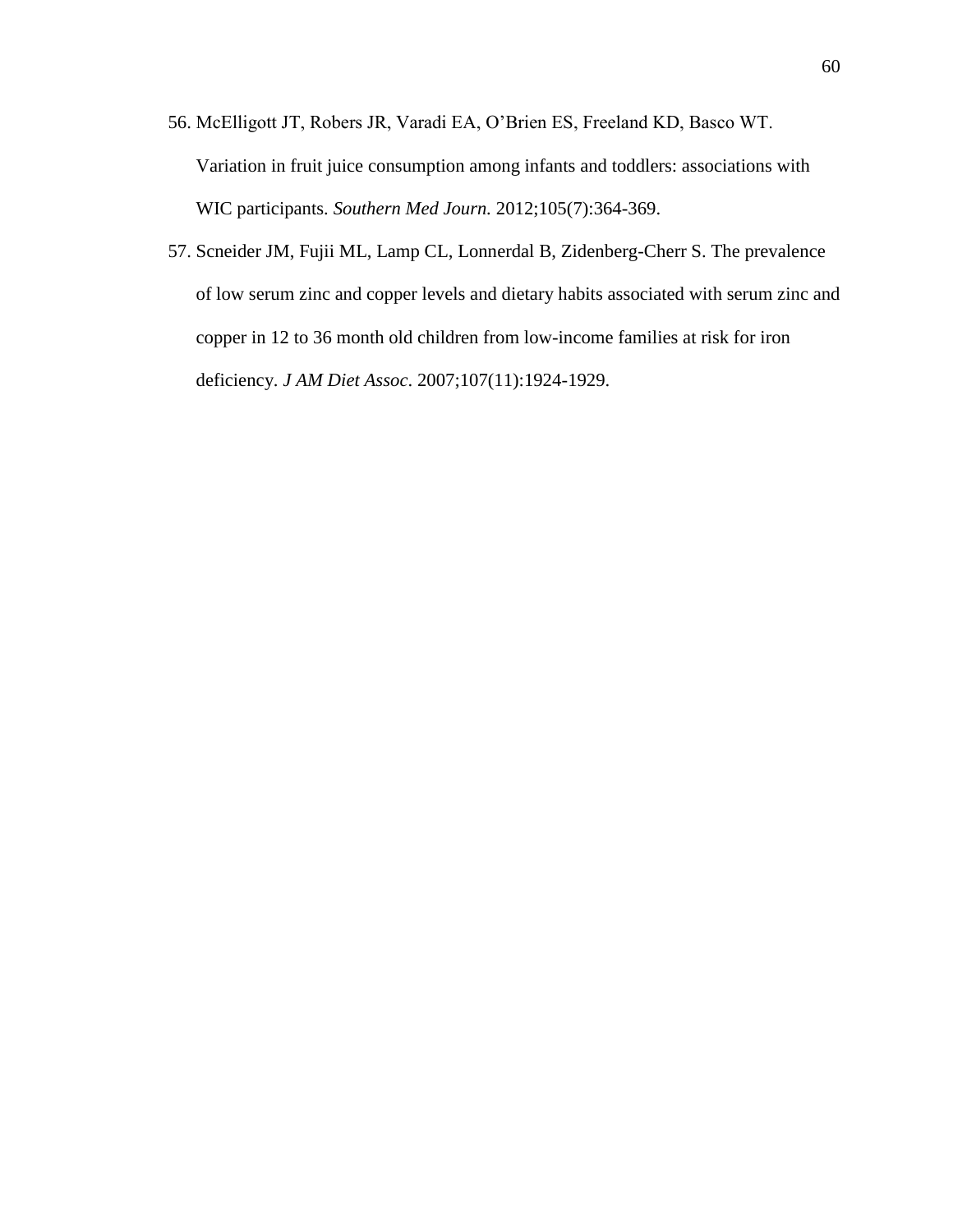# **APPENDIX A - INSTRUMENTS**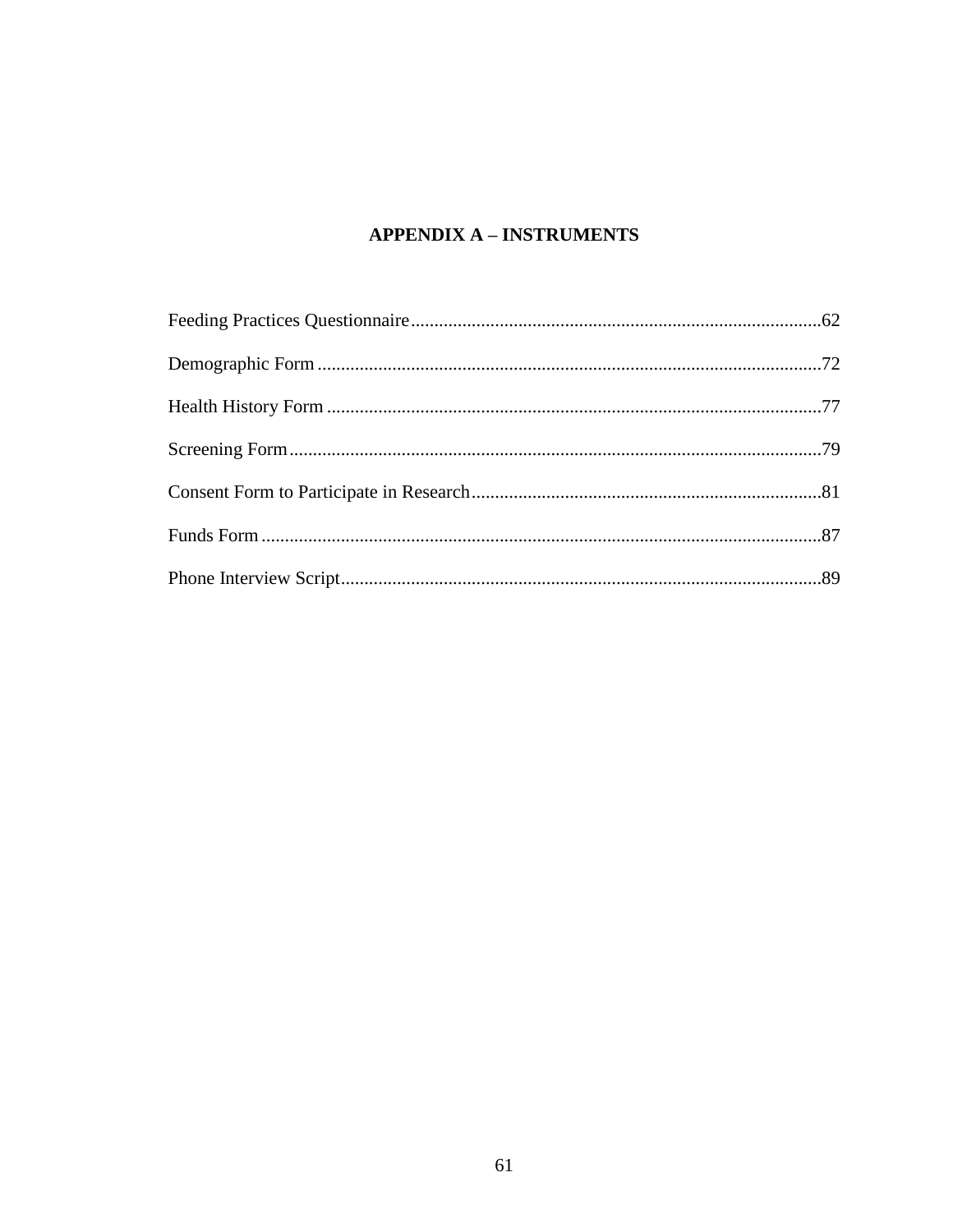# **Feeding Practices Questionnaire**

# **Evaluation of Feeding Patterns of Infants and Toddlers at WIC in San Marcos,**

# **Texas – PART II**

# **Section A**

**1.** Was your child ever breastfed or fed breast milk?

Yes **(go to section C)** No **(go to section B, skip C and D)**

# **Section B**

**2.** What reasons led to your decision not to breastfeed your child **(check all that** 

**apply)**?

*I am going to read you some answers. Please let me know which ones you agree with.*

- $\Box$  A. My child was sick and could not breastfeed
- $\Box$  B. I thought I would not have enough milk
- $\Box$  C. A health professional said I should not breastfeed for medical reasons
- $\Box$  D. I was sick or had to take medicine
- $\Box$  F. I thought that breastfeeding would be too inconvenient
- $\Box$  G. I tried breastfeeding before and didn't like it or it didn't work out
- $\Box$  H. I wanted to be able to leave my child for several hours at a time
- $\Box$  I. I wanted to go on a weight loss diet
- $\Box$  J. I wanted to go back to my usual diet
- $\Box$  K. I wanted to smoke again or smoke more than I should while breastfeeding
- $\Box$  L. I had too many household duties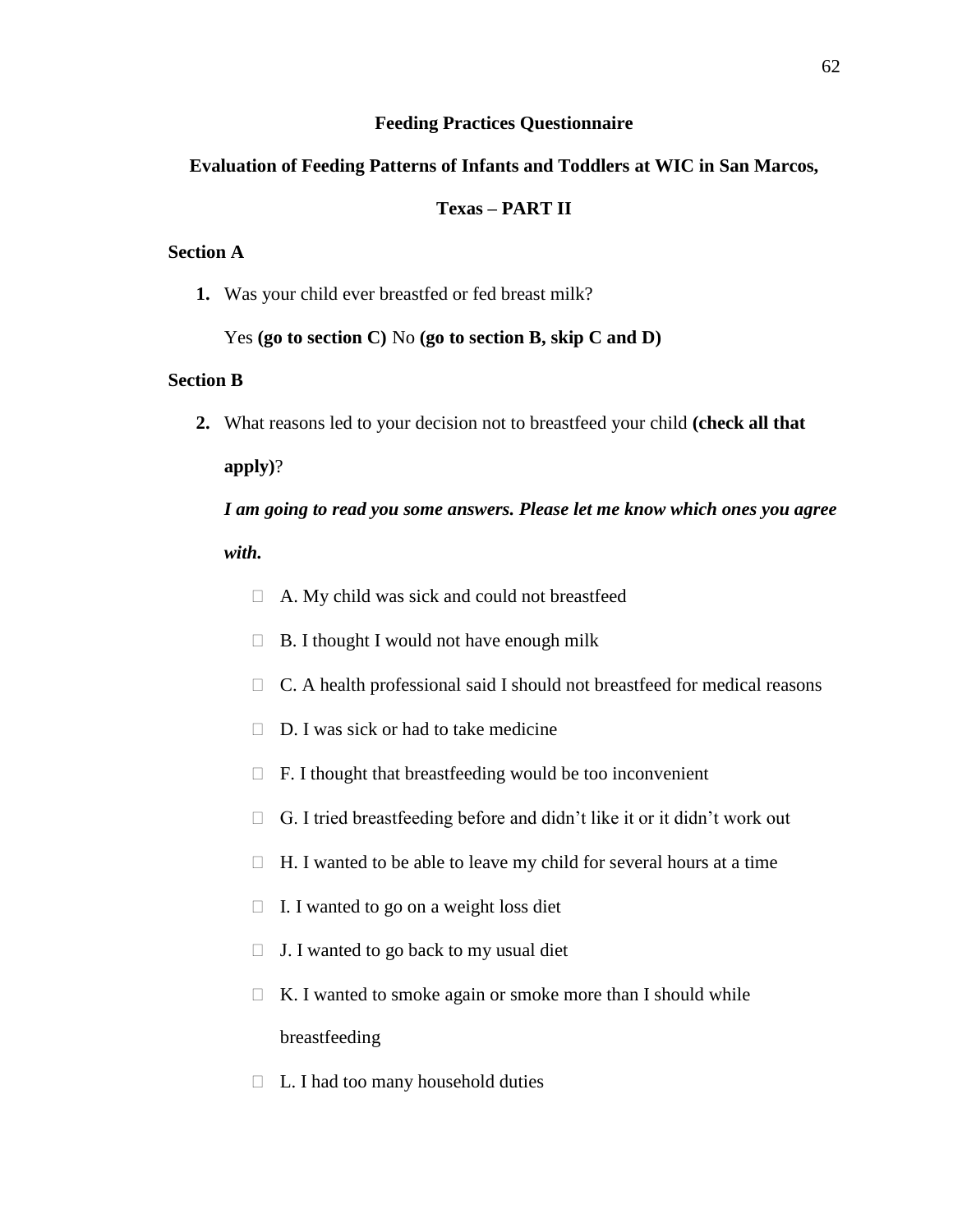- $\Box$  M. I planned to go back to work or school
- $\Box$  N. I wanted or needed someone else to feed my child
- O. Someone else wanted to feed my child
- $\Box$  P. I wanted my body back to myself
- $\Box$  Q. The child's father didn't want me to breastfeed
- $\Box$  R. The child's grandmother didn't want me to breastfeed
- $\Box$  S. I wanted to use contraception that can't be used while breastfeeding

\_\_\_\_\_\_\_\_\_\_\_\_\_\_\_\_\_\_\_\_\_\_\_\_\_\_\_\_\_\_\_\_\_\_\_\_\_\_\_\_\_\_\_\_\_\_\_\_\_\_\_\_\_\_\_\_

 $\Box$  T. Other (specify)

### **Section C**

**3.** Did you breastfeed in the hospital after delivery?

Yes No

**4.** Was there a period of time when your child was fed only breast milk?

Yes No

4b. If yes, how long?

\_\_\_\_\_\_\_\_\_\_\_\_\_ days \_\_\_\_\_\_\_\_\_\_\_\_\_ weeks \_\_\_\_\_\_\_\_\_\_\_\_ months

**5.** Are you currently breastfeeding or pumping milk?

Yes **(go to section E)** No **(go to section D)**

# **Section D**

**6.** How old was your child when you completely stopped breastfeeding and pumping milk?

\_\_\_\_\_\_\_\_\_\_\_ days \_\_\_\_\_\_\_\_\_\_\_ weeks \_\_\_\_\_\_\_\_\_\_\_ months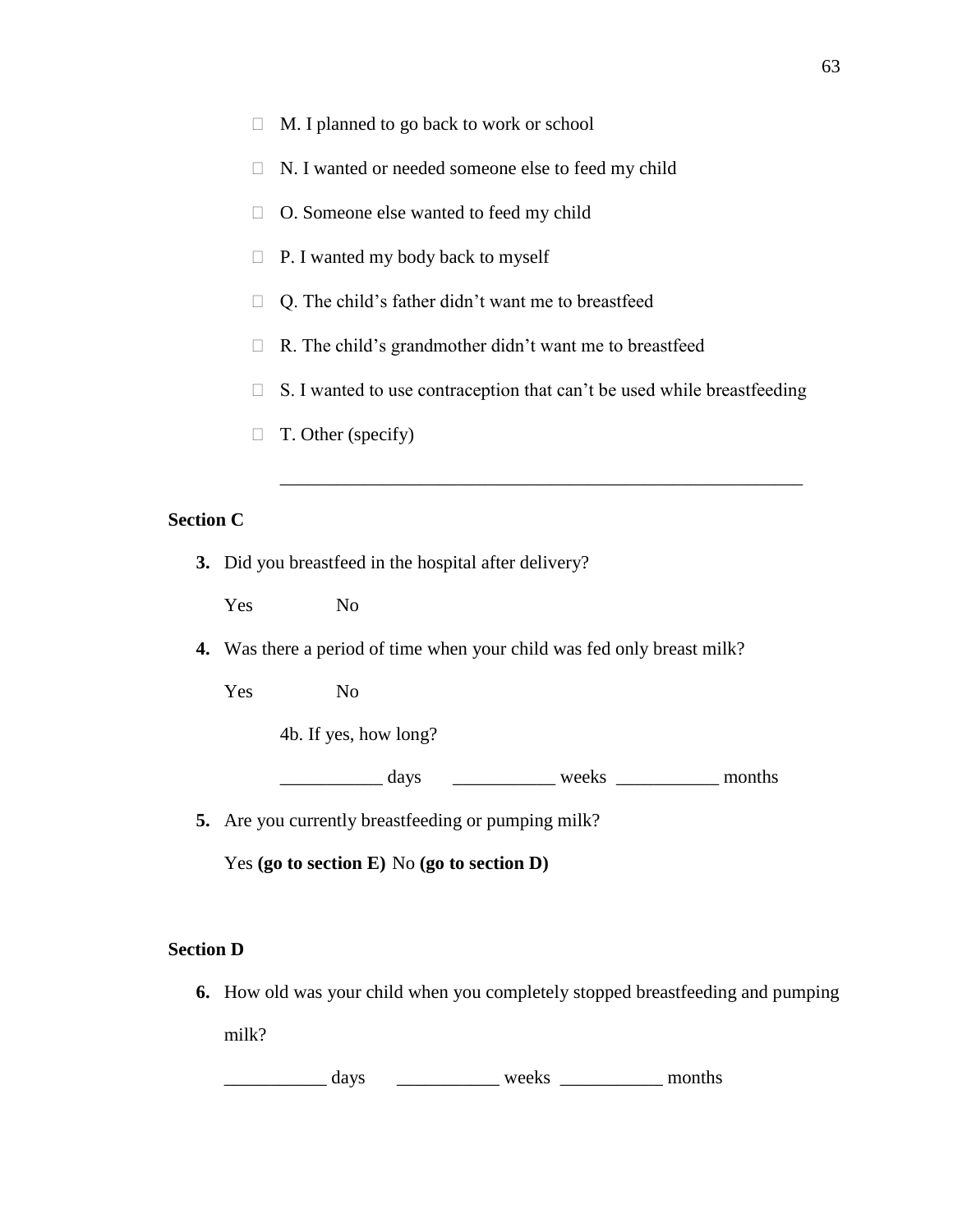- **7.** What reasons led to your decision to stop breastfeeding **(check all that apply)**?
	- $\Box$  A. My child had trouble sucking or latching on
	- $\Box$  B. My child became sick and could not breastfeed
	- $\Box$  C. My child began to bite
	- $\Box$  D. My child lost interest in nursing and began to wean him/herself
	- $\Box$  E. My child was old enough that the difference between breast milk and formula no longer mattered
	- $\Box$  F. Breast milk alone did not satisfy my child
	- $\Box$  G. I thought that my child was not gaining enough weight
	- $\Box$  H. A health professional said my child was not gaining enough weight
	- $\Box$  I. I had trouble getting the milk flow to start
	- $\Box$  J. I didn't have enough milk
	- $\Box$  K. My nipples were sore, cracked, or bleeding
	- $\Box$  L. My breasts were overfull or engorged
	- M. My breasts were infected or abscessed
	- $\Box$  N. My breasts leaked too much
	- $\Box$  O. Breastfeeding was too painful
	- $\Box$  P. Breastfeeding was too tiring
	- $\Box$  Q. I was sick or had to take medicine
	- $\Box$  R. Breastfeeding was too inconvenient
	- $\Box$  S. I did not like breastfeeding
	- $\Box$  T. I wanted to be able to leave my child for hours at a time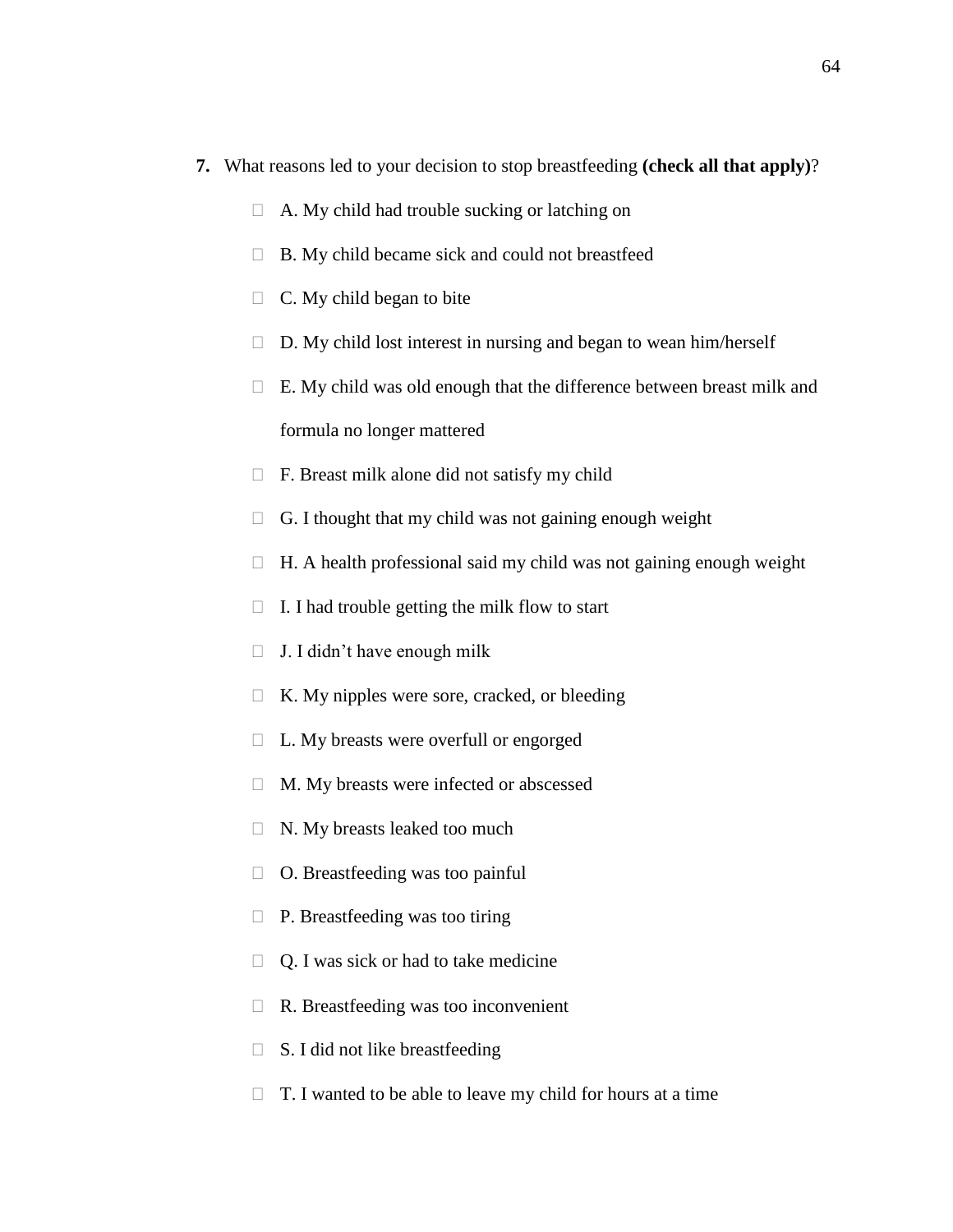- $\Box$  U. I wanted to go on a weight loss diet
- $\Box$  V. I wanted to go back to my usual diet
- $\Box$  W. I wanted to smoke again or more than I did while breastfeeding
- $\Box$  X. I had too many household duties
- $\Box$  Y. I could not or did not want to pump or breastfeed at work
- $\Box$  Z. Pumping milk no longer seemed worth the effort it required
- $\Box$  AA. I was not present to feed my child for reasons other than work
- BB. I wanted or needed someone else to feed my child
- □ CC. Someone else wanted to feed my child
- $\Box$  DD. I did not want to breastfeed in public
- $\Box$  EE. I wanted my body back to myself
- $\Box$  FF. I became pregnant or wanted to become pregnant again
- $\Box$  GG. Other (specify)
- **8.** Did any of the following people want you to stop breastfeeding **(check all that**

\_\_\_\_\_\_\_\_\_\_\_\_\_\_\_\_\_\_\_\_\_\_\_\_\_\_\_\_\_\_\_\_\_\_\_\_\_\_\_\_\_\_\_\_\_\_\_\_\_\_

# **apply)**?

- $\Box$  A. The child's father
- □ B. Your mother
- D. Another family member
- $\Box$  E. A doctor or other health professional
- $\Box$  F. Your employer or supervisor
- $\Box$  G. Anybody else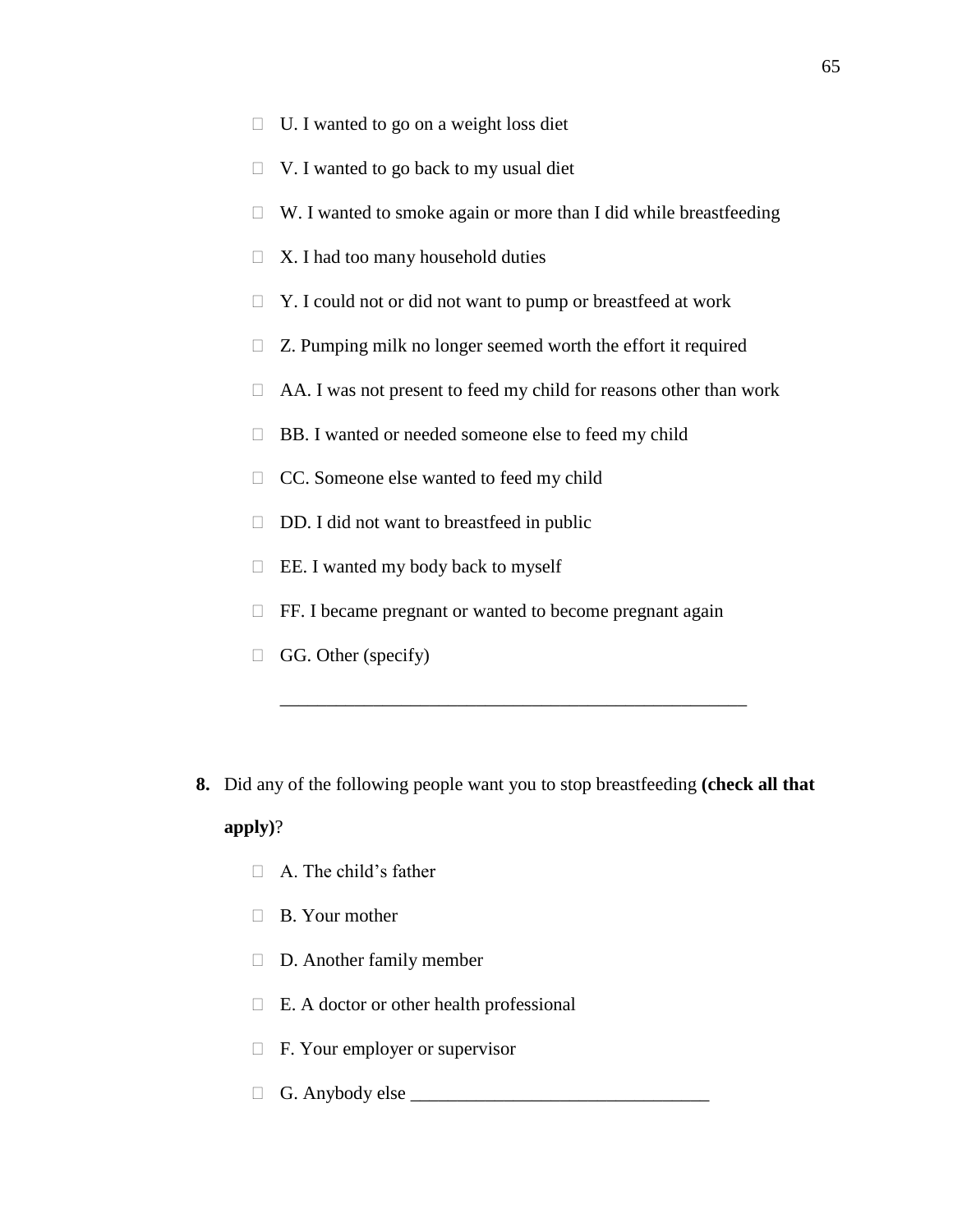### **Section E**

**9.** How old was your baby when he or she was first fed anything other than breast milk or formula?

weeks \_\_\_\_\_ or months \_\_\_\_\_ never fed anything other than breast milk/formula

**10.** How old was your baby when he or she was first fed formula?

days \_\_\_\_\_ or weeks \_\_\_\_\_ or months \_\_\_\_\_ or never fed formula \_\_\_\_\_

**11.** Have you ever added cereal or other solids to your baby's bottle?

 $yes \_\_\_$  or no  $\_\_\_\_$ 

**12.** How old was your child when he/she was first fed infant formula *on a daily* 

*basis*?

\_\_\_\_\_

weeks \_\_\_\_\_ or months \_\_\_\_\_ or not on a daily basis \_\_\_

12.b. How old was your child when he/she was first fed cow's milk (not breast milk or formula) *on a daily basis*?

weeks \_\_\_\_\_ or months \_\_\_\_\_ or not on a daily basis \_\_\_\_\_

12. How old was your baby when he or she first had 100% fruit or vegetable juice?

| a. before 4 months | d. 6 months or more |
|--------------------|---------------------|
| b. 4 months        | e. never had it     |
| c. 5 months        |                     |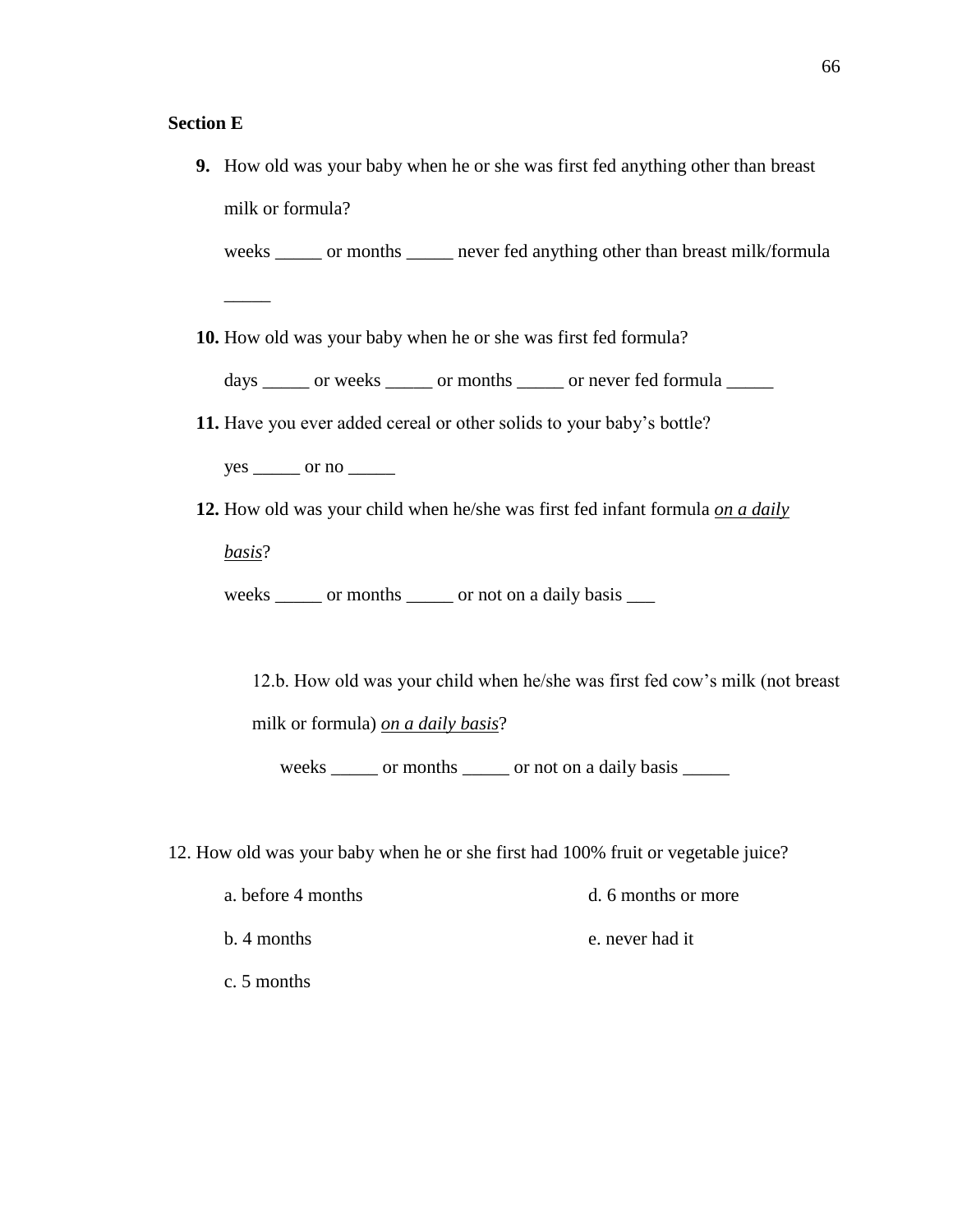13. How old was your child when he/she was first fed cereal, including baby cereal, *on a daily basis*?

weeks or months or not on a daily basis

14. How old was your child when he/she was first fed fruit, *on a daily basis*?

weeks \_\_\_\_\_ or months \_\_\_\_\_ or not on a daily basis \_\_\_\_\_

15. How old was your child when he/she was first fed juice or sweetened beverages, *on a* 

*daily basis*?

weeks \_\_\_\_\_ or months \_\_\_\_\_ or not on a daily basis \_\_\_\_\_

16. How old was your child when he/she was first fed vegetables, *on a daily basis*?

weeks \_\_\_\_\_ or months \_\_\_\_\_ or not on a daily basis \_\_\_\_\_

17. How old was your child when he/she was first fed sweet foods or desserts, *on a daily* 

*basis*?

weeks \_\_\_\_\_ or months \_\_\_\_\_ or not on a daily basis \_\_\_\_\_

18. How old was your child when he/she was first fed meats, *on a daily basis*?

weeks \_\_\_\_\_ or months \_\_\_\_\_ or not on a daily basis \_\_\_\_\_

19. How old was your child when he/she was first fed dairy foods such as cheese, yogurt,

or eggs, *on a daily basis*?

weeks \_\_\_\_\_ or months \_\_\_\_\_ or not on a daily basis \_\_\_\_\_

20. How old was your child when he/she was first fed salty snacks such as chips or

popcorn, *on a daily basis*?

weeks \_\_\_\_\_ or months \_\_\_\_\_ or not on a daily basis \_\_\_\_\_

### **Section F**

21. Were you breastfed when you were an infant or toddler?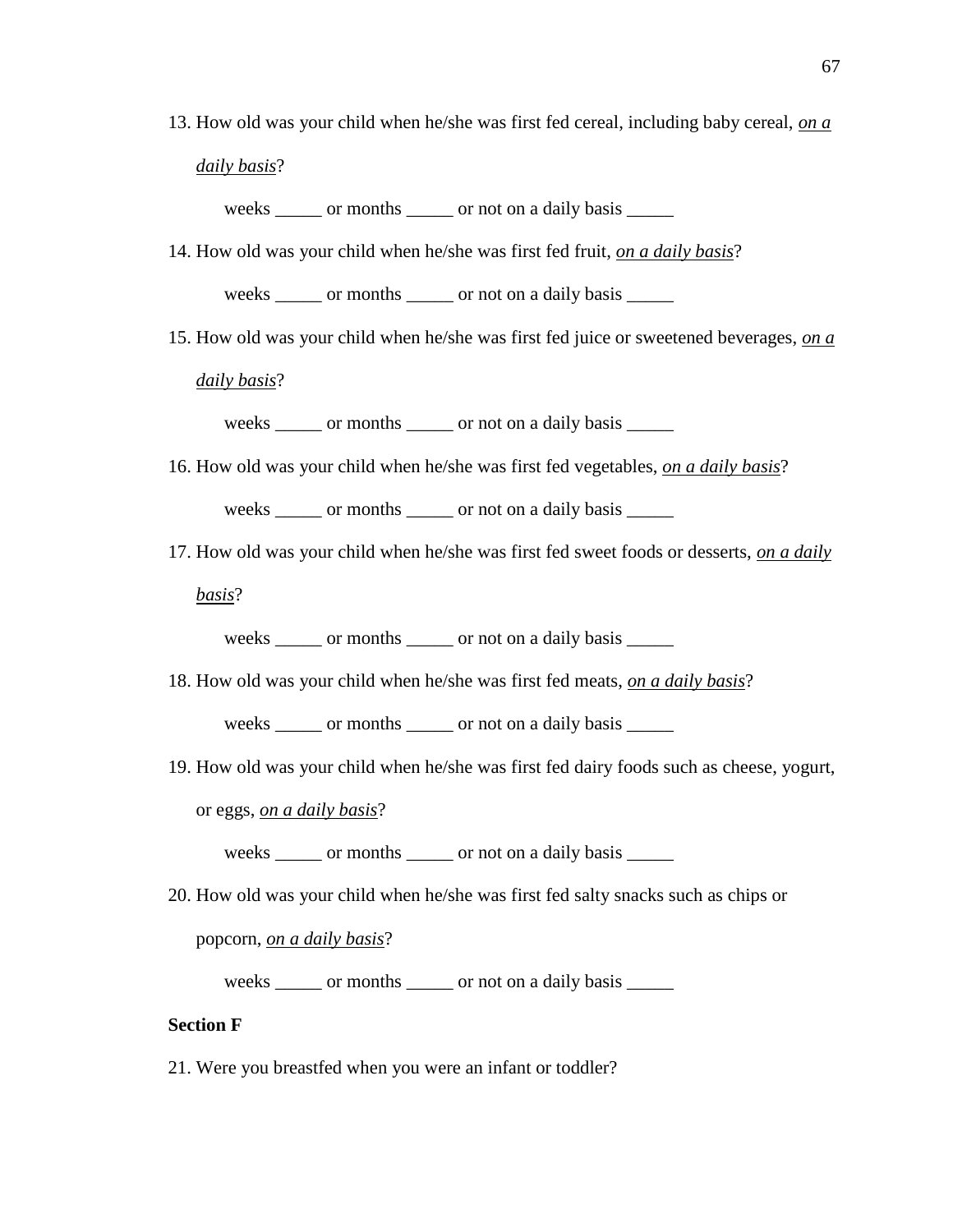$yes \_\_ no \_\_ don't know$ 

25.b. If so, how long were you were breastfed?

weeks \_\_\_\_\_ or months \_\_\_\_\_ or don't know \_\_\_\_\_

### **Section G**

22. How much time per day does your child watch television?

Hours\_\_\_\_\_\_\_ Minutes\_\_\_\_\_\_\_

23. Do you have a television in your living room? Yes\_\_\_\_ No\_\_\_\_

24. Does your child have a television set in his/her bedroom? Yes\_\_\_\_ No \_\_\_\_\_

- 25. How often does your child eat while watching television (including snacks)?
	- a. 0-2 times per day
	- b. 2-4 times per day
	- c. 4-6 times per day
	- d. 6 or more times per day

26. Does your family eat any meals together on a usual basis? Yes\_\_\_\_\_\_ No\_\_\_\_\_\_\_\_

27. If yes, which meals do you usually eat together?

- a. Breakfast
- b. Lunch
- c. Dinner

28. How many times per week does your family eat together at the table?

- a. 0-2 times per day
- b. 2-4 times per day
- c. 4-6 times per day
- d. 6 or more times per day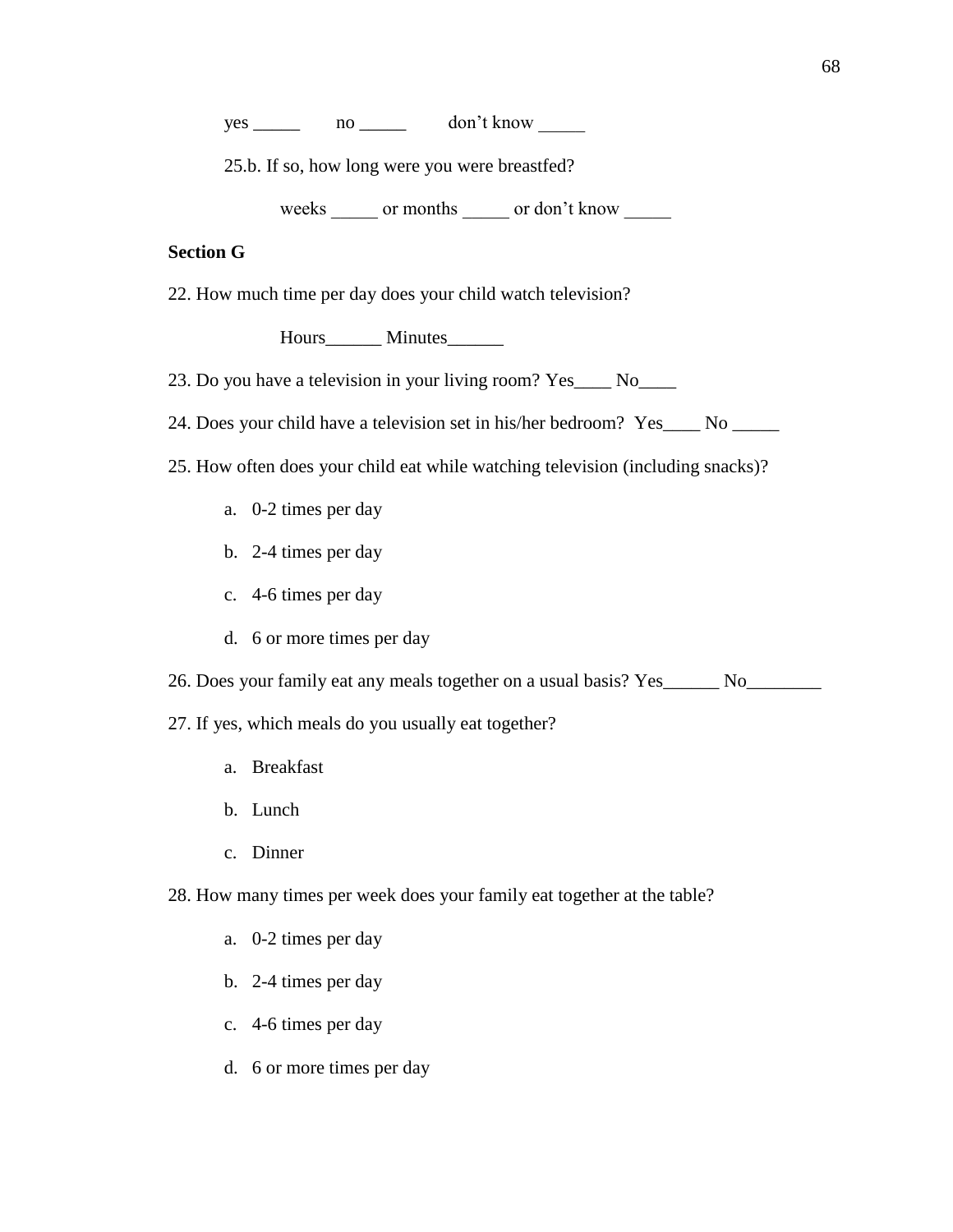29. Where else does your family eat their meals? \_\_\_\_\_\_\_\_\_\_\_\_\_\_\_\_\_\_\_\_\_\_\_\_\_\_\_\_\_\_\_\_

- 30. How many meals per week does your family eat out?
	- a. 0-2 times per day
	- b. 2-4 times per day
	- c. 4-6 times per day
	- d. 6 or more times per day
- 31. Do you consider your child: **(read the options)**
	- a. A very picky eater
	- b. a somewhat picky eater
	- c. not a picky eater
- 32. How many times do you offer a new food before you decide your child does not like

# it? **(read the options)**

a. once

- b. twice
- c. 3-5 times
- d. 6-10 times
- e. more than 10 times
- f. likes everything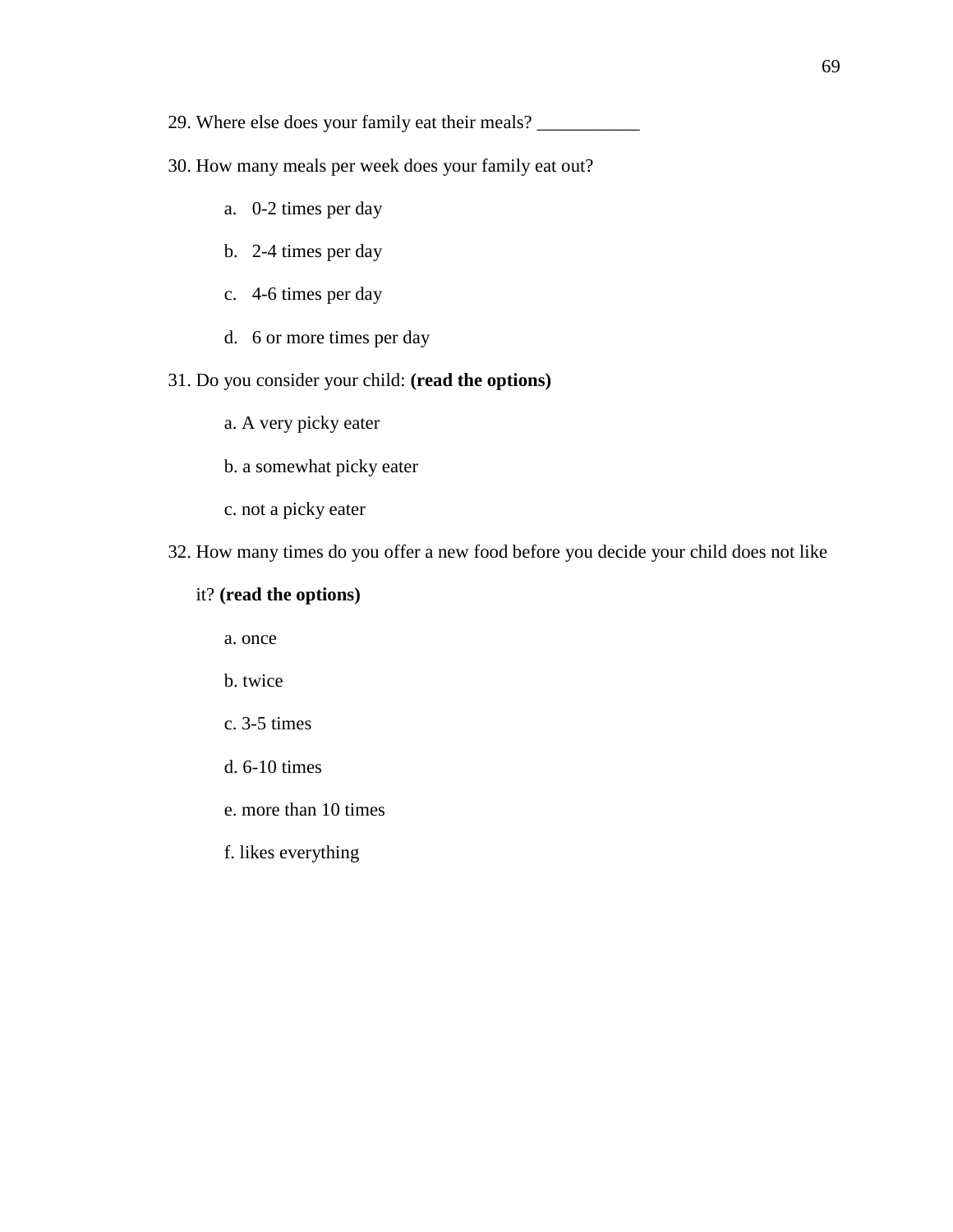### **Section H**

- 33. Do you think your child's weight is
	- a. Very healthy
	- b. Somewhat healthy
	- c. Undecided
	- d. Somewhat unhealthy
	- e. Unhealthy
- 34. Do you think your child's diet is
	- a. Very healthy
	- b. Somewhat healthy
	- c. Undecided
	- d. Somewhat unhealthy
	- e. Unhealthy
- 35. Which of the following influenced your choices about feeding your child
	- a. Doctor or nurse
	- b. WIC
	- c. Family member

\_\_\_\_\_\_\_\_\_\_\_\_\_\_\_\_\_\_\_\_\_\_\_\_\_\_\_\_\_\_\_\_\_

- d. Friend
- e. Media

### **Section I**

36. What reasons led to your decision to offer/not offer your baby sodas or fruit

drinks?\_\_\_\_\_\_\_\_\_\_\_\_\_\_\_\_\_\_\_\_\_\_\_\_\_\_\_\_\_\_\_\_\_\_\_\_\_\_\_\_\_\_\_\_\_\_\_\_\_\_\_\_\_\_\_\_\_\_\_\_\_\_\_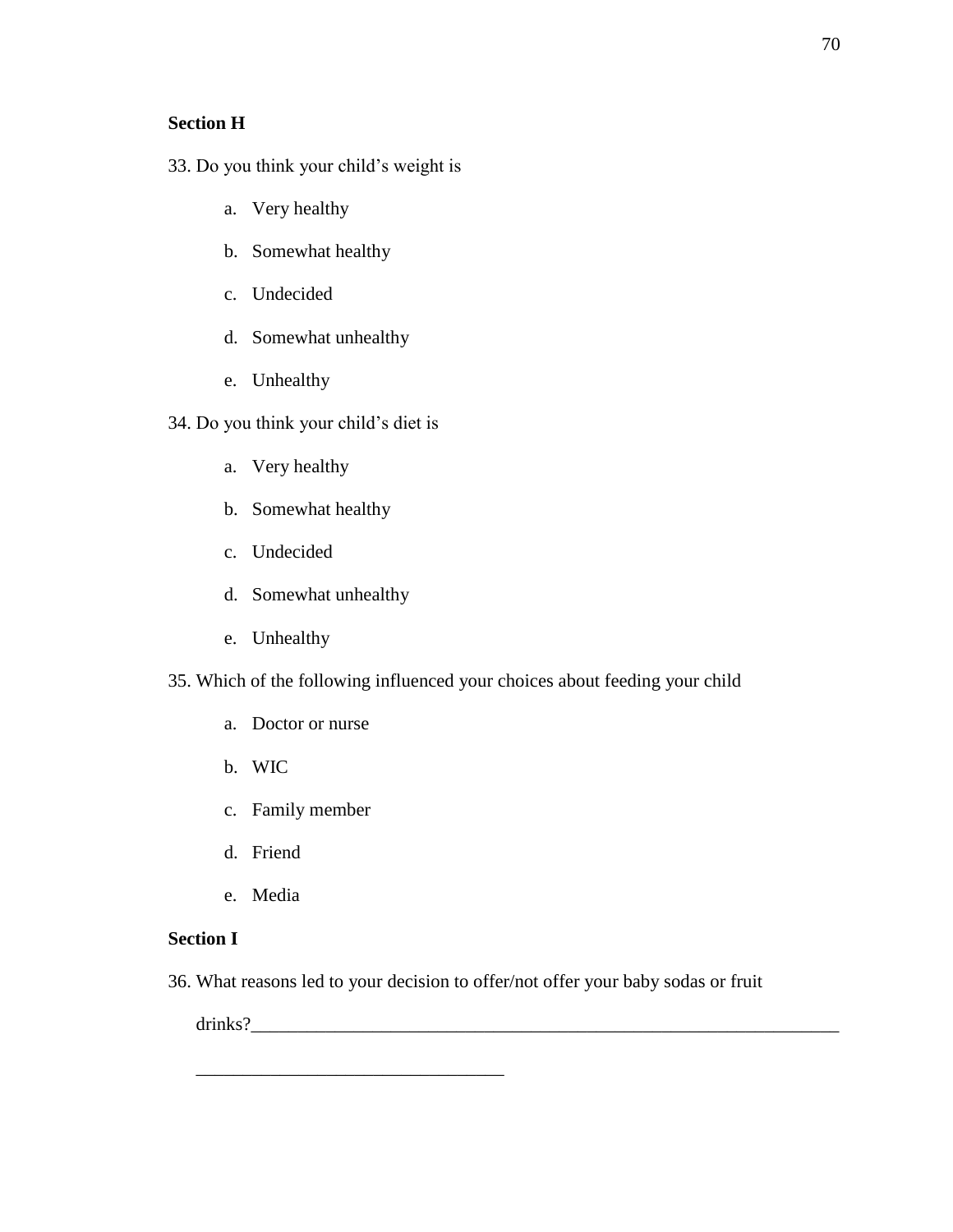37. What reasons led to your decision to offer/not offer your baby 100% juice before 6 months?\_\_\_\_\_\_\_\_\_\_\_\_\_\_\_\_\_\_\_\_\_\_\_\_\_\_\_\_\_\_\_\_\_\_\_\_\_\_\_\_\_\_\_\_\_\_\_\_\_\_\_\_\_\_\_\_\_\_\_\_\_\_

\_\_\_\_\_\_\_\_\_\_\_\_\_\_\_\_\_\_\_\_\_\_\_\_\_\_\_\_\_\_\_\_

\_\_\_\_\_\_\_\_\_\_\_\_\_\_\_\_\_\_\_\_\_\_\_\_\_\_\_\_\_\_\_\_\_

- 38. What reasons led to your decisions to offer/not offer your baby cow's milk before 1  $year?$
- 39. What reasons led to your decision to introduce/not introduce anything other than breast milk or formula before 6 months?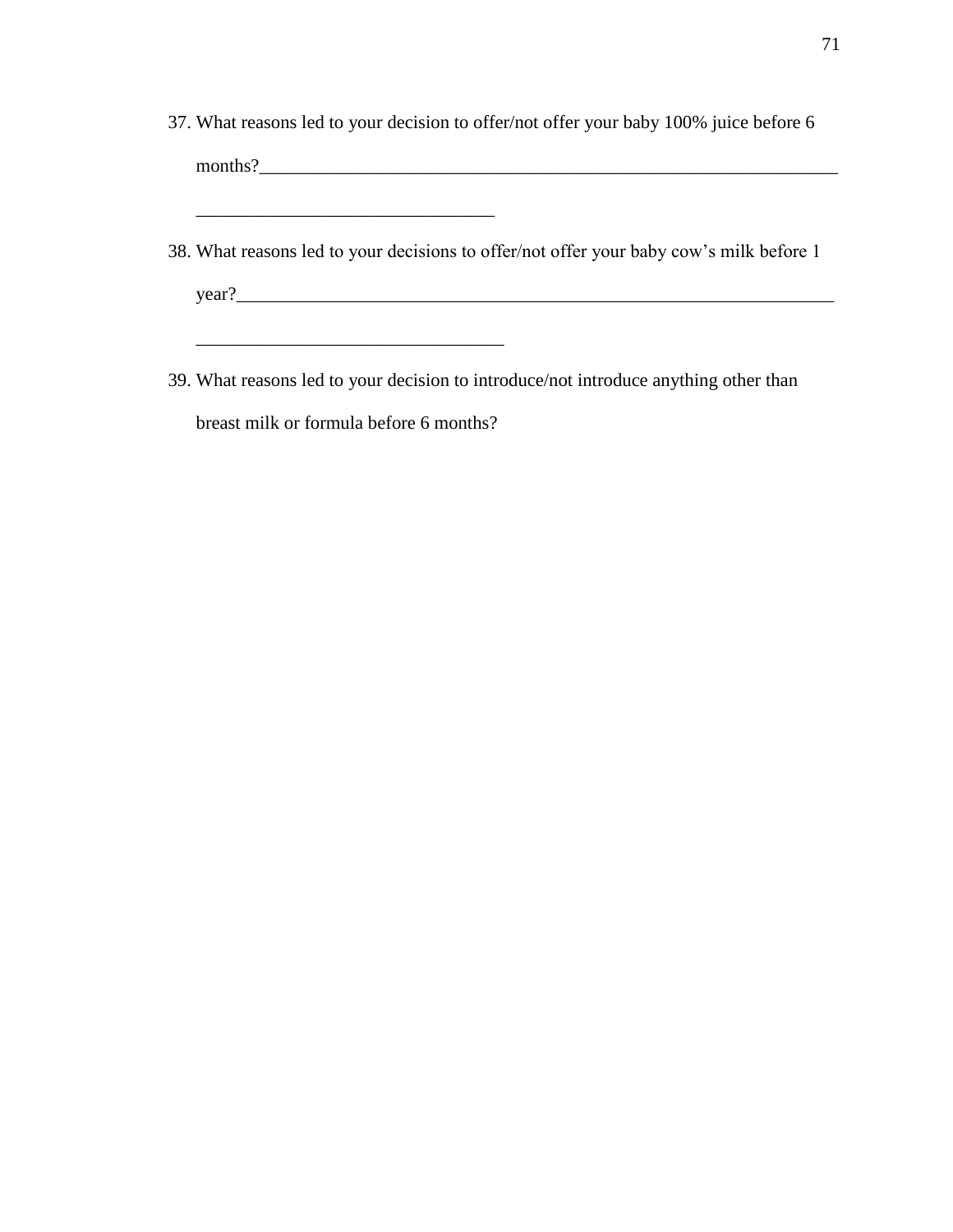# **Demographic Form**

# **Evaluation of Feeding Patterns of Infants and Toddlers at WIC in San Marcos,**

# **Texas - PART II**

# **Contact Information of Caregiver**

| 2. Last name $\frac{1}{\sqrt{1-\frac{1}{2}}}\left\lfloor \frac{1}{2} \right\rfloor$ |
|-------------------------------------------------------------------------------------|
| 3. Caregiver Age                                                                    |
| 4. Street Address                                                                   |
|                                                                                     |
|                                                                                     |
|                                                                                     |
|                                                                                     |
| 8. Alternate Phone                                                                  |
| 9. Relationship to child                                                            |
| a. Mother                                                                           |
| b. Father                                                                           |
| c. Grandmother                                                                      |
| d. Other __________________________________ (specify)                               |
|                                                                                     |
| <b>Infant or Toddler Information</b>                                                |
| 11. Does your child attend daycare?                                                 |
| 12. Gender of child<br>M<br>$\mathbf{F}$                                            |
| 13. First name of child                                                             |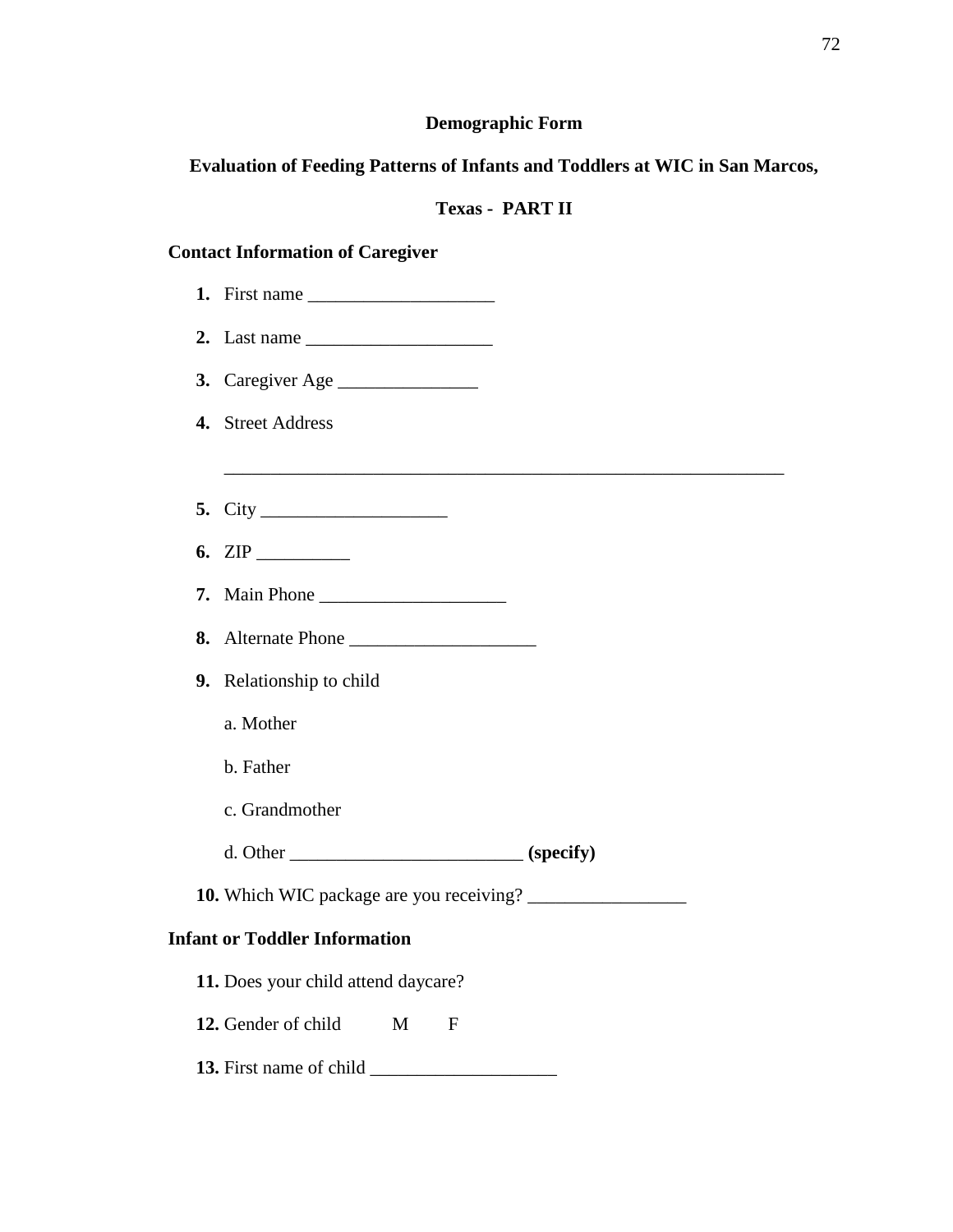**14.** DOB of child **(month, date, year)** \_\_\_\_\_\_\_\_\_\_\_\_\_\_\_\_\_\_\_\_

**15.** Age of child **(at time of interview) \_\_\_\_\_\_\_\_\_\_**

### **Marital Status**

**16.** What is your marital status? – make this match with last study

- a. Now married
- b. Widowed
- c. Divorced
- d. Separated
- e. Never married
- **17.** How many people are living in your household?

## **Acculturation**

**18.** What language do you most often speak when you are at home?

| a. English | c. Both  |
|------------|----------|
| b. Spanish | d. Other |

**19.** Where were you born?

- a. U.S.
- b. Mexico
- c. Other

**17.B.** If born outside the U.S., how long have you lived in the United States?

\_\_\_\_\_ **(years)**

#### **Education**

**20.** What is the highest degree or level of school that you have completed? **(If** 

**currently enrolled, mark the previous grade or highest degree received)**.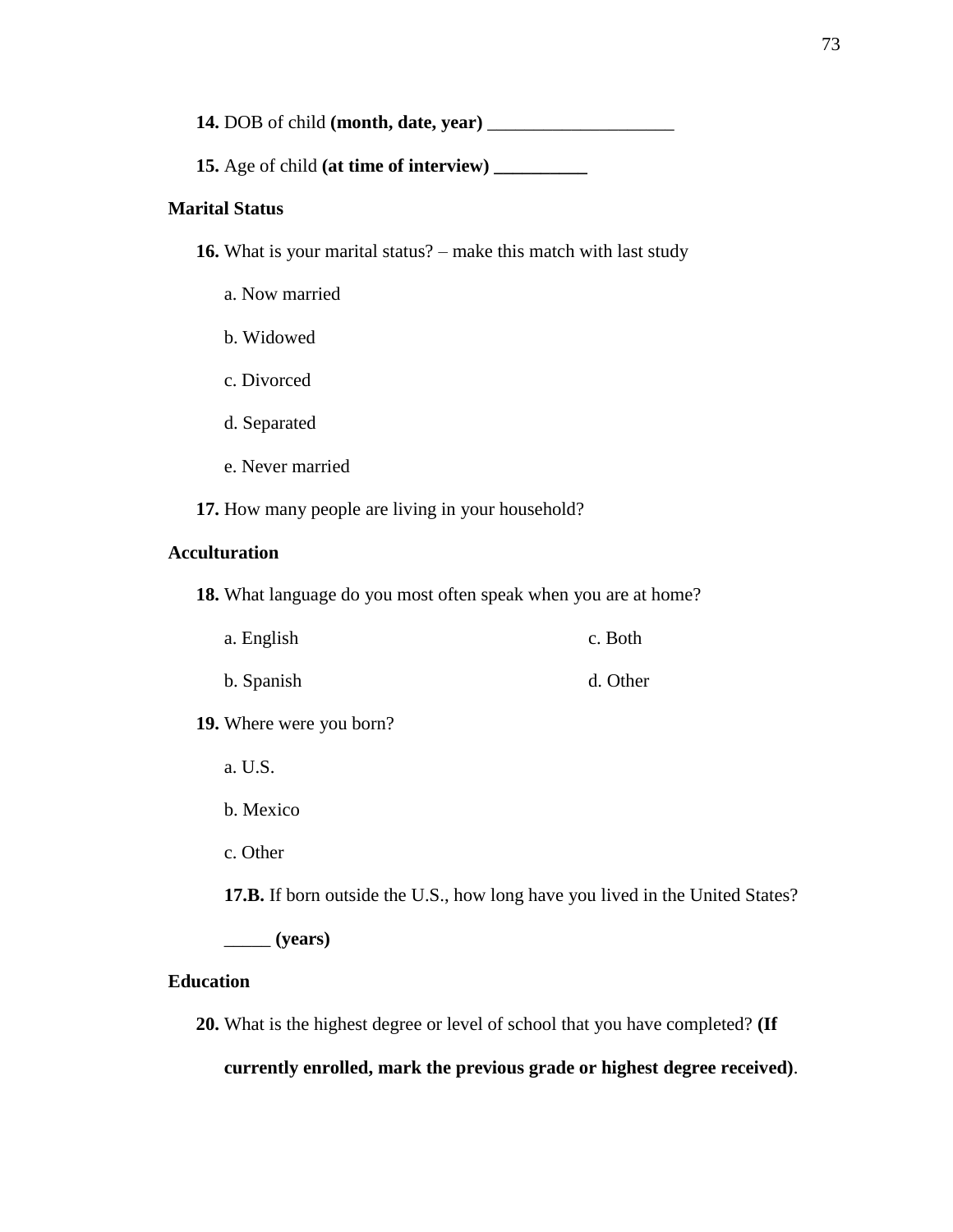- a. Elementary school
- b. Middle school
- c. High school
- d. Associates degree
- e. Bachelors degree
- f. Post-graduate degree

# **Employment**

- 21. Are you employed? Yes No
	- 21.B. Is your employment part-time or full-time? PT FT

### **Income**

- **22.** What is your average yearly income?
	- a.  $5,000 10,000$
	- b.  $11,000 20,000$
	- c.  $21,000 40,000$
	- d.  $41,000 60,000$
	- e.  $60,000 80,000$
	- f. 80,000 and over

# **Race/Ethnicity**

- **23.** Race of caregiver
	- a. Non-Hispanic black/African American
	- b. Non-Hispanic white
	- c. Hispanic **(if Hispanic, ask next question)**
	- d. American Indian or Native Alaskan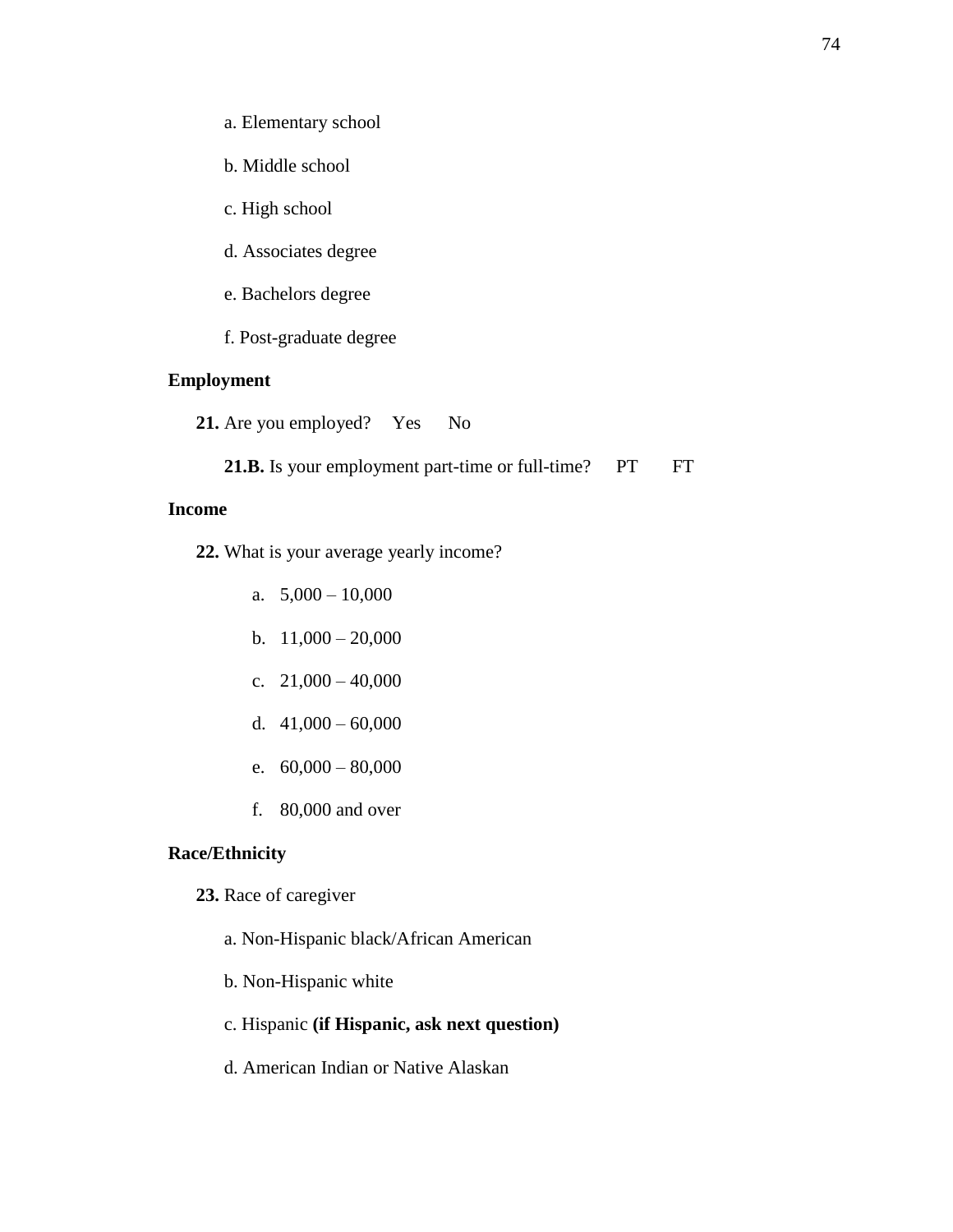e. Asian

f. Native Hawaiian or Other Pacific Islander

g. Other \_\_\_\_\_\_\_\_\_\_\_\_\_\_\_\_\_\_\_\_ **(specify)**

### *Ask the following question only if subject is Hispanic:*

**23.B.** Ethnicity of caregiver

a. Mexican

b. Central and South American (Latino)

c. Puerto Rican

d. Cuban

e. Other \_\_\_\_\_\_\_\_\_\_\_\_\_\_\_\_\_\_\_\_ **(specify)**

**24.** Race of child

a. Non-Hispanic black/African American

b. Non-Hispanic white

c. Hispanic **(if Hispanic, ask next question)**

d. American Indian or Native Alaskan

e. Asian

f. Native Hawaiian or Other Pacific Islander

g. Other \_\_\_\_\_\_\_\_\_\_\_\_\_\_\_\_\_\_\_\_ **(specify)**

*Ask the following question only if child is Hispanic:*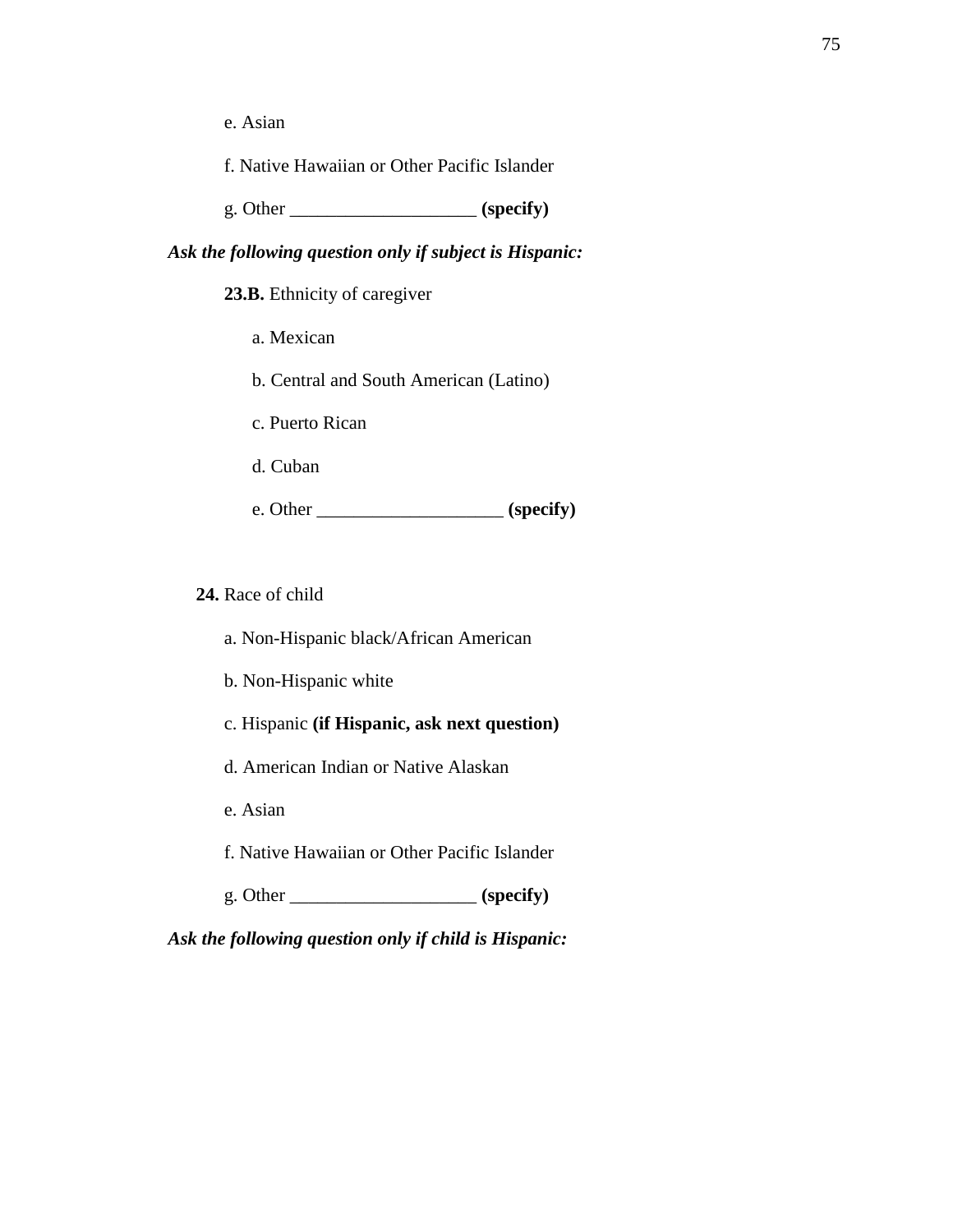# **25.B.** Ethnicity of child

- a. Mexican
- b. Central and South American (Latino)
- c. Puerto Rican
- d. Cuban

e. Other \_\_\_\_\_\_\_\_\_\_\_\_\_\_\_\_\_\_\_\_ **(specify)**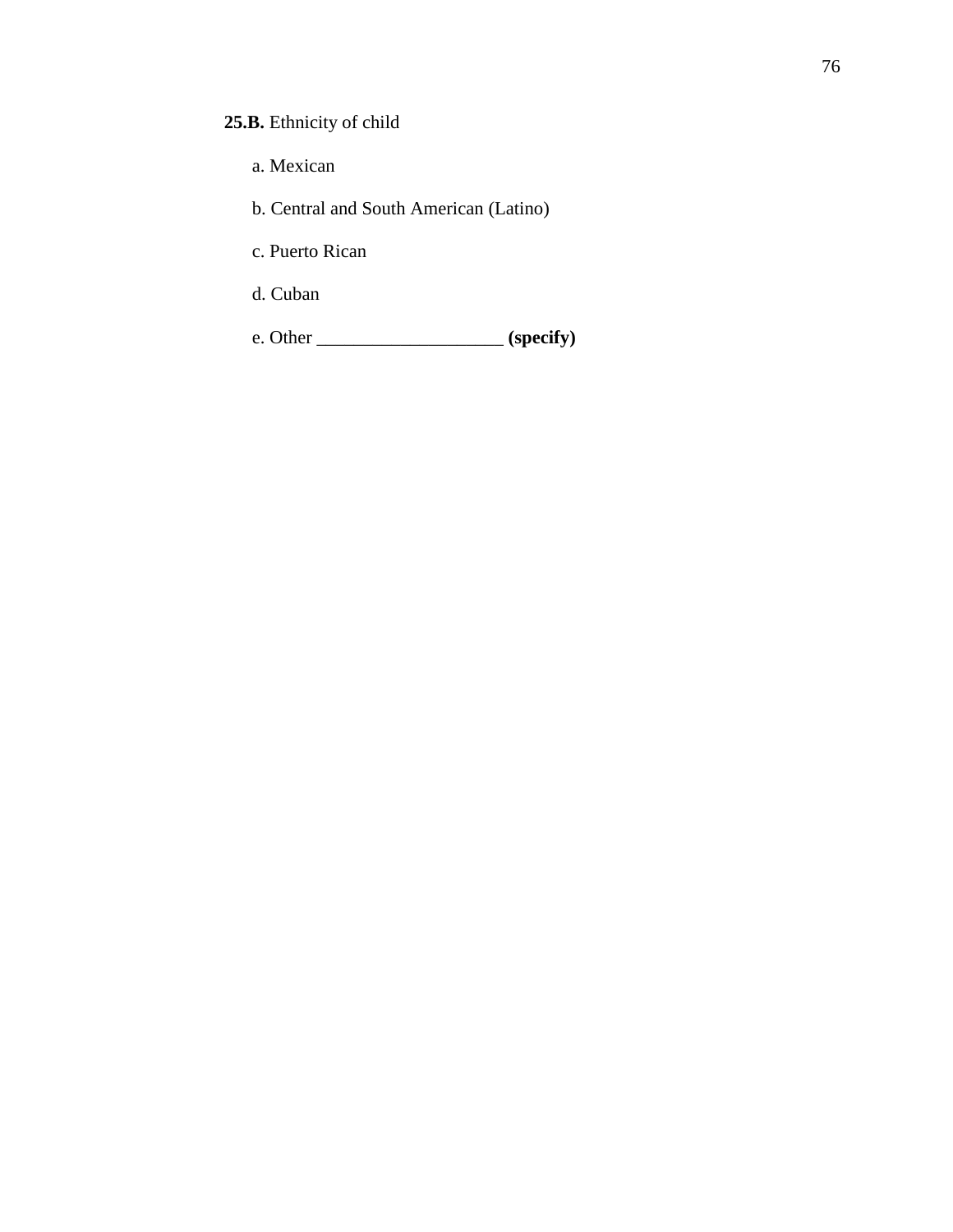### **Health History Form**

**Title: Does the 2009 WIC Package Impact Feeding Practices of Infants and Toddlers in San Marcos, Texas?**

**1.** Do you have any of the following conditions **(list all conditions)**?

| A. Diabetes                      | Yes        | $N_{\Omega}$   |
|----------------------------------|------------|----------------|
| <b>B.</b> Cardiovascular Disease | Yes        | N <sub>0</sub> |
| C. Lung Disease                  | Yes.       | $\overline{N}$ |
| <b>D.</b> Kidney Disease         | Yes        | $\rm No$       |
| <b>E.</b> Liver Disease          | Yes.       | $\rm No$       |
| <b>F.</b> Asthma                 | Yes        | $N_{\Omega}$   |
| <b>G.</b> Allergies              | <b>Yes</b> | Nο             |

**2.** What is your weight? **(ask subject to guess if unknown)** \_\_\_\_\_\_\_\_\_\_ **pounds**

**3.** What is your height? **(ask subject to guess if unknown)** \_\_\_\_\_\_\_\_\_\_ **feet/ inches**

**4.** BMI **(calculate after interview)** \_\_\_\_\_\_\_\_\_\_

## **Medical Insurance**

- **5.** Does your child have medical insurance? Yes No
- **6.** Do you have medical insurance? Yes No

# **Child Information**

**7.** How many weeks were you pregnant before giving birth to this child?

# \_\_\_\_\_\_\_\_\_\_ **weeks**

- **8.** What was your child's **weight** *at birth*? \_\_\_\_\_\_\_\_\_\_ **pounds/ounces**
- **9.** What is your child's *current* **weight**? \_\_\_\_\_\_\_\_\_\_ **pounds**
- **10.** What is your child's current height/length? \_\_\_\_\_\_\_\_\_\_ **inches**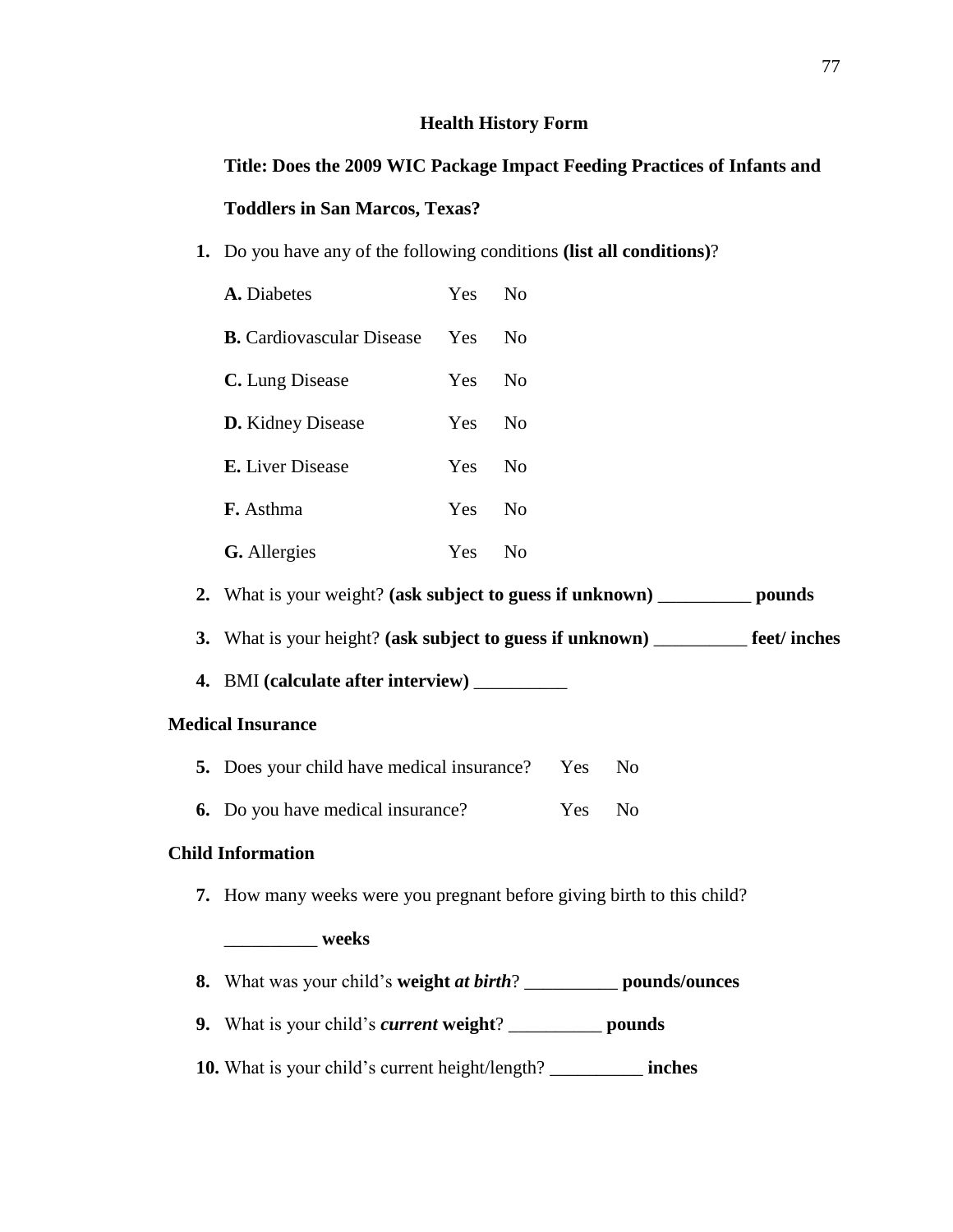**11.** Has your child been sick in the past 2 weeks? Yes No

**12.** Does your child have any dietary restrictions or any special dietary needs?

Yes No

**12.a.** Have any of the following foods caused a problem for your child **(read all categories)**?

**1.** Cow's milk, other dairy products (including formula made with cow's milk) Y N

**2.** Soy milk or other soy foods (including infant formula made with soy) Y N

**3.** Eggs Y N **4.** Peanuts, peanut butter, or peanut oil Y N **5.** Nuts (such as almonds, pecans, walnuts)  $Y \times N$ **6.** Sesame seeds, tahini, or sesame seed oil Y N **7.** Fish, shellfish, or other seafood Y N **8.** Beef, chicken, or turkey  $Y \quad N$ **9.** Wheat, gluten, or wheat starch  $Y \times N$ **10.** Other grain or cereal (such as oats, barley) Y N **11.** Fruit or fruit juice  $Y \times N$ **12.** Vegetable Y N **13.** Other foods \_\_\_\_\_\_\_\_\_\_\_\_\_\_\_\_\_\_\_\_ **(specify)**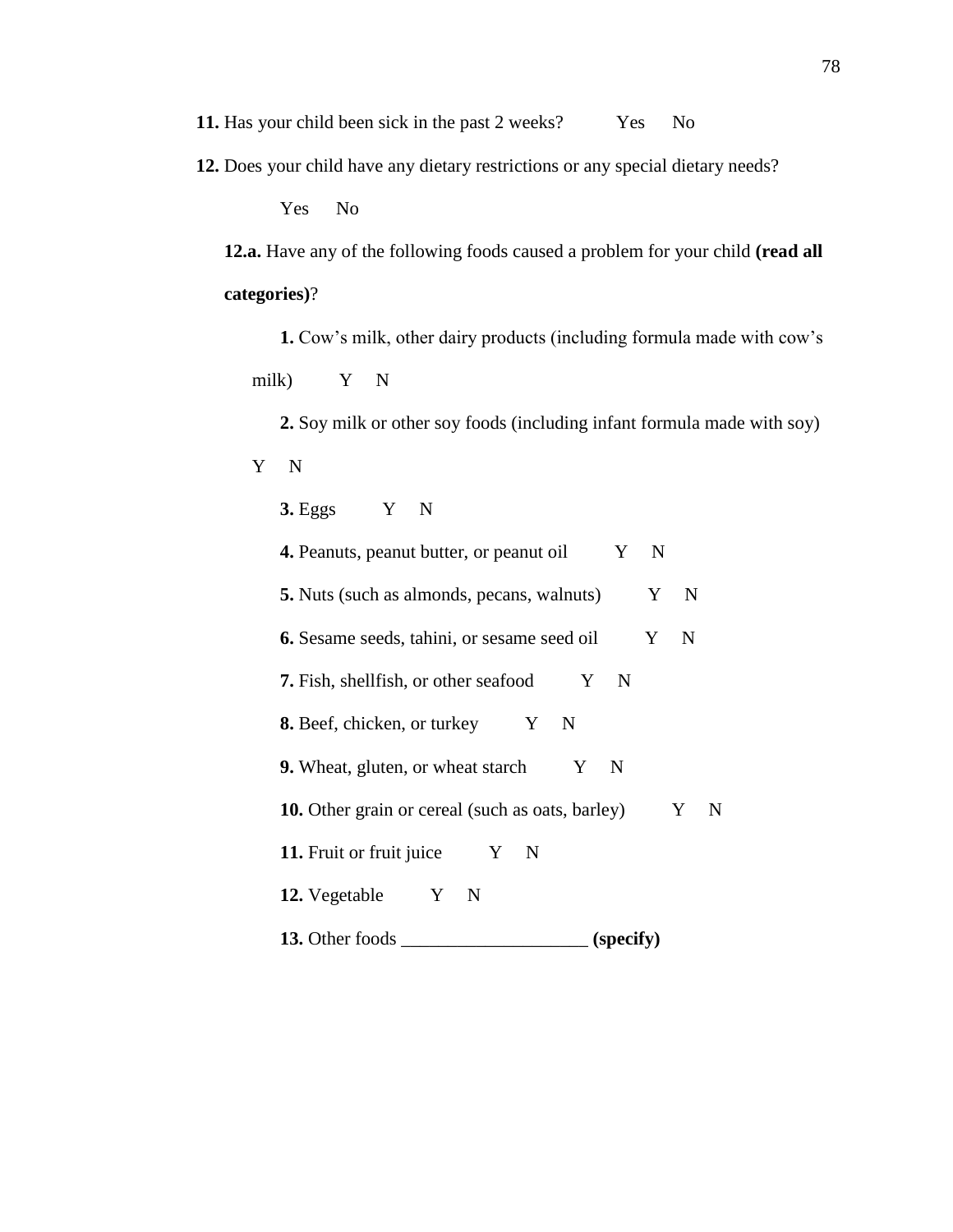# **Screening Form**

# **Evaluation of Feeding Patterns of Infants and Toddlers in WIC in San Marcos,**

# **Texas – PART II**

# *To be completed by recruiter/interviewer in person at WIC or during a phone call*

# *You will be contacted in the next couple days by telephone.*

When is the best day and time of the day to reach you? days \_\_\_\_\_\_\_\_\_\_\_\_\_\_\_\_\_\_\_\_\_\_

time \_\_\_\_\_\_\_\_\_\_\_\_\_\_\_\_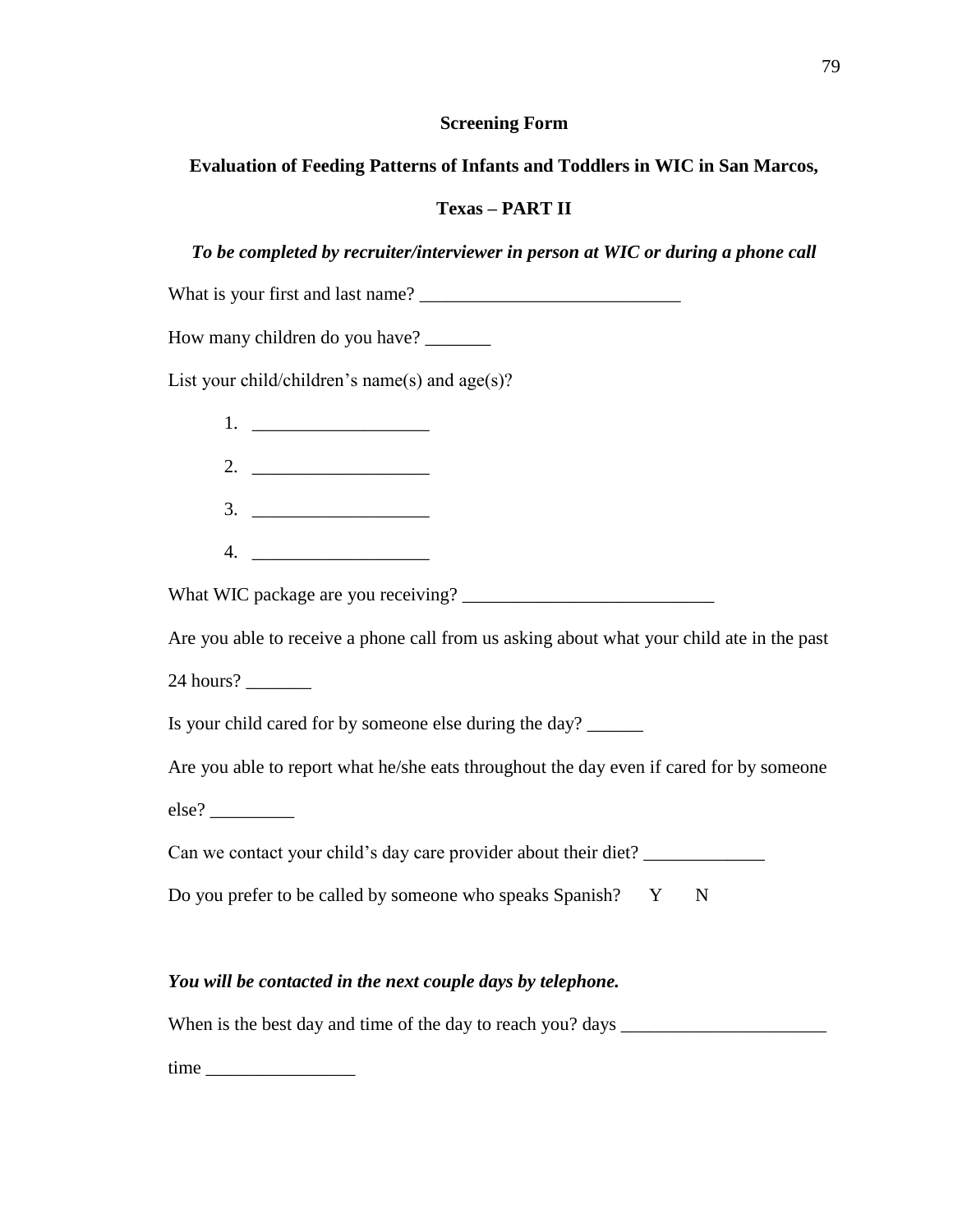| What phone number can we reach you at?              |            |            |
|-----------------------------------------------------|------------|------------|
| What address would you like your gift card sent to? |            |            |
|                                                     |            |            |
|                                                     |            |            |
|                                                     |            |            |
| <b>Child to be studied:</b> Name                    | Age $\_\_$ | <b>Sex</b> |

 $\qquad \qquad$  D.O.B.

*Thank you for your time and contribution to this research study!*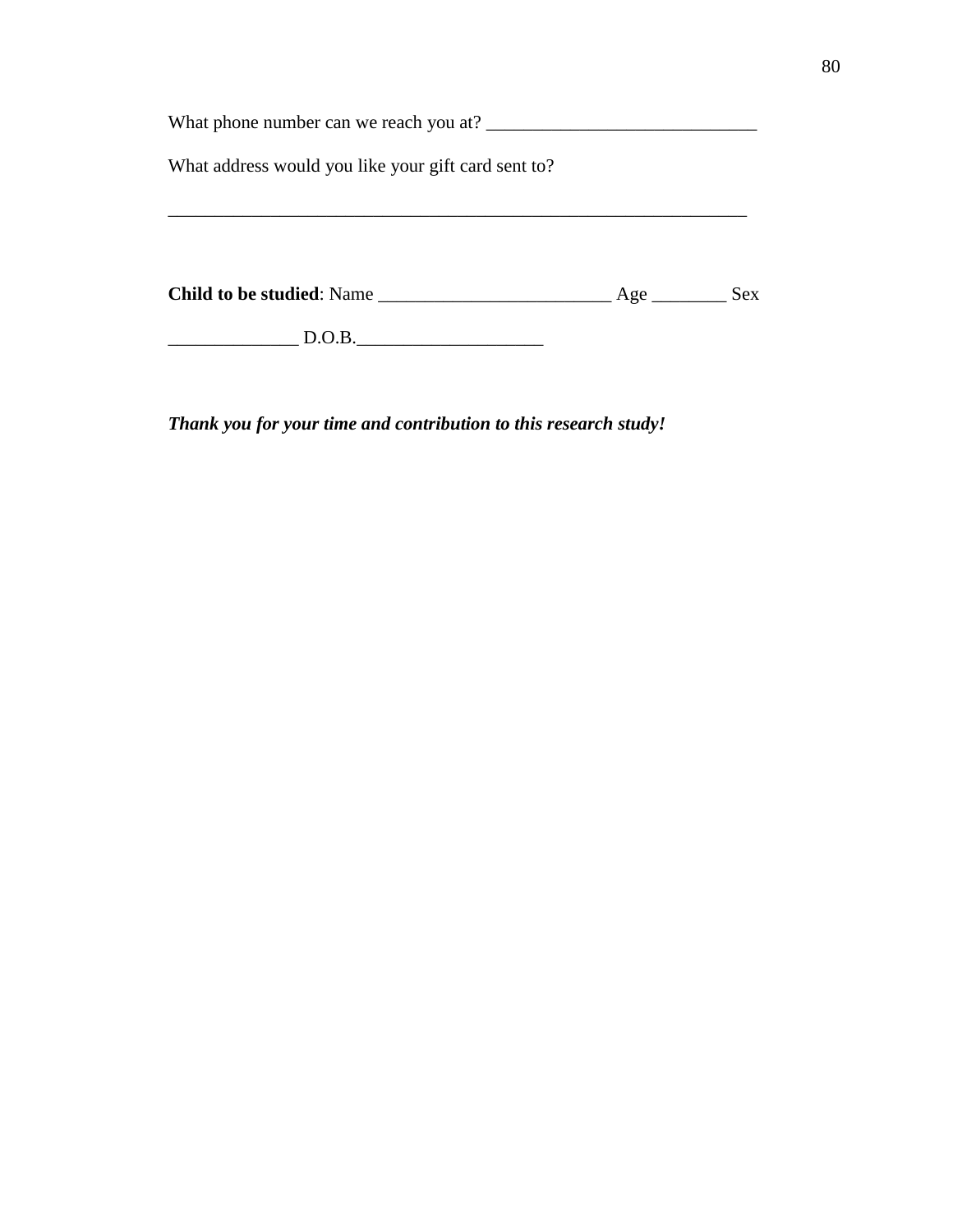### **Consent Form to Participate in Research**

# **Title: Evaluation of Feeding Patterns of Infants and Toddlers in WIC in San**

**Marcos, Texas – PART II**

# **Principal Investigator and Contact Information:**

*Texas State University – Department of Family & Consumer Sciences*

Dr. Sylvia Crixell, Professor

Phone: 512-245-2155 Email: [scrixell@txstate.edu](mailto:scrixell@txstate.edu)

Dr. BJ Friedman, Professor

Phone: 512-245-2155 Email: bf04@txstate.edu

Amanda Reat, Graduate Student

Phone: 512-245-2155 Email: ar1697@txstate.edu

## **Information**

This form gives you information about the research. Please read this form and ask questions about anything you do not understand. Please ask questions before deciding if you would like to help in this research study. You will get a copy of this form.

## **Why we are asking you to help in this study:**

We are asking you to help in a research study because:

You are the mother of at least one child between the ages of 4 months and 2 years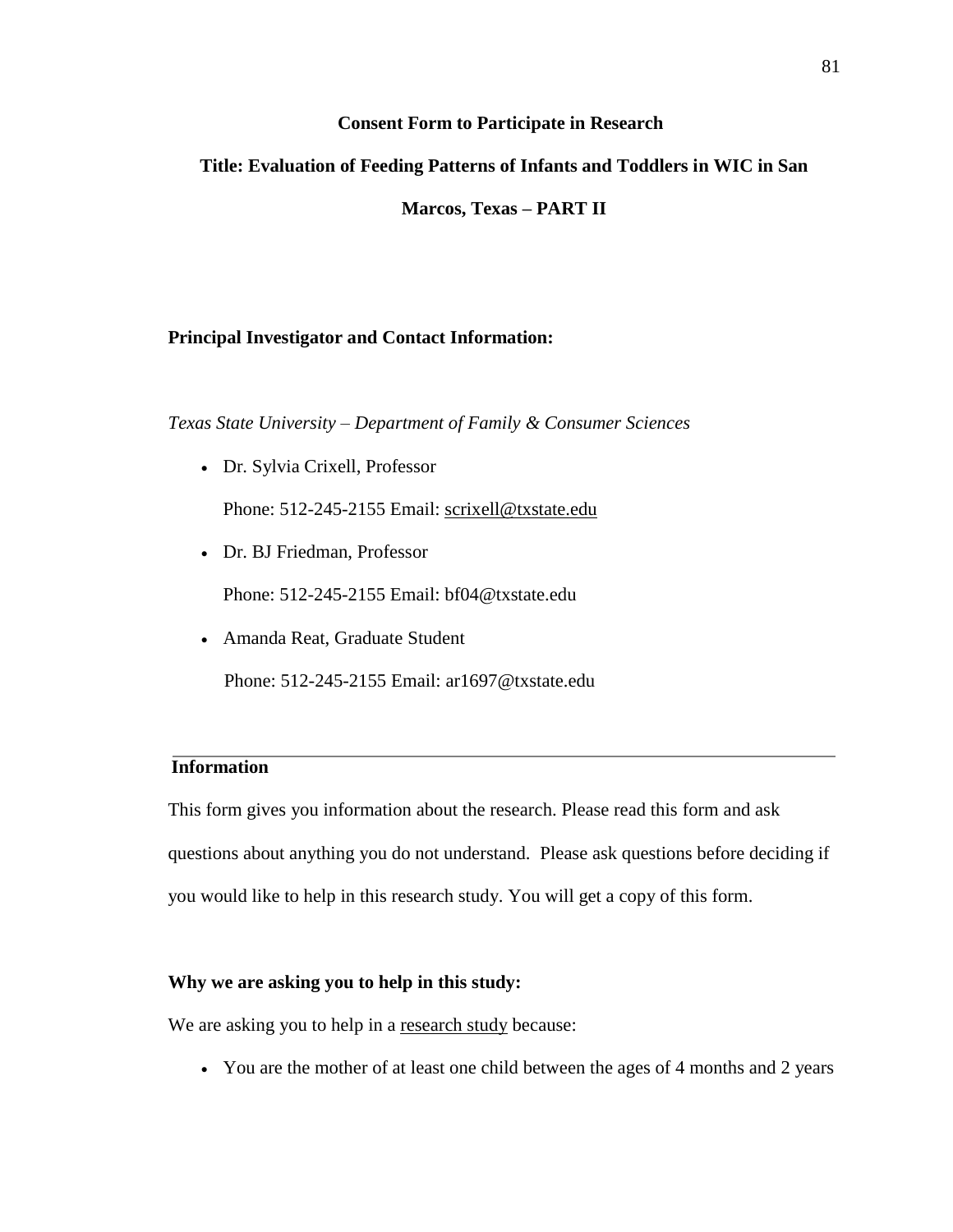You use the WIC services in San Marcos

Your participation in this study is voluntary – that means you are volunteering to help, and can leave the study at any time. Participation in this study will not affect your current or future services received from WIC.

### **Why are we doing this research study?**

The reason for this study is to learn about the way mothers feed their infants and toddlers in San Marcos, Texas.

#### **How many people will be involved?**

There will be about 130 people, all women with children who use WIC services in San Marcos, TX.

### **What will happen if you help us in this research study?**

- 1. We will call you on the telephone and ask  $40 70$  questions. It will take about  $45$ minutes. We will call you when it is a good time for you.
- 2. When we call you, we will ask you questions about the foods your child ate on the day before the interview. We will ask you to tell us everything your child ate and drank for 24 hours, and it will be important to try to remember exactly what and how much your child ate. We will give you a packet that will help you figure out portion sizes when you talk to us.
- 3. When we call you, we will ask you general questions about breastfeeding or formula feeding or the foods your child ate.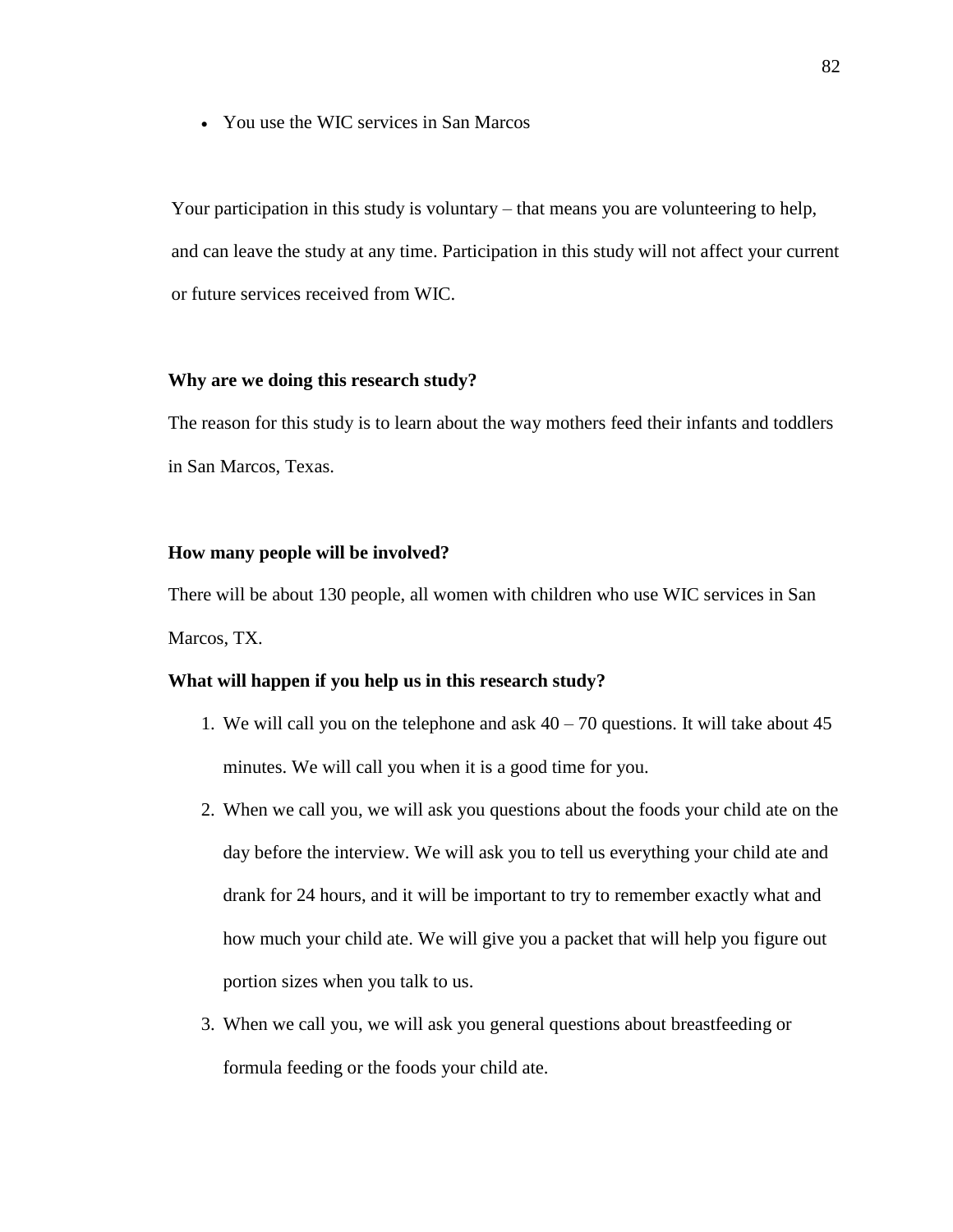- 4. When we call you, we will ask you questions about your personal and family medical history. For example, we will ask you about your child's medicines, vitamins, if your child has any food allergies. We will also ask about your family's health problems. We want to ask these questions to figure out the state of your health and the risk for disease. You do not have to answer any question(s), for any reason, if you do not want to.
- 5. When we call you, we will ask you questions about personal things like income and education level. You do not have to answer any question(s), for any reason, if you do not want to.

### **What are the possible risks?**

- There are no known risks in this study other than nervousness or slight anxiety in telling us your personal information.
- It is important to know that we are researchers from Texas State University, and are not affiliated with WIC.

## **What are the possible benefits to you or to other people?**

- The knowledge gained from this study will help us understand how young children are fed. Researchers do not know how many children are fed.
- If you are interested, you can receive a report after the study is completed. If you would like to receive this report, please check here: \_\_\_\_\_\_\_\_\_\_\_.
- If you are interested, we will call you by telephone to give you the results of this study.

## **How will we protect your privacy and your records?**

All the records and information we get from you in this study will be kept in a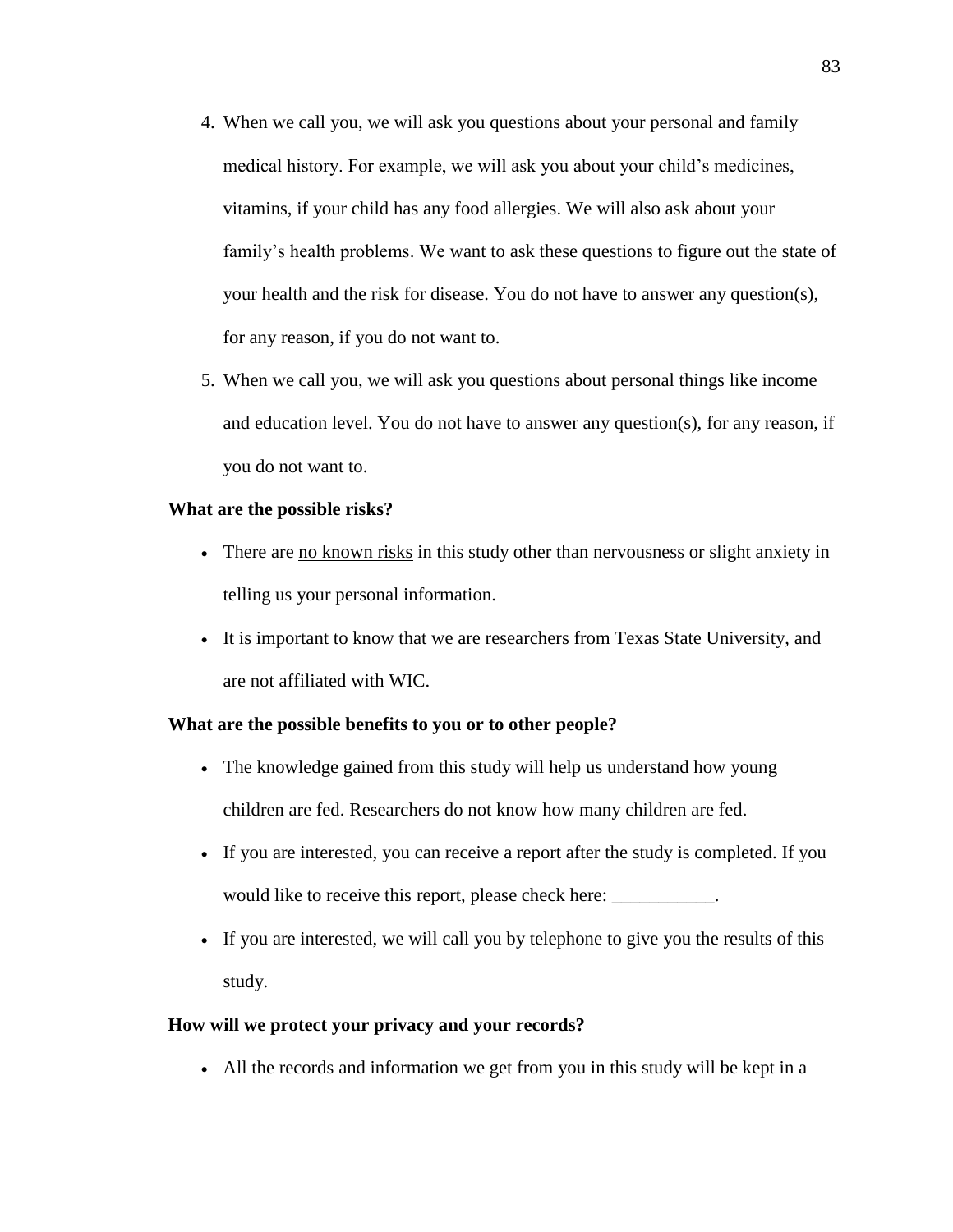locked file cabinet, in a locked room in the Family and Consumer Sciences Building at Texas State University. Only certain people will have keys to the file cabinets.

- All electronic information will be kept on a secure computer located within the Family and Consumer Sciences Building at Texas State University. A password must be used to access the information. Only certain people will have passwords to access the electronic data.
- Only certain people from Texas State University and the Institutional Review Board have the legal right to look at your records. These people must protect those records by law. Your records will not be released unless you give consent, and unless required by law or a court order.
- If the results of this research study are published or presented at a scientific meeting or with WIC, we will not identify any person who gave us their personal information*.*
- When the data is analyzed for research purposes, it will be shredded and discarded at Texas State University.

#### **Will the researchers get anything from your help in this study***?*

The researchers will not benefit from the study except to publish or present the results.

#### **Will you receive compensation for your participation in this study?**

After the phone call, you will receive a \$10 gift certificate to the HEB grocery store. It can be used at any HEB location.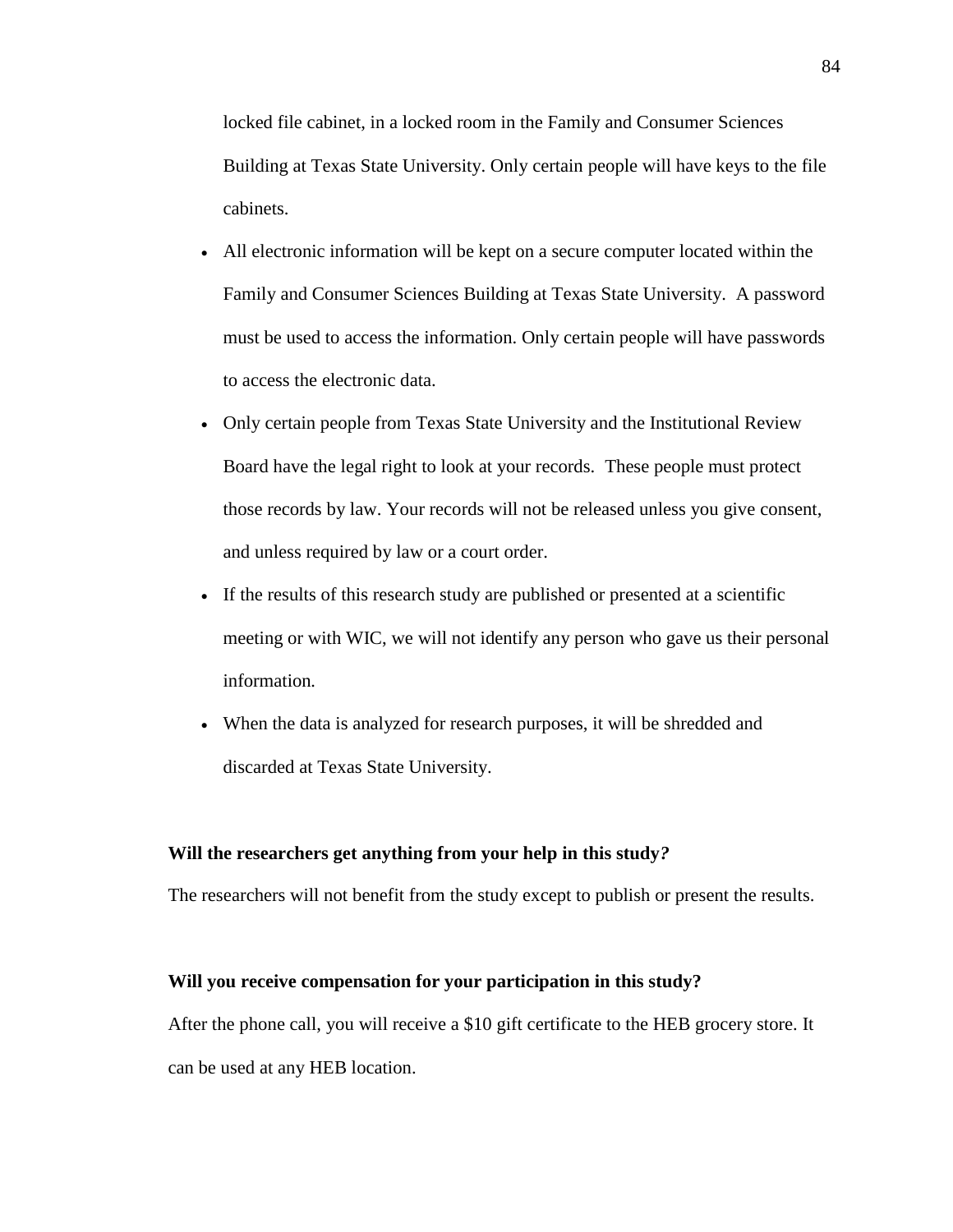### **If you have any questions about this study**

- Call Dr. Sylvia Crixell at 512-245-2482.
- If you have any questions about your rights in this research study, you may call the Department of State Health Services Institutional Review Board #1 Office at 1-888-777-5037.

## **What if you don't want to continue in the study?**

- If you decide to help in this study, it is on a volunteer basis.
- You have the right to refuse to be in this study.
- You can stop at any time after giving your consent. This decision will not affect in any way your current or future status with WIC or Texas State University.
- The study investigator may stop you from taking part in this study at any time if they decide it is in your best interest, or if you do not follow study instructions.

## **We will give you a copy of this consent form to keep.**

## **If you're willing to volunteer for this research, please sign below.**

### **Statement of Consent:**

I have read the above information and clearly understand my role as a participant in the study. I have asked questions and have received answers. I, \_\_\_\_\_\_\_\_\_\_\_\_\_\_\_\_\_\_\_\_ consent to participate in the study.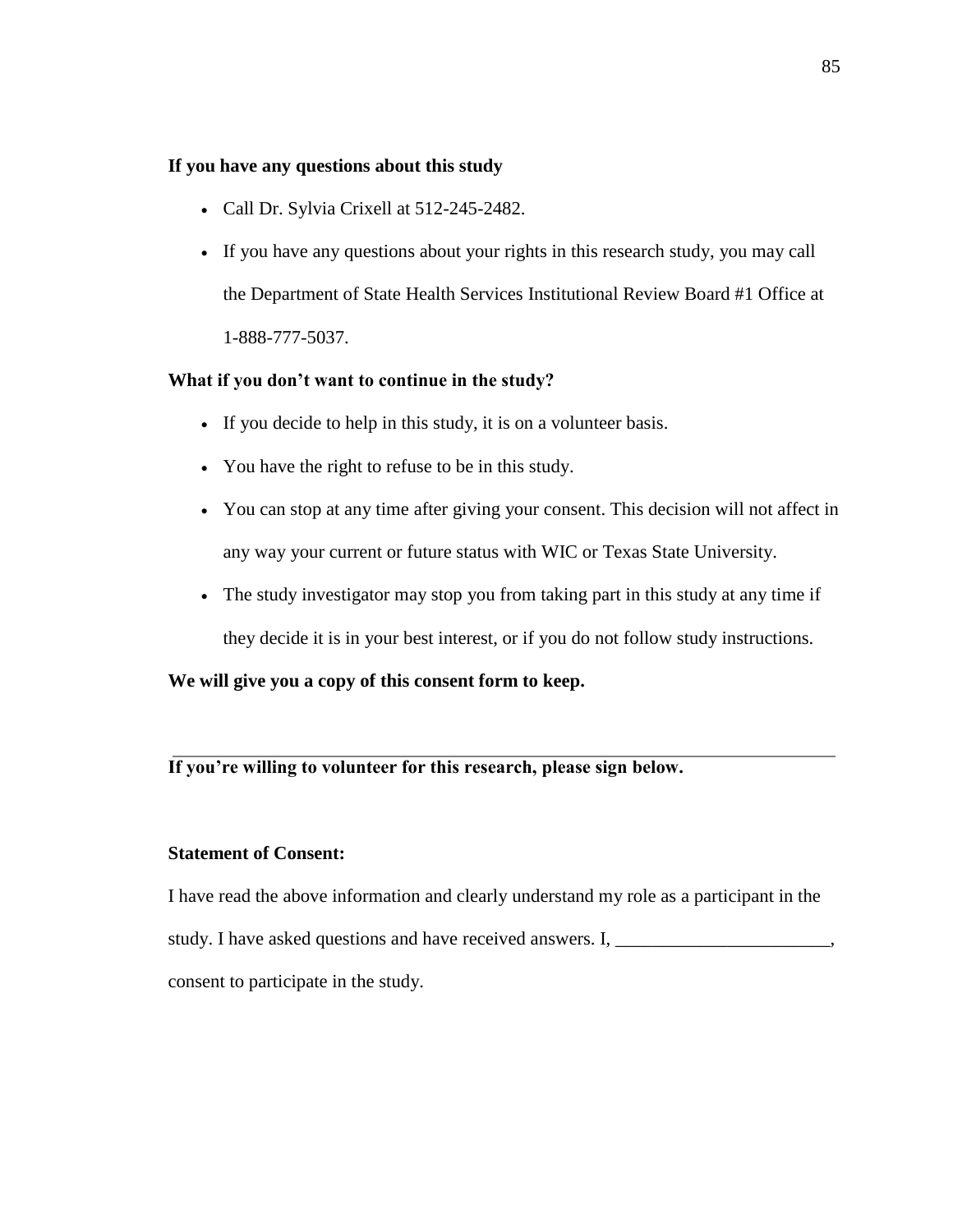| Signature: | Date: |
|------------|-------|
|            |       |
|            |       |

| Signature of Investigator: |  |
|----------------------------|--|
|----------------------------|--|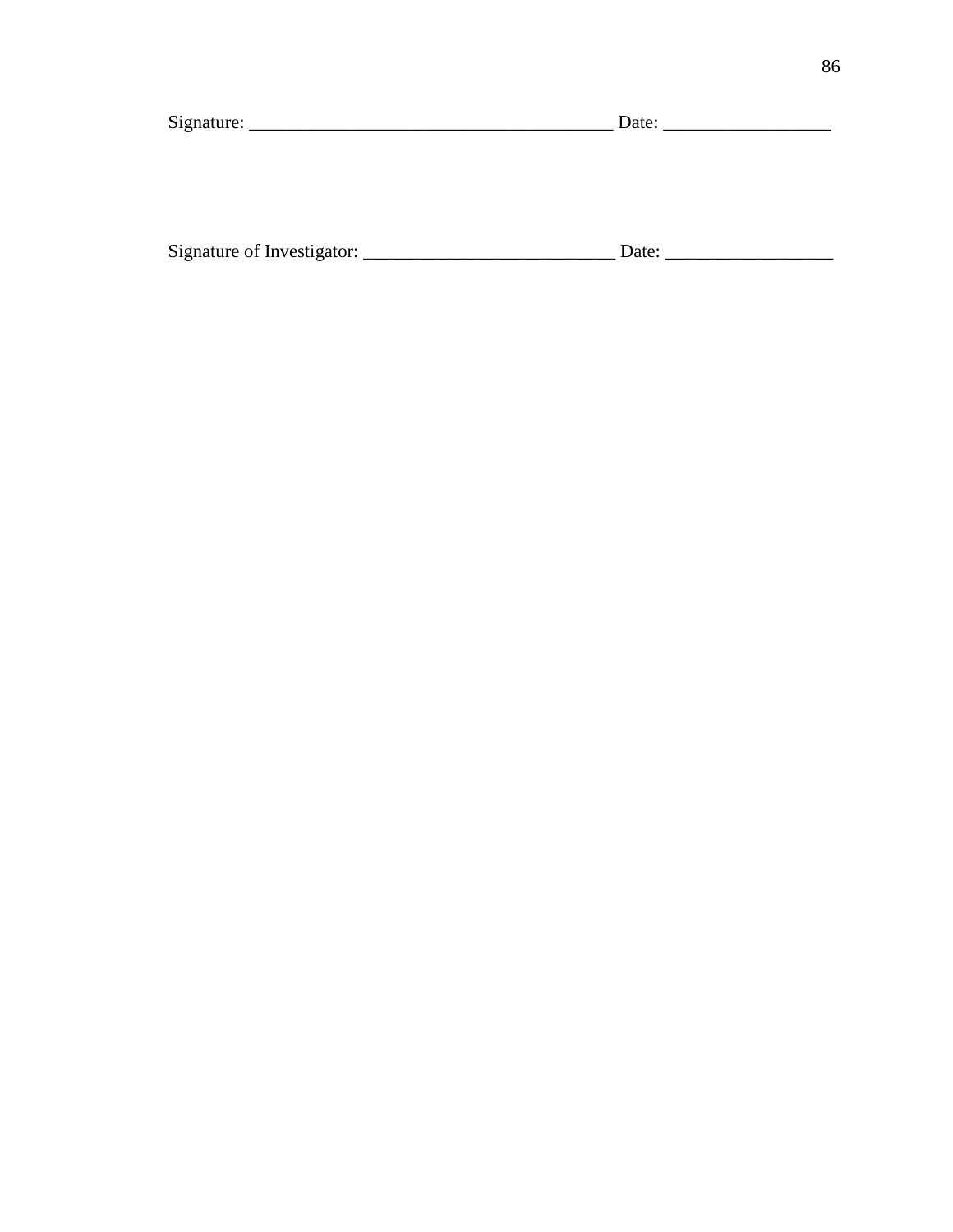## **Funds Form**

Department of Family & Consumer Sciences

College of Applied Arts

Texas State University-San Marcos

Distribution of Payment

Complete following section during recruiting:

By signing this form and accepting this payment, I verify that I am not an employee of Texas State University-San Marcos.

By signing this form I am acknowledging that upon completion of the phone call, I will receive payment of \$10.00 from Dr. Sylvia Crixell, from the Department of Family & Consumer Sciences, as compensation for participation in research.

I also understand and acknowledge that should I receive a total of \$600 in incentive pay for participating in other research projects offered through Texas State it will be reported to the Internal Revenue Service and a 1099 form will be issued.

\_\_\_\_\_\_\_\_\_\_\_\_\_\_\_\_\_\_\_\_\_\_\_\_\_\_\_\_\_\_\_\_\_\_\_\_\_\_\_\_\_\_\_\_\_\_\_\_\_\_\_\_\_\_\_\_\_\_\_\_\_\_\_\_\_\_\_\_

\_\_\_\_\_\_\_\_\_\_\_\_\_\_\_\_\_\_\_\_\_\_\_\_\_\_\_\_\_\_\_\_\_\_\_\_\_\_\_\_\_\_\_\_\_\_\_\_

Printed Name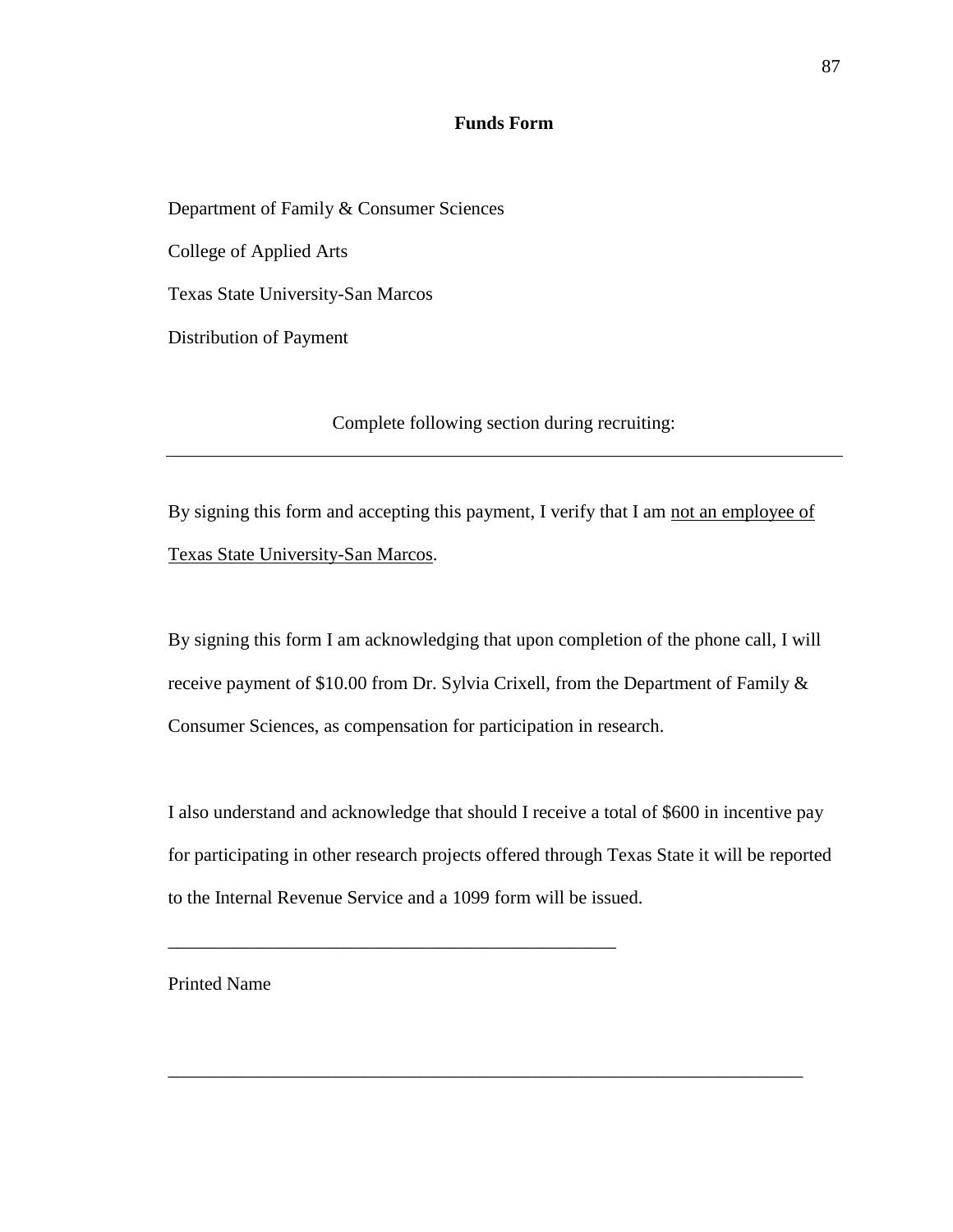Signature Date:

As a representative of this study, I am acknowledging that I distributed a payment of

\$10.00 to the above named participant.

\_\_\_\_\_\_\_\_\_\_\_\_\_\_\_\_\_\_\_\_\_\_\_\_\_\_\_\_\_\_\_\_\_\_\_\_\_\_\_\_\_\_\_\_\_\_\_\_\_\_\_\_\_\_\_\_\_\_\_\_\_\_\_\_\_\_\_\_

\_\_\_\_\_\_\_\_\_\_\_\_\_\_\_\_\_\_\_\_\_\_\_\_\_\_\_\_\_\_\_\_\_\_\_\_\_\_\_\_\_\_\_\_\_\_\_\_\_\_\_\_\_\_\_\_\_\_\_\_\_\_\_\_\_\_\_\_

Signature of Investigator Date:

Principal Investigator Date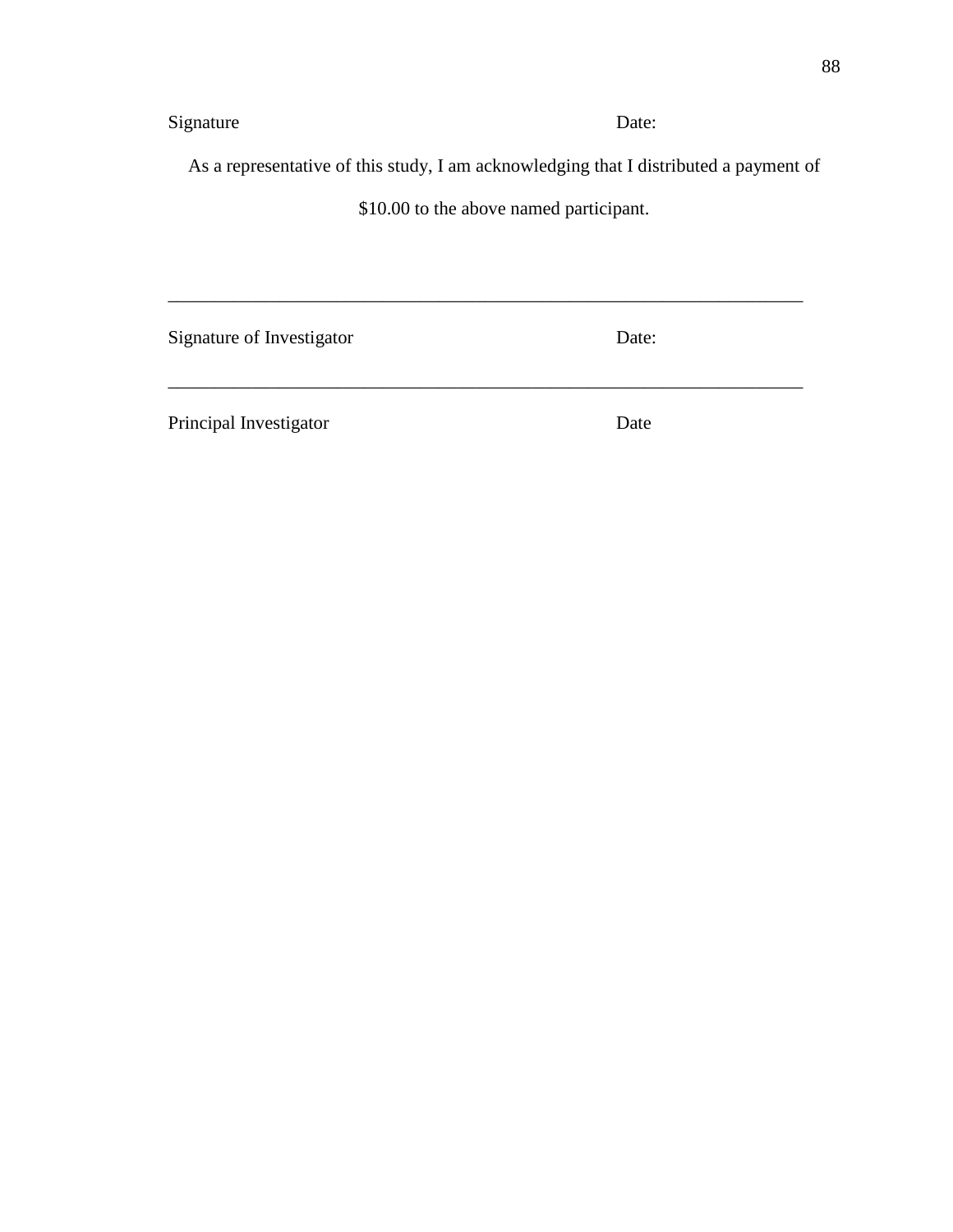### **Phone Interview Script**

"Hello (), my name is (). I'm calling about the study you agreed to participate in through the local WIC clinic. Is this a good time for you?"

*\*If it is not a good time, reschedule the call. Ask a time and day of the week it would be convenient to receive a call, and make sure you have the best phone number to use at that time.*

"How are things going today?"

*\*Pause, wait for their response, spend a minute or so to establish rapport, and proceed:*

"Thanks again for agreeing to participate in this study. There isn't much information known about what babies and toddlers eat, and we hope this study will help a lot of kids and families. After we complete the call, I'll make sure we have your correct address, and your \$10 HEB card will go out to you today."

"Keep in mind that your participation is totally voluntary, and that all the information you give is completely private. This study is separate from WIC, and no one there will know about the answers you give today."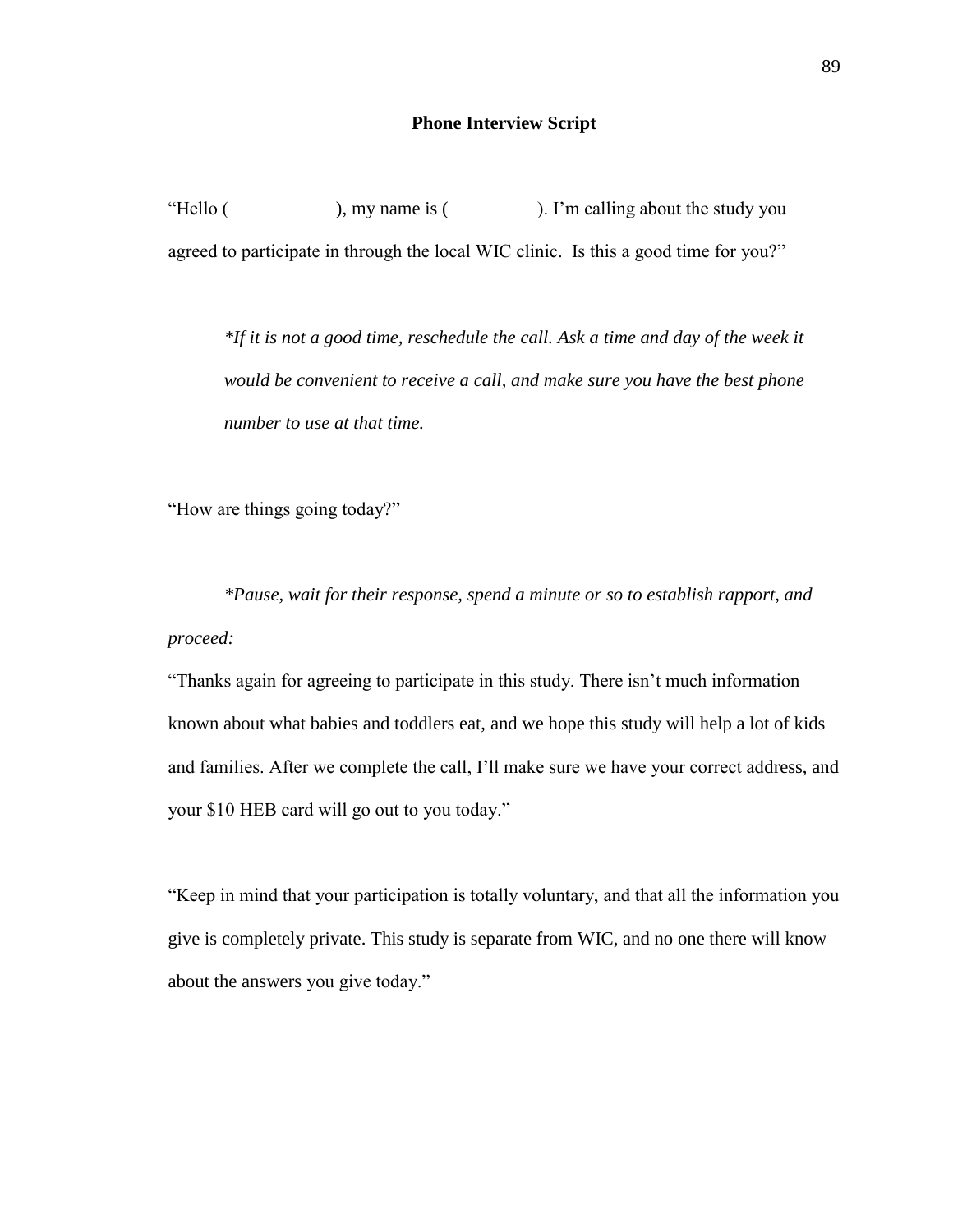"For this interview, we want to ask about your ( *age of child*)-old child. That child's name is (
i.e.  $\frac{1}{2}$ ), is that correct?"

"During this part of the call, I'm going to be asking you about what () ate and drank yesterday, and I'll enter the information in my computer. This is easy, because it's just about what (*he/she*) ate yesterday, and there are no right or wrong answers. Whatever (*he/she*) ate is okay. It's really important that you try to give complete and accurate answers so that our study gets information we can use. Do you have any questions for me?"

*\*Pause, wait for their questions, respond briefly, and then say:* "Feel free to ask questions at any time. Are you ready? I'm sure you'll do a great job of helping me!"

# **Recording the 24-hour Recall**

"What we'll do first is to make a list of the foods and beverages ( *child's name*) had from midnight of the day before yesterday, which was (*day of the week*), until 12 pm last night. Were you with ( *child's name*) during that whole time yesterday?"

*\*If someone else provided childcare for part of the time during the 24-hour recall period, say:*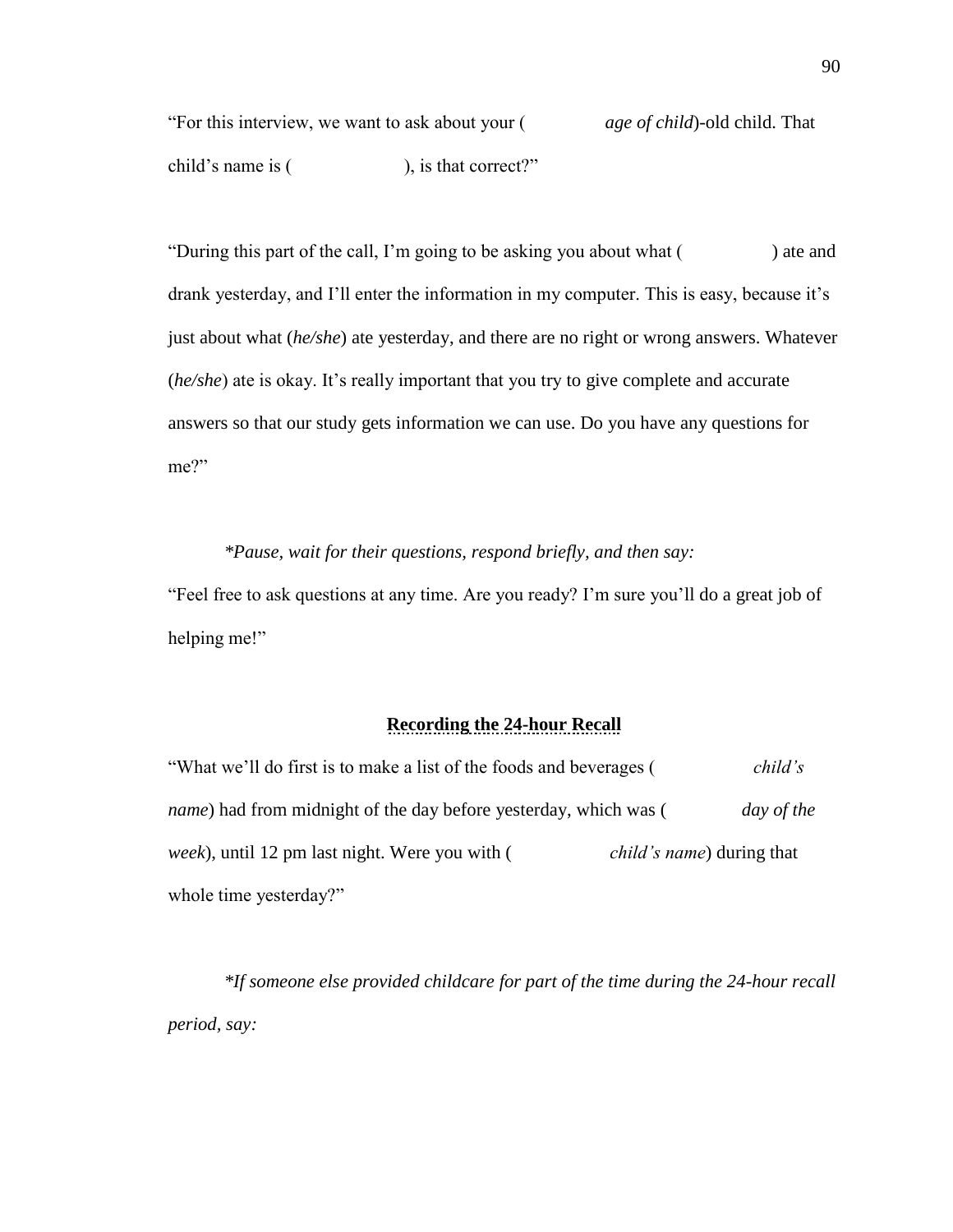"Would it be okay if we called ( *childcare provider name*) to find out what ( *child's name*) ate and drank during that time?"

*\*After receiving their permission to call, record the childcare provider's contact information and make a note of the time(s) the child was in their care.*

"Okay, now we will record the list of all the things (*he/she*) ate and drank yesterday. This includes all meals, snacks, beverages, breastfeeding, and tap water, as well as tastes or samples of foods. It's really easy to forget little snacks and drinks, so try to pay special attention to remembering things like juice, fruit, or crackers that you gave between meals."

"I'll need you to tell me about what time your child had each item. For example, 'At 6am (*he/she*) had this, and at 8 am (*he/she*) had that.' We'll make a general list at first, and then we'll go back and fill it in with more detail. Then we'll go through the list once more to make sure we haven't missed anything."

## **Explaining the Food Amounts Booklet**

"We have some ways to help estimate the amounts of food your child had yesterday, and I want to take a minute to explain them to you."

"We'll mostly use the Food Amounts Booklet that you got at WIC when you signed up. Do you have the booklet with you?"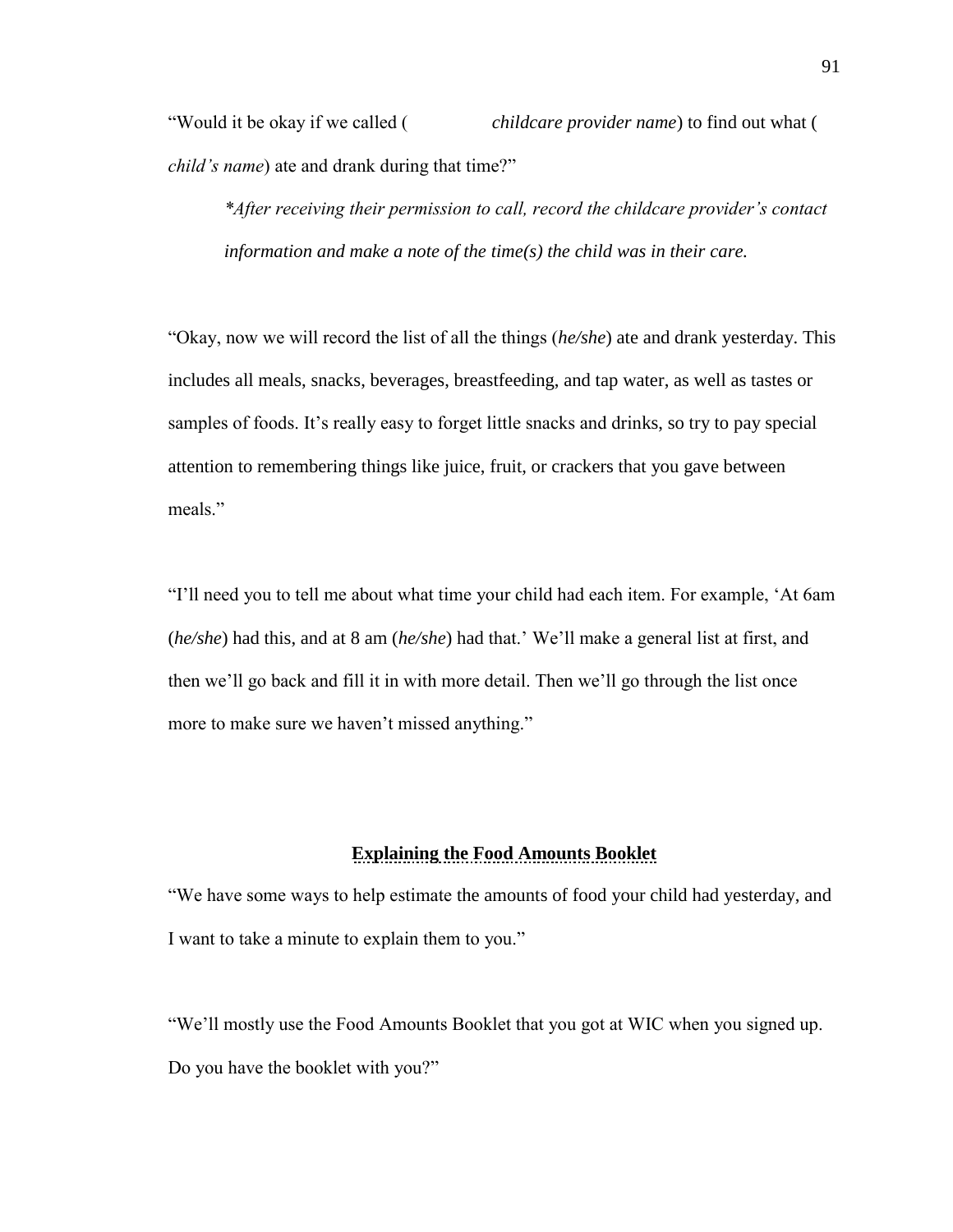### *\*When they have the booklet with them, say:*

"These drawings will help estimate the amounts of foods and beverages your child had yesterday. For instance, on page 2, you can use the graph paper to tell me how big a square or rectangular food was, like a brownie, a cracker, or a piece of cake."

"There are also pages for circles and other shapes that we can use as necessary, for things like tortillas or slices of pizza."

"Page 5 will help you tell me how tall a food was, like a pancake or a cookie."

"Pages 6 and 7 show how to estimate amounts of things that come in spoonfuls, like jelly, peanut butter, or sugar. You can see the difference between a level spoonful and a heaping spoonful, for instance."

"Page 8 shows measuring cups.

"Starting on page 9, you can see different sizes of drinking glasses and cups. First choose the size of cup or glass you used, and then think about how much was in the glass. For example, you might say, 'Yesterday my child had milk in a glass about like C3 and it filled the glass to Line D.'"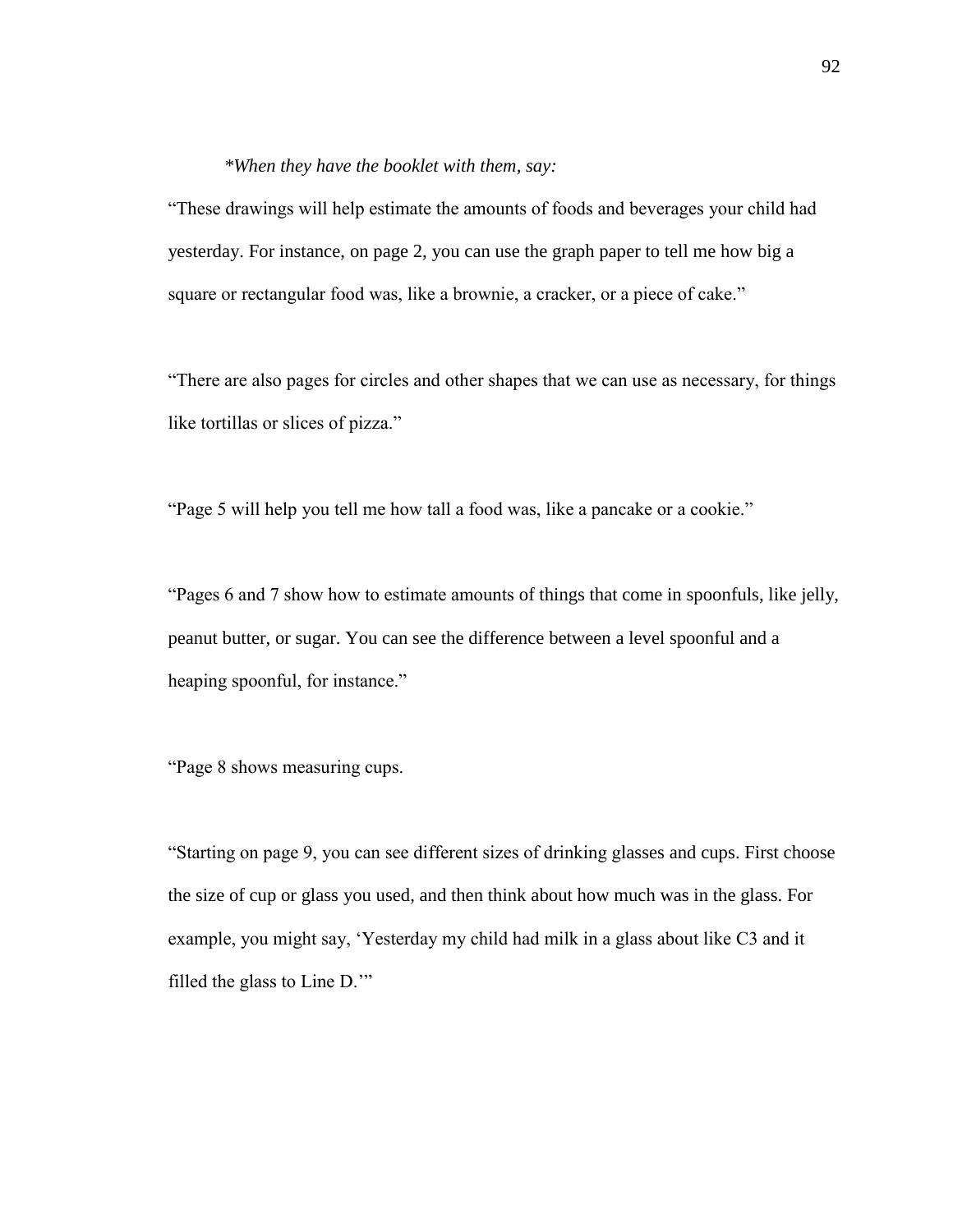"Then there are some pictures of typical servings of foods that are served in mounds or scoops, like mashed potatoes or refried beans, and you just tell me the number that looks like the amount you served."

"There are also pictures of bowls that we can use. As you see on pages 17 and 18, Bowl 1 is very small and might be used to give your child their own serving of cereal or fruit. Bowl 4 might be used for foods that are often shared with others, like popcorn, chips, or salad. Just like with the cups, first tell me the size of bowl you used, and then choose the letter that shows how much you served your child."

"At the end are some drawings of cuts of meat, like a chicken leg or piece of fish. Just choose the one that looks most like what you served your child, and let me know how much of it (*he/she*) ate."

### *\*Reassure the participant by saying:*

"I will be helping you with describing amounts when we get to this part of the interview. Any questions?"

### *\*Respond to questions as needed before you get started.*

"Okay, let's begin! Take a moment to think about yesterday, what you did, where you went, and so forth. Thinking about yesterday and what you did can help you to remember when you ate or drank."

### **Entering the Quick List**

| "After 12 midnight on ( | <i>day of the week</i> ), the day before yesterday, when was |
|-------------------------|--------------------------------------------------------------|
| the first time (        | <i>child's name</i> ) had something to eat or drink?"        |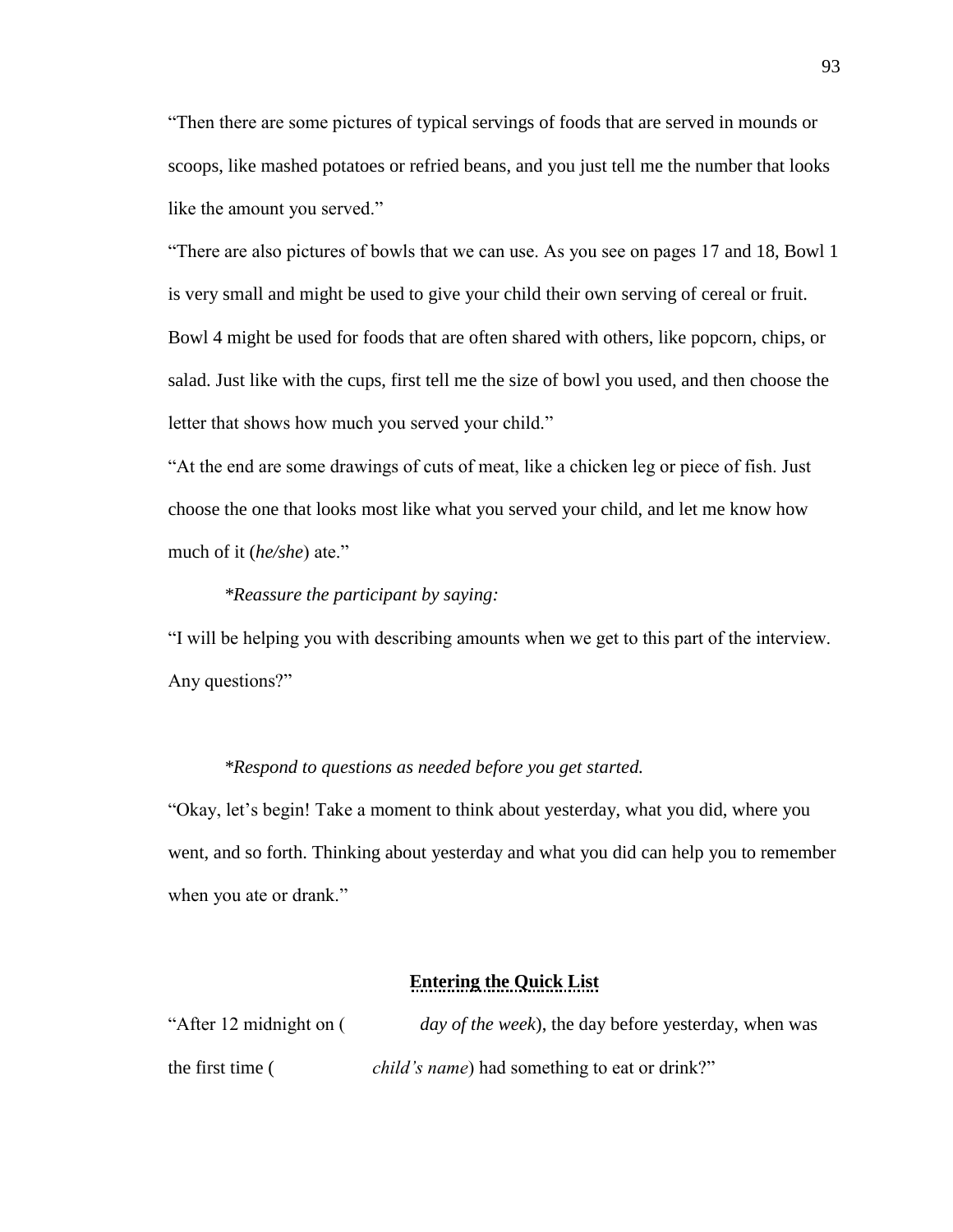*\*Wait for a response and as needed follow up with:*

"What did (*he/she*) have at that time?"

"Did (*he/she*) have anything else at that time?"

*\*Repeat until the client has listed all reported meals and snacks. After completing the Quick List, say:*

"Now we will review what we have so far."

# **Reviewing the Quick List**

"If you think of anything else your child ate or drank yesterday, or if I have missed anything, let me know."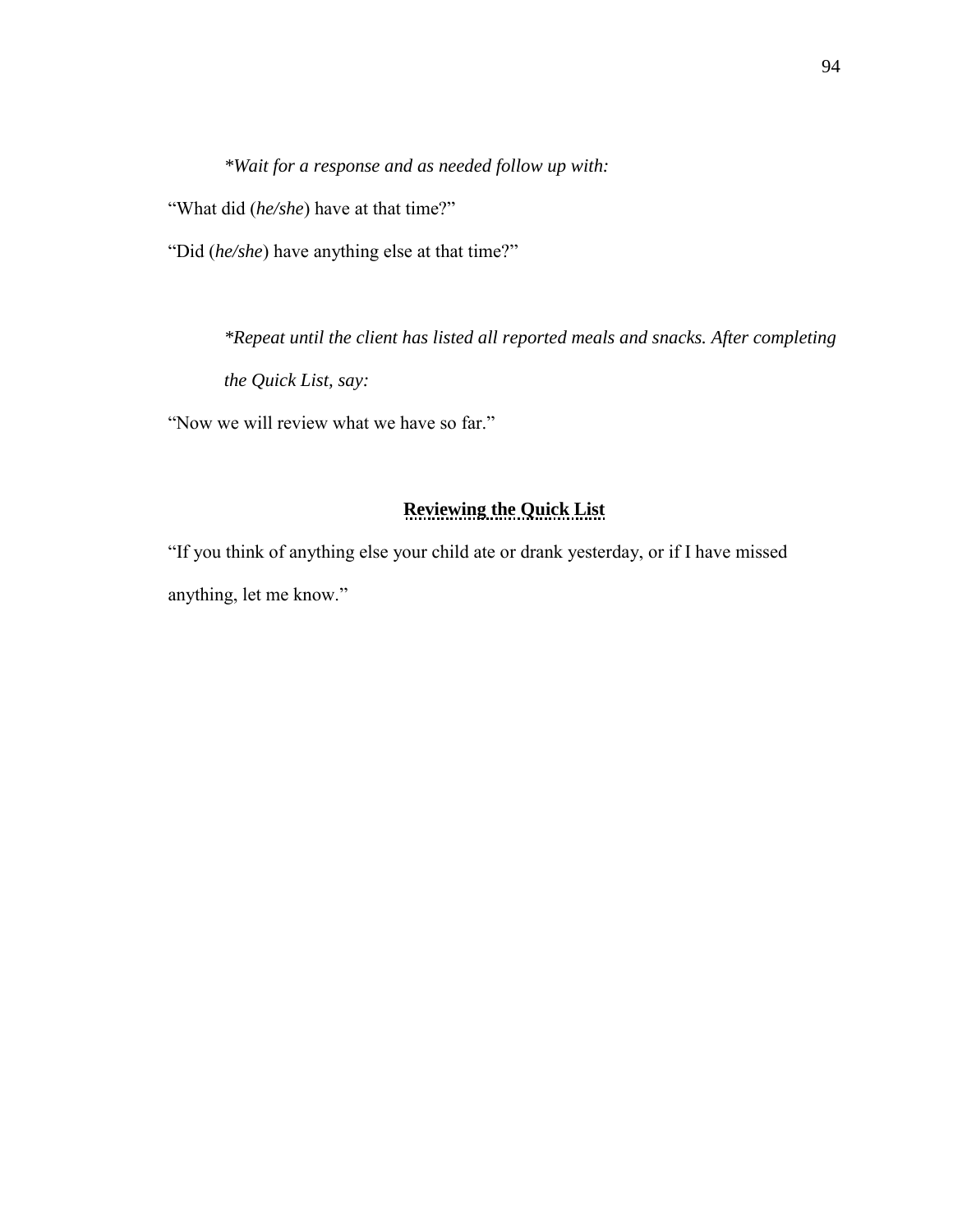#### **LITERATURE CITED**

- 1. Beauchamp GK, Mennella JA. Early flavor learning and its impact on later feeding behavior*. J Ped Gastroenter Nutr*. 2009;48:S25-S307.
- 2. Menella JA, Jagnow CP, Beauchamp GK. Prenatal and postnatal flavor learning by human infants. *Pediatrics*. 2001;107:e88-95.
- 3. Forestell CA, Mennella JA. Early determinants of fruit and vegetable acceptance. *Pediatrics.* 2007;120:1247-1254.
- 4. U.S. Department of Agriculture. Public law 108-265 108<sup>th</sup> Congress an Act. Available at http://www.fns.usda.gov/cnd/governance/legislation/historical/pl\_108- 265.pdf. Accessed on September 14,2011.
- 5. The Federal Register. 7 CFR Part 246: Special Supplemental Nutrition Program for Women, Infants and Children (WIC): Revisions in the WIC Food Packages; Interim Rule. Available at http://frwebgate.access.gpo.gov/cgi-bin/multidb.cgi. Accessed on September 15, 2011.
- 6. Siega-Riz AM, Deming DM, Reidy KC, Fox MK, Condon E, Briefel RR. Food consumption patterns of infants and toddlers: where are we now? *J Am Diet Assoc*. 2010;110(suppl 12):S38-51.
- 7. Ogden CL, Carroll MD, Curtin LR, Lamb MM, Flegal KM. Prevalence of high body mass index in US children and adolescents, 2007-2008. *JAMA*. 2010;303(3):242-249.
- 8. The Institute of Medicine. WIC food packages: time for a change. Consensus report. 2005.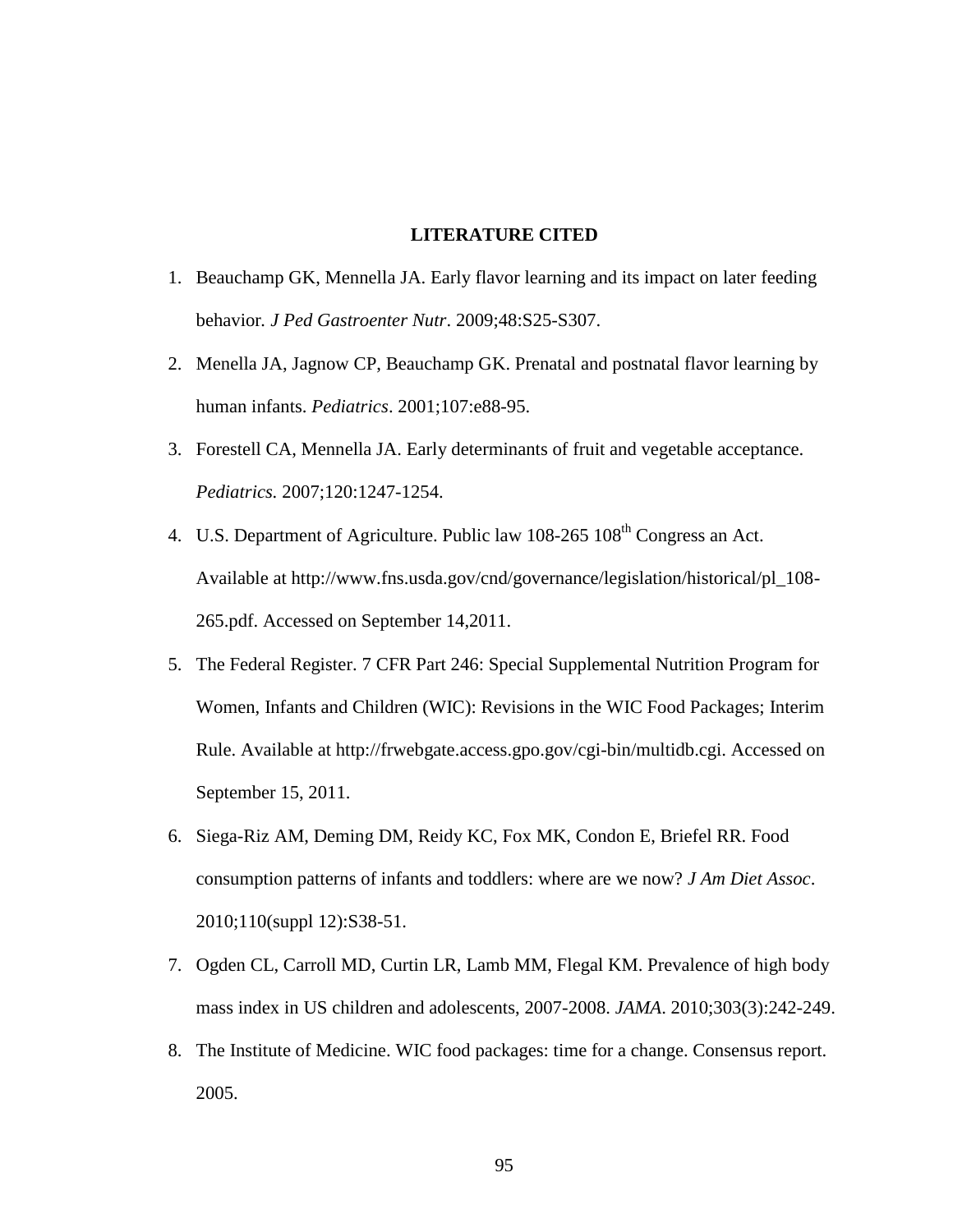- 9. Von Bank JA. The special supplemental nutrition program for women, infants, and children in San Marcos, Texas. Graduate thesis. 2009. Texas State University- San Marcos.
- 10. American Dietetic Association. Food and nutrition information you can trust. Available at http://www.eatright.org/Public/. Accessed on November 11, 2011.
- 11. Fox MK, Pac S, Devaney B, Jankowski L. Feeding infants and toddlers study: what foods are infants and toddlers eating? *J Am Diet Assoc*. 2004;104(Suppl 1):s22-30.
- 12. Oliveira V, Frazao E. The WIC program: background, trends, and economic issues, 2009 edition. USDA Economic Research Report. 2009;73:1-82.
- 13. Huh SY, Rifas-Shiman SL, Taveras EM, Oken E, Gilman MW. Timing of solid food introduction and risk of obesity in preschool-aged children. *Pediatrics*. 2011;127:e544-551.
- 14. Wagner CL, Greer FR. Prevention of rickets and vitamin D deficiency in infants, children, and adolescents. *Pediatrics*. 2008;122(5):1142-1152.
- 15. McCann JC, Ames BN. Is docosahexaenoic acid, and n-3 long-chain polyunsaturated fatty acid, required for development of normal brain function: An overview of evidence from cognitive and behavioral tests in humans and animals. *Am J Clin Nutr*. 2005;82:281-295.
- 16. U.S. Department of Agriculture (USDA). Dietary Guidelines for Americans 2010. Available at: www.dietaryguidelines.gov. Accessed August 27, 2011.
- 17. U.S. Department of Agriculture. Choosemyplate.com. Available at www.myplate.com. Accessed on November 11, 2011.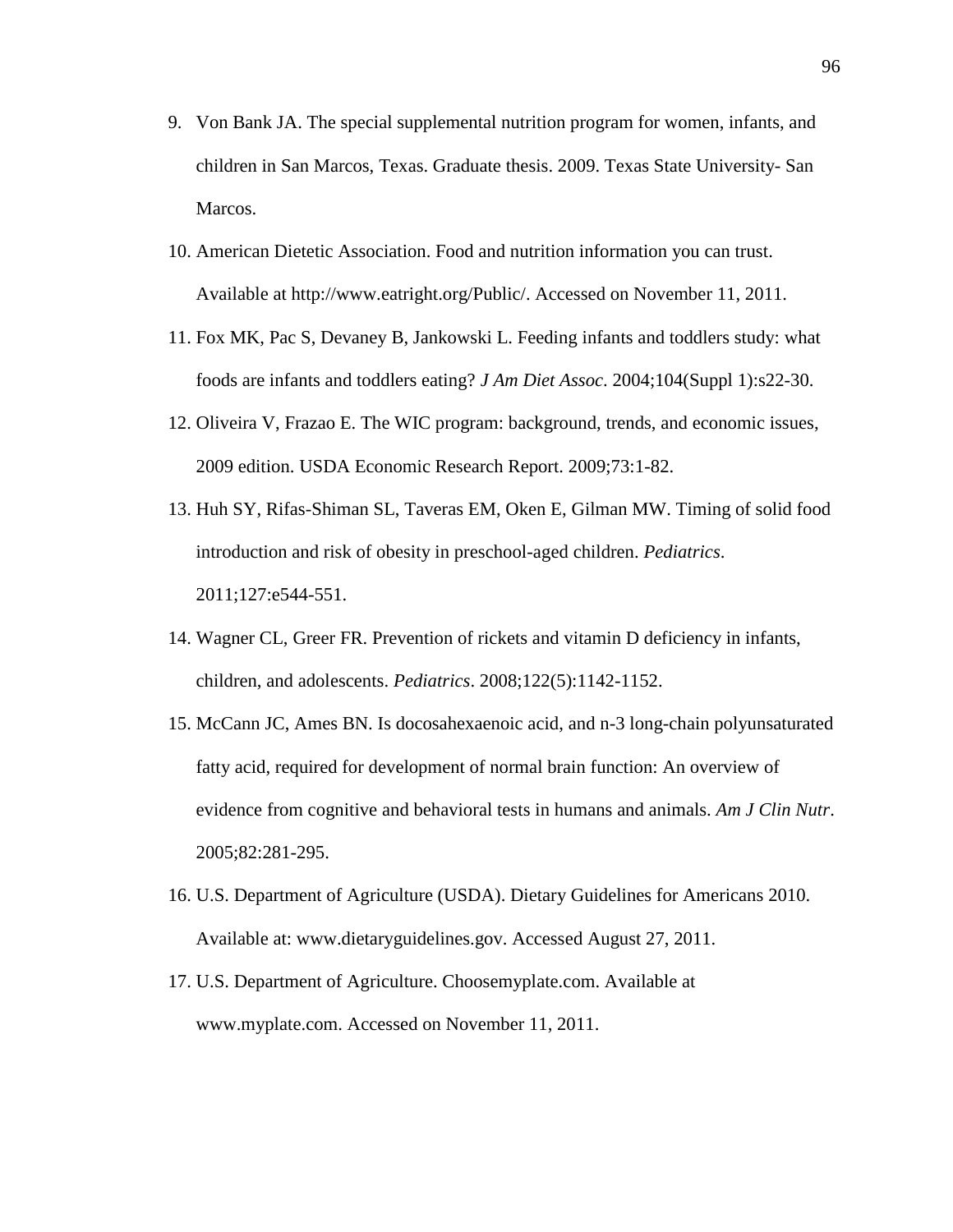- 18. Drewnoski A. Obesity and the food environment: dietary energy density and diet costs. *Am J Prev Med*. 2004;27(3s):154-162.
- 19. Lee YS. Consequences of childhood obesity. *Ann Acad Med Singapore*. 2009;38:75- 81.
- 20. Grummer-Strawn L, Mei Z. Does breastfeeding protect against pediatric overweight? Analysis of longitudinal data from the center for disease control and prevention pediatric nutrition surveillance system. *Pediatrics*. 2004;113:e81-e86.
- 21. Gillman MW, Rifas-Shiman SL, Camargo CA, Berkey CS, Frazier AL, Rockett HRH, Field AF, Coldizt GA. Risk of overweigth among adolescents who were breastfed as infants. *JAMA*. 2001;285:2461-2467.
- 22. Von Kries R, Koletzko B, Sauerwald T, Von Mutius E, Barnert D, Grunert V, Von Voss H. Breast feeding and obesity: cross sectional study. *BMJ*. 1999;319:147-150.
- 23. World Health Organization. Complementary Feeding: report of the global consultation: A summary of guiding principles. Available at: http://www.who.int/nutrition/publications/Complementary\_Feeding.pdf. Accessed September 6, 2011.
- 24. American Academy of Pediatrics. Breastfeeding and the use of human milk. *Pediatrics.* 2012;129(3):e827-841.
- 25. American Academy of Pediatrics Committee on Nutrition. The use and misuse of fruit juices in pediatrics. *Pediatrics.* 2001;107:1210-1213.
- 26. Wagner CL, Greer FR. Prevention of rickets and vitamin D deficiency in infants, children, and adolescents. *Pediatrics*. 2008;122(5):1142-1152.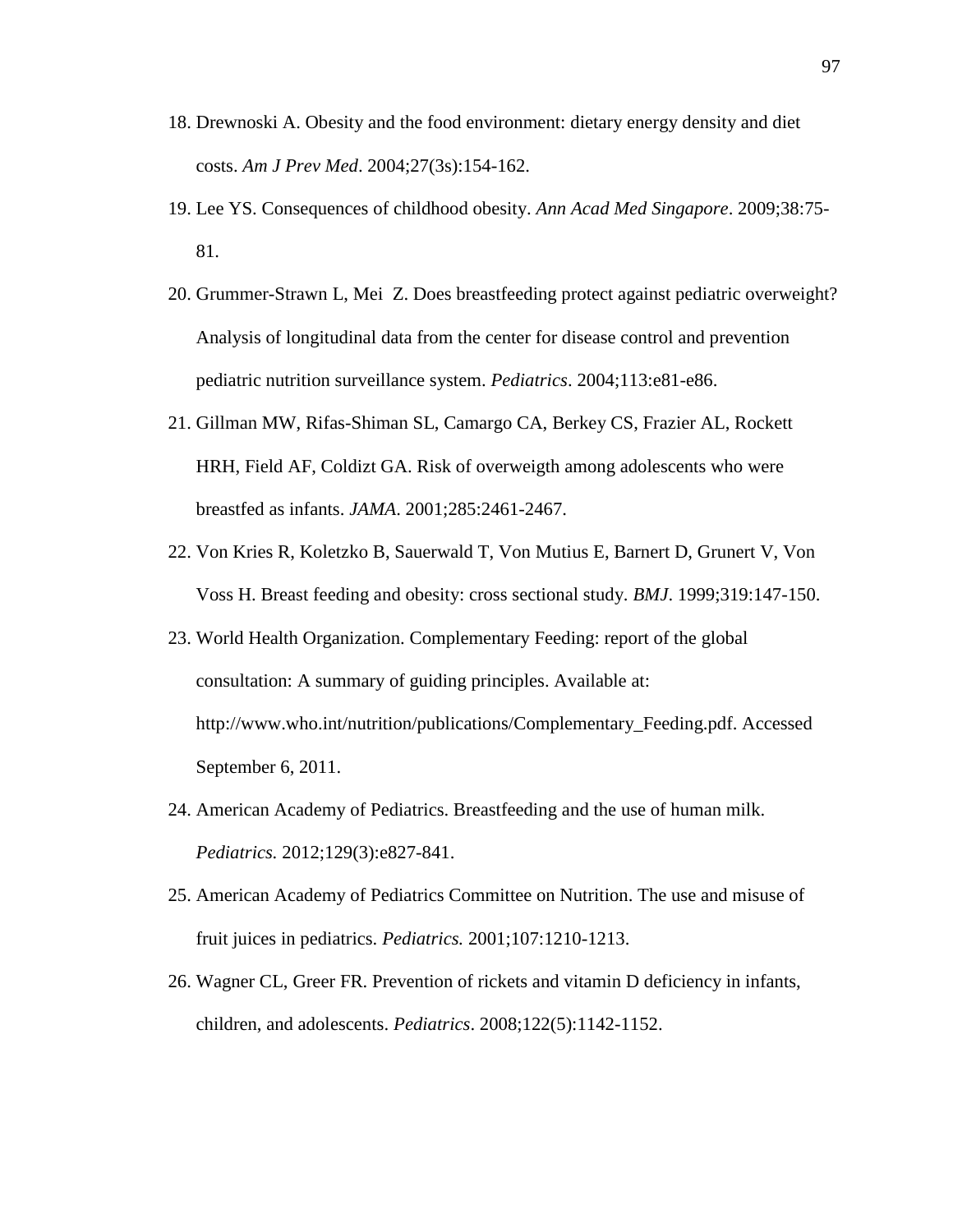27. Centers for Disease Control and Prevention. Nutrition for everyone: iron deficiency. Available at

http://www.cdc.gov/nutrition/everyone/basics/vitamins/iron.html#Iron%20Sources. Accessed on September 6, 2011.

- 28. Butte N, Cobb K, Dwyer J, Graney L, Heird W, Rickard K. The start healthy feeding guidelines for infants and toddlers. *J Am Diet Assoc.* 2004;104(3):442-454.
- 29. Centers for Disease Control and Prevention. Iron and iron deficiency. Available at: http://www.cdc.gov/nutrition/everyone/basics/vitamins/iron.html. Accessed on September 6, 2011.
- 30. Lozoff B, Wolf AW, Jimenez E. Iron-deficiency anemia and infant development: effects of extended oral iron therapy. *J Pediatr*. 1996;129(3):382-389.
- 31. Shafir T, Angulo-Barroso R, Su J, Jacobson SW, Lozoff B. Iron deficiency anemia in infancy and reach and grasp development*. Infant behav devel*. 2009;32:366-375.
- 32. Lozoff B, Jimenez E, Smith JB. Double burden of Iron deficiency in infancy and low socioeconomic status. *Arch Pediatr Adolesc Med*. 2006;160:1108-1113.
- 33. Akman M, Cebeci D, Okur V, Angin H, Abali O, Akman AC. The effects of iron deficiency on infants' developmental test performance. *Acta Paediatr*. 2004;93:1391- 1396.
- 34. Lozoff B. Iron deficiency and child development. *Food and Nutrition Bulletin*. 2007;28(4):S560-568.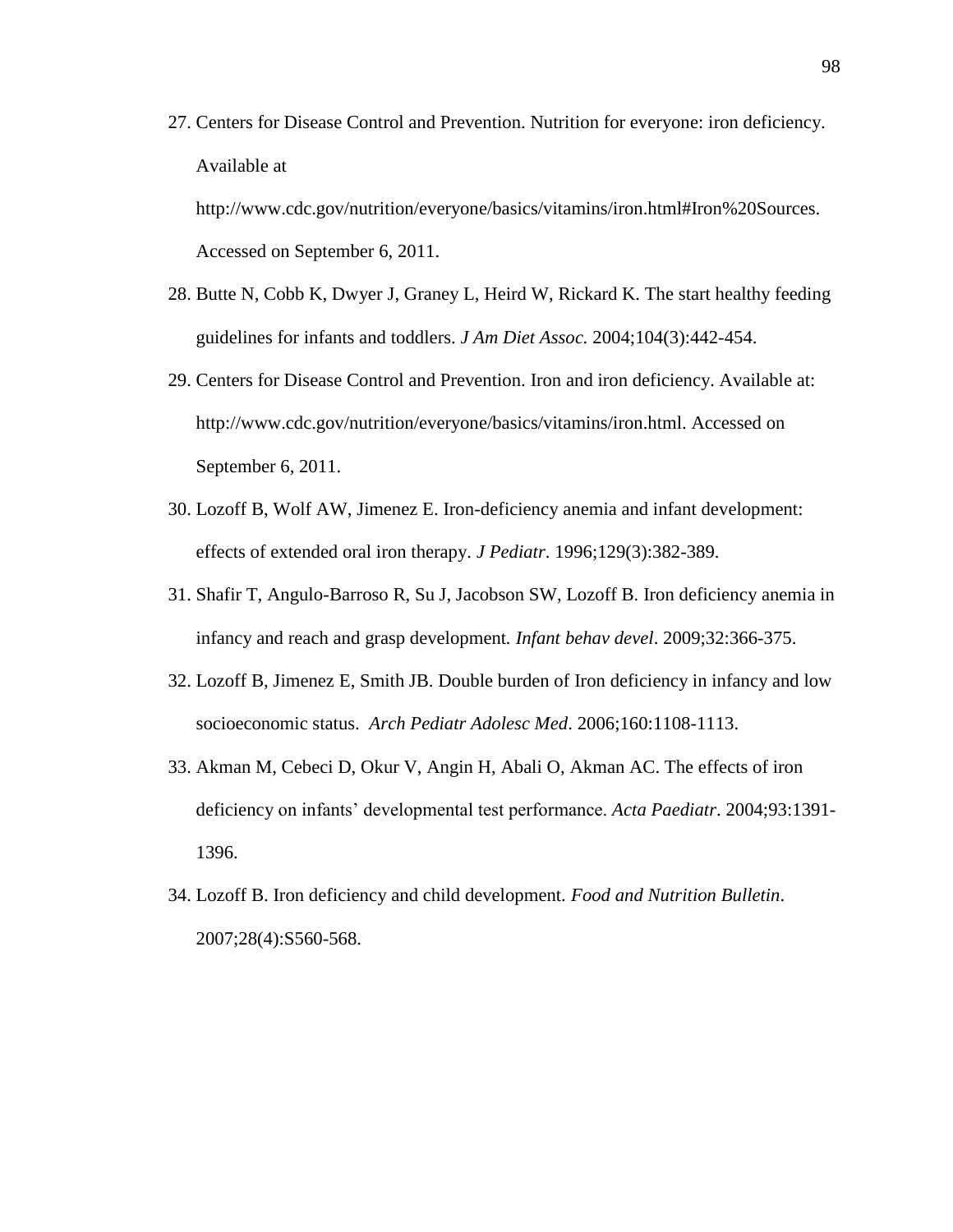- 35. Lukowski AF, Koss M, Burden MJ, Jonides J, Nelson CA, Kaciroti N, Jimenez E, Lozoff B. Iron deficiency in infancy and neurocognitive functioning at 19 years: evidence of long-term deficits in executive function and recognition memory. *Nutr Neurosci*. 2010;13(2):54-70.
- 36. World Health Organization. Nutrient adequacy of exclusive breastfeeding for the term infants during the first six months of life. Available at: http://whqlibdoc.who.int/publications/9241562110.pdf. Acessed on November 3, 2012.
- 37. Krebs NF, Westcott JE, Butler N, Robinson C, Bell M, Hambridge KM. Meat as a first complementary food for breastfed infants: feasibility and impact on zinc intake and status. *J Pediatr Gastroenerol Nutr*. 2006;42:207-214.
- 38. ESPGHAN Committee on Nutrition. Complementary feeding: a commentary by the ESPGHAN committee on nutrition. *J Pediatr Gastroenerol Nutr*. 2008;46(1):99-110.
- 39. Thacher TD, Fischer PR, Strand MA, Pettifor JM. Nutritional rickets around the world: causes and future direction. *Annals Tropical Paediatrics*. 2006;26:1-16.
- 40. Walker VP, Modlin RL. The vitamin D connection to pediatric infections and immune. *Pediatr Res*. 2009;65:106R-113R.
- 41. Hypponen E, Laara E, Reunanen A, Jarvelin MR, Virtanen SM. Intake of vitamin D and risk of type 1 diabetes: a birth-cohort study*. The Lancet*. 2001; 358(9292):1-8.
- 42. Perrine CG, Sharma AJ, Jefferds MED, Serdula MK, Scanlon KS. Adherence to vitamin D recommendations among US infants. *Pediatrics*. 2010;124:626-632.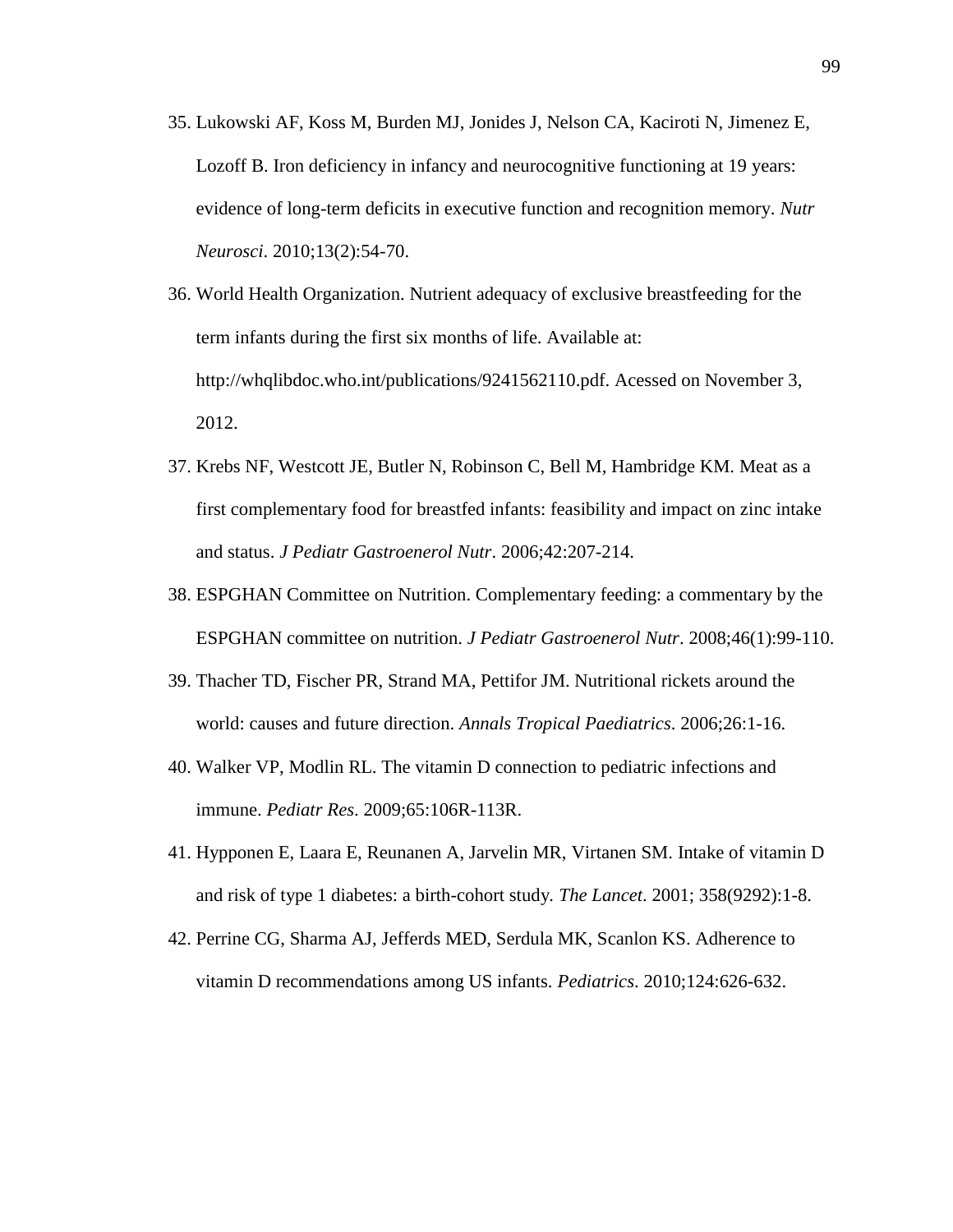- 43. Kumar J, Muntner P, Kaskel FJ, Hailpern SM, Melamed ML. Prevalence and associations of 25-hydroxyvitamin D deficiency in US children: NHANES 2001- 2004. *Pediatrics*. 2009;124(3):362-370.
- 44. Carleson SE. Early determinants of development: a lipid perspective. *Am J CLin Nutr*. 2009;89:1523S-9S.
- 45. Judge MP, Harel O, Lammi-Keefe J. Maternal consumption of a docosahexaenoic acid-containing functional food during pregnancy: benefit for infant performance on problem-solving but not on recognition memory tasks at age 9 mo. *Am J Clin Nutr.* 2007;85:1572-1577.
- 46. U.S. Department of Agriculture. About WIC: how WIC helps. Available at http://www.fns.usda.gov/wic/aboutwic/howwichelps.htm. Accessed on September 21, 2011.
- 47. U.S. Department of Agriculture. Program data: WIC program. Available at http://www.fns.usda.gov/pd/wicmain.htm. Accessed on September 19, 2011.
- 48. U.S Department of Agriculture. How to Apply for WIC. Available at http://www.fns.usda.gov/wic/howtoapply/incomeguidelines.htm. Accessed on November 21, 2011.
- 49. U.S. Department of Agriculture. Dietary Guidelines for Americans, 2005. Available at http://www.health.gov/dietaryguidelines/dga2005/document/default.htm. Accessed on September 19, 2011.
- 50. American Academy of Pediatrics. Dietary recommendations for children and adolescents: a guide for practitioners. *Pediatrics*. 2006;117:544-559.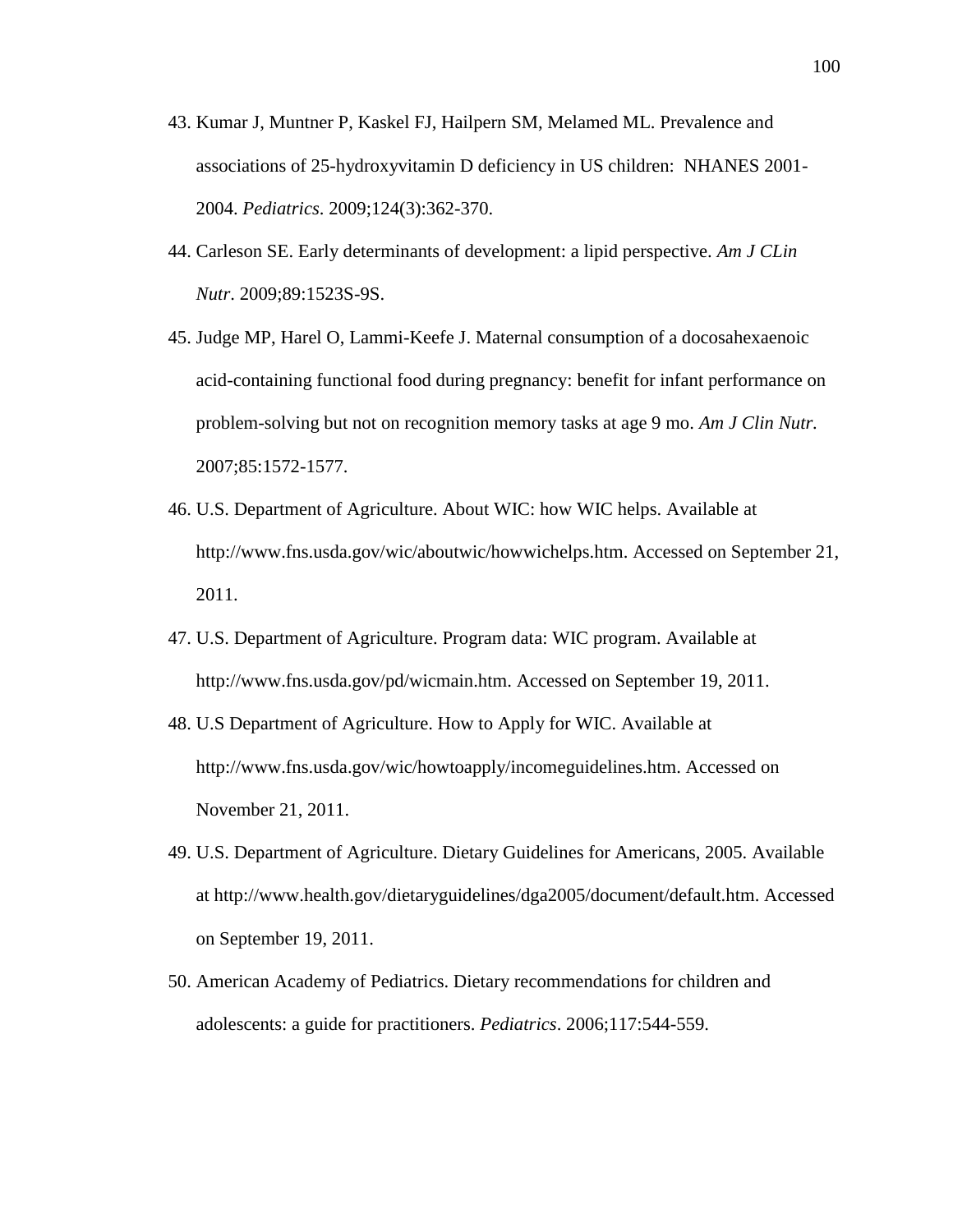- 51. Devaney B, Kalb L, Briefel R, Zavitsky-Novak T, Clusen N, Ziegler P. Feeding infants and toddlers study: overview of the study design. *J Am Diet Assoc.* 2004;104:S8-S13.
- 52. Fein SB, Labiner-Wolfe J, Shealy KR, Li R, Chen J, Grummer-Strawn LM. Infant feeding practices study II: study methods. *Pediatrics.* 2008;122:S28-S35.
- 53. U.S. Census Bureau. Racial and ethnic classifications used in Census 2000 and beyond. Available at:

http://www.census.gov/population/www/socdemo/race/racefactcb.html. Accessed October 5, 2011.